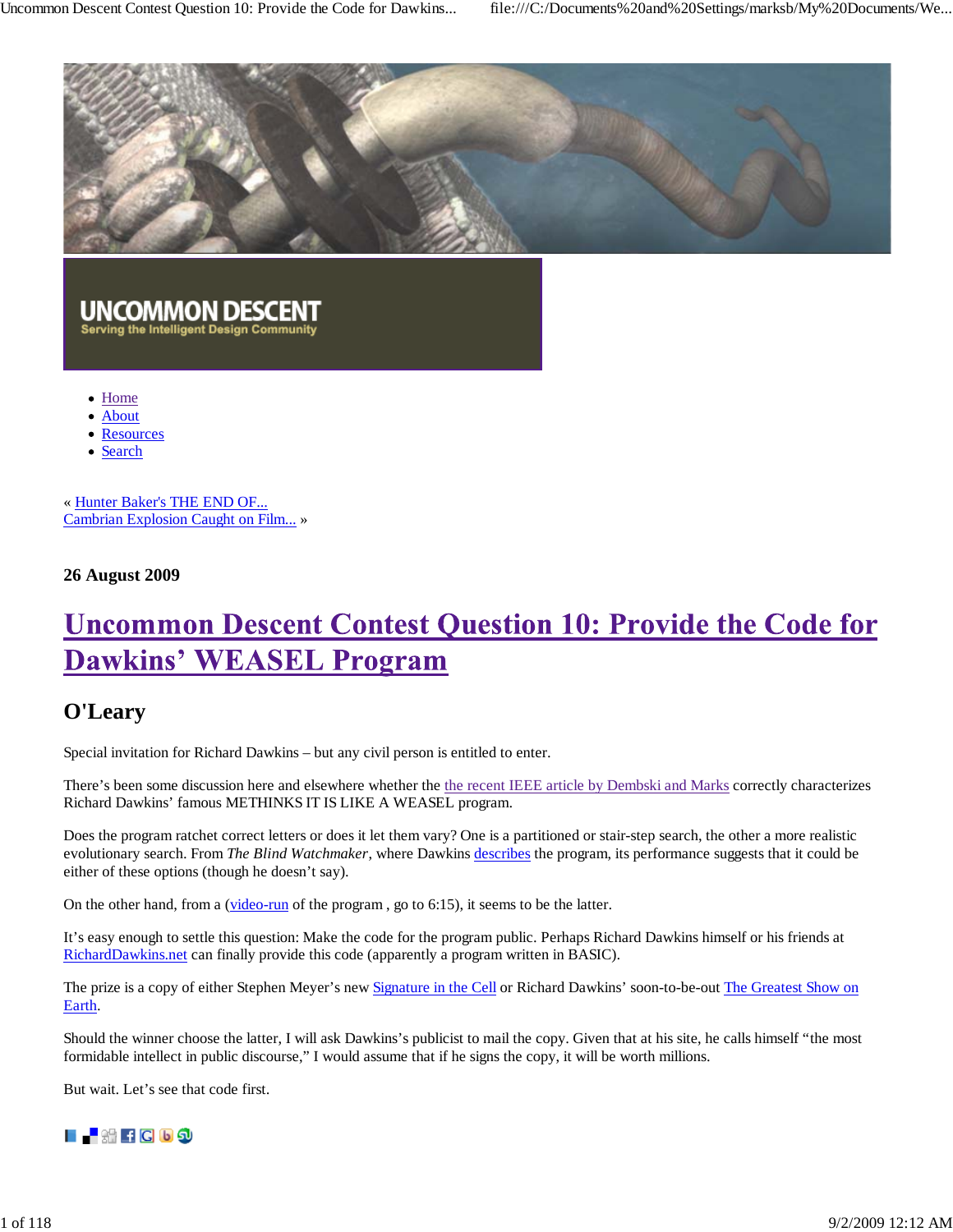**Ads by Google** View ads about:  $\mathcal{D}$ Ads by GoogleAds by Google Algorithm Dawkins Selfish Gene No God Atheist

This entry was posted Wednesday, August 26th, 2009 at 8:46 am and is filed under Darwinism. You can skip to the end and leave a response. Pinging is currently not allowed.

277 Responses

1

kibitzer

08/26/2009

9:10 am

Scientists, when they write computer programs and make scientific claims based on their performance, are supposed to make the code available. Thomas Schneider has done this with EV. Christof Adami has done this with AVIDA. It is simply unconscionable that over 20 years after the program has been out and used to argue for Darwinism, Dawkins still has not made this code publicly available.



2

#### Atom

08/26/2009

9:22 am

kibitzer,

I've heard it reported that there was a time when the code was in fact available, but I can't verify the veracity of this claim. We'll see if it turns up.

| <b>Ads by Google</b> View ads about:             |  |                                      |
|--------------------------------------------------|--|--------------------------------------|
| Ads by GoogleAds by Google Men G String Anti God |  | <b>Behe</b> String LightString Octet |

3

KRiS\_Censored

08/26/2009

9:32 am

A single Google search has turned up 3 different listings of source code for the "Weasel" program written in 3 different languages, 1 of which includes both a locking and a non-locking mechanism built into it for easy comparison. All three show up on the very first page of results. Are you really having difficulty finding any source code for the Weasel algorithm? Or are you trying to pretend that the algorithm that he describes is completely irrelevant and it's his original code written by him and him alone that's really important?

#### 4

kibitzer

08/26/2009

9:36 am

Atom,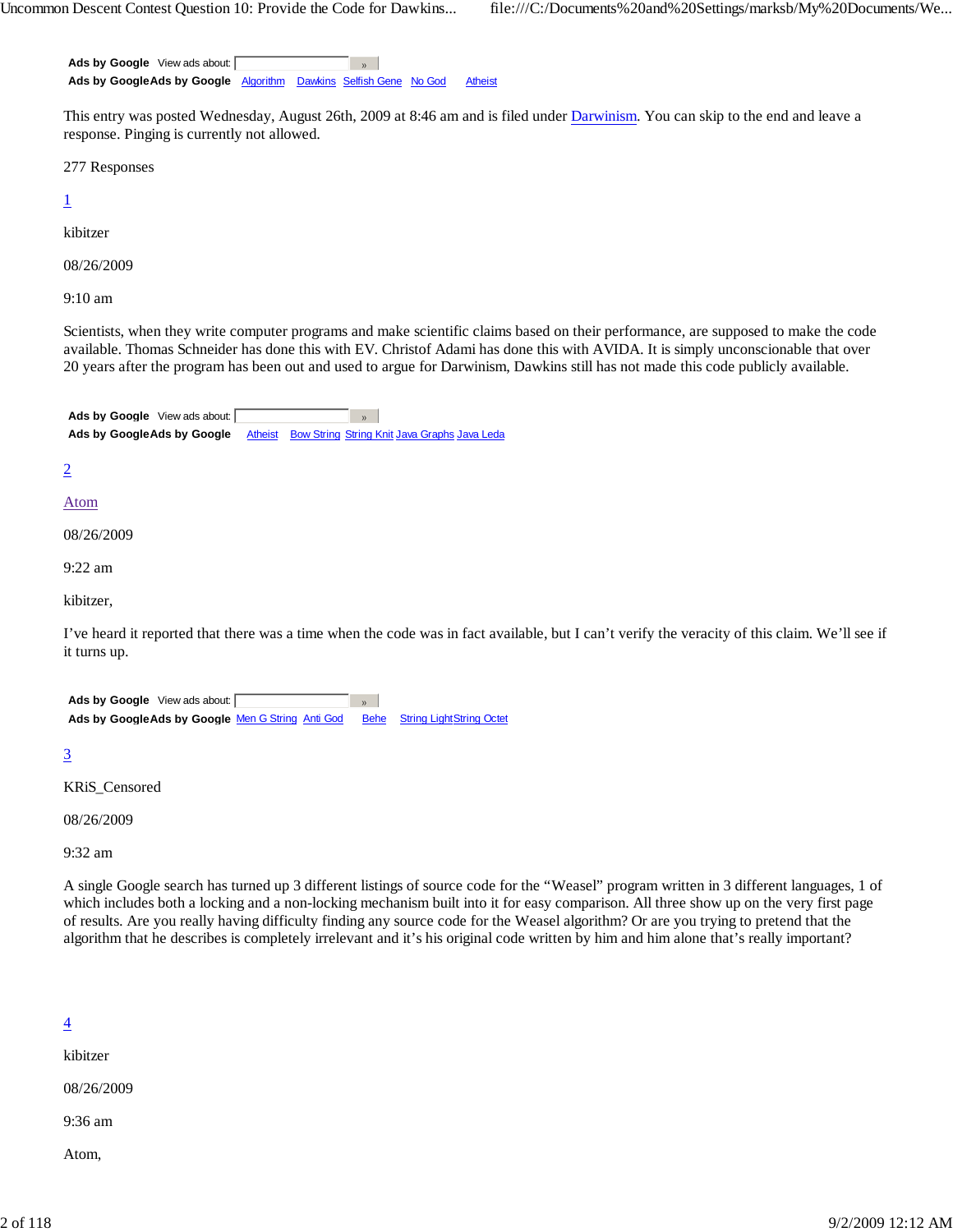I'm not sure I'm being too hard on Dawkins. Granted, The Blind Watchmaker and his WEASEL program came out in the 80s before easy dissemination of the program code on the Internet would have been available. But the program has been much discussed on the Internet in the last decade. So where is the code?

5

kibitzer

08/26/2009

9:40 am

KRiS\_Censored,

Three different languages? Were those all written by Dawkins? What was Dawkins' original code that he cited in The Blind Watchmaker. You make it sound as though the original code is unimportant. It's the original code on which his inflated claims are based. Let's see it.

## 6

specs

08/26/2009

9:44 am

So, you want Dawkins to provide you with a 23 year old computer program that has probably been reproduced hundreds, if not thousands of times, in a variety of programming languages, including by one regular contributor to this site (Atom). Have I got that right?

## 7

Indium

08/26/2009

9:58 am

I have written a few programs in the nineties. Some even for university stuff. I have no copy left. I guess I lost a bit everytime I changed to a new OS or Computer.

Anyway, the algorithm as described in the BW is enough to reproduce and many people have done so. This includes Atom from this very site ("Proximity Reward" algorithm from the tool on the EIL site).

## 8

Indium

08/26/2009

10:00 am

Oh, and btw, the BW is not presenting original scientific research in this case. Weasel is a pet algorithm developed for a popular audience almost 25 years ago – it´s scientific relevance is more or less zero.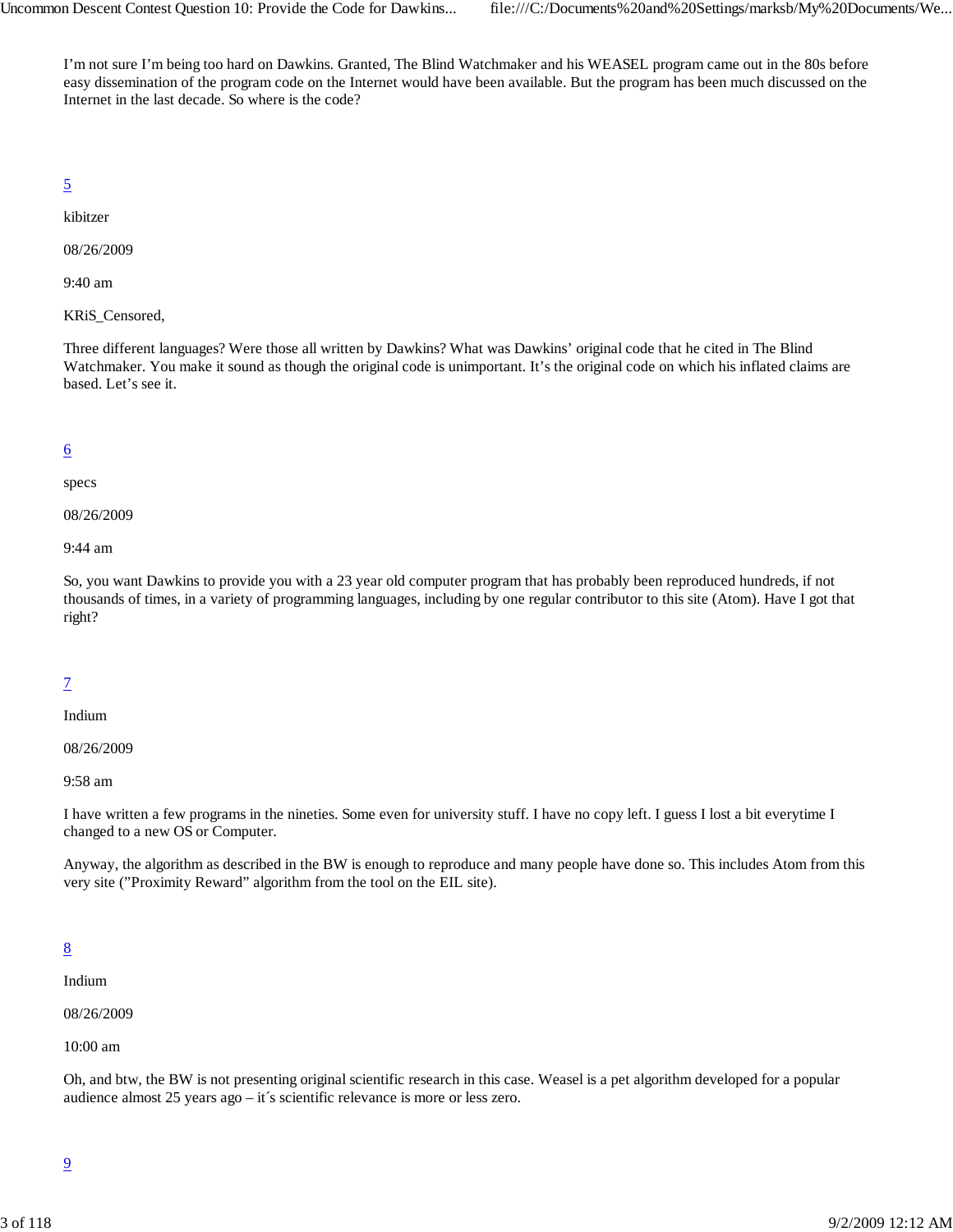Uncommon Descent Contest Question 10: Provide the Code for Dawkins... file:///C:/Documents%20and%20Settings/marksb/My%20Documents/We...

kibitzer

08/26/2009

10:39 am

Indium,

"It's scientific relevance is more or less zero." Since Dawkins used it to support evolution, are you saying that evolution is unscientific?

#### 10

DiEb

08/26/2009

10:52 am

Dawkins describes his algorithm in the following way:

It again begins by choosing a random sequence of 28 letters, just as before:

#### WDLTMNLT DTJBKWIRZREZLMQCO P

It now 'breeds from' this random phrase. It duplicates it repeatedly, but with a certain chance of random error – 'mutation' – in the copying. The computer examines the mutant nonsense phrases, the 'progeny' of the original phrase, and chooses the one which, however slightly, most resembles the target phrase, METHINKS IT IS LIKE A WEASEL. [...] the procedure is repeated.

This is enough to replicate his program:

1. chose random string

2. copy string n times with mutation. **NOTE**: at this step you don't know which letters are correct in place, so no letter is safe from being mutated!

3. chose best fitting string. **NOTE**: best fitting seems to be generally understood to be the string with the most correct letters, the fitting is expressed by a number between 1 and 28

4. Stop, if the number of correct letters is 28, otherwise

5. goto 2

The parameters which you can chose is the number of copies n, and the probability that a letter in a string is mutated, p. You may even chose another procedure of mutation – but keep in mind the **NOTE** of step 2.

It's really basic to realize steps  $1 - 5$  in the programming language of your choice...

#### 11

KRiS\_Censored

08/26/2009

10:53 am

kibitzer

You make it sound as though the original code is unimportant. It's the original code on which his inflated claims are based.

Apparently you are in fact "trying to pretend that the algorithm that he describes is completely irrelevant and it's his original code written by him and him alone that's really important."

As a matter of fact it's the original *methodology* (or in computer speak "algorithm") upon which his claims are based. The code itself was simply a way of demonstrating that methodology and is completely irrelevant.

Let me ask you this, if he re-wrote the program today and it was exactly the same in every possible way, except that one variable was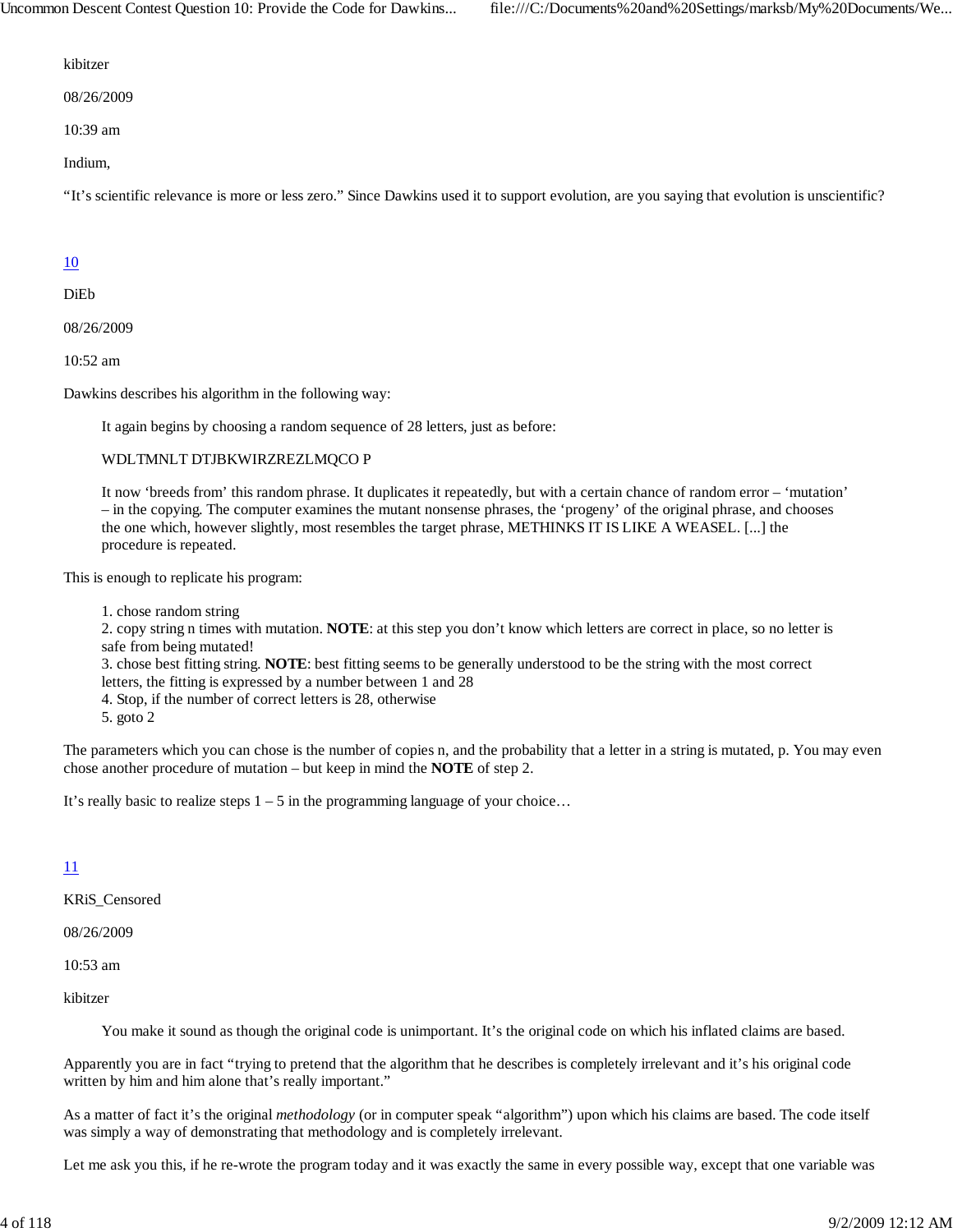named "y" instead of "x", would that program be unusable? The *methodology* employed by the program is identical in either case, yet the *code* used to do it is different. How about if he changed a "for" loop into a "while" loop? Again, the final program would be identical in it's methodology, but the code would be different.

It's the methodology that's of real import. The specific code used to implement it is irrelevant.

12

DiEb

08/26/2009

10:58 am

a number between **0** and 28, of course…

## 13

Indium

08/26/2009

10:59 am

kibitzer: No. Evolution does not need Weasel as a support. It was a simple model to educate a broad audience about the power of cumulative selection 25 years ago. I don´t really understand your logic there.

BTW, above I wanted to write "…the algorithm as described in the BW is easy enough to reproduce …".

## 14

kibitzer

08/26/2009

11:01 am

Indium,

"… is enough to reproduce …" I assume you mean "… is EASY enough to reproduce …" But what do you mean by "reproduce"? Do you mean, (1) Come up with the exact program that Dawkins wrote? Obviously not. (2) Come up with a functionally equivalent program? But that's the question, isn't it, whether the program ratchets letters or doesn't? Without the original code it's not clear whether a given piece of code is functionally equivalent? Or do you mean (3) Come up with any old program that's close enough? In that case, I assume you're okay with Dembski characterizing Dawkins' algorithm as ratcheting correct letters. No, you say? Dembski was wrong in that characterization? Then provide the original code. Repeat after me: WE WANT TO SEE THE ORIGINAL CODE, WE WANT TO SEE THE ORIGINAL CODE, WE WANT TO SEE THE ORIGINAL CODE …

#### <u>15</u>

lars

08/26/2009

11:02 am

@Kris\_censored:

Or are you trying to pretend that the algorithm that he describes is completely irrelevant and it's his original code written by him and him alone that's really important?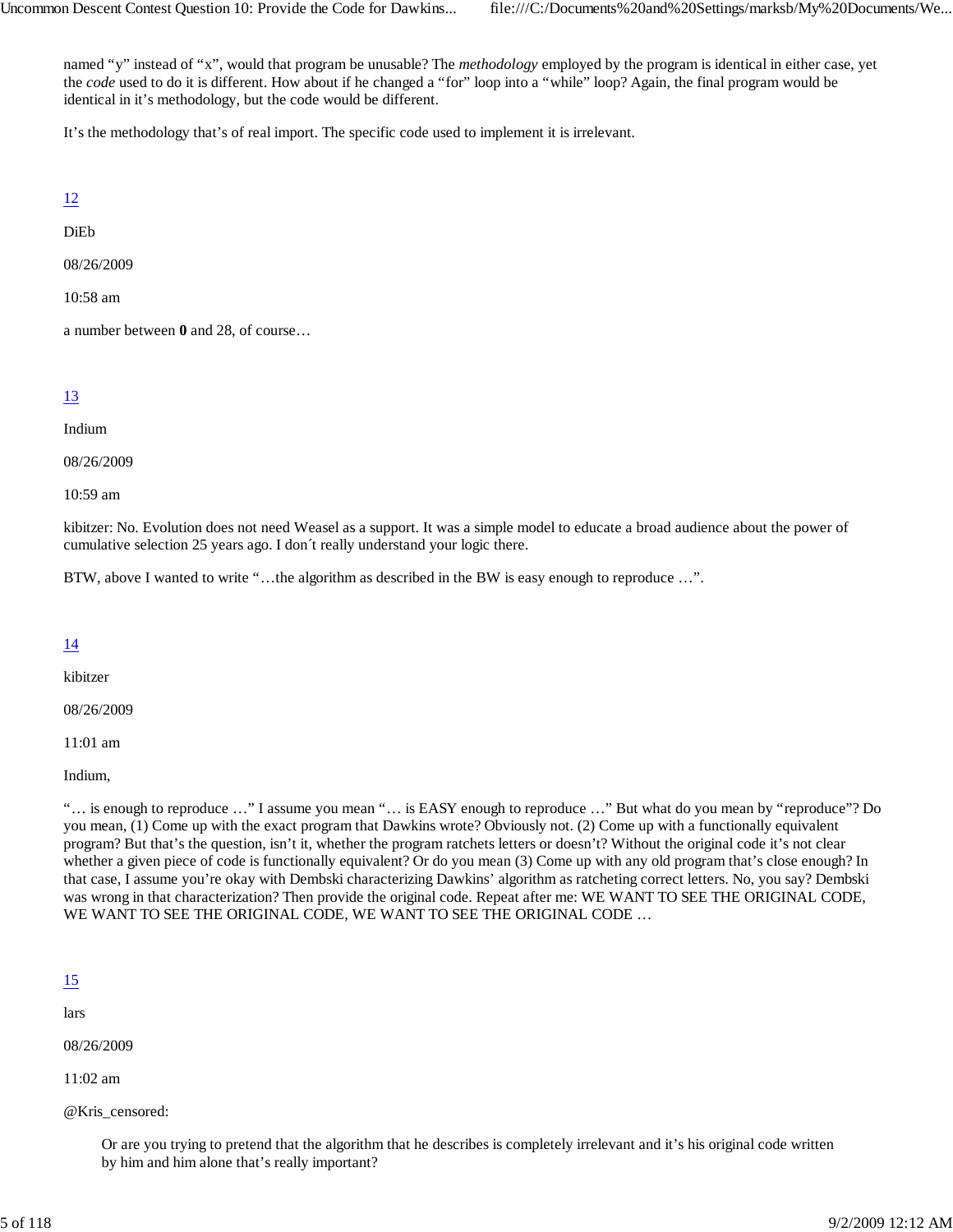The operative question here is, what algorithm did Dawkins use? That question has never been definitively answered, yet arguments for evolution have been made based on the program's performance. The program's relevance as a demo of what evolution-like processes can do depends on what algorithm was used.

Having a public copy of the source code would allow everyone to verify what algorithm was used.

If he's lost the source code, he should say so. If he has it, he should publish it.

I don't think the Weasel program is now important as direct evidence for/against evolution, since more recent simulation programs have gone into much more detail and the algorithms have been published. However, the Weasel program is a familiar example to many people, and thus a useful reference point (which is why Dembski and Marks talk about it). Significant questions about the accuracy and relevance of Weasel-based arguments for evolution could be answered if the algorithm(s?) were published.

But possibly Dawkins and his allies don't like the answers.

## 16

kibitzer

08/26/2009

11:08 am

KRiS\_Censored,

Ah, it's the METHOLODOLOGY that's important. And how do you figure out the methodology without the original code. Are you clairvoyant?

## 17

DeLurker

08/26/2009

11:40 am

lars#15

The operative question here is, what algorithm did Dawkins use? That question has never been definitively answered,

Actually, it has. For example, a step by step implementation of the algorithm described in *The Blind Watchmaker* is available here:

http://www.softwarematters.org/more-weasel.html

A report of Dawkins stating that his program does not fix correct letters in place is here:

http://austringer.net/wp/index.....r-sweater/

A video of the algorithm running, showing that letters are not fixed, is here:

http://www.youtube.com/watch?v=5sUQIpFajsg

All of this information, and more, has been posted on UD repeatedly every time the Weasel algorithm comes up.

yet arguments for evolution have been made based on the program's performance.

You've got it backwards, I'm afraid. The Weasel algorithm was used to demonstrate the power of mutation and selection over random search, in a popular science book published 23 years ago. It was used to *describe* one component of evolutionary theory, not to *support* evolutionary theory.

The program's relevance as a demo of what evolution-like processes can do depends on what algorithm was used.

Indeed. If letters were fixed in place once correct, that would not be at all relevant to evolutionary theory.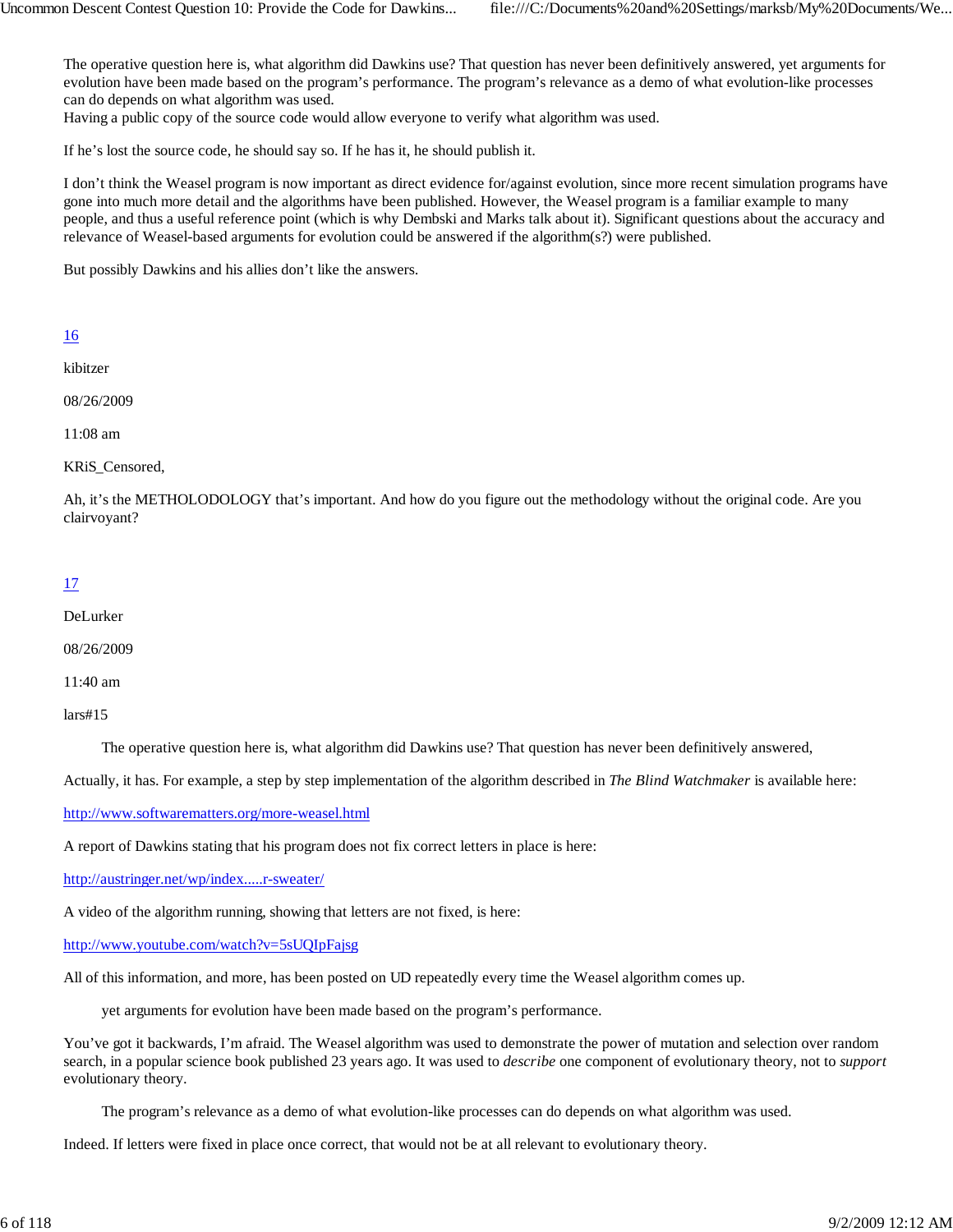DeLurker

08/26/2009

11:42 am

## kibitzer#16

Ah, it's the METHOLODOLOGY that's important. And how do you figure out the methodology without the original code.

By following the very clear description in *The Blind Watchmaker*, of course. Many people have done so successfully.

## 19

kibitzer

08/26/2009

11:53 am

DeLurker,

Of course, as programs go, Dawkins' WEASEL is trivial and it's easy enough to reconstruct something that's close to it. But given the controversy surrounding it, let's see the original program. Why is that so difficult?

## 20

DeLurker

08/26/2009

12:04 pm

kibitzer#19

Of course, as programs go, Dawkins' WEASEL is trivial and it's easy enough to reconstruct something that's close to it. But given the controversy surrounding it, let's see the original program. Why is that so difficult?

The program was originally written in Apple BASIC over twenty years ago. Neither the language interpreter nor the computer itself have been available for some time. I suspect that, even if Dawkins has a copy, there are no disk readers still available for that format.

The algorithm is very clearly described in *The Blind Watchmaker*. The only people I know of who have misunderstood it are Royal Truman, Dembski, and Marks. The only "controversy" I have ever seen over this simple, well documented algorithm is here on UD.

Please read the full description of the Weasel algorithm in TBW and explain how anyone could come to the conclusion that letters are fixed once correct.

## 21

DNA\_Jock

08/26/2009

12:11 pm

It only evidence to support the idea that the BW weasel has a latching mechanism, is that it *appears* to latch. Many people have subsequently shown that this **behavior** is readily achieved by algorithms that do have any latching **mechanism**.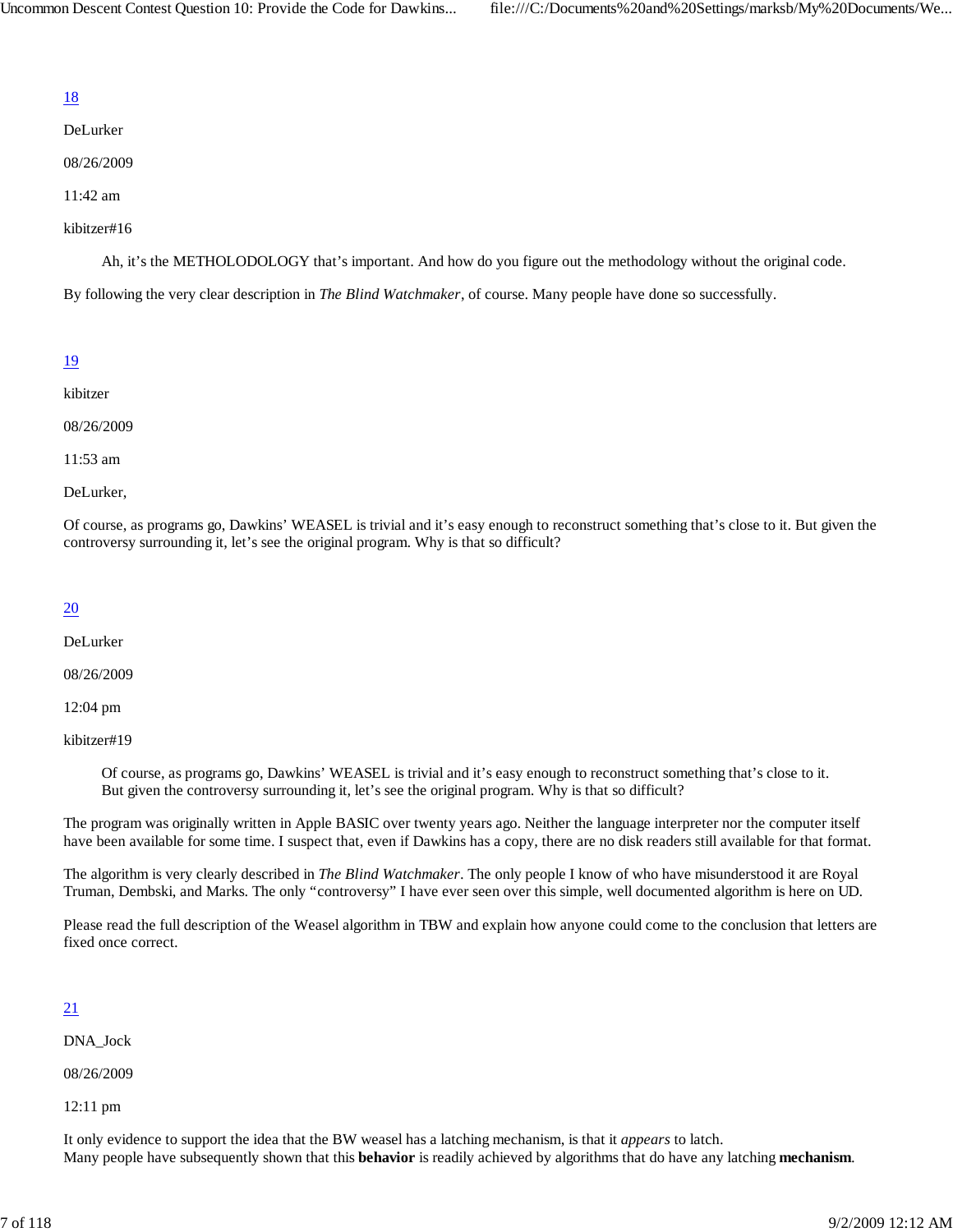Now if anyone wants to argue that Dembski and Marks are accurate in their characterization of the BW weasel, they need to explain the observed difference in **behavior** of the BW weasel and the partitioned search that D&M describe.

## 22

DNA\_Jock

08/26/2009

12:14 pm

Arrgh , English, that should be "The only evidence" and "algorithms that do **NOT** have any latching mechanism. Sorry

## 23

kibitzer

08/26/2009

12:17 pm

DeLurker,

You wrote: "Please read the full description of the Weasel algorithm in TBW and explain how anyone could come to the conclusion that letters are fixed once correct."

Glad you asked. Look at the output of the program in The Blind Watchmaker, and you find that once a letter corresponds to the target sequence, it doesn't change. And sorry, the book didn't refer to the subsequent 1987 video in which letters do change after they match the target.

So the question remains, did Dawkins write the program so that it ratchets correct letters or not. I'll grant you, probably not. But Dawkins' throughout The Blind Watchmaker prefers "cumulative selection" to "natural selection." Cumulative suggests ratcheting. So Dembski's interpretation is hardly as far-fetched as you make out.

## 24

DeLurker

08/26/2009

12:23 pm

kibitzer#21

You wrote: "Please read the full description of the Weasel algorithm in TBW and explain how anyone could come to the conclusion that letters are fixed once correct."

Glad you asked. Look at the output of the program in The Blind Watchmaker, and you find that once a letter corresponds to the target sequence, it doesn't change.

You are not taking into consideration the full description of the algorithm. Looking at the most fit daughter strings every 10 generations is obviously very unlikely to show reversions.

Please show how the full, clear, detailed explanation of the Weasel algorithm can possibly be interpreted to even suggest that letters are fixed once correct.

## 25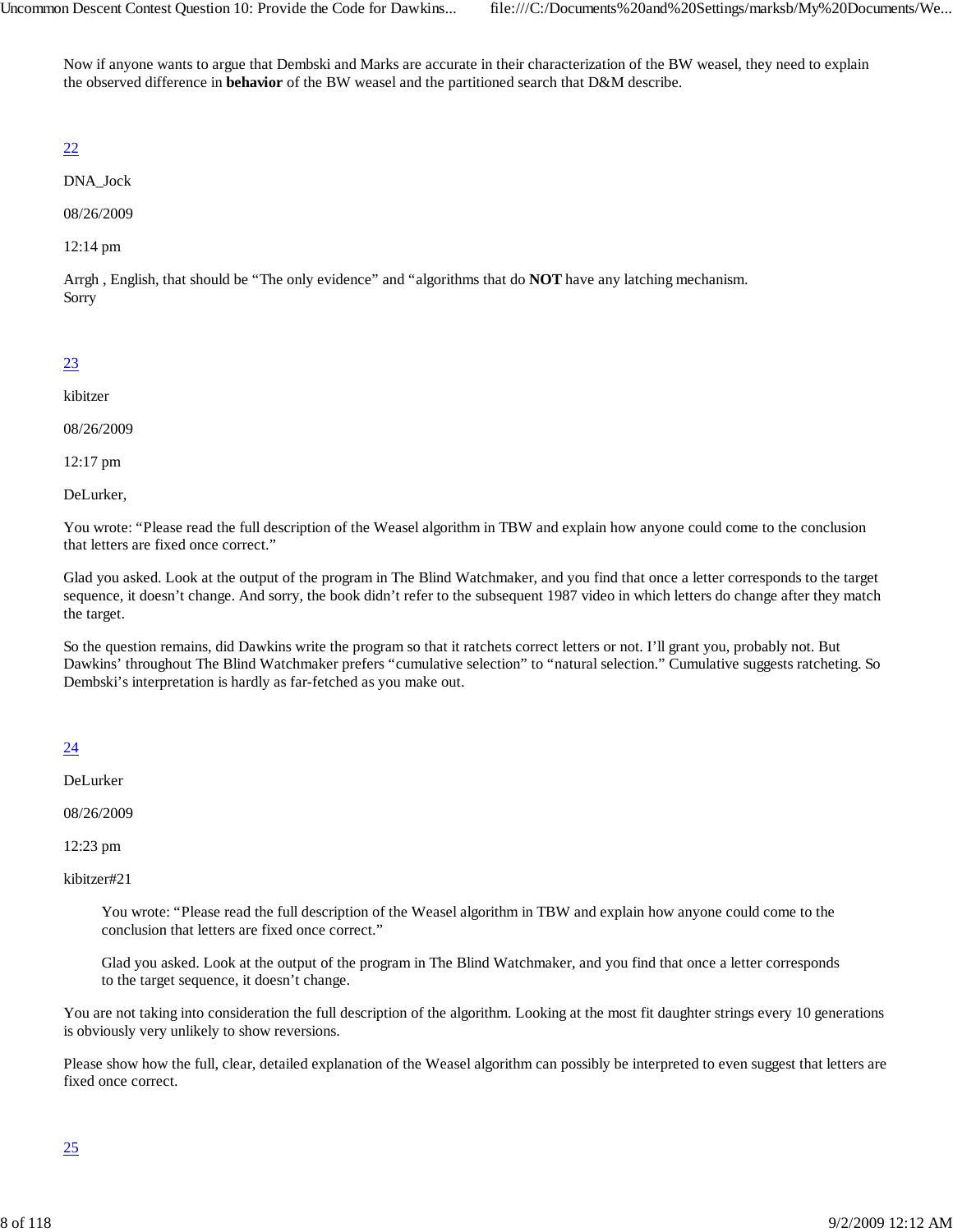Uncommon Descent Contest Question 10: Provide the Code for Dawkins... file:///C:/Documents%20and%20Settings/marksb/My%20Documents/We...

R0b

08/26/2009

1:24 pm

kibitzer:

But Dawkins' throughout The Blind Watchmaker prefers "cumulative selection" to "natural selection." Cumulative suggests ratcheting. So Dembski's interpretation is hardly as far-fetched as you make out.

"Cumulative" and "natural" are orthogonal. In nature, selection is both cumulative and natural. In WEASEL, it's cumulative but not natural.

As Dave Wisker mentioned in another thread, Dawkins explicitly stated what he means by cumulative selection, and it has nothing to do with latching. From TBW page 45:

The essential difference between single-step selection and cumulative selection is this. In single-step selection the entities selected or sorted, pebbles or whateverthay are, are sorted once and for all. In cumulative slelection, on the other hand, they 'reproduce'; or in some other way the results of one sieving process are fed into a subsequent sieving, which is fed into into…and so on. The entities are subjected to selection or sorting over many 'generations' in succession. The end-product of one genration of selection is the starting point for the next generation of selection, and so on for many generations.

And Dembski's interpretation, which he has maintained throughout the years, mutates every unlatched letter and involves no selection. This contradicts both the description of the algorithm and the output reported in TBW, so I would call it not only far-fetched, but clearly wrong.

#### 26

Indium

08/26/2009

1:32 pm

kibitzer, may I ask, what is your evidence FOR a latching weasel? The output tables of resulting strings?

## 27

tsmith

08/26/2009

1:32 pm

I always find it interesting when a darwinist uses INTELLIGENT DESIGN to try to prove some component of evolution….but here's my stab at it…

printf ("METHINKS IT IS LIKE A WEASEL ");

## 28

tsmith

08/26/2009

1:34 pm

do I win a prize????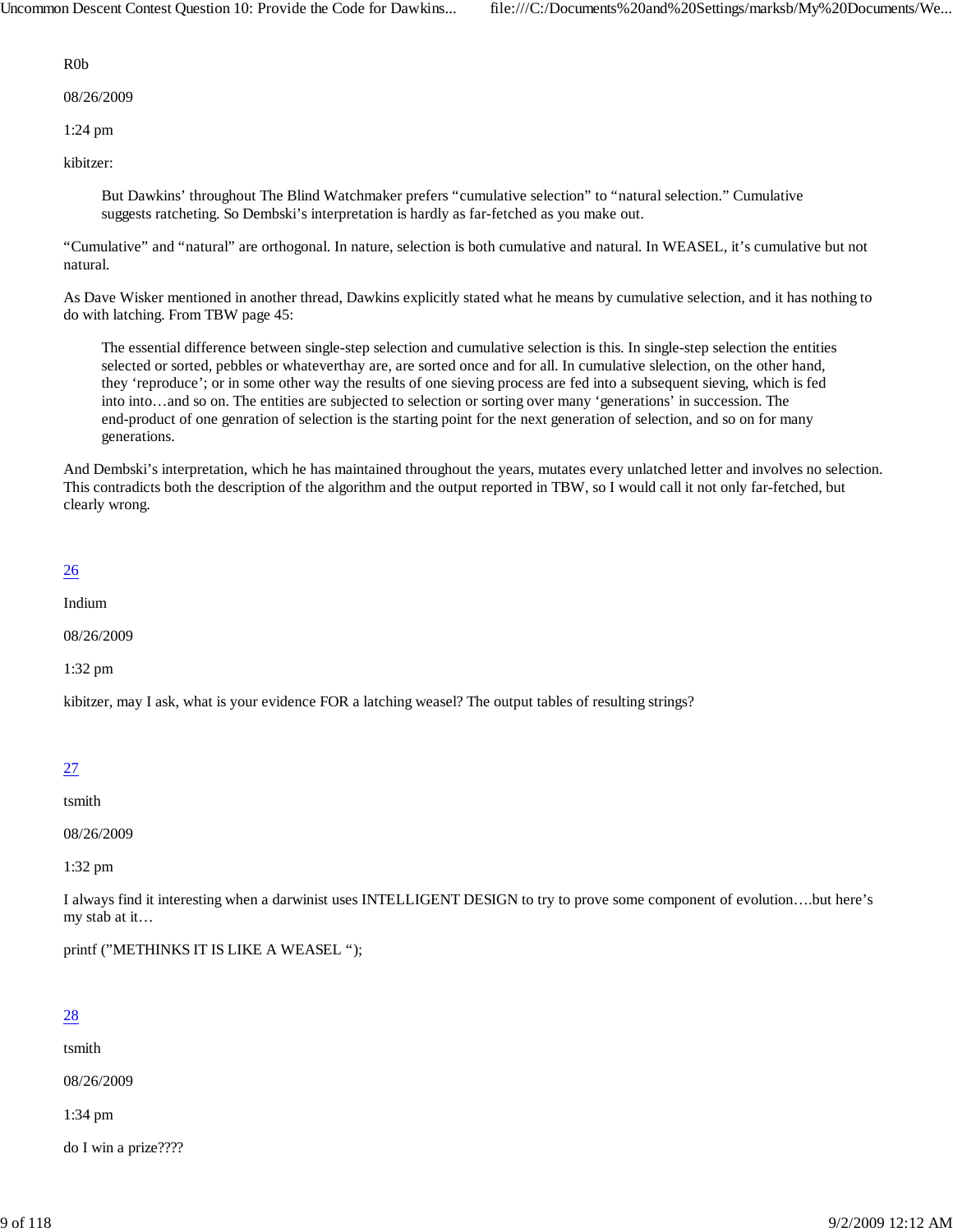R0b

08/26/2009

1:53 pm

Denyse:

From The Blind Watchmaker, where Dawkins describes the program, its performance suggests that it could be either of these options (though he doesn't say).

Then why does Dembski continue to say that it's the former?

Dawkins also doesn't say whether WEASEL includes code that steals my credit card numbers. Until he provides the code, it's a toss-up. Should I cancel my credit cards?

#### 30

kibitzer

08/26/2009

1:58 pm

Ladies and Gentlemen,

We're all beating our gums. Please, let's see the original code. Why is that so much to ask? To paraphrase Ben Stein, Does anyone have it? Anyone?

#### 31

R0b

08/26/2009

2:29 pm

kibitzer, none of us have it. Have you asked Dawkins?

#### 32

Indium

08/26/2009

2:29 pm

kibitzer, I guess you may have missed my question. If you don´t mind: What is your evidence FOR a latching weasel? The output tables of resulting strings?

#### 33

fmarotta

08/26/2009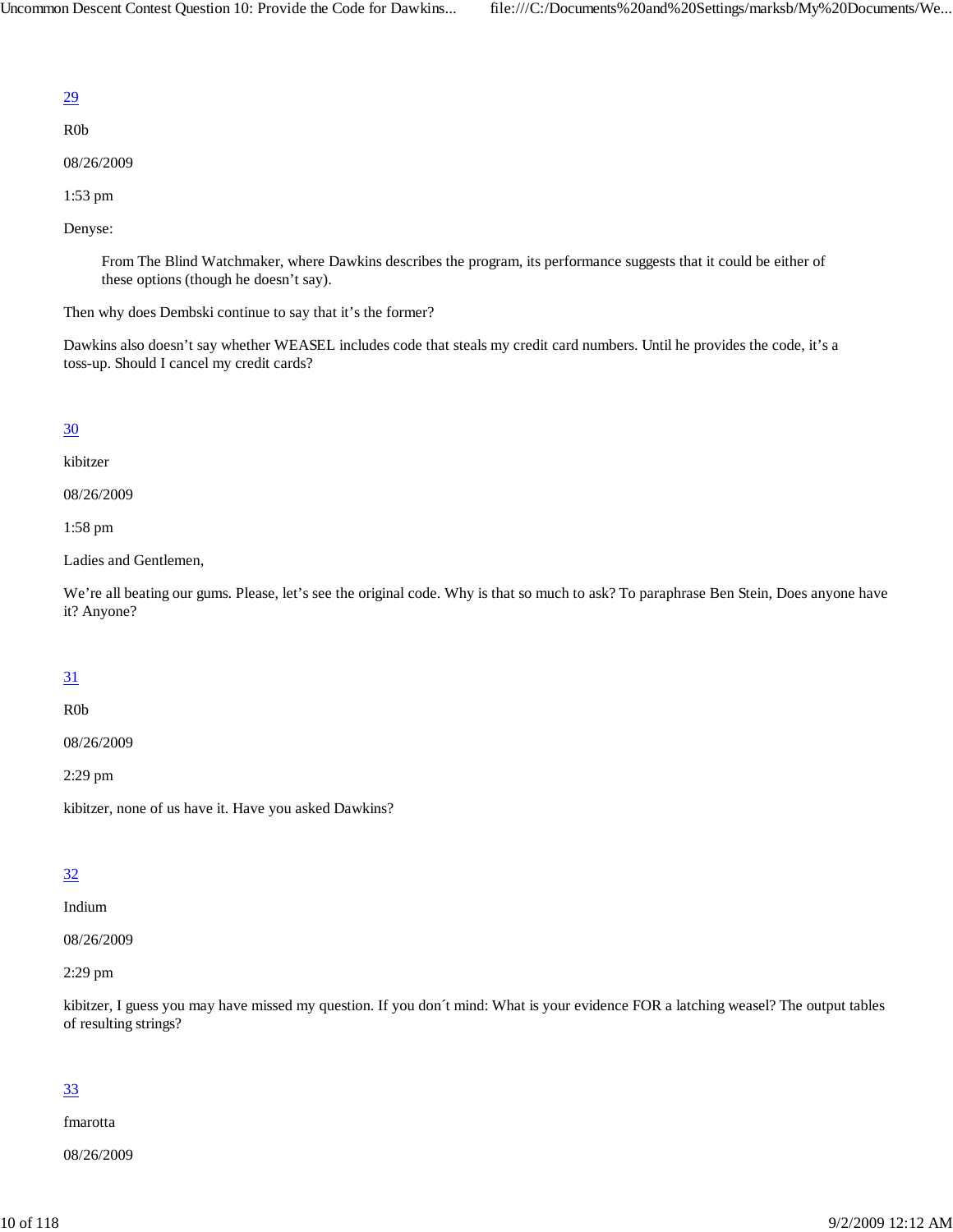2:31 pm

Why does the original code matter?

The fact is algorithms which use latching and non-latching have been coded by others and are easily found on the web. Do these programs prove anything of substance relative to evolution or intelligent design? I tend to think not.

## 34

DNA\_Jock

08/26/2009

2:34 pm

I have tried to reconcile the **performance** seen in TBW with the no-selection-partitioned-search described by D&M.

D&M explicitly state that the mutation rate for correct letters is 0%, and they state the number of progeny = 1; they do not, however, *explicitly* state that the mutation rate (for unlatched letters) has to be 100% (I know, I am being generous in my reading of "so we take 26 new letters"). So I tried to adjust the mutation rate such that a partitioned search would perform in a manner consistent with the performance seen in TWB.

Err, it cannot be done. Forget about latching, you cannot have a partitioned search that changes only one element in its first iteration, and reaches a solution within 43…

## 35

DeLurker

08/26/2009

2:34 pm

kibitzer#30

We're all beating our gums. Please, let's see the original code.

As I noted above in #20, it's entirely possible that the code hasn't survived changes in technology of the past 23 years.

Dawkins' very lucid description of the algorithm, however, has survived. Please explain how that description can be logically construed to involve explicit fixing of letters in place once they are correct.

## 36

Spiny Norman

08/26/2009

2:50 pm

I can't speak for Dawkins of course, so I am in the position of offering external criticism. Like many here (presumably), I have been a programmer for several decades. The trivial nature of the Weasel "demonstration" is what irks me. It seems clear to me that the algorithm misses the mark in what it apparently seeks to show. I'd therefore like to propose an alternative, which might be closer to the mark in the sense of demonstrating natural selection from an evolutionary perspective.

My first suggestion is that the number of mutations should be set to a value that is consistent with what we actually know about the frequency of mutations (i.e. the likelihood that any one letter would be mutated in any generation).

My second suggestion revolves around the idea of using a dictionary (electronic of course). As the letters are 'mutated' in the text, sections of the text should be compared to the dictionary to see if they are a functional word. For example, if the string RIKE gets mutated to BIKE or to HIKE then that is now a functional bit of text and will be highly conserved. The possibility that it will be converted to LIKE (part of Dawkins' preferred outcome) is now greatly reduced.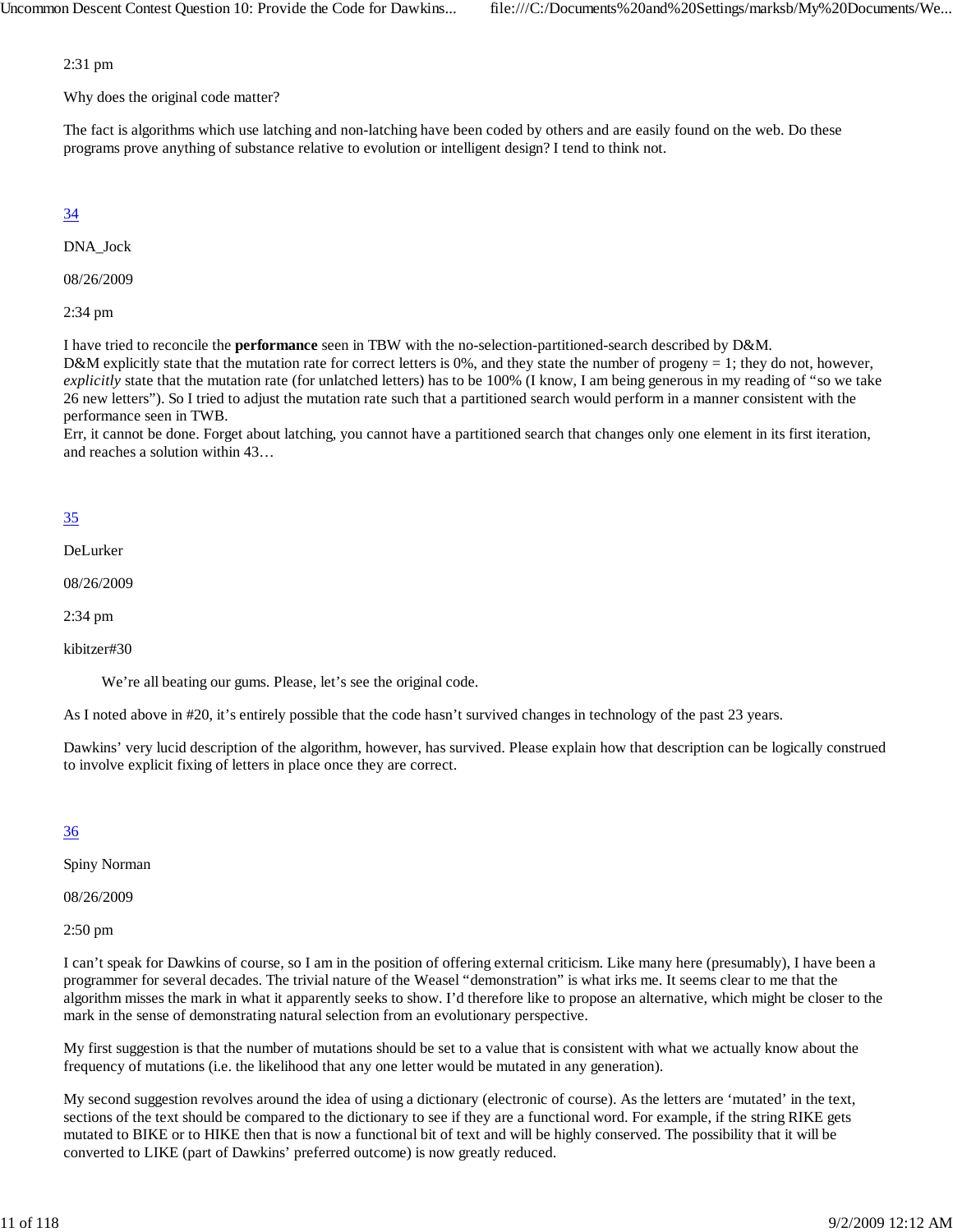These modifications would seem to go some of the way towards addressing criticisms of Dawkins' algorithm, however the downside from his p.o.v. is (in my estimation) that the algorithm will now be extremely unlikely to produce "METHINKS IT IS LIKE A WEASEL" and so of course his purpose in introducing it in the first place, which is apparently to hide from the general public the very real probability problems that evolutionary theory must overcome, would be frustrated … and why would he want to demonstrate the very point he is trying to hide in the first place?

## 37

steveO

08/26/2009

2:59 pm

Sorry, a bit OT.

Here's Dawkins near the end of the "weasel" chapter – referring to the other simulation. Oh the excitement! the drama!

When I wrote the program, I never thought that it would evolve anything more than a variety of tree-like shapes... Nothing in my biologist's intuition, nothing in my 20 years' experience of programming computers, and nothing in my wildest dreams, prepared me for what actually emerged on the screen. I can't remember exactly when in the sequence it first began to dawn on me that an evolved resemblance to something like an insect was possible. With a wild surmise, I began to breed, generation after generation, from whichever child looked most like an insect. My incredulity grew in parallel with the evolving resemblance… I still

cannot conceal from you my feeling of exultation as I first watched these exquisite creatures emerging before my eyes. I distinctly heard

the triumphal opening chords of Also spiach Zaiathustia (the '2001

theme') in my mind. I couldn't eat, and that night 'my' insects' swarmed behind my eyelids as I tried to sleep.

Of course, in the excitement of the action, it would be easy to miss the man behind the curtains operating the buttons and levers!

## 38

HouseStreetRoom

08/26/2009

3:14 pm

tsmith @27,

I know, right?

I think I may be able to improve upon your code some:

int main()

```
{
printf ("METHINKS IT IS LIKE A WEASEL ");
```

```
}
```
Look, I couldn't resist.

## 39

kairosfocus

08/26/2009

3:39 pm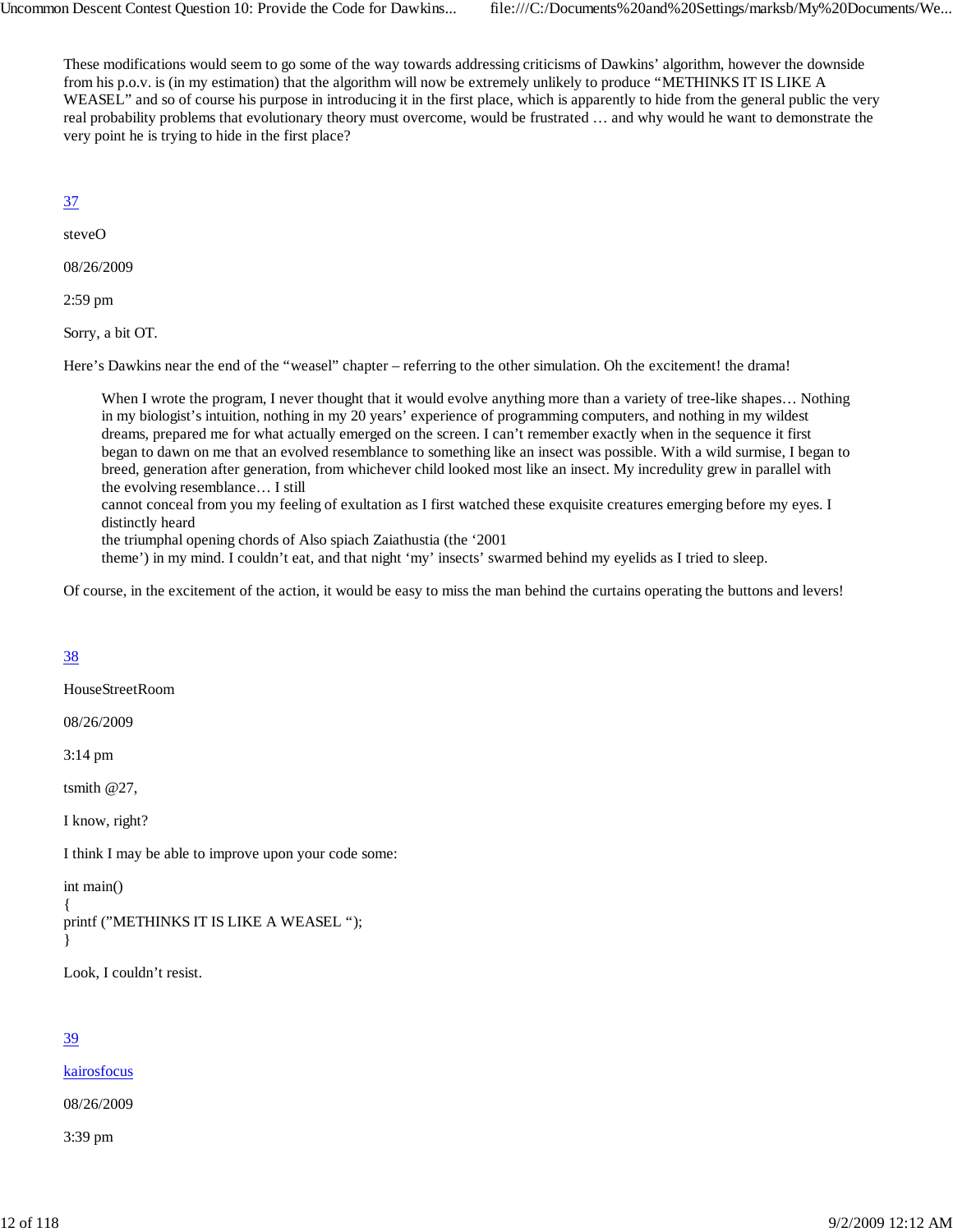Okay:

Mrs O'Leary, I can point to the EIL weasel programs and I do believe the software is available. But alas that is by Atom, and it is associated with Dembski not Dawkins.

I can also point out that in 1986, the o/p of Weasel was showcased as cumulatively marching to the target, and with samples that in 200 of 300 places, and in EVERY case where a reversion was a priori possible, we never saw ONE reversion. Such a significant sample suggests that the o/p effectively ratchets its way to the target, ansd that the successful letters are therefore latched.

The real issue is HOW, and the answers are that there are two ways: explicitly, and implicitly.

The latter working by virtue of there being a match of pop per generation, mutation rate per letter ansd fulter to select even the slightest advance to the target. For under relevant cases, no-change members will be by overwhelming odds present, and so if 1 change members are frequent, no-change and one step increments will dominate in such a way as to preserve currently correct letters.

Nor is this theory, there are actual runs that do that. (HT: Atom and EIL.)

Now, in 1987, the video runs most definiteoly do not have the latching action that is credible for 1986. This is suggestive of detuning of parameters and possibly a different filter.

That should not even be controversial, but since the ratcheting-latching issue highlights the targetted search that lies at the heart of Weasel, and this in turn turns it into a "misleading" –Dawkins' word! — example, this has become a focus for red herrings and strawmen, soaked in ad hominems and ignited.

Sad. But sadly revealing.

GEM of TKI

#### 40

BillB

08/26/2009

3:46 pm

O'Leary:

How will you tell if the code is genuine, given that it will be just pasted into this discussion?

Should I just write out the algorithm Dawkins describes in Apple Basic and submit it? It would produce the results he published.

## 41

DeLurker

08/26/2009

3:56 pm

kairosfocus#39

I can also point out that in 1986, the o/p of Weasel was showcased as cumulatively marching to the target, and with samples that in 200 of 300 places, and in EVERY case where a reversion was a priori possible, we never saw ONE reversion.

That is because the few strings shown in *The Blind Watchmaker* are the most fit daughter strings from every tenth generation.

You're doing your math incorrectly. Dawkins' Weasel algorithm, unlike that used by Dembski and Marks in their recent IEEE paper, uses a relatively low mutation rate across all letters in the string and population size much greater than 1. Taking a typical population size of 200, the number of strings generated in 43 generations (the time required to converge to the target string in TBW), there were 8600 strings generated. Of those, only 4 were shown in the book.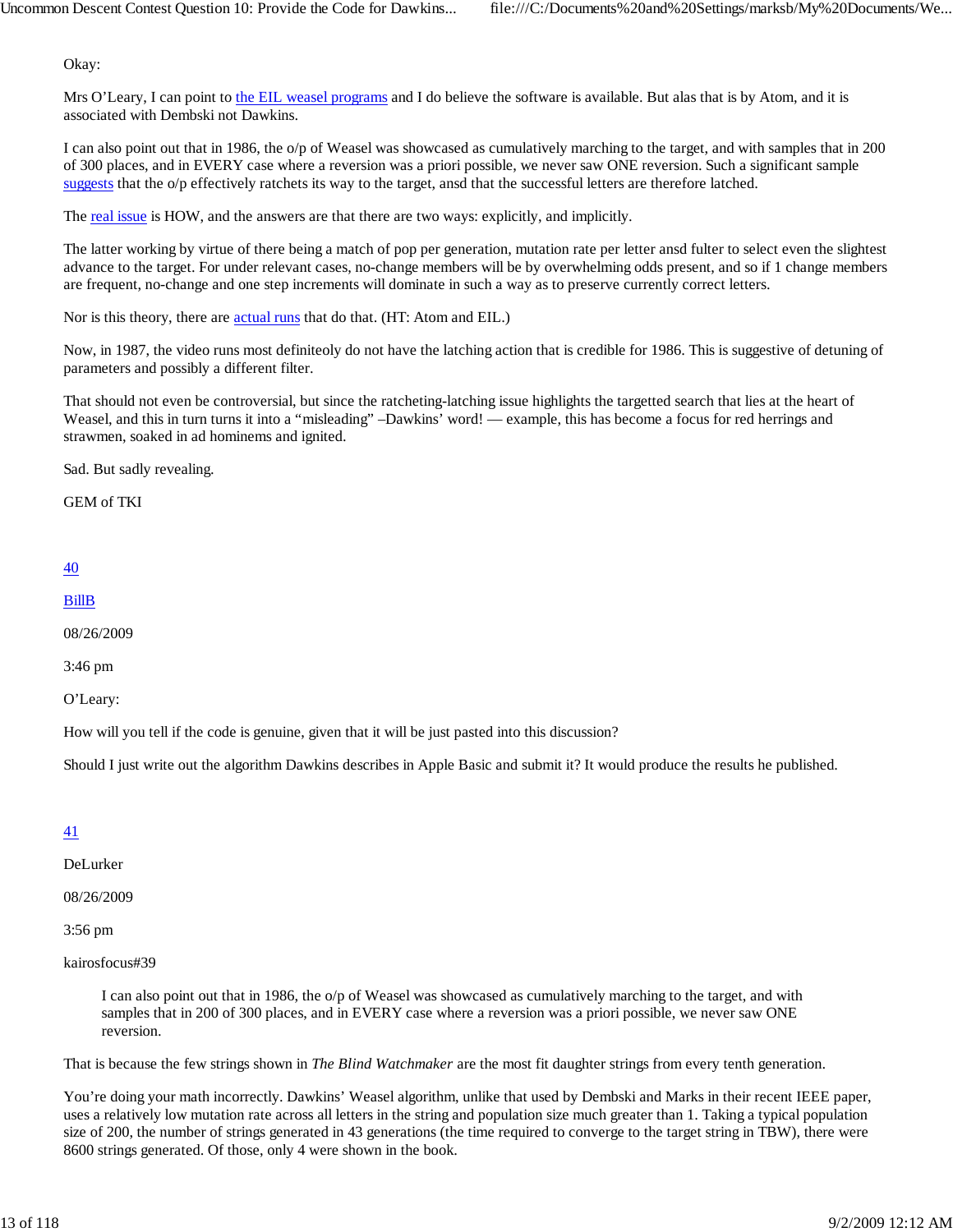In his second run, the target was found in 64 generations, for a total of 12,800 strings, of which only 6 were shown.

You are considering only approximately 0.047 percent of the strings in both cases. The likelihood of seeing a reversion is, of course, very low.

Since the output shown in TBW clearly cannot be used to claim that correct letters are locked in place once found, please explain based on Dawkins' description of the algorithm how you can possibly come to the conclusion that they are.

## 42

kibitzer

08/26/2009

4:40 pm

BillB,

I'm sure we would all trust if Richard D. himself assured us that the code in question was his original. Also, like the forged Air National Guard documents surrounding George Bush in "Rathergate," it will probably be easy enough to tell if the code was written recently.

## 43

Anthony09

08/26/2009

5:01 pm

After the "Accidental Origin of Life" contest question, I think the newxt few questions would be:

1. Why are their still apes, if we evolved from apes and evolution is true?

2. Why don't dogs ever give birth to cats if evolution is true?

But this latest one is almost as good.

#### 44

Anthony09

08/26/2009

5:02 pm

Whoops, haste makes waste. I meant:

"I thought the next few questions would be:"

## 45

Oatmeal Stout

08/26/2009

5:03 pm

*Programs implement algorithms, and algorithms are not cooked up after the fact to describe what programs happen to do.*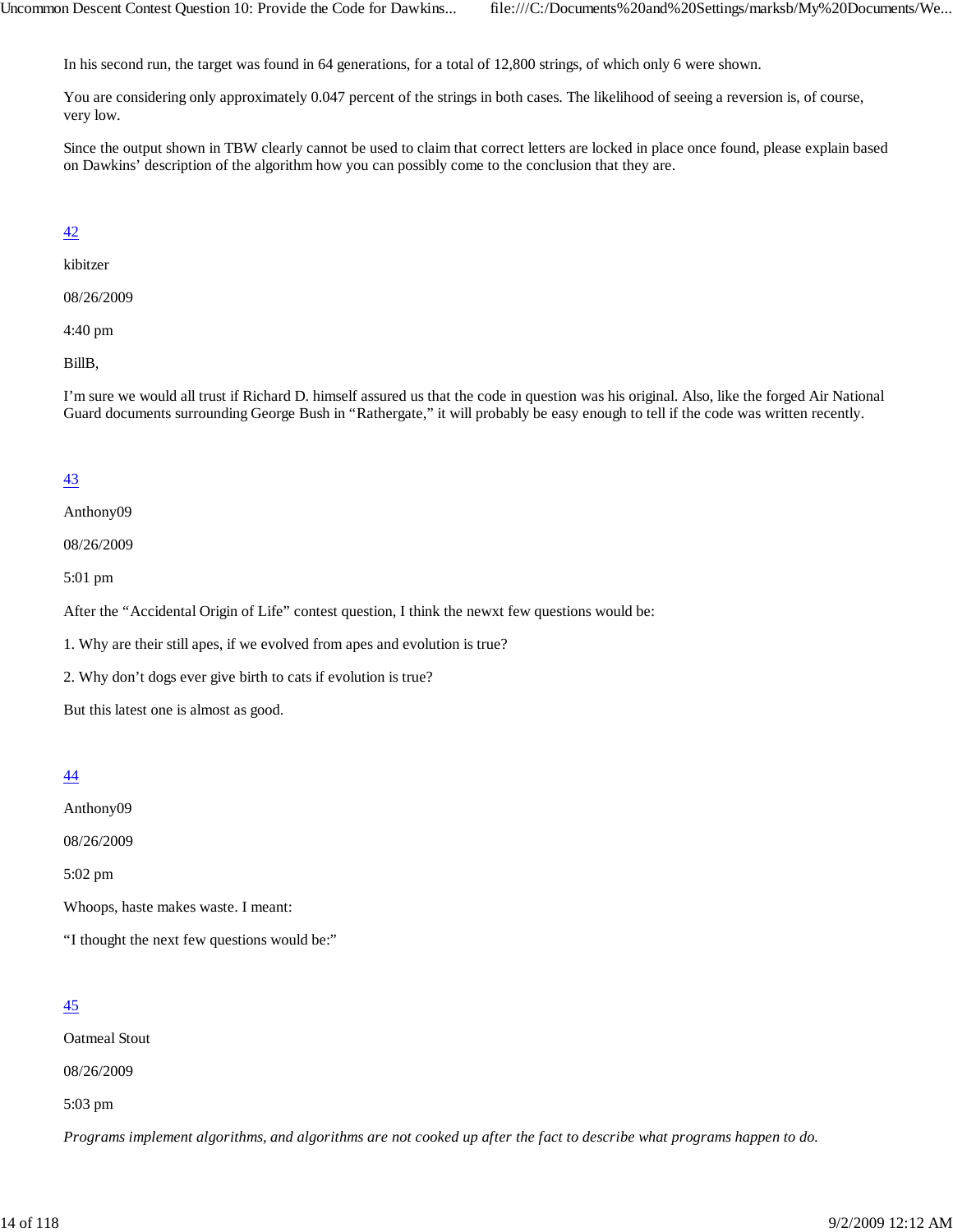Those of you familiar with commercial software development might think in terms of "That's not a bug, it's a feature."

Those of you familiar with Peewee Herman might think in terms of "I meant to do that."

Something I forgot to mention is the convenience of turning Dawkin's algorithm into the algorithm Dembski and Marks analyze. This makes them look so bad. It is much easier to come up with the active information of the D&M algorithm than the Dawkins algorithm.

If we ID proponents want to gain credibility, we are going to have to exhibit exemplary scholarship, not look for excuses for what we do. Demanding program code when the algorithm is the issue is really shabby excuse-making.

#### 46

kibitzer

08/26/2009

5:08 pm

Anthony09,

In place of your list, let's try

1. Why are there still Darwinists given the pathetic state of their theory?

2. Do Darwinists reproduce in the ordinary way or by parasitizing the wider public and by siphoning their tax dollars?

#### 47

#### BillB

08/26/2009

#### 5:10 pm

it will probably be easy enough to tell if the code was written recently.

Not really, so long as the person writing it knows how to write in apple basic (which I don't) and doesn't use variable names that relate to current events or trends then there is no way of telling. Typically variable names in a programme like this would be obvious things like 'Population' and this would be consistent with code written then, or yesterday.

#### 48

DeLurker

08/26/2009

5:17 pm

kibitzer#45

Let's try this instead (from my #20):

"Please read the full description of the Weasel algorithm in TBW and explain how anyone could come to the conclusion that letters are fixed once correct."

You have yet to address this core issue.

## 49

jerry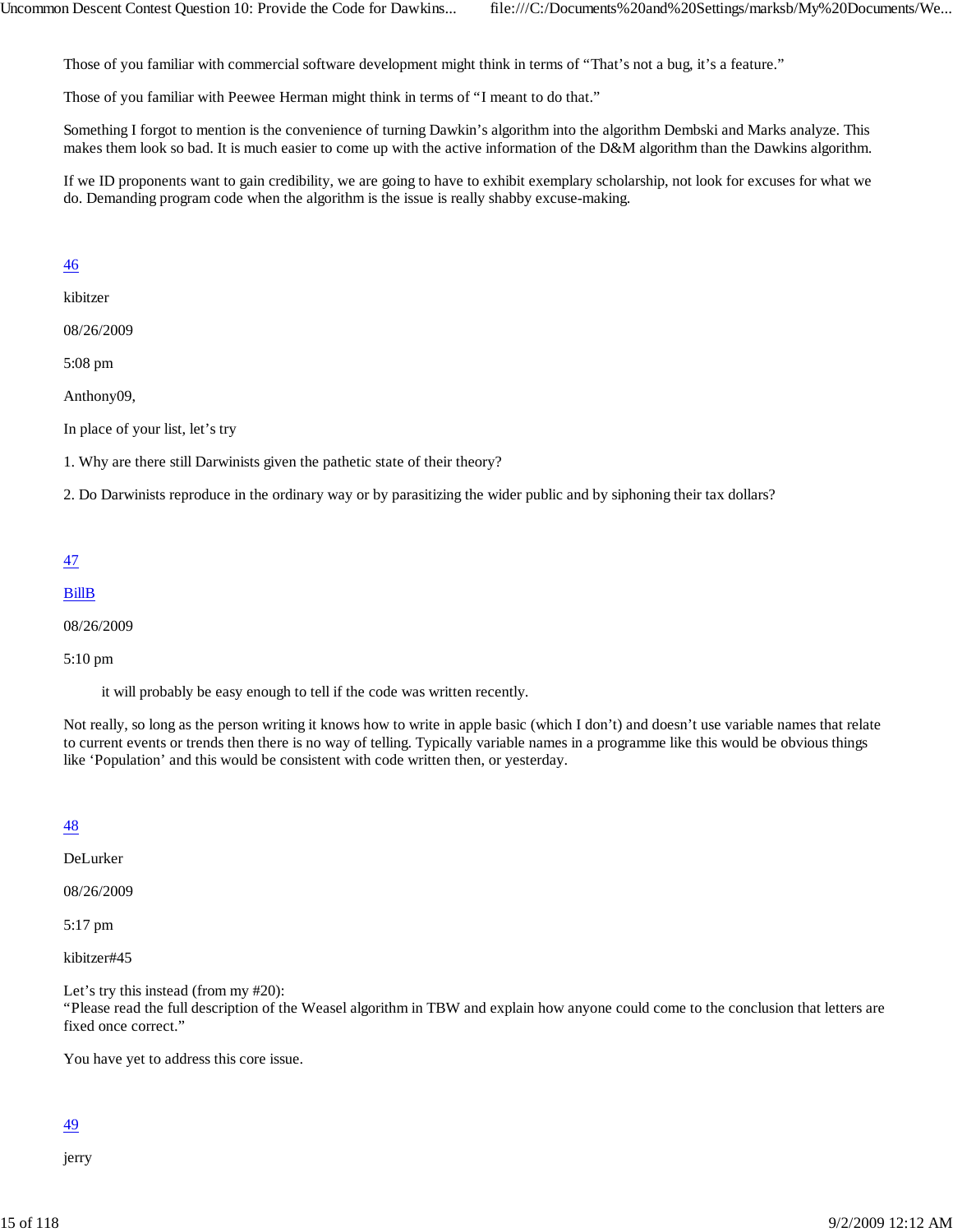Uncommon Descent Contest Question 10: Provide the Code for Dawkins... file:///C:/Documents%20and%20Settings/marksb/My%20Documents/We...

08/26/2009

5:39 pm

The amazing thing is that all agree that the WEASEL program is meaningless for anything and the concept of cumulative selection is meaningless in the scheme of evolution other than the trivial. But here we are debating this nonsense like the fate of the world depended on it. For one reason only. Whether Bill Dembski interpreted the original code correctly. There is this intense obsession by the anti ID people to impugn Bill Dembski in any way they can but in the process they end up revealing how intellectually barren they are.

The anti ID people essentially admit they have nothing of substance to say. So have at it with these feeble complaints. Every comment just makes it easier for the pro ID people.

## 50

**O'Leary** 

08/26/2009

5:55 pm

BillB at 40:

No use asking me.

Everything I know about computers, I learned from WordPerfect 5.0 20 years ago, and have since updated to WordPerfect 12.

But lots of cats here ARE computer whizzes, and will sure know if Dawkins is funnin' them.

You may wish to consider pasting Dawkins's original code onto a Web page, in case you have problems with length restrictions or other problems in our combox.

Ours is a good system but was not intended to accommodate long strings of code, so I can't answer for what will happen if you try to do it that way.

## 51

#### Mapou

08/26/2009

6:35 pm

As a programmer, I can tell you that Dawkins' weasel algorithm is useless as an argument for evolution. It is just a trick to impress fools because it assumes an end goal. Intelligent design is written all over it.

Darwinian evolution, on the other end, has no end goal. It is dead on arrival.

## 52

Joseph

08/26/2009

7:13 pm

DeLurker:

"Please read the full description of the Weasel algorithm in TBW and explain how anyone could come to the conclusion that letters are fixed once correct."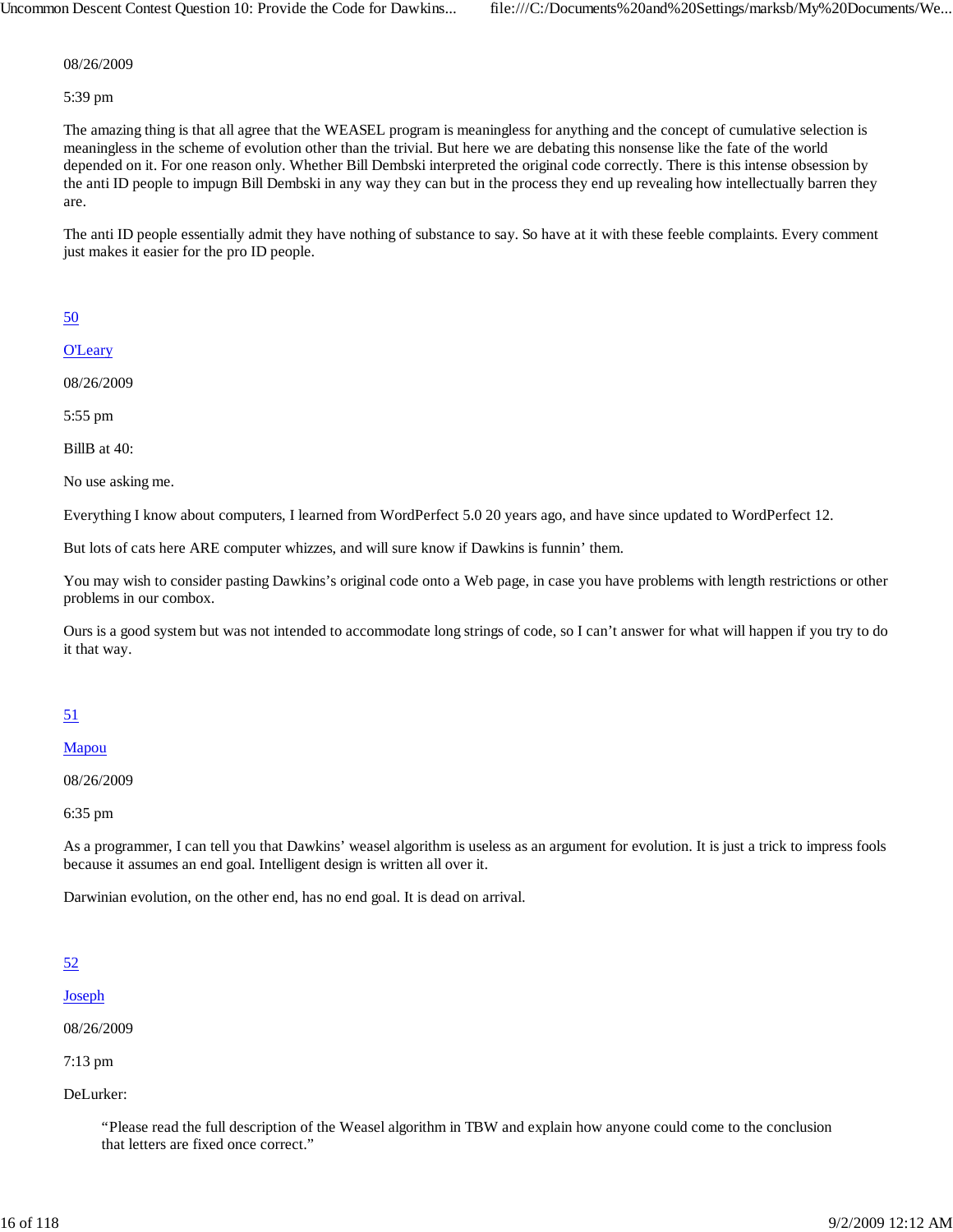Using the description of *cumulative selection* along with the illustration using the weasel program (both in TBW), the only inference is one of a ratcheting process.

Otherwise he should have chosen a better term like "lost, found, lost, found again, then lost, and found again selection"

Or "back and forth selection".

Or the "whatever bloody survives selection".

Or better yet "badda-bing, badda-boom selection".

But that wouldn't have misled the populace into thinking the blind watchmaker is something that "he" isn't.

## 53

#### Joseph

#### 08/26/2009

#### 7:17 pm

Also the program is evidence for ID as ID can be reduced to nothing more than a targeted search- along with the resources required to reach that target.

## 54

wrf3

08/26/2009

7:18 pm

I guess I have to be counted among the group that wonders why having the original code is so important. Both latching and non-latching algorithms can be coded, the various parameters (such as mutation rate) set, and the algorithms analyzed.

As a historical note, there is code that I wrote 20+ years ago that I no longer have, but wish I did. Neither the listings, nor the punch tape, survived.

IMO, this is much ado about nothing. Is there something I didn't understand?

## 55

yakky d

08/26/2009

7:37 pm

Joseph,

Also the program is evidence for ID as ID can be reduced to nothing more than a targeted search- along with the resources required to reach that target.

This makes no sense. Is Guitar Hero also evidence for ID?

#### 56

R0b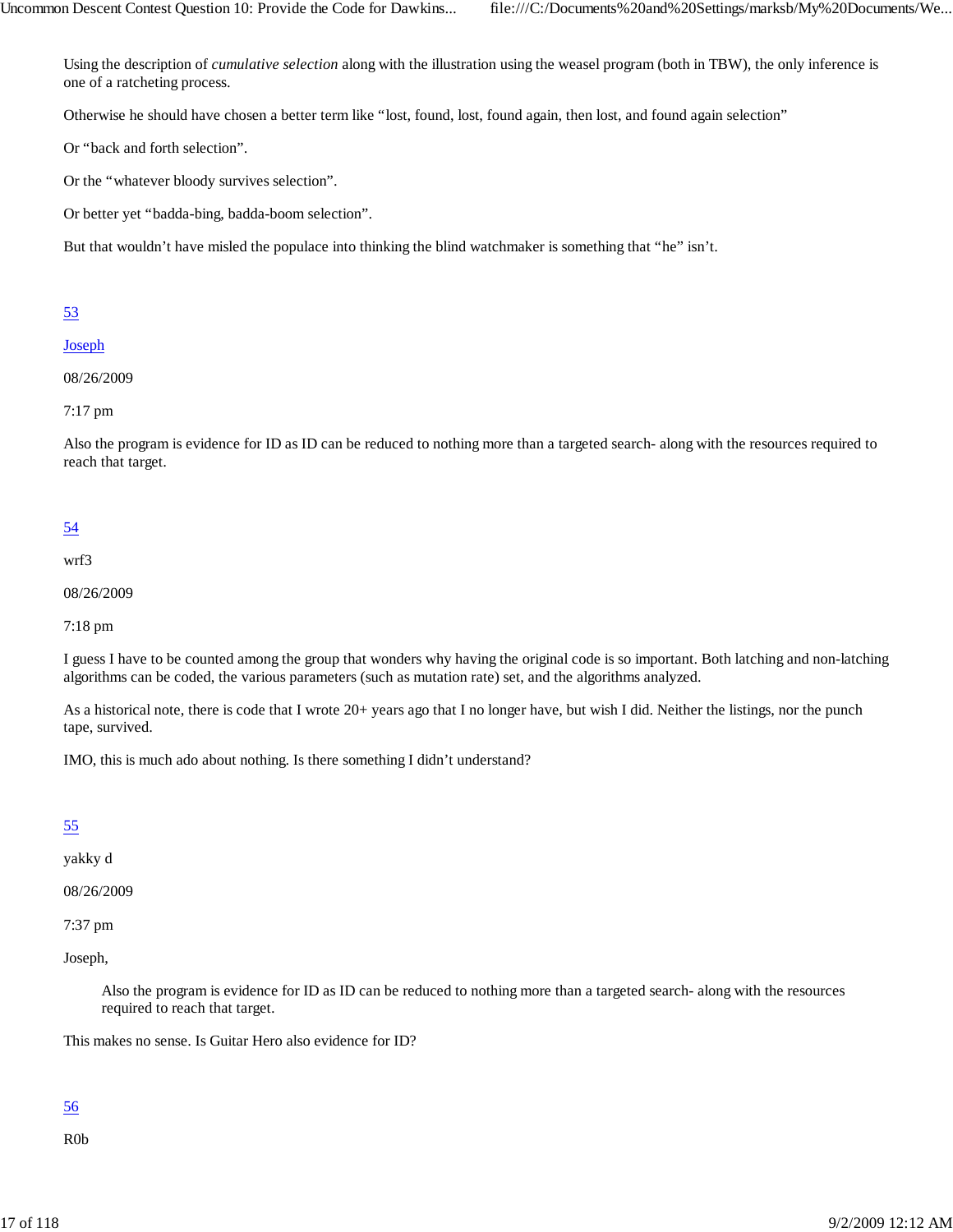Uncommon Descent Contest Question 10: Provide the Code for Dawkins... file:///C:/Documents%20and%20Settings/marksb/My%20Documents/We...

08/26/2009

8:18 pm

kairosfocus:

Now, in 1987, the video runs most definiteoly do not have the latching action that is credible for 1986. This is suggestive of detuning of parameters and possibly a different filter.

Keeping in mind that the video shows all candidates, not just the winners, do you see any correct letters being lost from one generation to the next? How can you tell?

## 57

DeLurker

08/26/2009

9:02 pm

Joseph#50

Using the description of cumulative selection along with the illustration using the weasel program (both in TBW), the only inference is one of a ratcheting process.

Like kibitzer and kairosfocus, you are not addressing the full description of the Weasel algorithm as clearly and cogently explained by Dawkins in *The Blind Watchmaker*. Picking one term ("cumulative selection") out of a two page explanation is unconvincing in the extreme.

Please refer to http://www.softwarematters.org/more-weasel.html for an example of how to go through the details of the Weasel algorithm step by step to create an implementation. There is no way that I can see to come to the conclusion that the mutation operator has any knowledge of the target string. If you can logically defend that proposition, please do so.

#### 58

random coder

08/26/2009

9:29 pm

Any semi-competent programmer can implement Dawkin's weasel algorithm.

Here's my version in Common Lisp – the language God used to create the universe – I'm pretty sure it behaves the same as Dawkins' original.

I used SBCL to run it, but any Common Lisp implementation should do.

Note that in this version, you can make the target string be anything you want, just change it in the first defparameter. You can also change the mutation rate & population size to see how they affect the evolution of the string.

Note that the copy-mutate function has no knowledge of the target string.

#### ;;;;;;;;;;;;;;;; (defparameter target-string "methinks it is like a weasel") (defparameter population-size 10000) (defparameter p-mutation 0.001)

(defun count-matches (x y) (length (loop for n from 0 to (1- (length x)) when (eql (aref x n) (aref y n)) collect n)))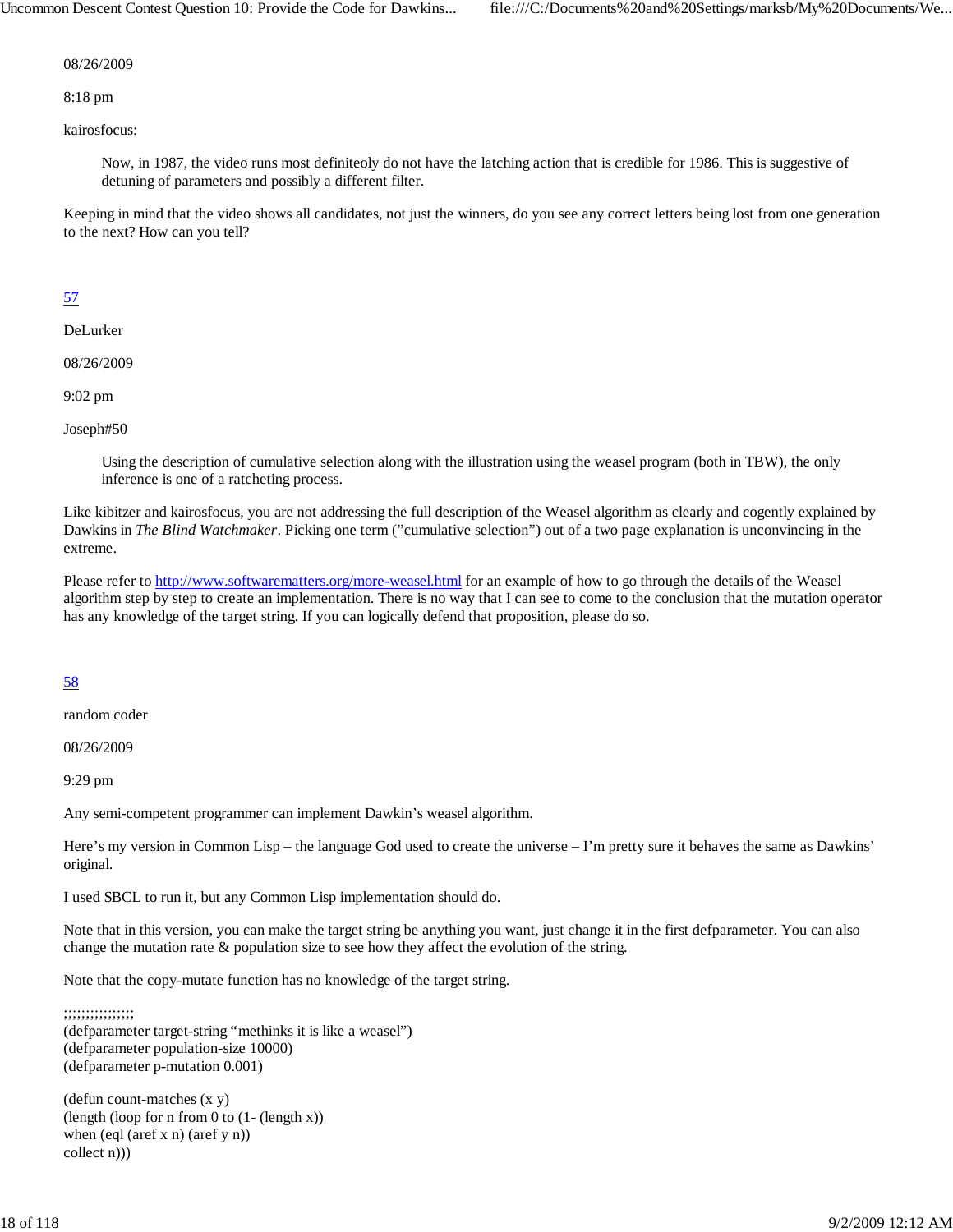```
(defun copy-mutate (x mutation)
(let ((cp (make-string (length x))))
(loop for n from 0 to (1- (length x)) do
(setf (aref cp n) (if ( (setf new-score
(count-matches (setf child (copy-mutate x mutation)) target))
score)
(format *standard-output* " Best match so far (this generation) == \simD : |\simD|\sim%" new-score child)
(setf x child score new-score)))
(cons x score)))
(defun random-string (len)
(let ((str (make-string len)))
(loop for n from 1 to (1- len) do
(setf (aref str n) (code-char (+ 32 (random 95)))))
str))
(defun weasel (&key (target target-string)
(pop-size population-size)
(mutation p-mutation))
(format *standard-output* "Population size: ~D~%P(Mutation): ~D~%Target: |~D|~%" pop-size mutation target)
(let (gen matches (gen-count 0) (leader (random-string (length target))))
(format *standard-output* "Initial (random) string: |~D|~%" leader)
(setf matches (count-matches target leader))
(loop while (< matches (length target)) do
(setf gen (best-match leader pop-size mutation target))
(setf leader (car gen) matches (cdr gen))
(format *standard-output* "Best generation \sim D match == \sim D : |\sim D| \sim%" (incf gen-count) matches leader))))
```
random coder

08/26/2009

9:50 pm

This comment system doesn't seem to know how to handle greater-than / less-than characters, so let's try encoding them. You can also email me, and I'll be happy to provide this as a text file:

;;;;;;;;;;;;;;;;

```
(defparameter target-string "methinks it is like a weasel")
(defparameter population-size 10000)
(defparameter p-mutation 0.001)
```
(defun count-matches (x y) (length (loop for n from 0 to (1- (length x)) when (eql (aref x n) (aref y n)) collect n)))

(defun copy-mutate (x mutation) (let ((cp (make-string (length x)))) (loop for n from 0 to (1- (length x)) do (setf (aref cp n) (if  $(<$  (random 1.0) mutation) (code-char (+ 32 (random 95)))  $(\text{aref } x \text{ n})))$ cp))

(defun best-match (x pop-size mutation target) (let (child new-score (score 0)) (loop for n from 1 to pop-size do (when (> (setf new-score (count-matches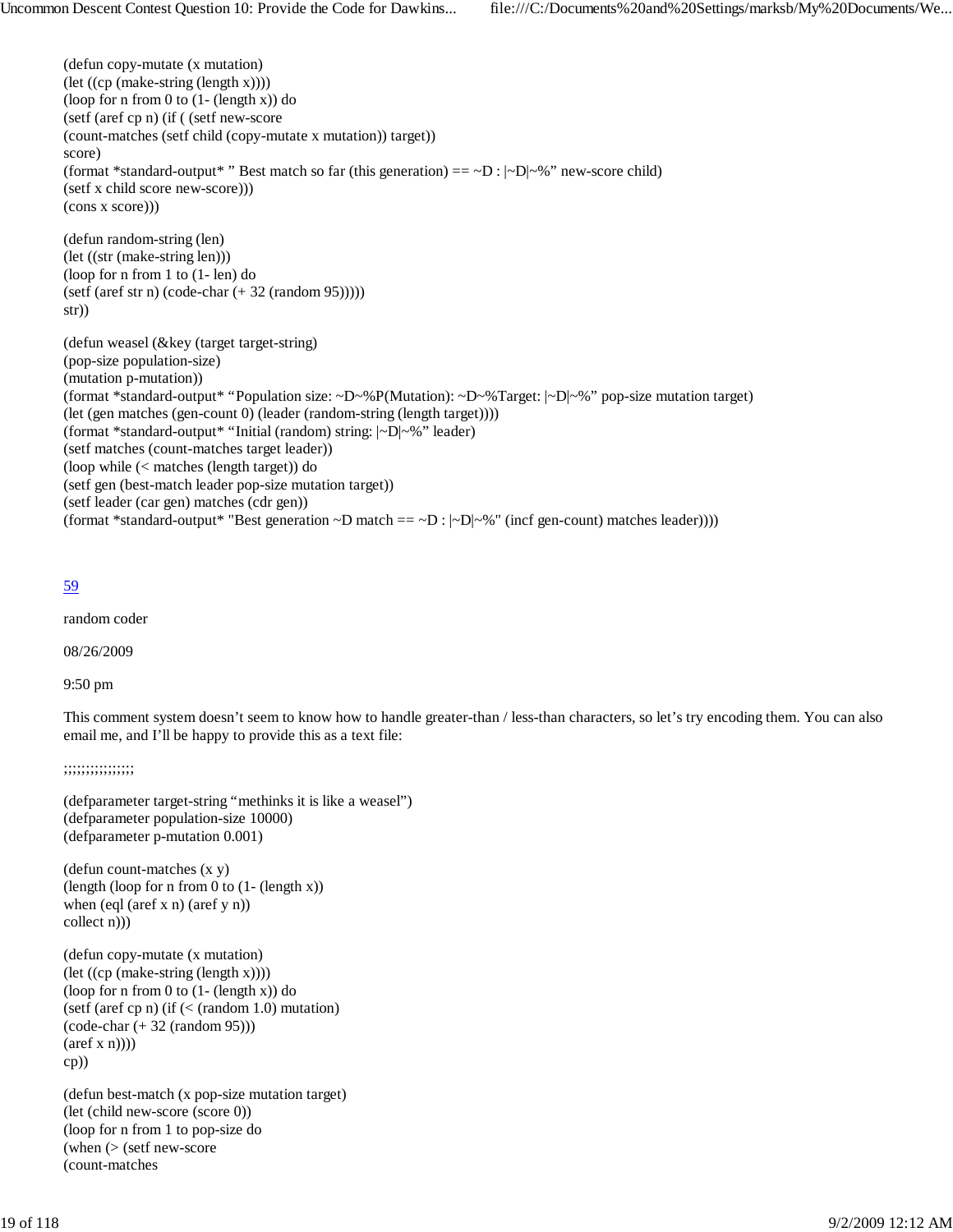(setf child (copy-mutate x mutation)) target)) score) (format \*standard-output\* " Best match so far (this generation)  $=$   $\neg$ D :  $|\neg$ D $|\neg$ %" new-score child) (setf x child score new-score))) (cons x score))) (defun random-string (len) (let ((str (make-string len))) (loop for n from 1 to (1- len) do  $(s$ etf (aref str n) (code-char  $(+ 32$  (random 95))))) str)) (defun weasel (&key (target target-string) (pop-size population-size) (mutation p-mutation)) (format \*standard-output\* "Population size: ~D~%P(Mutation): ~D~%Target: |~D|~%" pop-size mutation target) (let (gen matches (gen-count 0) (leader (random-string (length target)))) (format \*standard-output\* "Initial (random) string: |~D|~%" leader) (setf matches (count-matches target leader)) (loop while (< matches (length target)) do (setf gen (best-match leader pop-size mutation target)) (setf leader (car gen) matches (cdr gen)) (format \*standard-output\*

"Best generation  $\neg D$  match ==  $\neg D$  :  $|\neg D|\neg \%$ " (incf gen-count) matches leader))))

## 60

mike1962

08/26/2009

10:07 pm

OP, why is anyone hung up on Dawkin's weasle programs? It's ONLY purpose was to demonstrate stepwise build up of information. It's was not meant as complete analogy of evolution. As Dawkin's said in Blind Watchmaker:

"Although the [WEASEL] model is useful for explaining the distinction between single-step selection and cumulative selection, it is misleading in important ways. One of these is that, in each generation of selective 'breeding', the mutant 'progeny' phrases were judged according to the criterion of resemblance to a distant ideal target, the phrase METHINKS IT IS LIKE A WEASEL. Life isn't like that. Evolution has no long-term goal. There is no long-distance target, no final perfection to serve as a criterion for selection, although human vanity cherishes the absurd notion that our species is the final goal of evolution. In real life, the criterion for selection is always short-term, either simple survival or, more generally, reproductive success."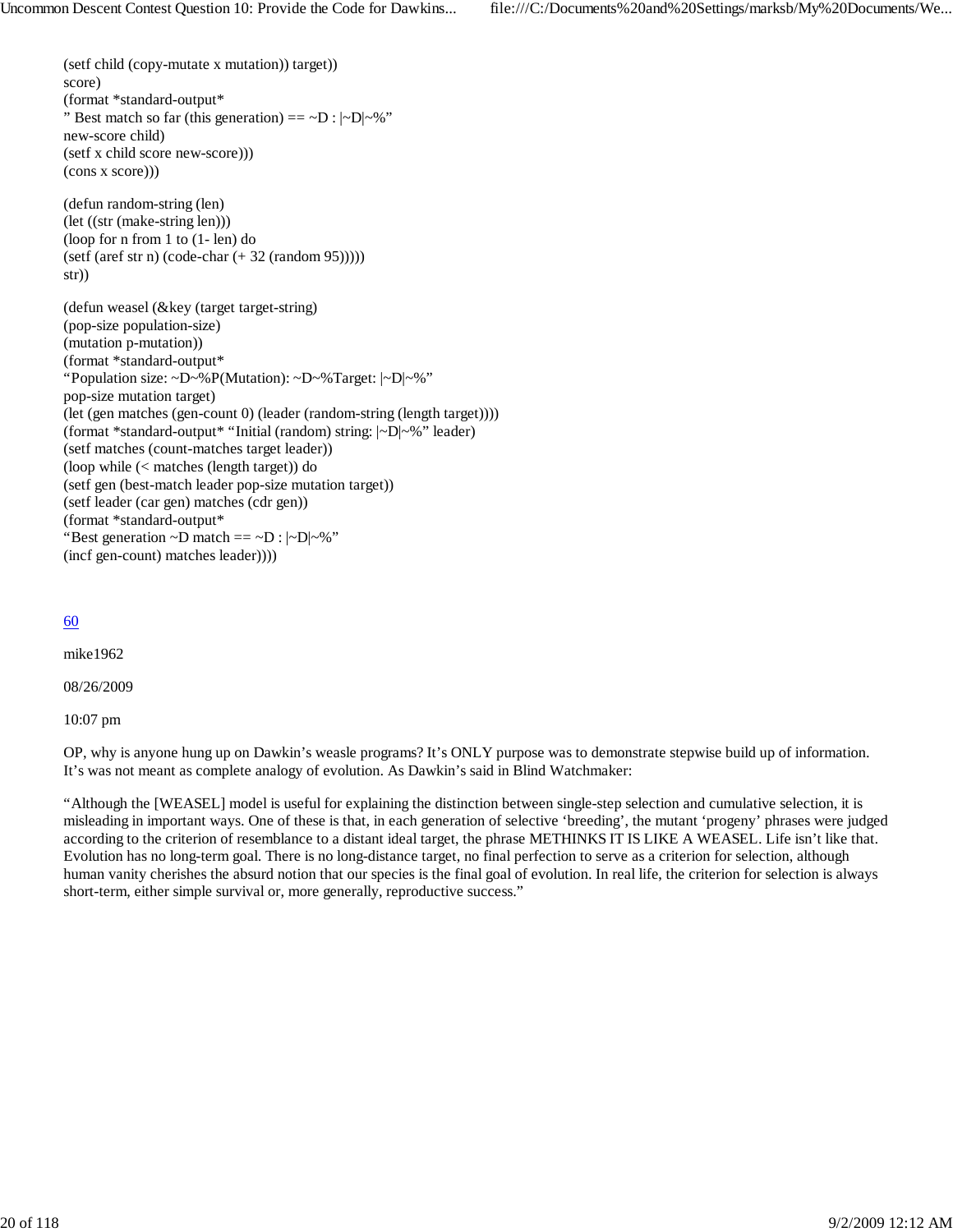Indium

08/27/2009

1:05 am

mike, I know why us "Darwinists" are so hung up with it: Because Dembski for some reason continues to misrepresent it. This fact is, btw, independend of the latching issue at hand. Dembski describes a partitioned search: No population, no selection, 100% mutation rate of incorrect letters. Dawkins describes a GA: He selects strings from a population using a fitness criterion. Incorrect letters have a biologically at least more or less realistic mutation rate <10%.

Also, it is fun to see kf and others come up with rethoric herring oil soaked smokescreens like "implicit latching"!

## 62

djmullen

08/27/2009

1:44 am

denyse, kairosfocus and reader from riesel, are you aware that you're using the word "ratchet" instead of "latching"?

Darwinian evolution does "ratchet" information into the DNA. It's been described that way by scientists for decades.

It does this ratcheting through the simple technique of making many copies of successful DNA strings and letting natural selection get rid of any unsuccessful mutations to those strings – such as restoring a former incorrect letter.

This is EXACTLY what happens in Dawkins' program or any other program that successfully mimics evolution. That is why Dawkins did not have to put any kind of latching into his program – the latching / ratcheting is inherent in Darwinian evolution and his program merely simulates one part of it.

Spiny Norman: Dawkins wrote "Weasel" as a pedagogical tool to demonstrate how the cumulative selection that is used by Darwinian evolution is almost infinitely faster than the type of "all-at-once" selection that creationists and IDists typically use. (You know, where they calculate that it would take 20^100 tries to find a 100 amino acid length protein by chance or 4^150 tries to find a 150 base pair long stretch of DNA by chance.) Because it was a teaching tool, he selected a specific target for it to find rather than confuse the issue by cobbling together some sort of moving target.

However, as I've written on this blog, if you re-write the program to look into an external file for the "target", you can change that target whenever you wish and the program will continue to find the new strings just as quickly as it finds the fixed "Methinks it is like a weasel".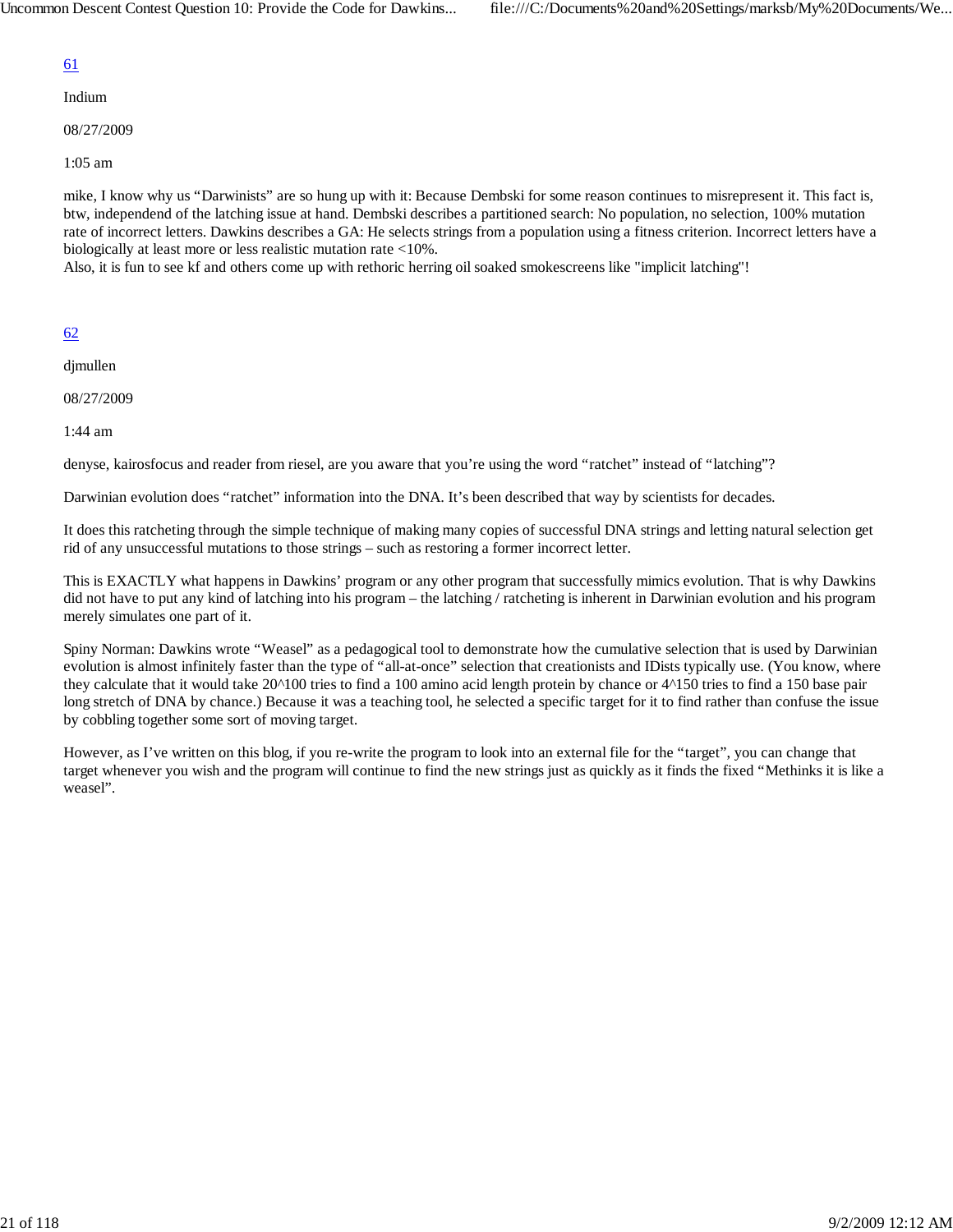feebish

08/27/2009

1:54 am

I don't understand why so many here are arguing against letting Dr Dawkins release his program. Or I should say "programS." Inspired by the many posts about this Weasel idea, I stopped at the library on my way home from work and picked up a copy of The Blind Watchmaker. It turns out that the Weasel program was written not only in Basic, but also in Pascal (see page 49). These would be fairly small programs, so it would not surprise me if Dr Dawkins printed them out when he first made them, as I used to do when programming in Fortan during that same time period.

Finally, many thanks to kibitzer for advocating so strongly for the position of openness in these matters. You are not afraid to mix it up with people who don't share your views. I dare say you could not be advocating this position better if you were Dr Dembski himself.

Now, let's see BOTH these original programs, to get to the bottom of these issues of demi-ratcheting, cumulative selection, and so forth.

## 64

#### BillB

08/27/2009

2:31 am

Joseph:

Using the description of cumulative selection along with the illustration using the weasel program (both in TBW), the only inference is one of a ratcheting process.

Otherwise he should have chosen a better term like "lost, found, lost, found again, then lost, and found again selection"

Or he could have use cumulative, as in cumulative height, cumulative wealth…

If he wanted to describe a letter locking mechanism he could have just said that once a letter is found the search for it is over.

#### 65

BillB

08/27/2009

3:02 am

O'Leary:

But lots of cats here ARE computer whizzes, and will sure know if Dawkins is funnin' them.

Ok, so a follow up question.

Lets say Dawkins or anyone else posts some code, in the correct language, that produces the correct behaviour.

If the code does not contain a latching mechanism, includes a population of more than one, and a mutation rate not fixed at 0 or 100, that applies to all letters … Will the judges here conclude that it is the correct code, or will they cite these differences between it and Dembski and Mark's algorithm as evidence that it is a fake?

I have a strong feeling that some here would.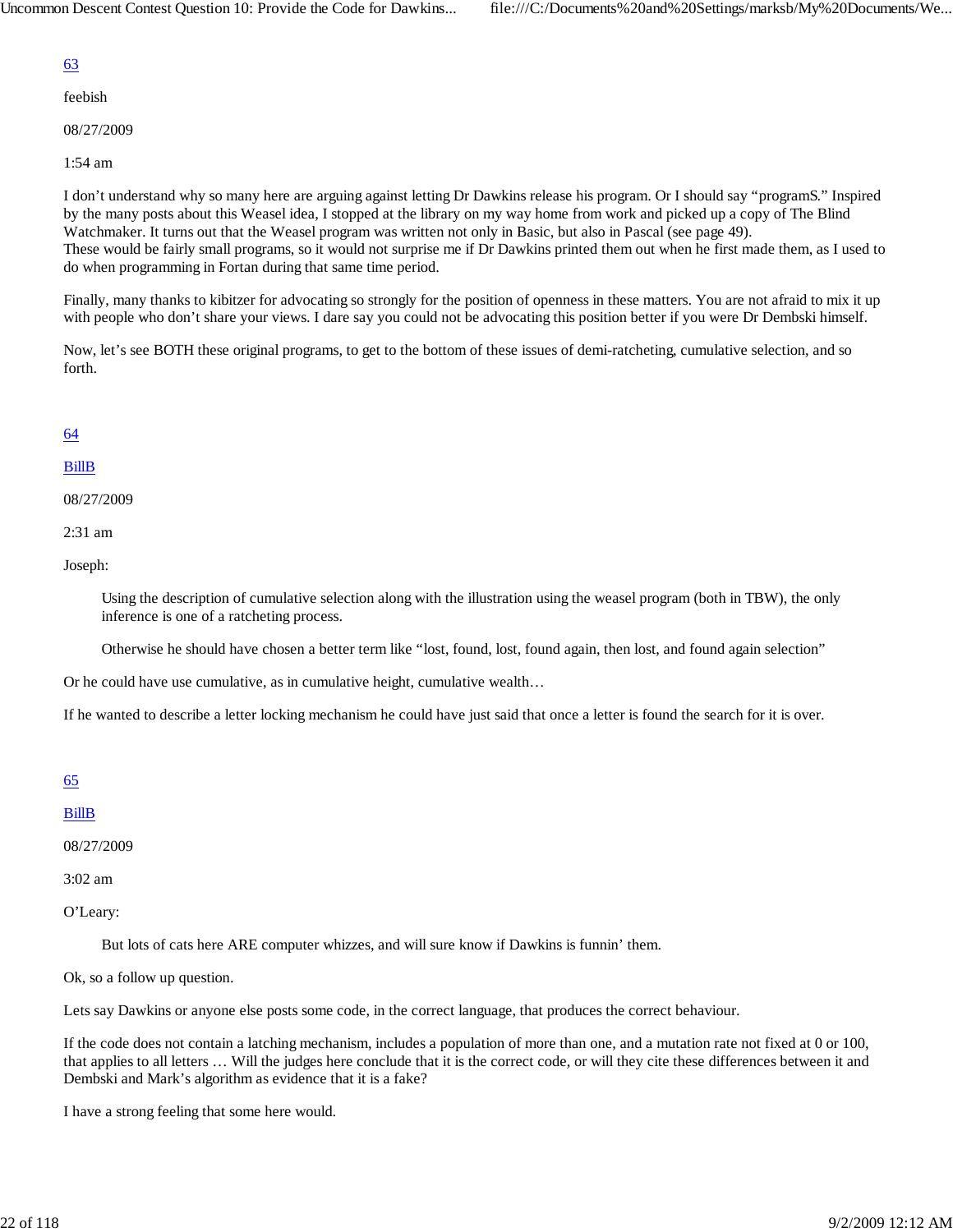- kairosfocus
- 08/27/2009
- 4:03 am

Onlookers:

First, the bottomline: after many months of exchanges, it is clear that –absent a near-miracle — no credible Weasel code c 1986 [and yes, per CRD's statements in BW, the basic version ran across a lunchtime and the Pascal one did so in 11 seconds] will be forthcoming.

So, what we have to deal with is a minor (but instructive) bit of real-world scientific analysis, as I have documented here, months ago now. That is, we have to look at empirical evidence that is not complete — here, published showcased samples of runs of generational champions c 1986, and descriptions — and come up with a reasonable best explanation, using replication of results as a good crosscheck, e.g through Atom's adjustable Weasel, here.

Also, it seems that the exchanges aptly model the patterns of contention and conflict that often happen at the cusp of scientific revolutions, as the old order reacts with cognitive dissonance — and, often, rage and associated idea hit-man rhetorical tactics designed to restore the old order and defeat the new by "any means necessary" — to that which threatens to overturn their comfortable world.

Let us note:

1 –> The printoffs of sampled, showcased generational champions c 1986 show altogether 300+ letters, 200+ of which are of letters that were initially correct in the seed or which have subsequently gone correct.

2 –> IN EVERY INSTANCE WHERE A LETTER GOES CORRECT IN ANY ONE GENERATION, IT REMAINS SO IN ALL FURTHER SAMPLES UNTIL THE PROGRAM HITS THE FULL TARGET.

3 –> On law of large no's [the correct form of the layman's crude "law of averages"], that strongly supports the inference that the samples do not revert because the generational champions preserve correct letters very strongly.

4 –> Examination of Dawkins' remarks on the program (and Joseph and I are by now tired of the dozens of times we have had to point out what should be obvious facts of basic reading of direct statements in rather plain English] support that observation:

[Weasel] . . . begins by choosing a random sequence of 28 letters ... it duplicates it repeatedly, but with a certain chance of random error – 'mutation' – in the copying. *The computer examines the mutant nonsense phrases, the 'progeny' of the original phrase, and chooses the one which, however slightly, most resembles the target* phrase, METHINKS IT IS LIKE A WEASEL . . . . What matters is the difference between the time taken by **cumulative selection**, and the time which the same computer, working flat out at the same rate, would take to reach the target phrase if it were forced to use the other procedure of **single-step selection**

5 –> Weasel is targetted search that rewards mere proximity of non-functional phrases through a process of random variation of a seed to create a population and artificial selection based on mere proximity to a set target.

6 –> Weasel's gain in performance over random search is therefore directly — though inadvertently — acknowledged to be due to ACTIVE INFORMATION. (Thus, the relevance of Dembski's and Marks' analysis.)

 $7 \rightarrow$  And, the failure to use realistic degree of functionality as a threshold of preservation — note the dismissal of "single step selection" begs the question of first getting TO shores of function in large config spaces before climbing to peaks of performance.

8 –> In short, the root issue is being distracted from and misrepresented then dismissed. No wonder Weasel is "misleading."

9 –> However, we still have to explain the behaviour of the run of generational champions as evidenced by teh showcased samples c 1986.

10 –> CRD speaks of selecting slightest increments to target, which by virtue of the digital, alphanumeric character system, is one letter.

11 –> Similarly, he speaks of "cumulative selection."

12 –> Cumulative, as a word, means: "Increasing or enlarging by successive addition." The increment in question plainly being that of proximity to target, per the selection of the greatest relative advance to target for generational champions.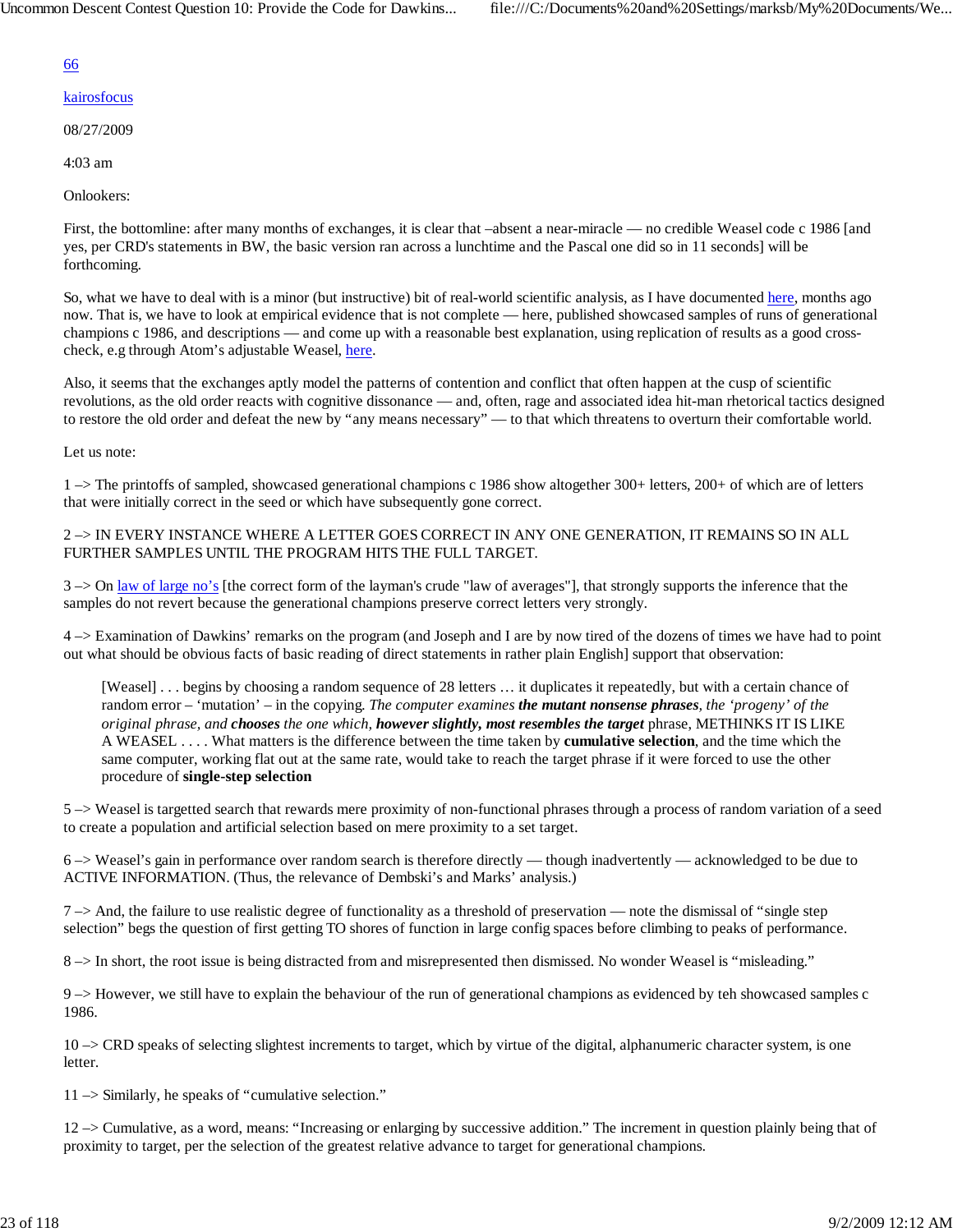13 –> Thus, Weasel ratchets towards the target. Ratcheting, being:" To cause to increase or decrease by increments." (Implicit in that is the dogging action of a pawl, whereby progress is one-way.)

14 –> Thus also, a ratcheted advance latches progress so far. Latching being: "To close or lock with or as if with a latch." (In this case, correct letters of the generational champions in the showcased runs c 1986, credibly appear to latch.)

15 –> Such ratcheting-latching cumulative progress to target of course first and foremost is NOT a de novo creation of complex functional information. For, the information is preloaded through the presence of a target and a cumulative progressive mechanism that step by step advances to an already present target.

 $16 \rightarrow$  This latching action can be fairly simply achieved EXPLICITLY by using a masking filter:

a] say, let letter correct  $= 1$ , letter incorrect  $= 0$ . Then with perfect match we have 28 as a metric, and with perfect mismatch, we have 0.

b] So, we compare members of the mutated population of a given generation with the target, assigning to each one a metric string, with 1's and 0's to match correct or incorrect letters.

c] closest to target becomes new champion, and the 1's act as mask bits that block further mutation of correct letters. (After all, they are perfectly functional and would be preserved by "natural selection.")

d] Each new generation will at least preserve what has been achieved and the march of generations will cumulatively ratchet their way to the target.

17 –> The result can also be achieved — for "good runs" — IMPLICITLY. In this case:

e] when population size and per letter mutation rate are set so that with very high probability there will be no change members of the population, and single changes will prevail otherwise, e.g. 4% rate, 50 – 100 member population seems a plausible set of parameters — there will be a strong tendency to preserve progress to darte and/or to reward single step advances that do not corrupt already correct letters.

f] with a suitable filter, the resulting trend will be to choose generational champions that are either the same or single step advances.

g]the showcased 1986 runs hit target in 40+ and 60+ generations, supporting that about half the time, no-change was the generational champion.

h] similarly, single step advances predominated the rest.

i] but with other parameter values, various effects uch as substitutions of correct and incorrect letters, or reversions will occur.

j] As already noted and linked, these patterns have been demonstrated through actual runs of Atom's adjustable Weasel, from EIL.

18 –> Under other circumstances, weasel will show quasi-latched behaviour with relatively rare reversions on correct letters [similar to how anglers who use baitcasters will know that a ratchet and pawl may begin to slip if the dog is worn].

19 –> under yet other circumstances, far from latched behaviour will occur.

20 –> It has recetnly been suggested that the 1987 run is simply showing all members of population, and is in a condition where champions will show fairly frequent reversion. this can be accounted for by a case of a Weasel that is detuned sufficiently for that to happen.

21 –> But, the 1986 runs of champions — here, taking into reckoning CRD's claim that he never wrote an explicitly latched weasel would very easily be explained as "good" runs of a tuned set of parameters, so that we see latching action.

22 –> Now also there has been much digital ink spilled over how Marks and Dembski in their recvent paper have distorted the weasel relative to CRD's program.

23 –> however, on p. 1055, they simply describe, exemplify and analyse a partitioned search. Whether such partitioning of runs of generational champions into the active search subset of the string and the locked in subset is achieved explicitly or implicitly makes no material difference tot he analysis of how many generations on average it takes to hit target or the associated probabilities associated with the injection of active information.

 $24 \rightarrow$  And, no, M & D do not provide an algorithm for a weasel, just an analysis of the sort of run of champions showcased in BW,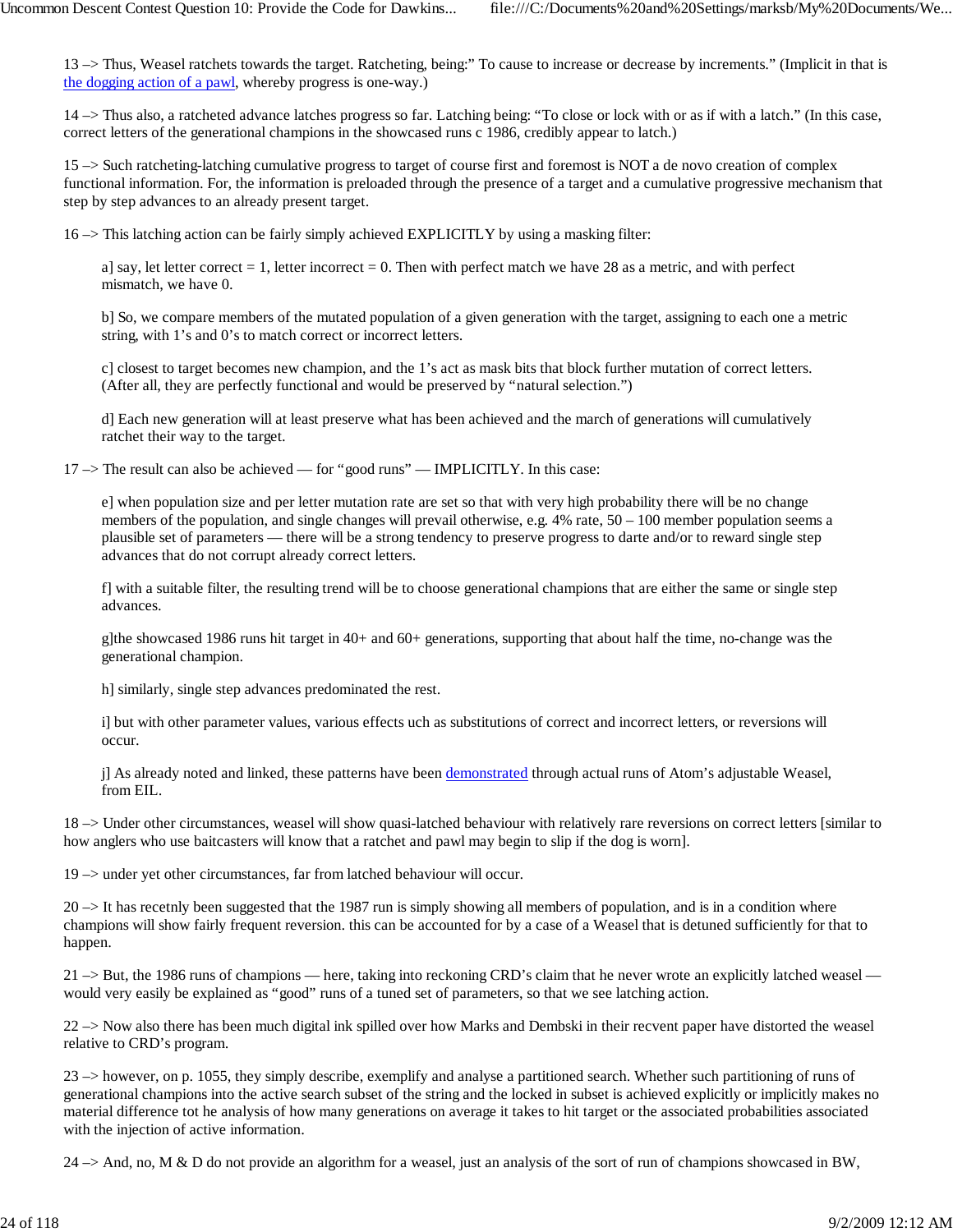1986, that shows latched behaviour based on targeted search; to deduce the effect of active information by comparison with the yardstick, random walk search.

25 –> As CRD remarked in BW and as was cited above, targetted search's injection of active information makes a HUGE difference, one that  $M \& D$  provide a quantitative analysis for and thence a metric of active information injected.

26 –> And the relevance of active information to Intelligent Design is that it gives us a mechanism for explaining the action and impact of intelligence.

27 –> Intelligent search works batter than random search [or a search algorithm picked at random from a large pool of diverse algorithms] because the active information coming from knowledge and creative imagination sharply restricts the scope of search to a zone much more likely to be close to success than a blind process.

28 –> Going back tot he flooded fitness function landscape model, we can also se that an intelligent search that is not successful can cotribute to success. (For, if the bottom of the sea of non-function slopes up towards the beach of function, partial success and trends of partial success can guide further intelligent search by sending warmer-colder signals and trends, i.e increments in active information through a beacon.)

29 –> In fact, Weasel is an inadvertent example of this! (Non-functional nonsense phrases progress to target through gradual warmercolder signals emitted by an algorithm that has a distance to target/success metric.)

++++++++++++

Now, onlookers, let us observe and analyse how the Darwinist critics of the latching analysis respond to the above.

GEM of TKI

## 67

#### Laughable

08/27/2009

4:12 am

I don't really understand why it is so important to get Dawkin's original code – even if Dawkins never wrote any code, and just imagined up the algorithm, the fact that it has been reproduced by many different people and operates exactly according to his description would indicate that the idea behind it and the principles involved in it are correct.

It's like not believing that aeroplanes exist until you see the original blueprints for the Wright Brother's aeroplane. It has been done, its been reproduced, it works.

Atom's code at http://www.evoinfo.org/Resourc.....elGUI.html

for the "proximity reward search" is a faithful reproduction of Dawkins code – there isn't any latching (run a few trials and occasionally you'll see a correct letter being dropped).

What else do you need? Dawkins described an algorithm (without latching), and Atom and many others have programmed an algorithm that behaves exactly how he said it would. Even if the code didn't exist when Dawkins wrote his book, it does now, so the points he was making in regards to the search are valid.

(note that the "partitioned search" is an incorrect model of Dawkin's search).

## 68

kairosfocus

08/27/2009

4:40 am

PS: Atom's source code is available, through the linked GUI page, here.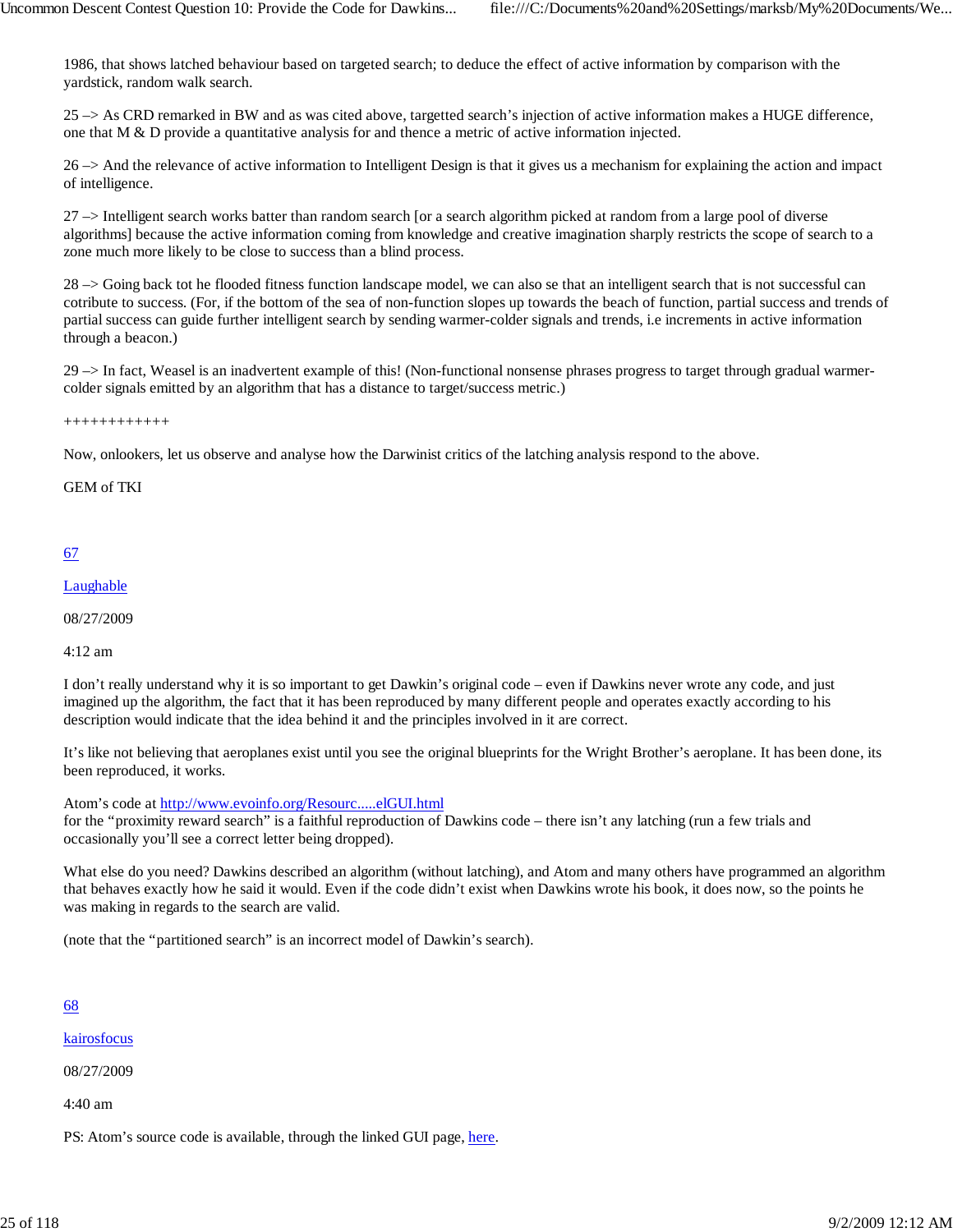Indium

08/27/2009

6:41 am

kf, what you write boils down to "Just from the output we can´t decide if latching was used, but we will assume it was anyway. Without any proof or any mentioning of latching in the explanation if Weasel in the BW we will assume Dawkins lies and the video from 1987 is a different and more or less faked algorithm. We have to admit that the algorithm is good enough to preserve good letters, as a smokescreen we call that implicit latching.".

The question is not if Weasel latches implicitly, we know that it does (for certain parameters) and that´s exactly the demonstration of cumulative selection.

The question is wether Weasel latches explicitly or, put in another way, if it treats correct and incorrect letters differently during the mutaion routine. It doesn´t. It doesn´t need to. Dawkins said it doesn´t. A video that shows the algoritthm running with different parameters shows it doesn´t. Mutations are supposed to be independend of resulting fitness, so there would be no reason to let it latch. When it is decided which "gene" mutates, the algorithm does not know which letters are correct. The orakel, as D+M call it, does not return the exact correct letter indices, it just returns a total fitness value (as it should).

From Atoms software suite, which algorithm do you think is representative of Dawkins´ Weasel and which one corresponds to the algorithm used by D+M in their paper?

I further note that you still do not adress the fundamental differences:

DM don´t use a population, they don´t use selection. Weasel uses both. It has to, otherwise it would not work. A fundamental difference if I have ever seen one!

## 70

kairosfocus

08/27/2009

\_\_\_\_\_\_\_\_\_\_\_

\_\_\_\_\_\_\_\_\_\_\_\_\_\_\_

7:09 am

Indium:

Clearly you have a problem with evidence-based reasoning.

Here is the showcased 1986 o/p|:

>> 1 WDL\*MNLT\*DTJBKWIRZREZLMQCO\*P 2? WDLTMNLT\*DTJBSWIRZREZLMQCO\*P 10 MDLDMNLS\*ITJISWHRZREZ\*MECS\*P 20 MELDINLS\*IT\*ISWPRKE\*Z\*WECSEL 30 METHINGS\*IT\*ISWLIKE\*B\*WECSEL 40 METHINKS\*IT\*IS\*LIKE\*I\*WEASEL 43 METHINKS\*IT\*IS\*LIKE\*A\*WEASEL

1 Y\*YVMQKZPFJXWVHGLAWFVCHQXYPY 10 Y\*YVMQKSPFTXWSHLIKEFV\*HQYSPY 20 YETHINKSPITXISHLIKEFA\*WQYSEY 30 METHINKS\*IT\*ISSLIKE\*A\*WEFSEY 40 METHINKS\*IT\*ISBLIKE\*A\*WEASES 50 METHINKS\*IT\*ISJLIKE\*A\*WEASEO 60 METHINKS\*IT\*IS\*LIKE\*A\*WEASEP 64 METHINKS\*IT\*IS\*LIKE\*A\*WEASEL >>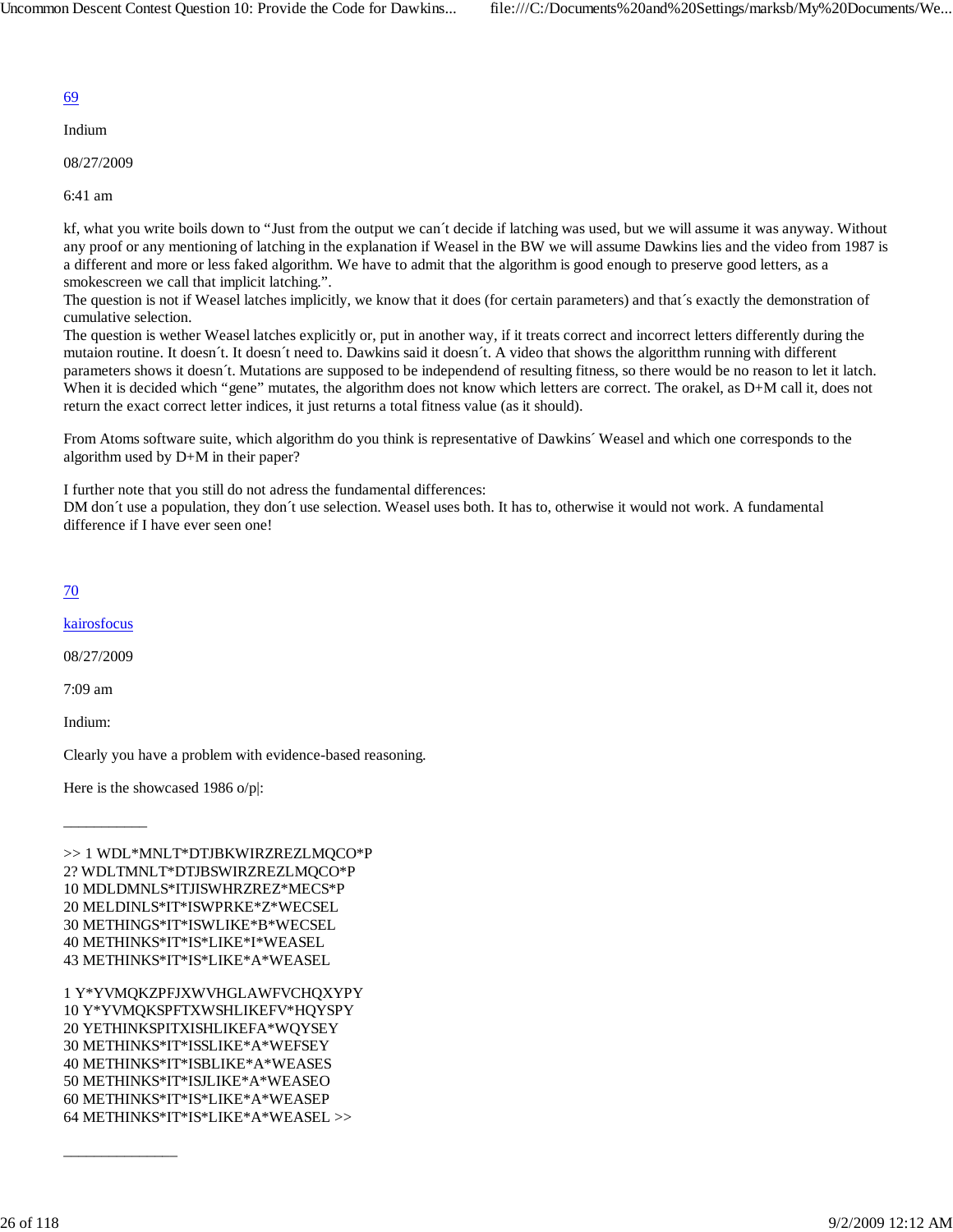1] Kindly find a case of reversion in the 200+ possible cases in the runs of champions above, where such could happen; or else discuss their absence cogently in light of the law of large numbers.

2] Kindly compare CRD's remarks on how the program cumulatively progresses to target (as already excerpted), demonstratin how reading the remarks as meaninfg what they say is not correct.

Otherwise, you are simply "bravely" whistling by the graveyard in the dark; while the duppies leaning on the fence are looking on and shaking their heads.

GEM of TKI

## 71

Indium

08/27/2009

7:21 am

kf, the absence of reversing correct letters is easily explained by what you call implicit latching\*, eg the power of random mutation + selection. This is exactly what was supposed to be demonstrated by Weasel and is verified by what you say in your point number 17. Non reversing letters are no proof of anything. Since this is the only argument *for* latching you have you really have no argument at all.

Since you still evade some important issues it is probably a good idea to remind you of them:

From Atoms software suite, which algorithm do you think is representative of Dawkins´ Weasel and which one corresponds to the algorithm used by D+M in their paper?

Main differences between the Partitioned Search and Weasel:

D+M don´t use a population, they don´t use selection. Weasel uses both. It has to, otherwise it would not work. A fundamental difference if I have ever seen one!

\* I hesitate to use your "implicit" smokescreen, because incorrect letters are not protected from mutations when generating the next population, so there is no latching at all, just a successfull evolutionary search.

72

kairosfocus

08/27/2009

\_\_\_\_\_\_\_\_\_\_\_\_\_\_\_\_\_\_\_\_

7:45 am

PS: Here is Simon Greenleaf, a founding father of the modern theory of evidence, on the error of the skeptic, which I have descriptively tagged, selective hyperskepticism:

A proposition of fact is proved, when its truth is established by competent and satisfactory evidence.

<sup>&</sup>gt;> [26] . . . It should be observed that the subject of inquiry [i.e. evidence relating to the credibility of the New Testament accounts, but also generally applicable to matters of fact on the balance of evidence] is a matter of fact, and not of abstract mathematical proof. The latter alone is susceptible of that high degree of proof, usually termed demonstration, which excludes the possibility of error . . . *In the ordinary affairs of life we do not require nor expect demonstrative evidence, because it is inconsistent with the nature of matters of fact, and to insist on its production would be unreasonable and absurd* . . . **The error of the skeptic consists in pretending or supposing that there is a difference in the nature of things to be proved; and in demanding demonstrative evidence concerning things which are not susceptible of any other than moral evidence alone, and of which the utmost that can be said is, that there is no reasonable doubt about their truth** . . . .

<sup>[27] . . . .</sup> In proceeding to weigh the evidence of any proposition of fact, the previous question to be determined is, when may it be said to be proved? The answer to this question is furnished by another rule of municipal law, which may be thus stated: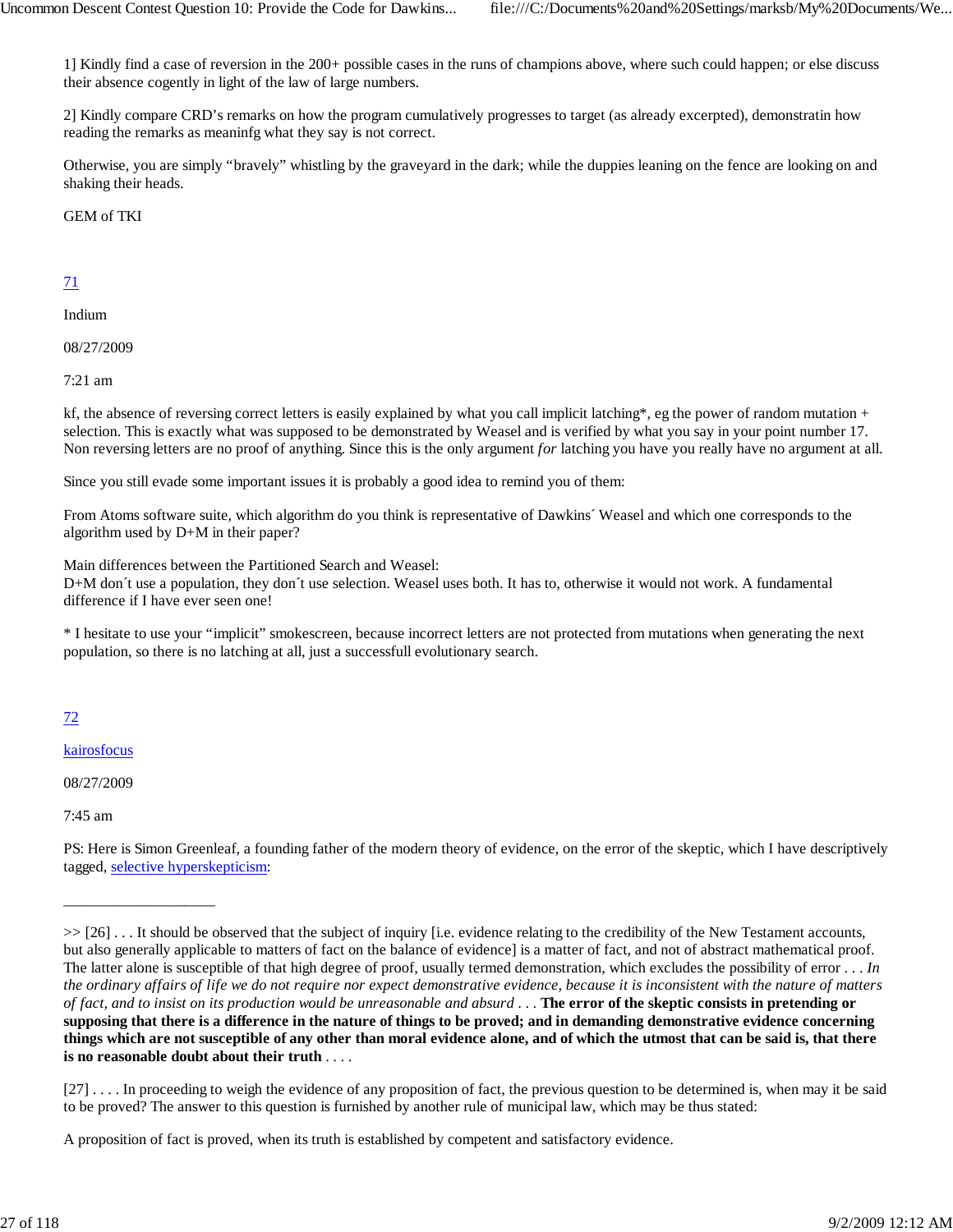By competent evidence, is meant such as the nature of the thing to be proved requires; and by satisfactory evidence, is meant that amount of proof, which ordinarily satisfies an unprejudiced mind, beyond any reasonable doubt. . . . . If, therefore, the subject is a problem in mathematics, its truth is to be shown by the certainty of demonstrative evidence. But if it is a question of fact in human affairs, nothing more than moral evidence can be required, for this is the best evidence which, from the nature of the case, is attainable. Now as the facts, stated in Scripture History, are not of the former kind, but are cognizable by the senses, they may be said to be proved when they are established by that kind and degree of evidence which, as we have just observed, would, in the affairs of human life, satisfy the mind and conscience of a common man. [Testimony, Sections 26, 27, emphases added.] >>

In this case, no-one would even be pretending that the o/p of Weasel 1986 as showcased did not show a latched, ratcheting pattern and/or that both explicit and implicit latching has been demonstrated [with code accessible for inspection!], apart from other extraneous considerations that are irrelevant to the weight/balance of evidence sufficient to decide an ordinary, unprejudiced mind.

Or, the man in the Clapham Bus Stop if you will.

## 73

#### tsmith

08/27/2009

7:56 am

38 HouseStreetRoom

\_\_\_\_\_\_\_\_\_\_\_\_\_\_\_\_\_\_\_\_

LOL

## 74

DNA\_Jock

08/27/2009

8:00 am

kf, you are correct in that Weasel is a GA that exhibits latching **behaviour**, which can be achieved without any latching **mechanism**, for the reasons you outline in your point 17 and acknowledge when you say "samples do not revert because the generational champions preserve correct letters very strongly." (#3) Isn't it cool?

You are also correct when you say (#23) " on p. 1055, they[D&M] simply describe, exemplify and analyse a partitioned search. " The **ONLY** issue in this particular round of Weasel Wars is that D&M mis-characterize Weasel, as described in TBW, and that this mischaracterization has been previously pointed out to them.

It is obvious from the **behavior** of Weasel in TBW that it is NOT a partitioned search as described by D&M. A high school student can see this. Why then did the paper cite TBW as the source of the partitioned search?

| I | ٠ |  |
|---|---|--|
|   |   |  |

kairosfocus

08/27/2009

8:00 am

Indium:

1] You now concede that IMPLICIT latching works. Implicit latching is real.

Selective hyperskepticism reveals itself — and simultaneously reduces itself to absurdity — by the fact of inconsistency and unreasonableness in demand for evidence on matters of fact.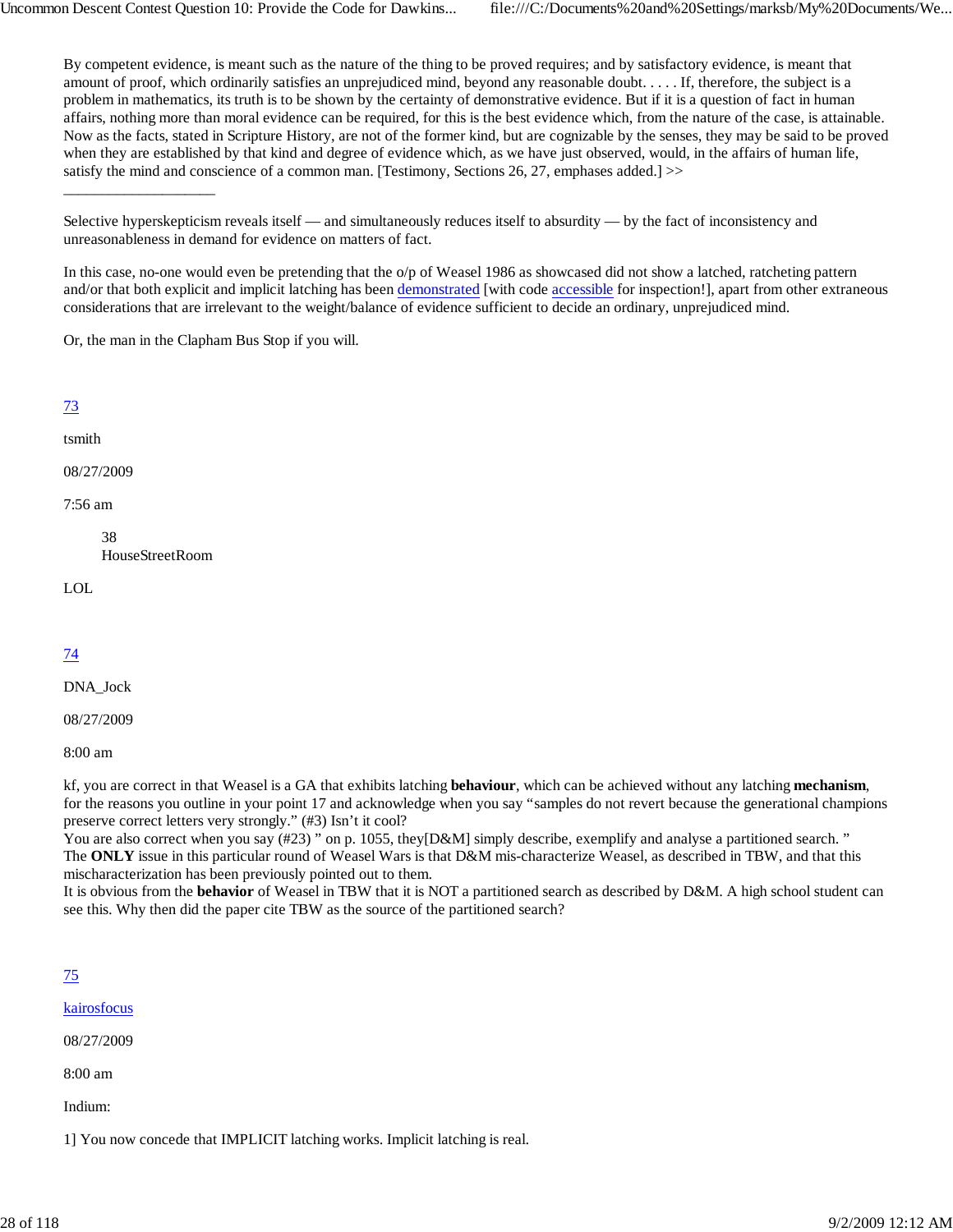2] You then attribute it — in the face of the explicitly tagetted search based on reward of mere proximity of "nonsense phrases" to the target — to "the power of random mutation + **selection**"

3] Onlookers, observe, **not** "NATURAL selection." A telling omission indeed. In short, Indium cannot bring her-/him-self to explicitly acknowledge that the selection in Weasel is **artificial** and intelligent based on active information, and is not parallel to what is said of natural selection. (CRD concedes this in some "fine print.")

4] Indium, had you simply bothered to read the always linked app 7, s/he would have seen that on the balance of evidence and in particular a reported claim by CRD c 2000, the best explanation is that the evident latching is IMPLICIT.

5] You then proceed to discuss irrelevancies. D & M use an illustration of what partitioning is, and provide an analysis that will apply to any march of generational champions that exhibits latching. That is, partitioning into the on-target and active search zones, however achieved, will have the same relevant mathematical characteristics. This I have already pointed out.

6] In short, the analysis in the paper is independent of the algorithm, so long as ratcheting action shows up. Partitioning is a cognate of ratcheting and associated latching in a targetted search.

GEM of TKI

## 76

#### DeLurker

08/27/2009

8:01 am

kairosfocus#66

So, what we have to deal with is a minor (but instructive) bit of real-world scientific analysis, as I have documented here, months ago now. That is, we have to look at empirical evidence that is not complete — here, published showcased samples of runs of generational champions c 1986, and descriptions — and come up with a reasonable best explanation, using replication of results as a good cross-check, e.g through Atom's adjustable Weasel, here.

No, that's not what we have to do. What we have to do is read Dawkins' very clear explanation of the Weasel algorithm as written in *The Blind Watchmaker*. Here it is:

So much for single-step selection of random variation. What about cumulative selection; how much more effective should this be? Very very much more effective, perhaps more so than we at first realize, although it is almost obvious when we reflect further. We again use our computer monkey, but with a crucial difference in its program. It again begins by choosing a random sequence of 28 letters, just as before:

#### WDLMNLT DTJBKWIRZREZLMQCO P

It now 'breeds from' this random phrase. It duplicates it repeatedly, but with a certain chance of random error – 'mutation' – in the copying. The computer examines the mutant nonsense phrases, the 'progeny' of the original phrase, and chooses the one which, however slightly, most resembles the target phrase, METHINKS IT IS LIKE A WEASEL. In this instance the winning phrase of the next 'generation' happened to be:

#### WDLTMNLT DTJBSWIRZREZLMQCO P

Not an obvious improvement! But the procedure is repeated, again mutant 'progeny' are 'bred from' the phrase, and a new 'winner' is chosen. This goes on, generation after generation. After 10 generations, the phrase chosen for 'breeding' was:

MDLDMNLS ITpSWHRZREZ MECS P

After 20 generations it was:

#### MELDINLS IT ISWPRKE Z WECSEL

By now, the eye of faith fancies that it can see a resemblance to the target phrase. By 30 generations there can be no doubt:

METHINGS IT ISWLIKE B WECSEL Generation 40 takes us to within one letter of the target:

#### METHINKS IT IS LIKE I WEASEL

And the target was finally reached in generation 43.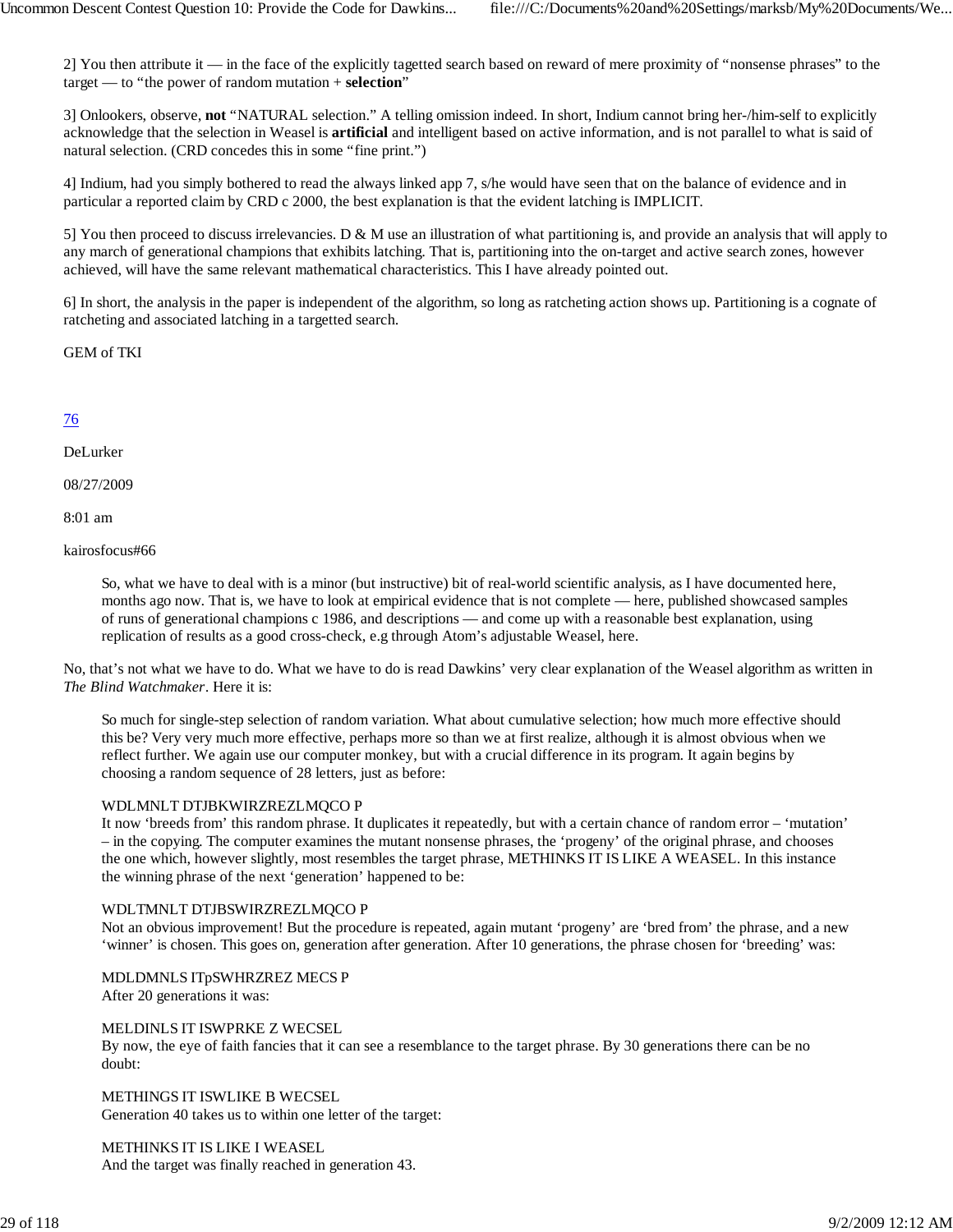There is no rational reading of that description that could possibly suggest that letters are fixed in place once correct. All daughter strings are created by mutation of the parent and the mutation mechanism has no knowledge of the fitness of the resulting string.

If you disagree, show how Dawkins' own words can be construed otherwise.

77

## kairosfocus

08/27/2009

8:06 am

PS: The search used for the printoffs I have given in earlier threads is the obvious one: the proximity reward search algorithm. And this is the one that is probably closest in concept to — certainly thee 1987 algor, and with parameters co-tuned to give latching, probably the 1986 ones.

PPS: An explicitly latched algor can also use a population of mutants in each generation and pick the closest to target, but that will make but little difference other than somewhat speeding up run to target. (Cases where a gen size of 1 is used are simplifications for convenience; but such should now be avoided as they will become targets for idea hit-man rhetoric.)

## 78

DeLurker

08/27/2009

8:06 am

kairosfocus#69

You have apparently missed my explanation in #41 of how you are doing your math incorrectly. As I point out in that post, you are considering only approximately 0.047 percent of all the strings generated by Dawkins' Weasel algorithm. It is not surprising that you don't see a letter reversion.

You need to read the entire description of the algorithm instead of referring to just a few sample lines of output.

| I |  |
|---|--|

Joseph

08/27/2009

8:08 am

DeLurker,

I am addressing the full description made by Dawkins and illustrated by Dawkins in "The Blind Watchmaker".

Again if he didn't mean "cumulative" he should not have used that word.

And his illustration of the process using WEASEL there is only ONE inference to be made- it is a ratcheting process.

OTOH you have not provided anything from the book that would change nor challenge that inference.

#### 80

Joseph

08/27/2009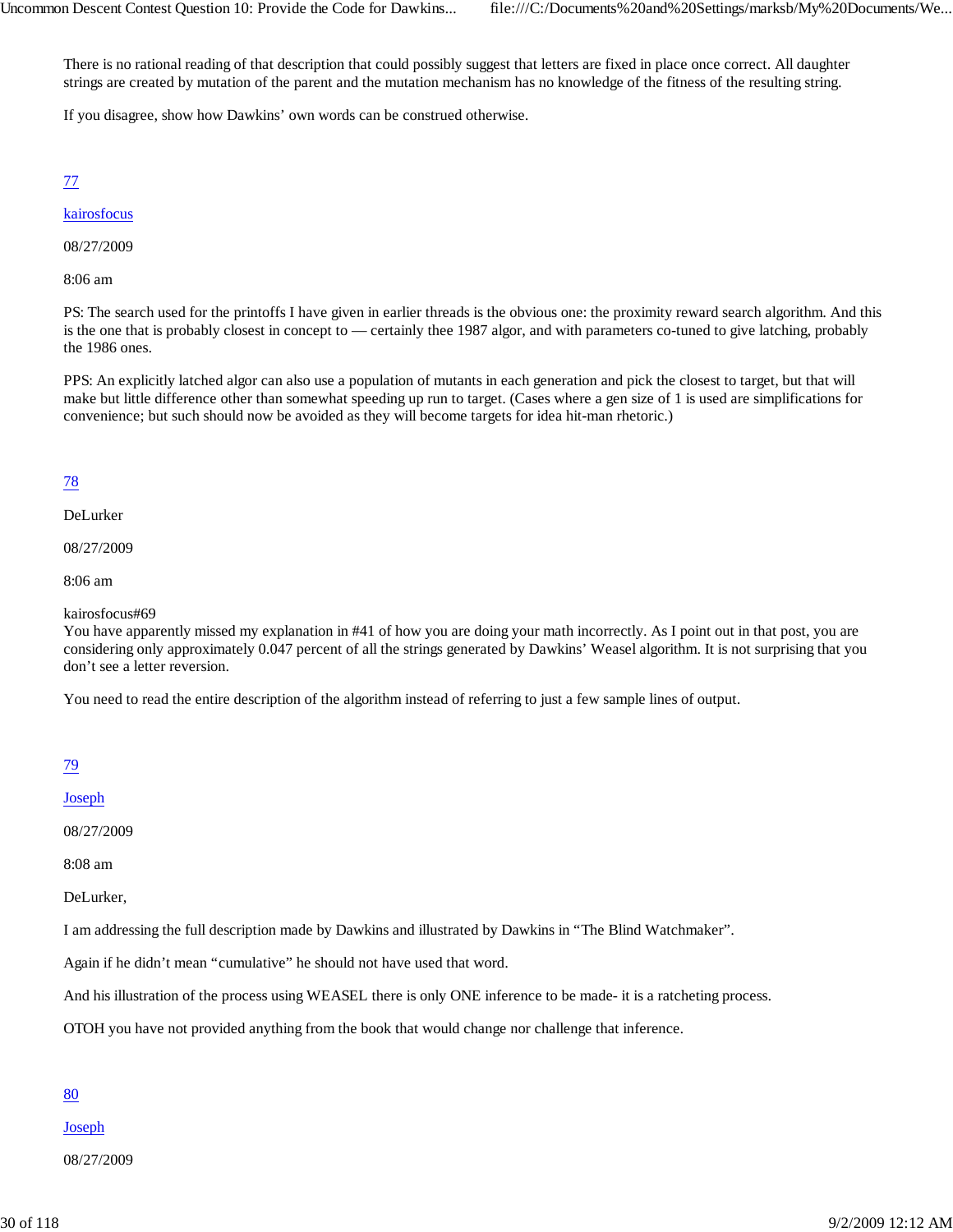8:10 am

**Also the program is evidence for ID as ID can be reduced to nothing more than a targeted search- along with the resources required to reach that target.**

yakky d:

This makes no sense.

It makes perfect sense if you understand ID.

So what do you know of ID and how did you come to that?

#### 81

Joseph

08/27/2009

8:11 am

DeLurker,

The weasel program is only concerned with the output.

Nothing else is relevant.

#### 82

kairosfocus

08/27/2009

8:12 am

DL:

Simply read the excerpt above and the runs as shown.

The runs as shown together with the remarks on cumulative selection make latching and ratcheting a very reasonable and straightforward understanding of CRD's words.

Focus on the 1986 printoffs and the meaning of CUMULATIVE in its context.

the general rule of hermeneutics is to take the plain meaning in context as the meaning, save where it makes no sense.

And, plainly the obvious meaning — cumulative, ratcheting, latching action as Weasel moves to target — makes a lot of sense.

GEM of TKI.

#### 83

DeLurker

08/27/2009

8:12 am

Joseph#70

I am addressing the full description made by Dawkins and illustrated by Dawkins in "The Blind Watchmaker".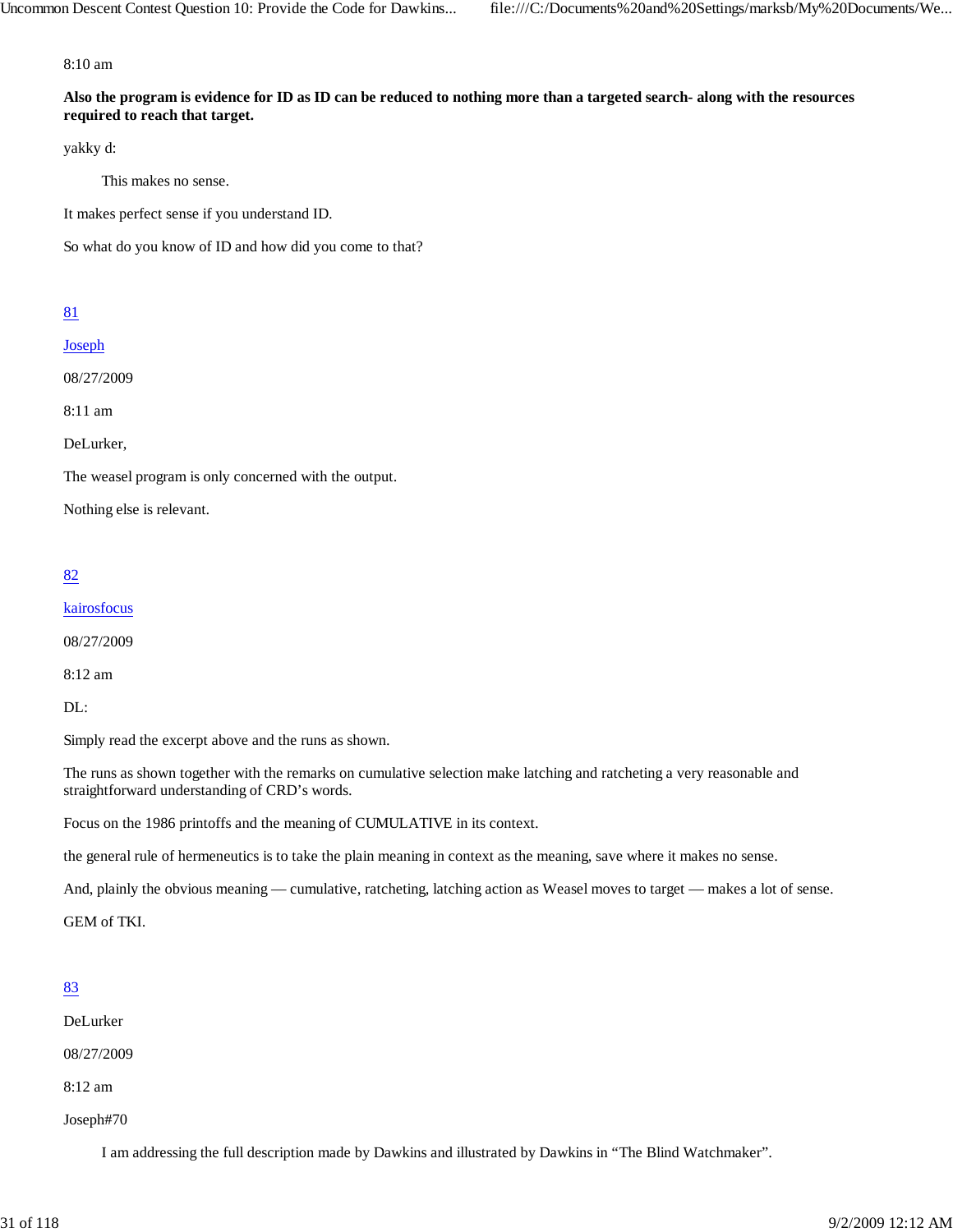No, you are continuing to focus solely on the word "cumulative" and are applying your own, very restricted, interpretation of what that word means.

When climbing a hill, one cumulatively increases one's altitude, even though an individual step may decrease it temporarily. With a genetic algorithm, one cumulatively increases fitness, even though one generation may be less fit than the previous generation due to the vagaries of the random number generator.

I posted the full description of the Weasel algorithm in #75. Please show how that could possibly be interpreted, in context, as supporting the idea that letters are protected from mutation once correct.

#### 84

Indium

08/27/2009

8:13 am

kf, I will happily admit that the algorithm is good at preserving correct letters most of the time. Call that implicit latching if you must, but this is just a distraction on your part.

Since it is an artificial algorithm this is artificial slection. Or natural selection if you call CPU, harddisk and RAM the natural environment of algorithms! $\bigcirc$ 

Since you admit, that the latching is implicit the answer to the original question of the thread "Does the program let correct letters vary?" is YES! Most of the time these variations do not show up because of the selection routine, but they are still mutated.

Now, this is sorted then.

The next question then is if D+M misrepresent Dawkins. Since they use explicit latching instead of implicit, since they use no population and no selection the answer is also "YES!".

I suppose that the active info concept can be applied to the real Weasel, and Random Mutation / Selection are indeed discussed in the paper! But discussing Weasel using a different algorithm where the only similarity is that it also preserves correct letters most of the time is a blatant misrepresentation.

I ask again: Which algorithm from Atoms suite corresponds to Weasel and which one corresponds tpo the Partitioned Search discussed by D+M?

#### 85

DeLurker

08/27/2009

8:17 am

kairosfocus#81

The runs as shown together with the remarks on cumulative selection make latching and ratcheting a very reasonable and straightforward understanding of CRD's words.

Here are Dawkins' actual words, again:

It now 'breeds from' this random phrase. It duplicates it repeatedly, but with a certain chance of random error – 'mutation' – in the copying.

Note that there is no suggestion of mutating only incorrect letters. It is a very simple statement. Dawkins continues:

The computer examines the mutant nonsense phrases, the 'progeny' of the original phrase, and chooses the one which, however slightly, most resembles the target phrase, METHINKS IT IS LIKE A WEASEL.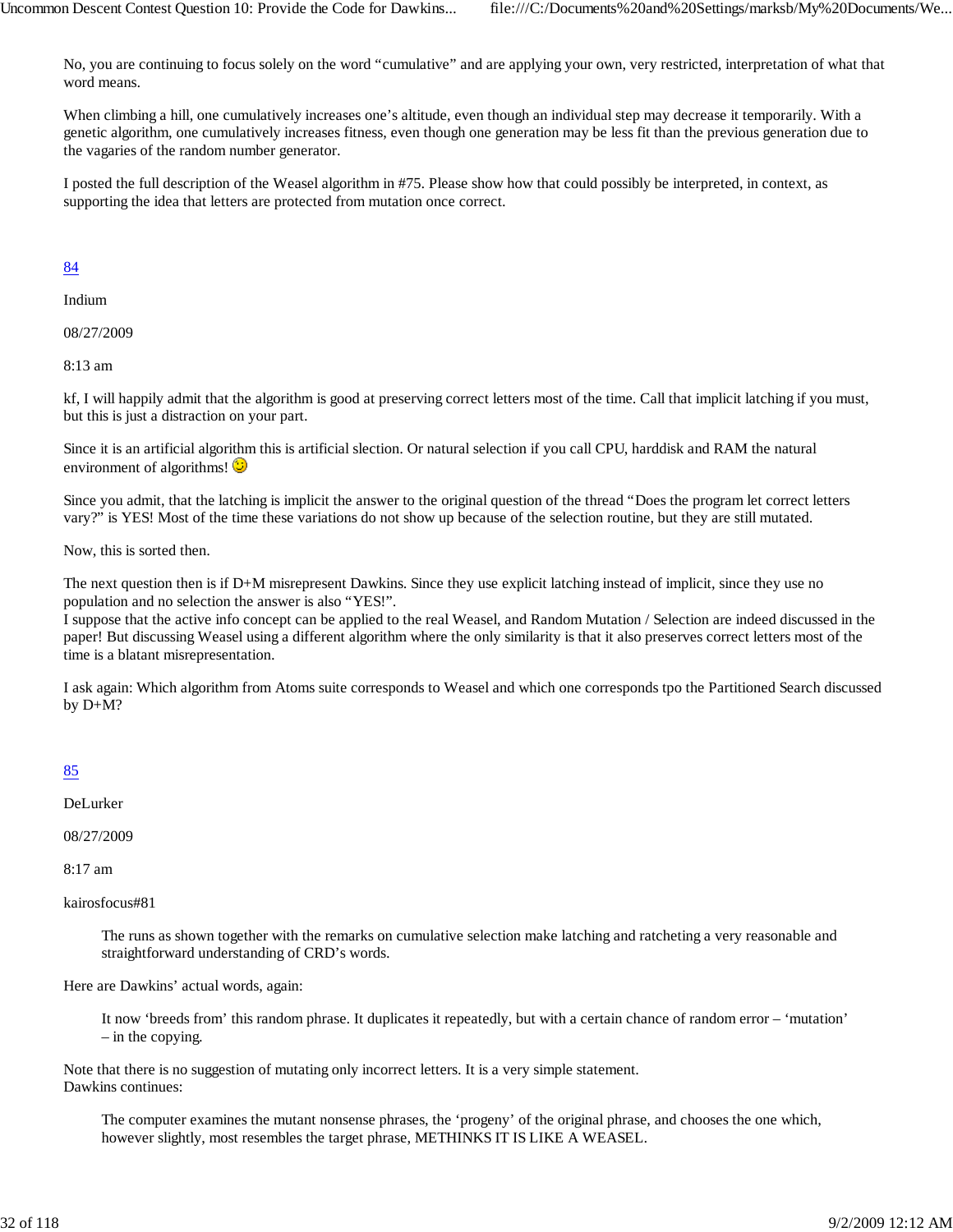The selection mechanism is the only step of the algorithm that refers to the target phrase. The mutation mechanism does not. There is no explicit preservation of correct letters.

It is very clear from a straightforward reading of Dawkins' own words that Dembski and Marks have misrepresented the Weasel algorithm in their paper.

#### 86

Joseph

08/27/2009

8:17 am

BillB:

Or he could have use cumulative, as in cumulative height, cumulative wealth…

Without qualifying the word there is no reason to think that is how he used it.

IOW if he is using a word in a way it is not generally accepted then it is up to him to qualify it.

He didn't so there is no reason to think he did.

If he wanted to describe a letter locking mechanism he could have just said that once a letter is found the search for it is over.

How he describes the difference between a random search and cumulative selection, especially given the weasel illustration, that is teh only inference to make.

IOW there wasn't any need to come right out and say it.

And taken in context what others say about **mutations**:

A mutation is a permanent change in the DNA sequence of a gene.

There just isn't any other inference to be had.

## 87

Joseph

08/27/2009

8:22 am

DeLurker,

You don't get to tell me what I am doing.

Also I am using the word "cumulative" how it is defined- the standard and accepted definition.

If Dawkins is using it any differently than the standard and accepted definition it is up to him to explain that.

As I said if Dawkins wanted people to know the reality behind evolution he would not have used the word "cumulative" and he wouldn't have used a program in which the output is always equal to or greater than the input.

IOW there isn't anything in TBW that supports what you are saying.

Nothing- not one word.

If there were you would have posted it by now.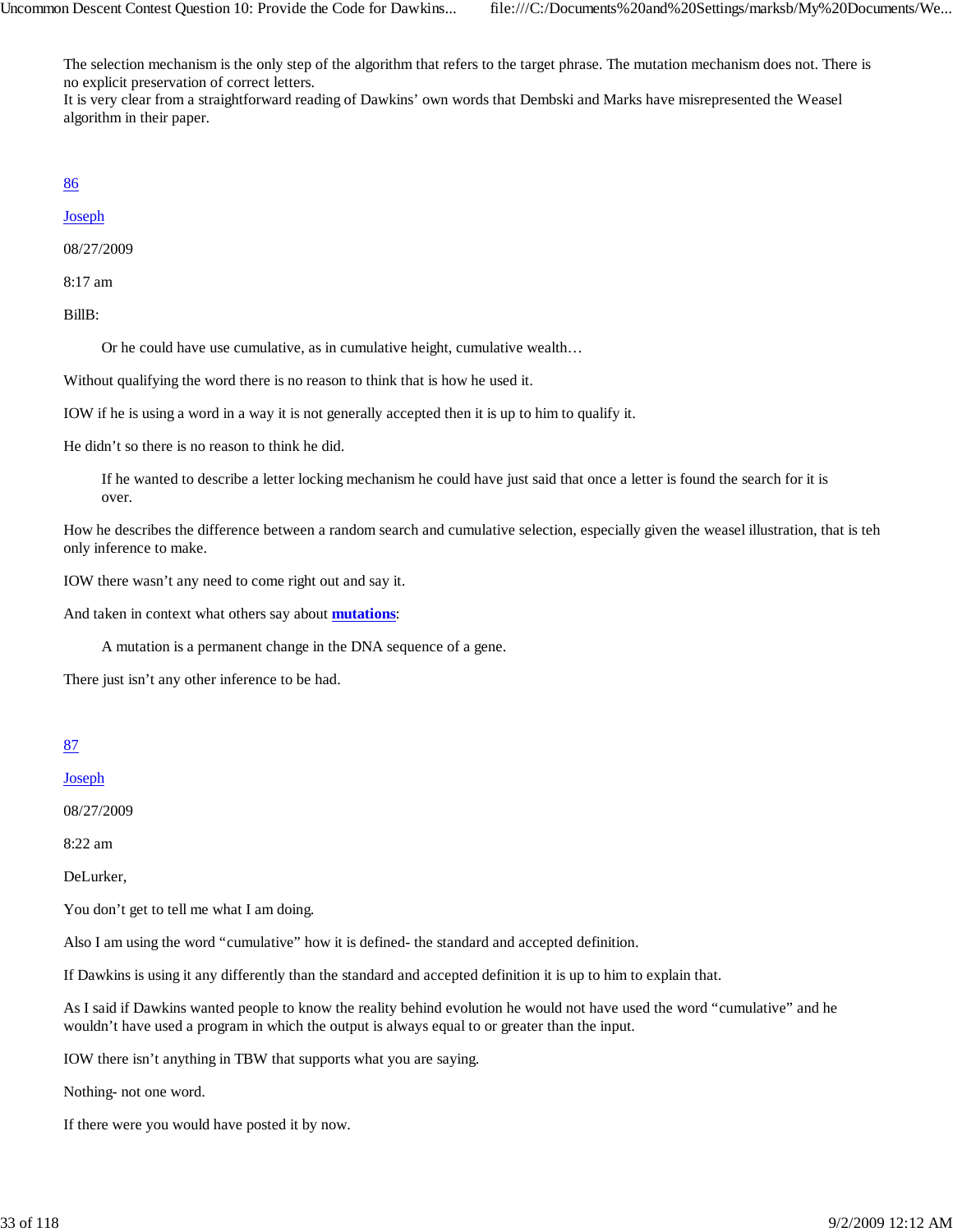#### kairosfocus

08/27/2009

8:22 am

PS: DL, I am focussing on the *showcased* runs c. 1986 [as you cirted but seem to have missed the sifgnificancfe of in 41], which is what is to be explained as factual data. That data contains 200+ letters whose values could vary from correct a priori, but do not. (If you look up the demonstrated runs starting here, you will see cases where such reversions with detuned parameters are possible, and how long they tend to persist. If reversions were at all common in the relevant runs, reversions should have been easily observable in a sample of 200+ characters: taking Np = 0.1, and N = 200, p =  $5 * 10^{-4}$ .)

89

**Joseph** 

08/27/2009

8:23 am

DeLurker,

There doesn't have to be any explicit code for latching.

Latching/ ratcheting occurs as a matter of course given a small enough mutation rate and a large enough population size.

What part of that don't you understand?

#### 90

DeLurker

08/27/2009

8:24 am

Joseph#85

Without qualifying the word there is no reason to think that is how he used it.

IOW if he is using a word in a way it is not generally accepted then it is up to him to qualify it.

The usage described by BillB is perfectly standard. It is your restricted definition that is not. Hundreds of programmers around the world have implemented the Weasel algorithm in a wide variety of languages, based solely on the material in *The Blind Watchmaker*. Based on that, it appears that yours is the idiosyncratic interpretation, unsupported by the actual text.

## 91

DeLurker

08/27/2009

8:27 am

Joseph#86

IOW there isn't anything in TBW that supports what you are saying.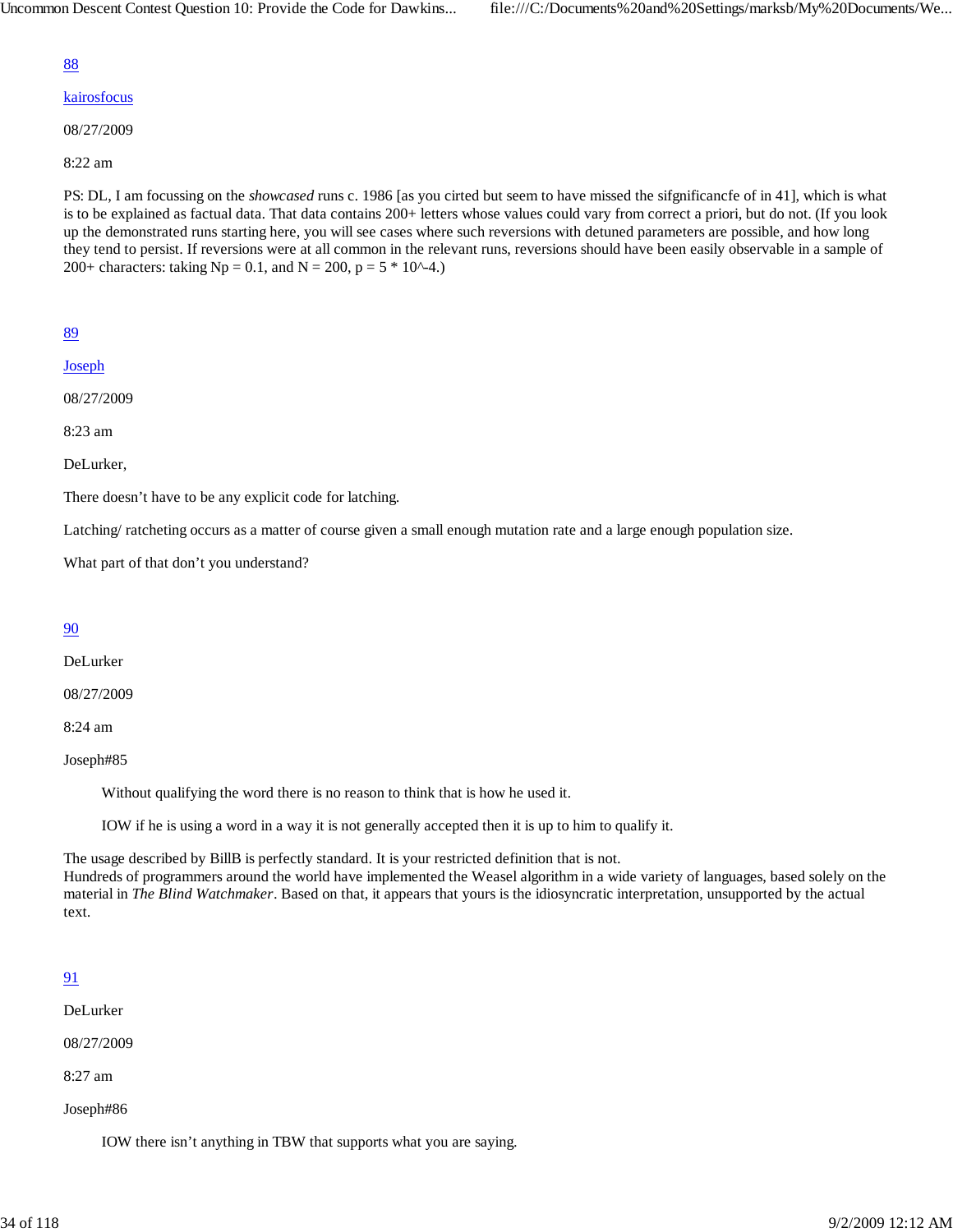Nothing- not one word.

If there were you would have posted it by now.

I have, as have others, several times. Again, in Dawkins' own words:

It now 'breeds from' this random phrase. It duplicates it repeatedly, but with a certain chance of random error – 'mutation' – in the copying.

The algorithm clearly specifies mutation without respect to the target string. That is the obvious reading of the text and the most biologically realistic mechanism.

## 92

Joseph

08/27/2009

8:27 am

indium:

D+M don´t use a population, they don´t use selection.

You have said that before but never substantiated that claim.

IOW that appears to be all in your head.

Ya see if they referenced TBW, which they did, then it is a safe bet that they used the same stuff- population and selection- that Dawkins used.

#### 93

#### kairosfocus

08/27/2009

8:28 am

Indium:

Red herring.

the facts in evidence to be explained are the showcased runs of champions c 1986.

These on good empirical reasoning, show latching, and we have provided two mechanisms that can account for it.

FYI, the champions emerge not when we have mutated a seed 50 or so times, but when we have filtered for closest to target. Thus mut rate, pop size AND filter affect the production ocf champions.

After the ingredients are mixed, we see that under certain circumstances, already correct letters will be strongly preserved — and that under others, they are most emphatically not.

So, implicit latching is not a nullity.

GEM of TKI

#### 94

Joseph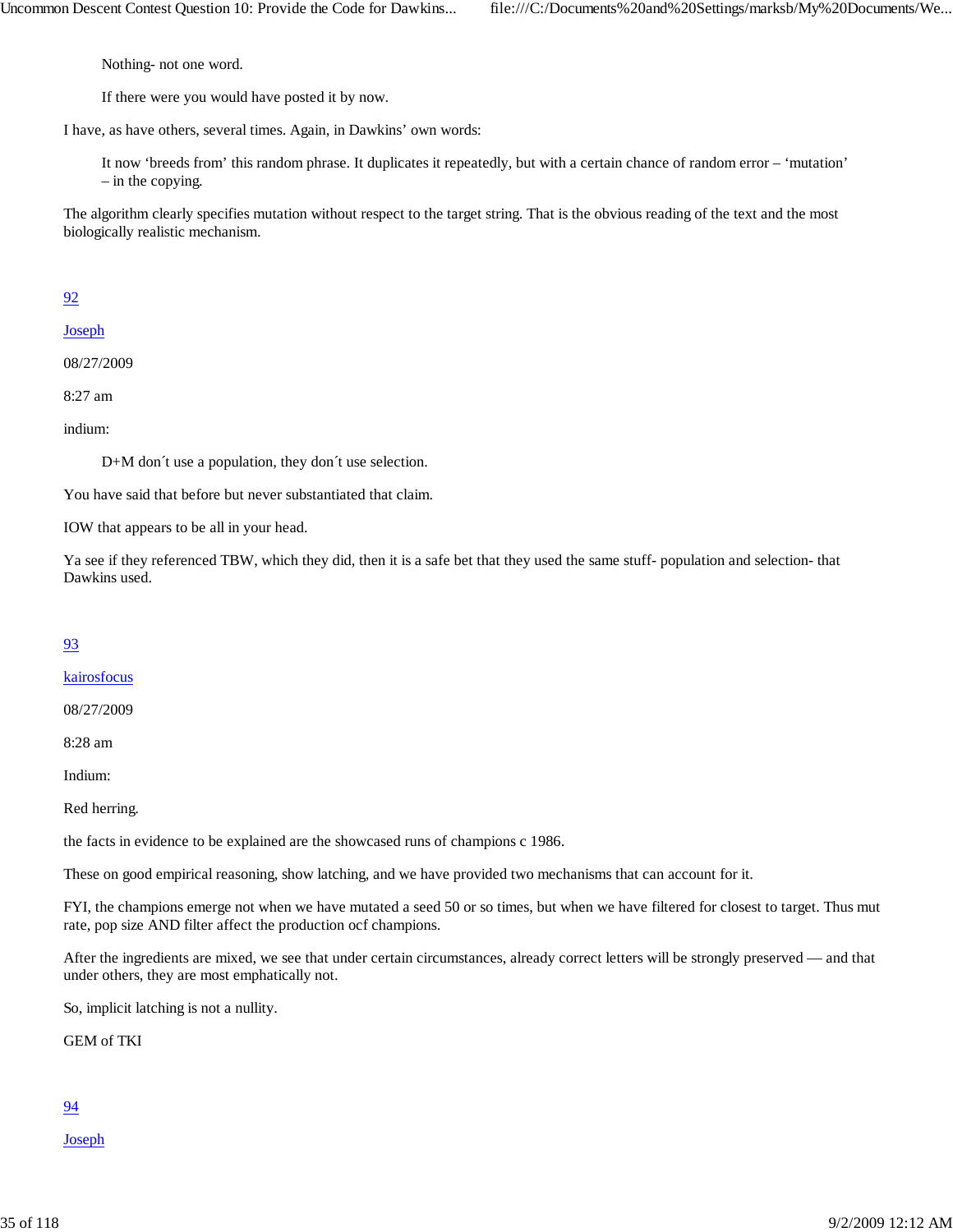Uncommon Descent Contest Question 10: Provide the Code for Dawkins... file:///C:/Documents%20and%20Settings/marksb/My%20Documents/We...

08/27/2009

8:28 am

DELurker,

I know the strings mutate.

That was never the question.

Latching/ ratcheting occurs as a matter of course given a small enough mutation rate and a large enough population size.

What part of that don't you understand?

## 95

DeLurker

08/27/2009

8:29 am

kairosfocus#87

DL, I am focussing on the showcased runs c. 1986 [as you cirted but seem to have missed the sifgnificancfe of in 41], which is what is to be explained as factual data.

That is obviously what you are focusing on, to the exclusion of the clear description of the algorithm that contradicts your claims. Look at the description, not the small amount of sample output.

## 96

DeLurker

08/27/2009

8:32 am

Joseph#88

There doesn't have to be any explicit code for latching.

Latching/ ratcheting occurs as a matter of course given a small enough mutation rate and a large enough population size.

Fantastic! We're in agreement!

Since there is no explicit code for latching in Dawkins' Weasel algorithm, the IEEE paper by Dembski and Marks misrepresents it.

## 97

Joseph

08/27/2009

8:32 am

The usage by BillB may be standard but is also EXPLAINED.

Dawkins did not explain cumulative as a process that could also lose what it had.

Ya see saying that would noyt have helped his case.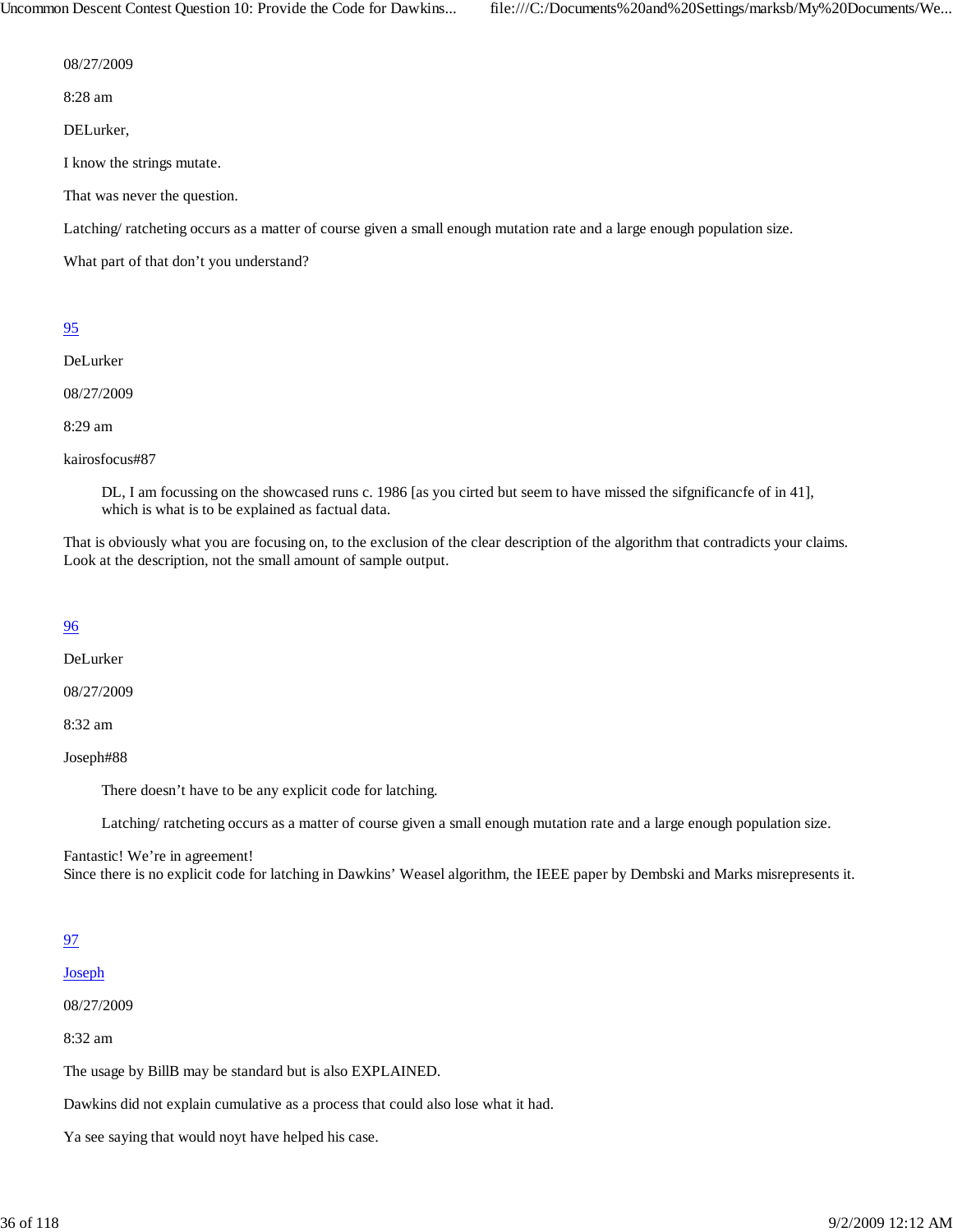But I understand your position needs to redefine things on the fly.

And I understand that commonly accepted definitions do not mean anything to you.

But then again that is why your position is nonsense.

## 98

## **Joseph**

08/27/2009

8:34 am

DELurker:

Since there is no explicit code for latching in Dawkins' Weasel algorithm, the IEEE paper by Dembski and Marks misrepresents it.

Except that Marks/Dembski never stated the program enlists explicit code for latching.

However reading TBW and looking at the weasel illustration, a ratcheting process is easily inferred.

## 99

kairosfocus

08/27/2009

8:36 am

Joseph,

the only case of EIL providing an algorithm for Weasel is Atom's adjustable weasel. (In the paper they are simply analysing the dynamics of ratcheted Weasel type programs; applicable to any latched version, implicit or explicit. But some strawman factories are running 24/7 at UD these days.)

When they provide such a case, we can observe that EIL provides not only source code but text boxes for you to put in your preferred pop size and mut rate!

Anybody prepared to bet that they did not do a LOT of simulation before sticking with what they know months ago was a controversial paragraph?

If someone is, I have some prime, hot — hot, hot, hot! — real estate on Chances Peak Montserrat to sell for a great price . . .

GEM of TKI

### 100

DeLurker

08/27/2009

8:39 am

Joseph#91

Indium:

D+M don´t use a population, they don't use selection.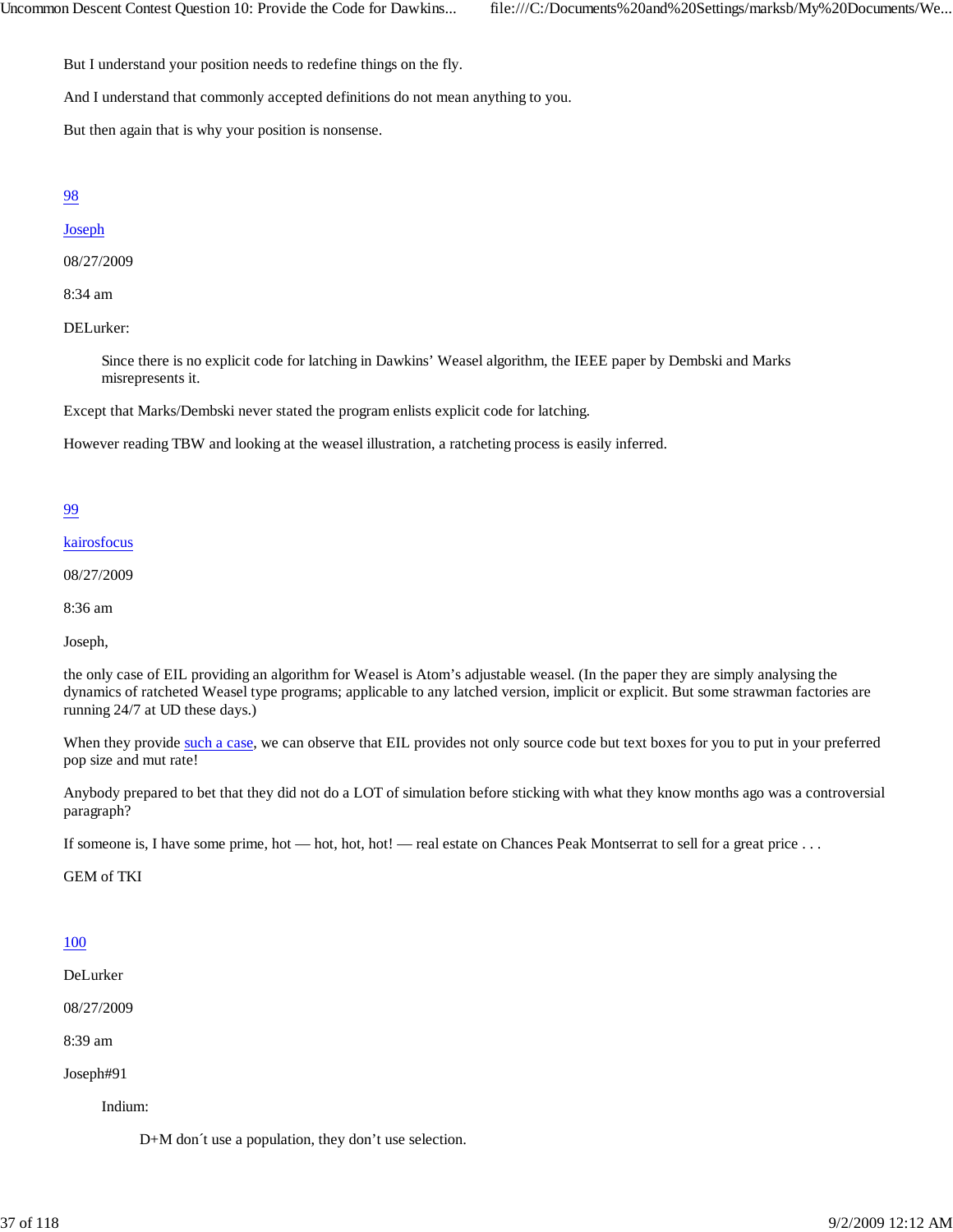You have said that before but never substantiated that claim.

IOW that appears to be all in your head.

Ya see if they referenced TBW, which they did, then it is a safe bet that they used the same stuff- population and selection- that Dawkins used.

Read the Dembski and Marks paper, section E, Partitioned Search:

Two of the letters {E,S} are in the correct position. They are shown in a bold font. In partitioned search, our search for these letters is finished. For the incorrect letters, we select 26 new letters and obtain

OOT\*DENGISEDESEHT\*ERA\*NETSIL. (21)

Five new letters are found, bringing the cumulatie tally of discovered characters to  $\{T, S, E, *, E, S, L\}$  All seven characters are ratcheted into place. The 19 new letters are chosen, and the process is repeated until the entire target phrase is found.

No population, no selection. Indium's description is correct.

## 101

#### Joseph

08/27/2009

8:41 am

I read the paper.

Just because they do not explicitly say there is a population of size X and Y selection, doesn't mean they didn't use them both.

Do you have the code they used?

If you don't then you just don't know.

## 102

#### DeLurker

08/27/2009

8:42 am

Joseph#97

However reading TBW and looking at the weasel illustration, a ratcheting process is easily inferred.

You keep claiming this, but you have yet to support your claim with reference to Dawkins' description of the algorithm in *The Blind Watchmaker*. The text is clear — mutation is independent of fitness. There is no ratcheting.

### 103

kairosfocus

08/27/2009

8:43 am

DL:

You are simply asserting that the world is as you wish it to be, not as it is.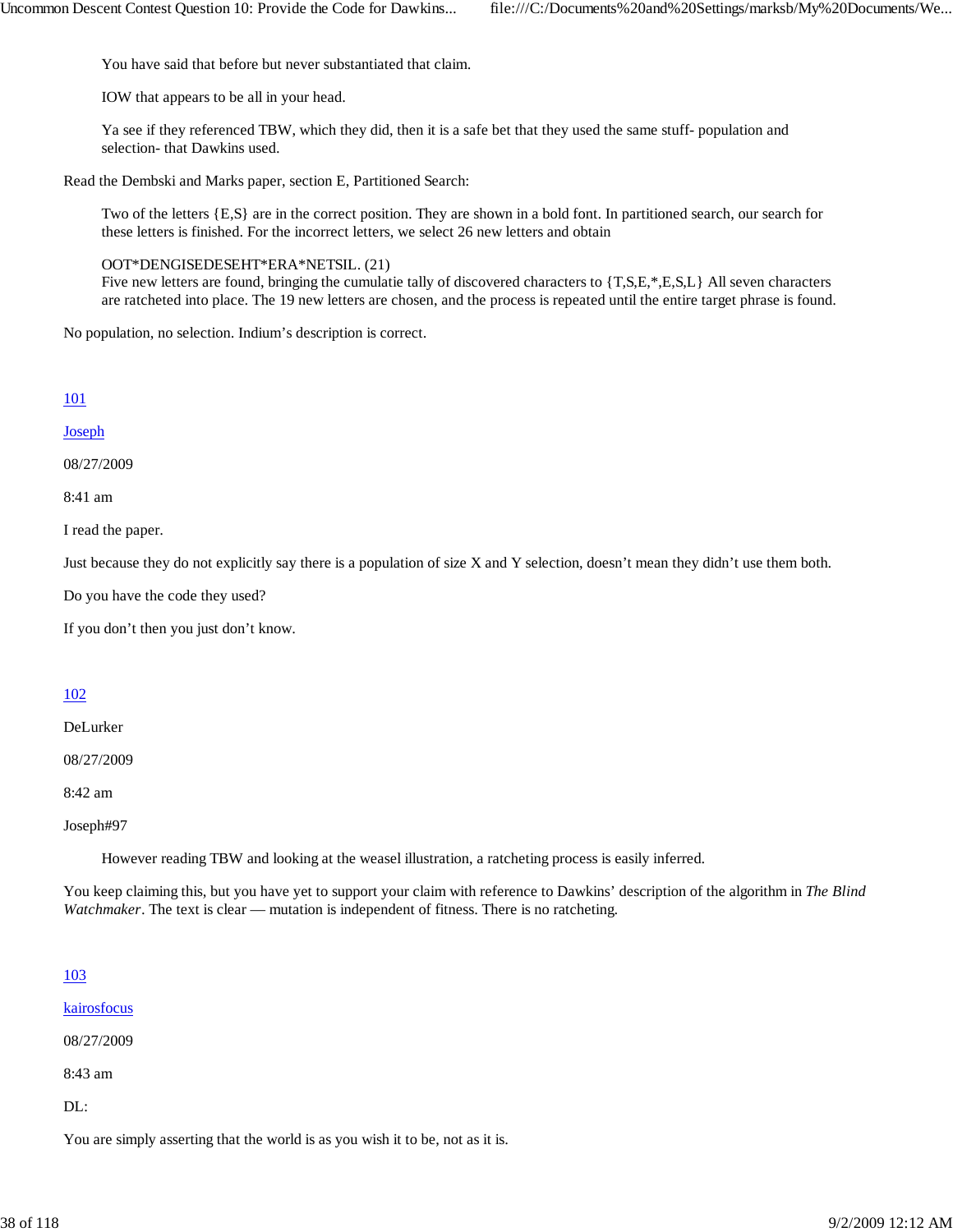Denial is not a river in Egypt.

\_\_\_\_\_\_\_\_\_\_\_\_\_\_\_\_\_\_\_

\_\_\_\_\_\_\_\_\_\_\_\_\_\_\_\_\_\_\_\_\_\_

Onlookers,

Observe CRD again, as already excerpted — and recall the showcased runs show evident latching and ratcheting to go with these remarks:

>> It . . . begins by choosing a random sequence of 28 letters ... it duplicates it repeatedly, but with a certain chance of random error – 'mutation' – in the copying. *The computer examines the mutant nonsense phrases, the 'progeny' of the original phrase, and chooses the one which, however slightly, most resembles the target phrase*, METHINKS IT IS LIKE A WEASEL . . . . What matters is the difference between the time taken by **cumulative** selection, and the time which the same computer, working flat out at the same rate, would take to reach the target phrase if it were forced to use the other procedure of single-step selection: about a million million million million million years. This is more than a million million million times as long as the universe has so far existed  $\ldots$  >>

QED.

Good day

GEM of TKI

### 104

Joseph

08/27/2009

8:44 am

KF,

Had Dawkins printed outputs that showed character reversals he would have screwed up many readers.

IOW people would have noticed the contradiction.

Compare the plain vanilla defn of "cumulative: "Increasing or enlarging by successive addition." And you can refer above to the step by step discussion at 66. (One of the effects of objection waves, however irrelevant or distractive, is to bury substantial comments so that they are easily overlooked.)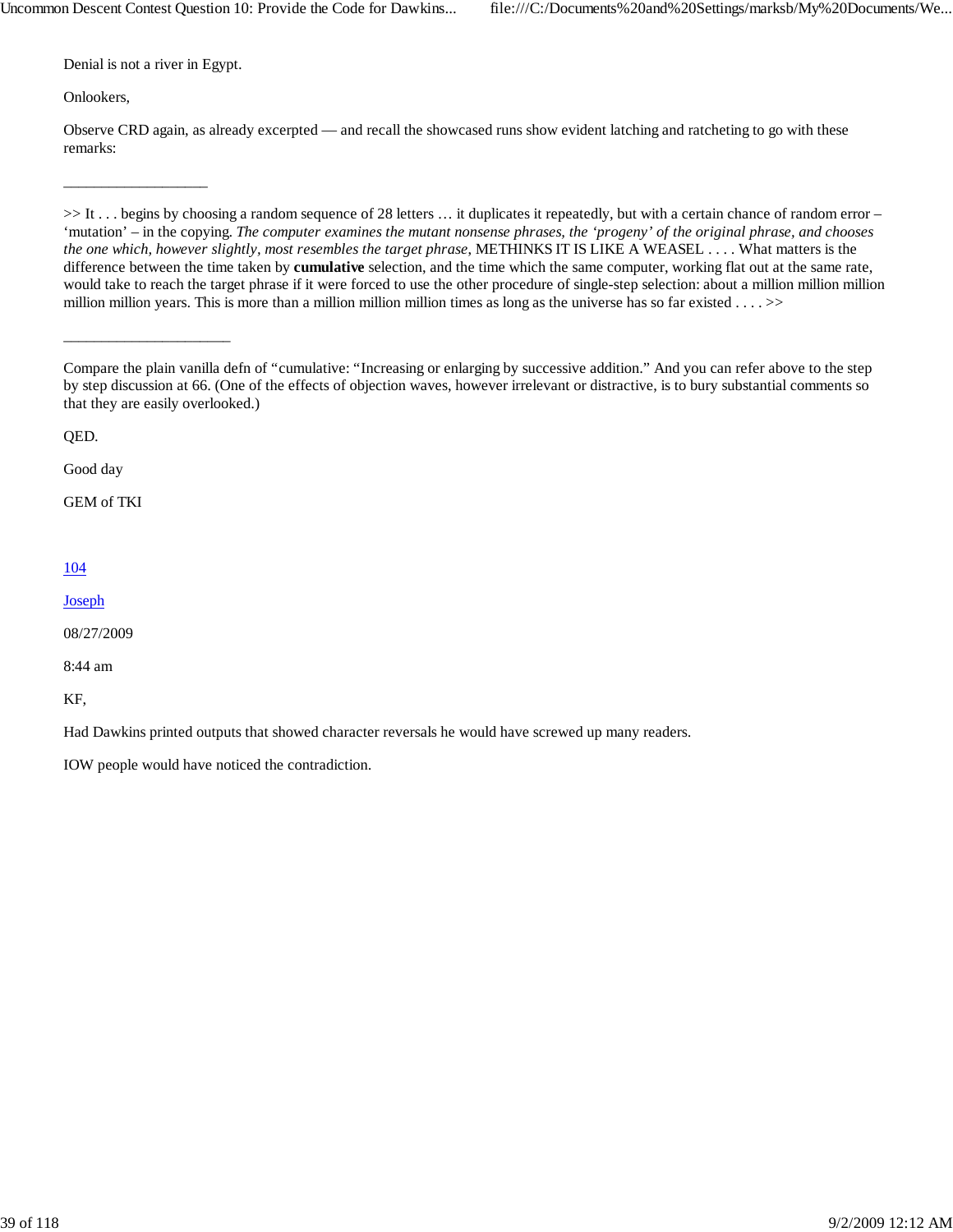## 105

- DeLurker
- 08/27/2009
- 8:44 am
- Joseph#100

I read the paper.

Just because they do not explicitly say there is a population of size X and Y selection, doesn't mean they didn't use them both.

Do you have the code they used?

If you don't then you just don't know.

They describe a single string, not a population. They mutate every incorrect letter, rather than creating multiple daughter strings and selecting the most fit. No population, no selection. How can you read it otherwise?

### 106

kairosfocus

08/27/2009

8:45 am

PS: DL: "cumulative: "Increasing or enlarging by **successive addition.**"

## 107

**Joseph** 

08/27/2009

8:48 am

DeLurker,

1- In TBW the weasel program never shows a reversal of charcters. Not one reversal is shown.

2- People reading the book would look up the word "cumulative" because "cumulative selection" is new (was new at the time).

3- Putting the two together- the definition of "cumulative", Dawkins description of slight improvements and the fact the illustration doesn't show any reversals, the inference is clear. Cumulative selection is a ratcheting process.

If it wasn't he should have been explicit in saying exactly how it works.

However had he been honest his point would have been lost.

## 108

DeLurker

08/27/2009

8:50 am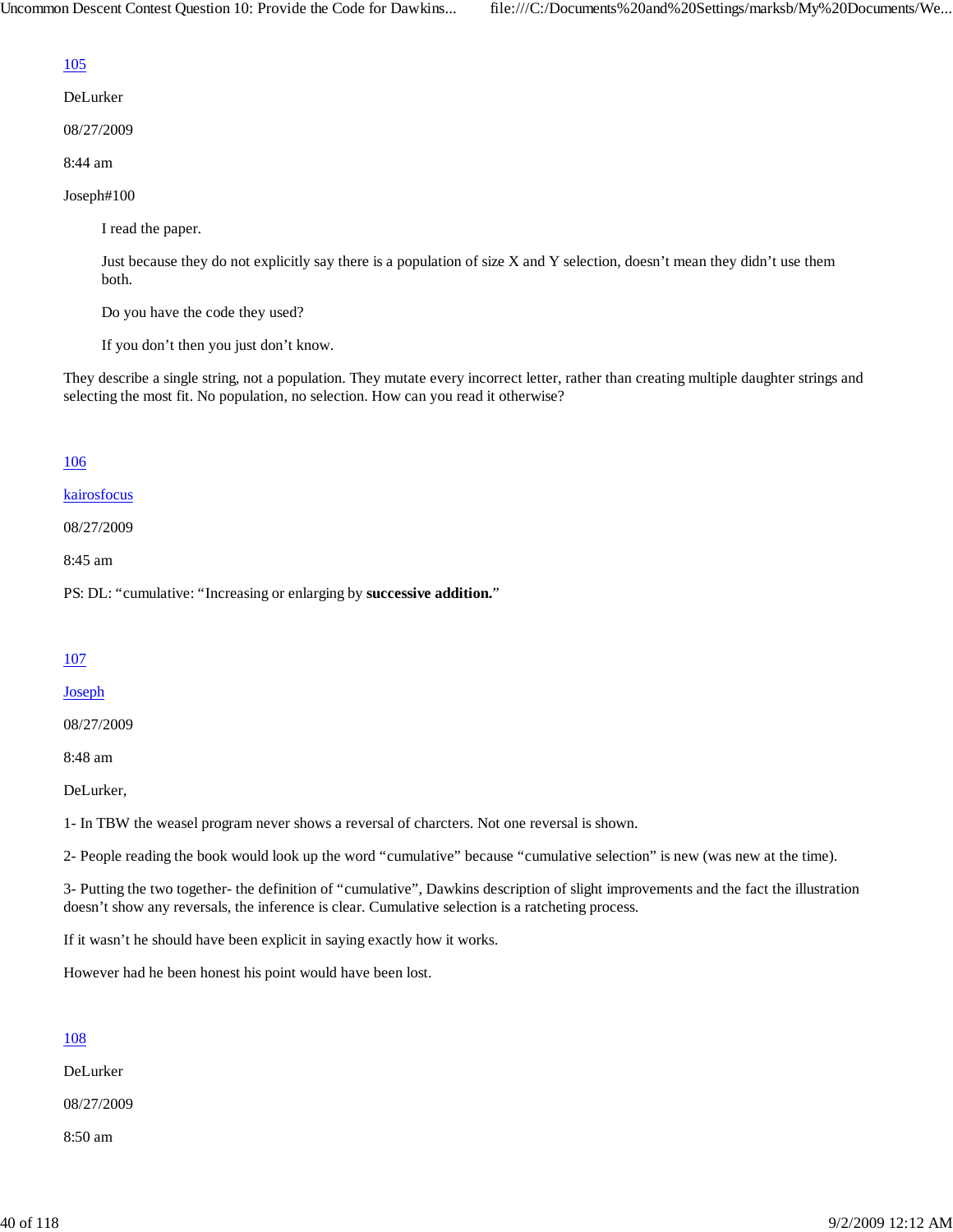#### kairosfocus#102

it duplicates it repeatedly, but with a certain chance of random error – 'mutation' – in the copying. The computer examines the mutant nonsense phrases, the 'progeny' of the original phrase, and chooses the one which, however slightly, most resembles the target phrase, METHINKS IT IS LIKE A WEASEL . . . . What matters is the difference between the time taken by cumulative selection, and the time which the same computer, working flat out at the same rate, would take to reach the target phrase if it were forced to use the other procedure of single-step selection

The ellipses you inserted actually span quite a bit of text. The discussion of cumulative selection is not part of the description of the algorithm, it is part of the description of the results.

The simple genetic algorithm described by Dawkins results in cumulative selection, without the mutation mechanism having any knowledge of the fitness function. That's the entire point of the example.

#### 109

Joseph

08/27/2009

8:50 am

DeLurker,

Do you have their code or not?

I say since they referenced TBW they used the same stuff Dawkins used.

A partioned search would be a selection process- keep what matches and mutate the rest.

That is selection.

#### 110

DeLurker

08/27/2009

8:56 am

Joseph#106

1- In TBW the weasel program never shows a reversal of charcters. Not one reversal is shown.

This has been addressed repeatedly by several people during the interminable discussions on this topic. See my #41 in this thread if you missed those explanations.

2- People reading the book would look up the word "cumulative" because "cumulative selection" is new (was new at the time).

People with average or better vocabularies would understand that "cumulative" does not mean "monotonically increasing." If Dawkins meant to say that, he has more than sufficient writing skill to do so.

3- Putting the two together- the definition of "cumulative", Dawkins description of slight improvements and the fact the illustration doesn't show any reversals, the inference is clear. Cumulative selection is a ratcheting process.

Putting two incorrect assumptions together and ignoring the clear description of the algorithm might lead to any number of incorrect conclusions.

If it wasn't he should have been explicit in saying exactly how it works.

He was, but no writer can protect against deliberate misreading.

However had he been honest his point would have been lost.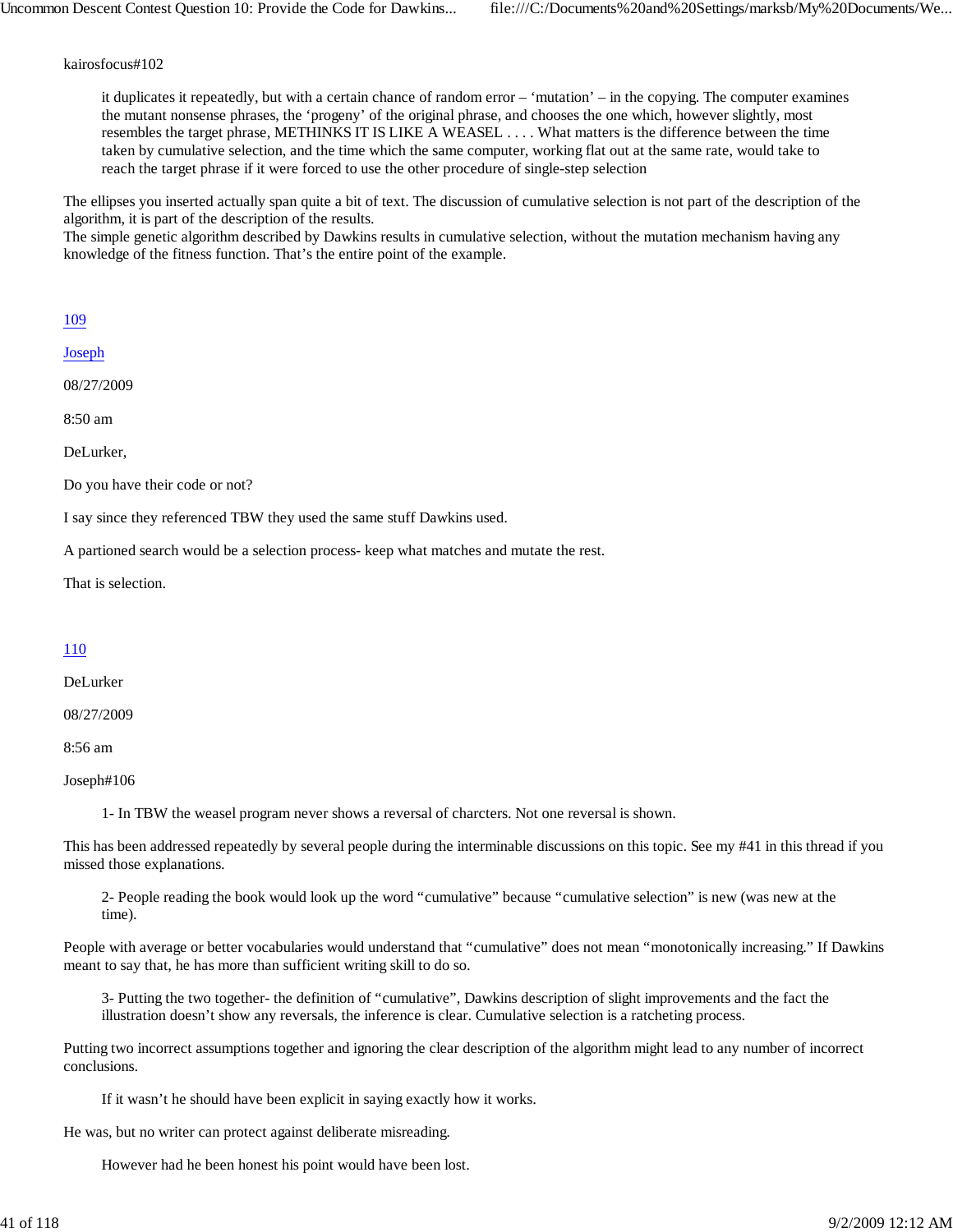Unfounded accusations of dishonesty are not part of civil discourse.

## 111

DeLurker

08/27/2009

8:59 am

Joseph#108

Do you have their code or not?

Why would their code implement a different algorithm than they describe in the paper? If you've read the paper, please show exactly where they describe a population and selection.

I say since they referenced TBW they used the same stuff Dawkins used.

That is exactly the point under discussion. They describe a completely different algorithm, thereby misrepresenting Dawkins.

## 112

Indium

08/27/2009

9:27 am

Joseph,

so, you believe that D+M use a population and selection? The wording in the paper is very clear:

> Two of the letters {E,S} are in the correct position. They are shown in a bold font. In partitioned search, our search for these letters is finished. **For the incorrect letters, we select 26 new letters and obtain**

### **OOT\*DENGISEDESEHT\*ERA\*NETSIL. (21)**

Five new letters are found, bringing the cumulatie tally of discovered characters to {T,S,E,\*,E,S,L} All seven characters are ratcheted into place. The 19 new letters are chosen, and the process is repeated until the entire target phrase is found.

The article could not be clearer: NO population, no selection.

So, you now claim D+M use a differnet algorithm than the one they describe in the paper. Great idea, I love it!

### 113

Indium

08/27/2009

9:36 am

The math they use easily destroys your argument Joseph. Look at the formula for finding a letter after Q queries: This formula is only correct when there is no population but only single queries where every wrong letter is mutated.

### 114

DNA\_Jock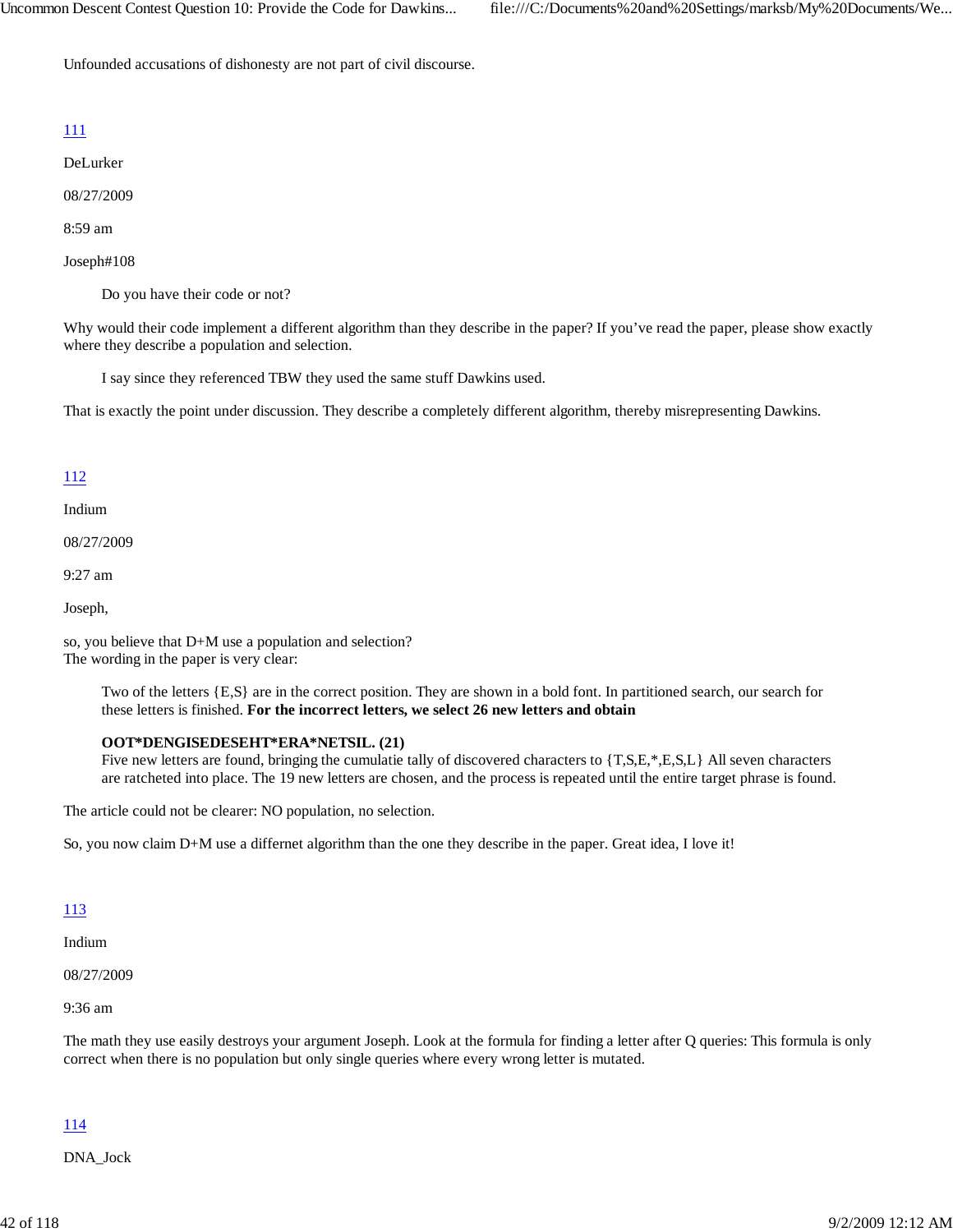08/27/2009

9:38 am

Joseph, thank you for making our point, viz. D&M's Section E is misleading: "I say since they referenced TBW they used the same stuff Dawkins used."

And yet they did not.

"Do you have their code?"

No, I have equation (22) on p1055 which is mathematically correct ONLY IF the mutation rate is 100% and the population per generation is 1.

(You will notice that the formula does not include a term for either parameter…bit of a give-away)

Equation 22 can be easily adjusted to account for mutation rates other than 100%; but if you introduce multiple offspring in one generation, then the math is completely different. I believe D&M are aware of this fact.

And even with variations in the mutation rate, equation 22 cannot be made consistent with the observed behavior of Weasel in TBW. Case closed.

# 115

DiEb

08/27/2009

10:00 am

#### I took the string **SCITAMROFN\*IYRANOITULOVE\*SAM**

and calculated a next generation using Dawkins's algorithms with populations of 10,50 and 100 – and mutation rates of .04, .05 and .1. The tenth string in the list is the second generation given in the paper of Mark and Dembski. The differences with the first generation are in bold face:

1. SCITAMROFN\*IYRANOI**E**ULOVE\*SAM 2. SCITAMROFN\*IYRANOITULO**G**E\*SAM 3. **E**CITAMR**I\***N\*IY**Z**ANOITULOVE\*SAM 4. SCITAMROFN\*IYRANOITUL**\***VE\*SAM 5. SCITAMROFN\*IYRANOITULOVE\*S**E**M 6. SCITAM**O**O**L**N**O**IYRA**M**OITULOVE\*S**E**M 7. SCITA**N**ROFN\*IY**Y**ANOITULOVE\*SAM 8. SCIT**I**MROFN\***J**YRANOITULOVE\*SAM 9. SCITAMROFN\*I**C**R**H**NOIT**S**LO**W**E\*SA**V** 10. **OOT\*DENGISEDESEHT\*ERA\*N**E**T**S**IL**

Can anyone spot a difference in the design of the strings? Anyone? KF? Anyone?

# 116

seanbutnotheard

08/27/2009

10:11 am

Forgive me if I'm oversimplifying, but doesn't the line (in the LISP version):

*(defparameter target-string "methinks it is like a weasel")*

demonstrate that the algorithm is not a good model of natural selection? It seems more analogous to front-loading to me.

I think a more realistic test would be to see if a similar neo-Darwinian algorithm, with **no** target string, could produce a program that does anything useful — replicate itself, for example. How long would that take? What are the chances that it would complete the task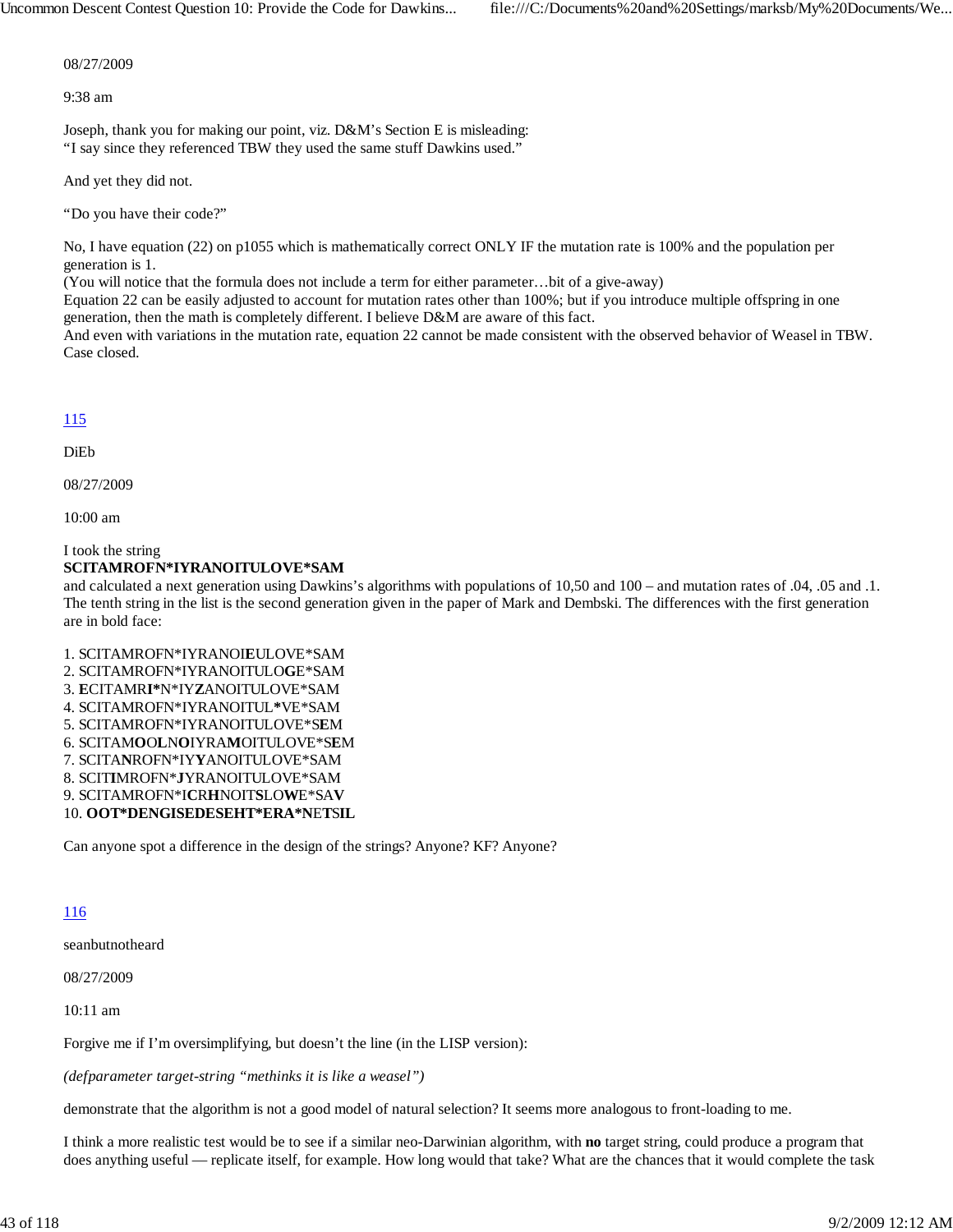within 10^150 CPU cycles?

To put it another way, I wonder if it makes any sense to entertain the possibility that computer viruses, with their self-replicating and self-modifying nature, evolved solely and spontaneously by random chance and necessity?

# 117

Indium

08/27/2009

10:24 am

seanbutnotheard,

you are right, natural evolution has no fixed target.

Weasel can be and has been critized because of this. But mostly by people who don´t understand its educational purpose.

Your example of a better genetic algorithm is a bit strange. Evolution works with mutating replicators, so the ability to reproduce is already there. Where did that come from? That´s a completely different question! -> Origin Of Life! Weasel does not address this of course.

## 118

DeLurker

08/27/2009

10:26 am

seanbutnotheard#114

I think a more realistic test would be to see if a similar neo-Darwinian algorithm, with no target string, could produce a program that does anything useful

That wouldn't be biologically realistic. While biological evolution has no ultimate goal, it does have immediate goals. Dawkins makes this clear in the same chapter in which he describes the Weasel algorithm:

Evolution has no long-term goal. There is no long-distance target, no final perfection to serve as a criterion for selection, although human vanity cherishes the absurd notion that our species is the final goal of evolution. In real life, the criterion for selection is always short-term, either simple survival or, more generally, reproductive success.

That's quite different from having no target at all.

### 119

R0b

08/27/2009

10:58 am

kairosfocus, a couple of items that you might want to stop ignoring at some point:

- There is no need to argue about what Dawkins means by cumulative selection, since he tells us explicitly. Webster does not trump Dawkins on the question of what Dawkins means.

- There is no evidence that the program in the 1987 video is any less "implicitly latched" than the 1986 program.

- There is no required "matching" of parameters in order to have "implicit latching". The lower the mutation rate, the better the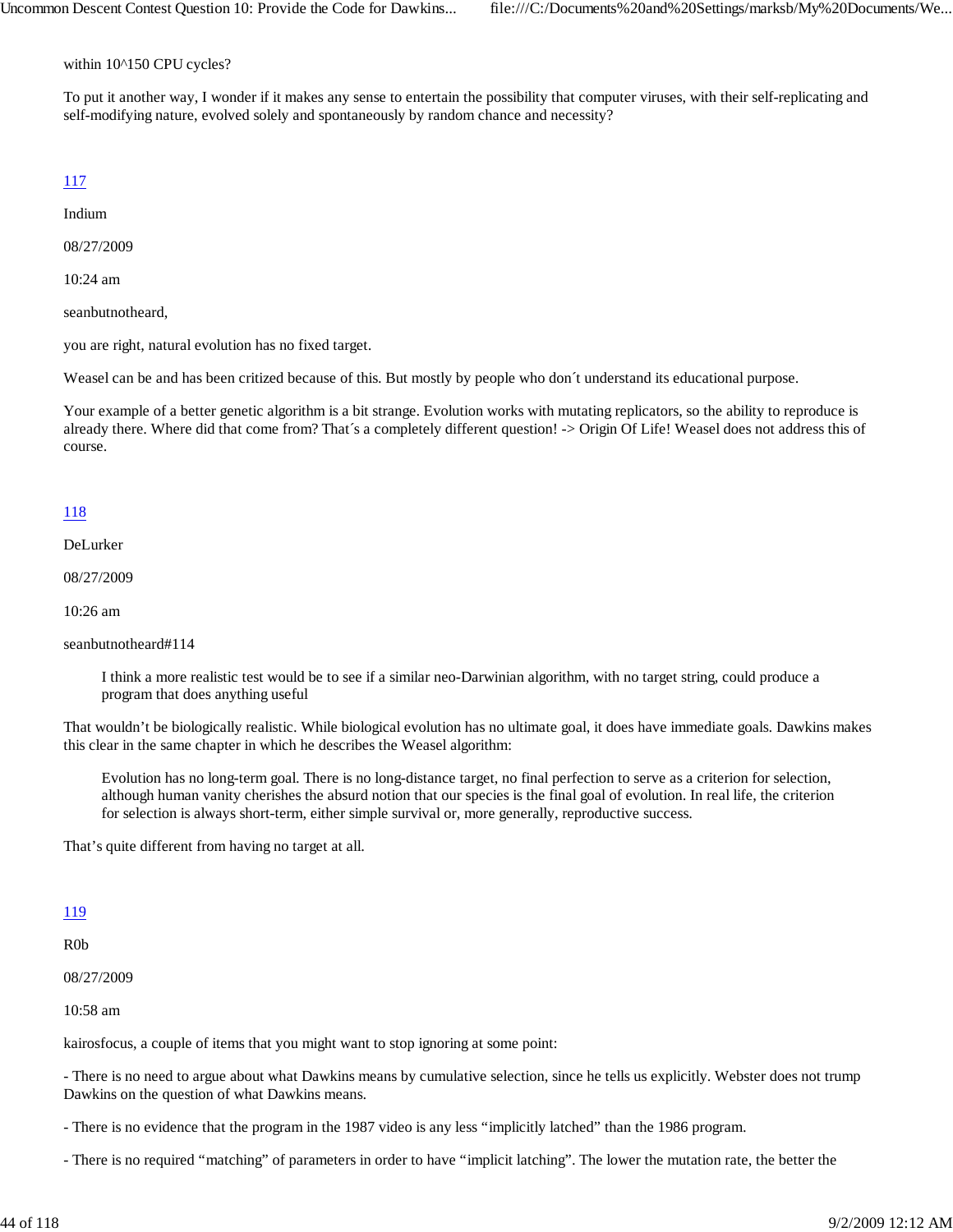latching, regardless of the population. The higher the population, the better the latching, regardless of the mutation rate.

- I'm still waiting for you to show us how M&D's math applies to "implicit latching". What is Q?

#### 120

seanbutnotheard

08/27/2009

11:52 am

@ Indium & DeLurker,

Thanks for the clarification, the purpose of the software makes a little more sense to me now; Its scope is limited.

I'll admit to not having read Dawkins as thoroughly as I should on the subject… which I will do before interjecting again.

#### 121

#### R0b

08/27/2009

12:31 pm

kairosfocus:

When they provide such a case, we can observe that EIL provides not only source code but text boxes for you to put in your preferred pop size and mut rate!

Yes, Atom covered all the bases in his code. But turn to the Weasel Ware page. Here we find a mathematical description of what is explicitly claimed to be Dr. Dawkins' search, but the math contradicts both the description and the output in TBW.

### 122

Tomato Addict

08/27/2009

3:13 pm

What's the big deal? This algorithm is so simple I can create a version of it in Excel, and I did: http://dreadtomatoaddiction.bl.....easel.html

It works too. No latching, no active information, just a crude random search.

#### 123

kairosfocus

08/27/2009

3:50 pm

Rob (and others):

Re 119: Rob, kindly, read Eqn 22 p 1055, in its immediate context and tell me just what part of ...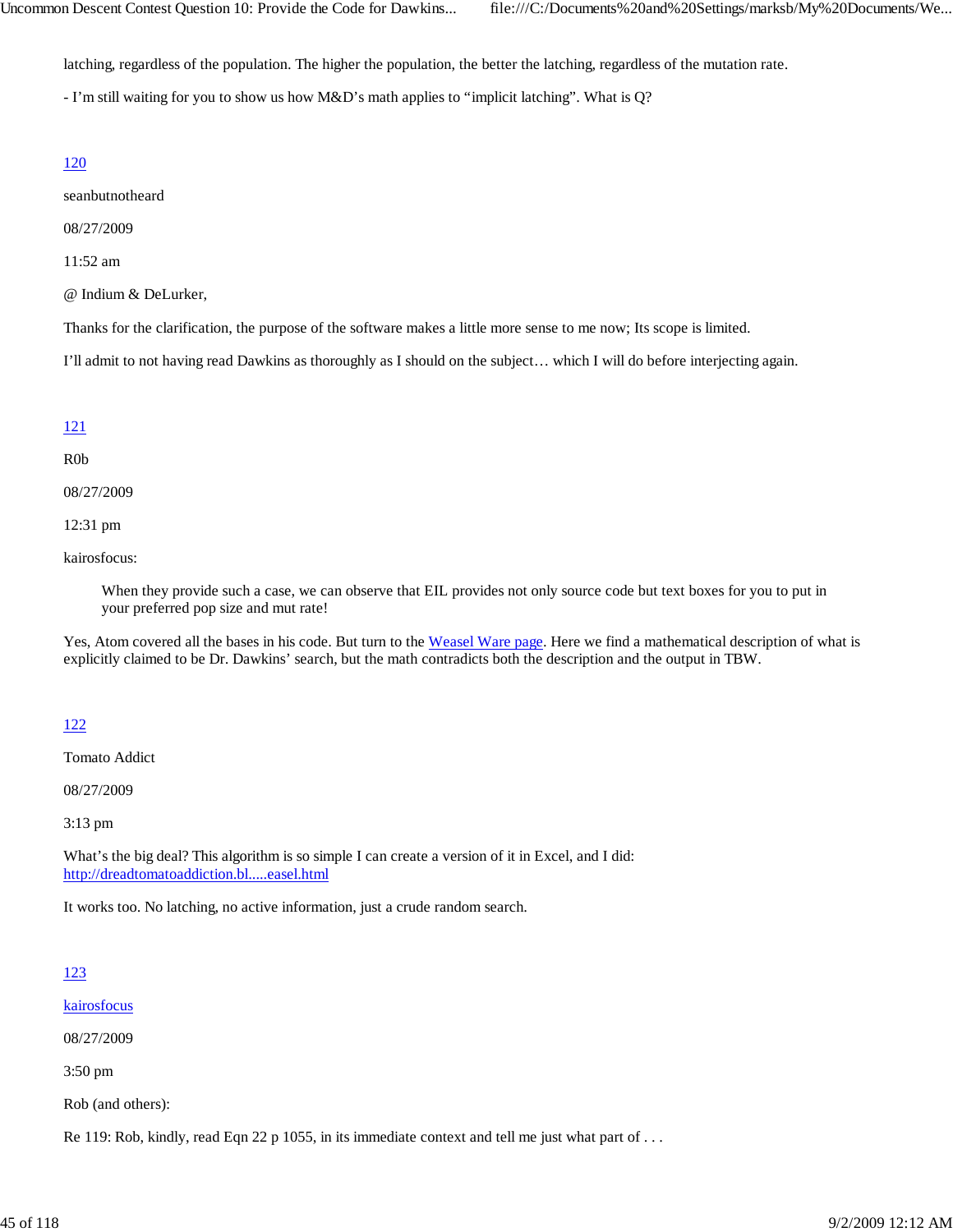Assuming uniformity, the probability of successfully identi-fying a speci?ed letter with sample replacement at least once in Q queries is  $1$  ? (1 ?  $1/N$ ) $^{\prime}$ Q, and the probability of identifying all L characters in **Q queries** is

 $q = (1 ? (1 ? 1/N)$ <sup>o</sup>Q)<sup>o</sup>L (22)

For the alternate search using purely random queries of the entire phrase, a sequence of L letters is chosen. The result is either a success and matches the target phrase, or does not. If there is no match, a completely new sequence of letters is chosen.

. . . it is that you do not understand, as a mathematically sophisticated person.

Again, once the run of generational champions takes on the cumulative progress, ratcheting-latching pattern [and cf the showcased runs of 1986 on that], it makes but little difference whether it is produced explicitly or implicitly.

And, it has been SHOWN that it can do so implicitly, and the mechanism involved has been explained several times, hinging on the very high odds of a no-change case being present once we have a sufficiently large po per generation, and with a sufficiently low odds of mutation that single letter changes are the dominant form for advances. And, the matching of parameters is relative to having these effects turn up.(Too much of the above critical commentary reminds me of Galileo's opponents who refused to look through his telescope for themselves but were all too copious with criticisms.)

For the rest, please read no 66 supra and make reference to the onward linked, esp App 7 the always linked, which gives the background context for why there is a controversy since Dec last, and why the reality of implicit latching is important.

G'day again.

GEM of TKI

#### 124

DNA\_Jock

08/27/2009

4:26 pm

kf, the point is that eqn 22 does not (and cannot) take generational champions into account. The generation size is one. Given this fact alone, the algorithm described in section E is unrelated to the Weasel in TBW. Latching, whether mechanistic ("explicit", IYW) or behavioral ("implicit", IYW), don't enter into it. D&M are wrong.

### 125

R0b

08/27/2009

4:50 pm

kairosfocus, so you're saying that Q is the total number of queries, and not the number of generations. Thank you.

For WEASEL with a population of 200 and mutation rate of 5%, empirically the median number of generations is 45. Let's see if the math agrees.

 $q = (1-(1-(1/N))\sqrt{Q})\sqrt{L}$  $= (1-(1-(1/27))\times(45*200))^2$ = .9999999999something

But empirically it should be .5. Do you still hold that D&M's math applies to algorithms that latch implicitly?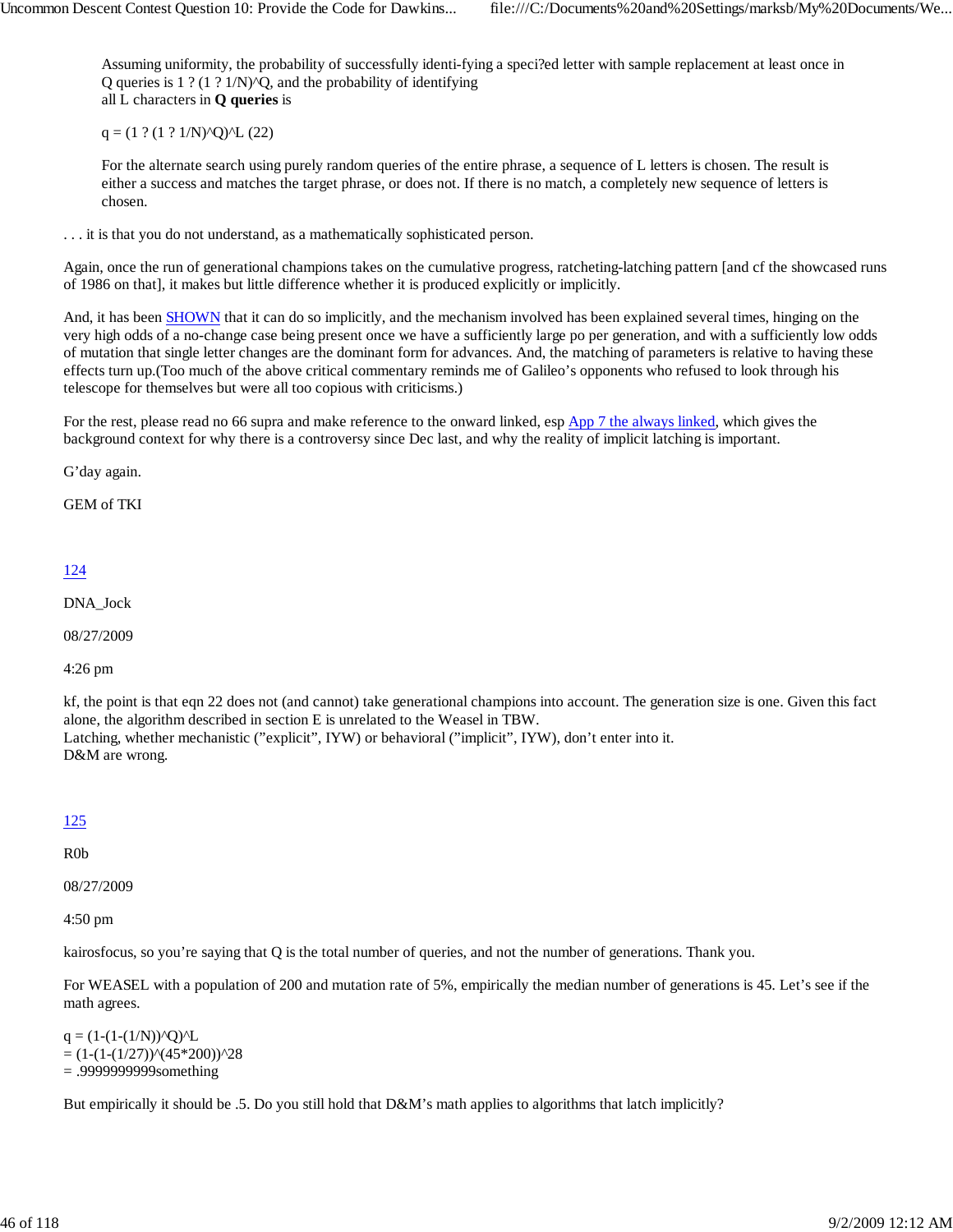# 126

Tomato Addict

08/27/2009

4:55 pm

KF writes> And, it has been SHOWN that it can do so implicitly, and the mechanism involved has been explained several times, hinging on the very high odds of a no-change case being present once we have a sufficiently large po per generation, and with a sufficiently low odds of mutation that single letter changes are the dominant form for advances. ...

This only makes sense under a scenario where the target string is known, and a very restricted view of the population of potential changes.

If we have the target string "METHINKS" and start with the random string "QWERTYUI", then a single mutation to "KWERTYUI" is no gain. It is also no loss. Retaining this mutation, suppose a second mutation happens to give us "KWERTYUH", also no gain and no loss.

Now suppose there is an alternate target "KENSMITH" which is equally viable. The second string "KWERTYUH" is effectively a double mutation towards "KENSMITH". If our search is restricted to "METHINKS" this gets us nowhere, but with no predetermined target will now continue uphill towards "KENSMITH" instead. Under a different randomization the search might have reached "METHINKS" instead, or perhaps it could branch and both targets would be found. Speciation, anyone?

The search never "sees" the target, only the hill. Forget the target entirely, the search is the thing.

# 127

wrf3

08/27/2009

5:51 pm

Through Google, I found Elsberry's Javascript implementation of the Weasel program. When I ran it, it sure looked like it was ratcheting letters in place. However, I looked at the Javascript source code — and there was no provision for ratcheting. So, like random coder, I threw together some Lisp code to play with the algorithm.

**If** the mutation rate and population size are just so, then the algorithm **appears** to latch. Increase the mutation rate and no latching behavior is observed. In fact, with higher mutation rates, the target string would likely not be found.

Would it be too provocative to say that the mutation and population parameters have to be tuned by the programmer in order to get this to work?

## 128

kairosfocus

08/28/2009

12:25 am

A few Footnotes:

1] Weasel 1987:

The proposal by Rob [that the BBC Horizon video is showing all pop members] would explain the winking effect on observed reversions, but at the price — as he implies — of removing it as evidence that implicit ratcheting/latching is presumably "not" happening.

Hitherto, the 1987 video was usually cited by objectors tot he concept of latching as "proof" of non-latching behaviour. (Can anyone identify tehrun of generational champions from 1987 and show whether or not this run showed latching or quasi-latching [i.e. rare reversions of correct letters . . . probabilistic barriers are not generally 100% effective . . . ]?)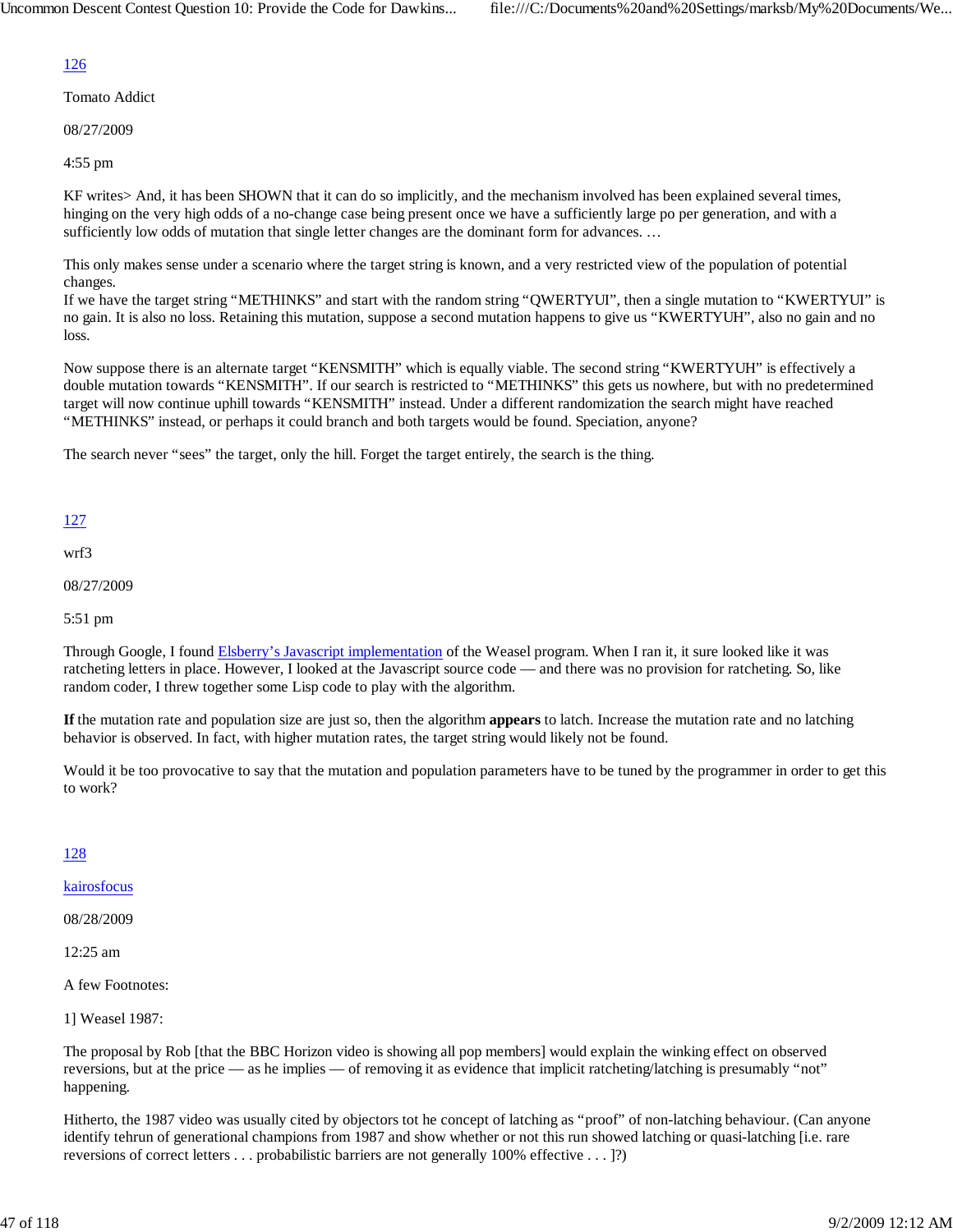Beyond this, it still remains that [a] implicit latching, [b] quasi-latching and of course [c] far from latching behaviour are demonstrated on adjusting mut rate, pop per gen and of course filter effects.

2] When is a query a query?

Notoriously, the Clinton era white House said that "it depends on wha the meaning of is, is."

We face just above [with reference to Rob etc], a situation where it depends on what a "query" is, in the context of the Dembski-Marks analysis.

#### In short, **the whole generation champion selection process can be** *legitimately* **seen as one query.**

For, if we have implicit latching happening — and remember latching-ratcheting relates to the run of champions  $\dots$  and that is D & M's EXPLICIT context — in such a case, the Dembski-Marks analysis will apply.

Thus, Q can legitimately be understood in context — StephenB keeps drawing our attention to this factor  $\dots$  — as a metric of number of generational champions in sequence. In short,t eh query ain't over till the factor that is "ratcheting" has been identified. In the case of a procedure that enfolds population generation and proximity to target selection to get to that stage, the proper interpretation of Q is as number of generations of query.

For — repeat — it is the generational champions that would be ratcheting to target.

And, since a pop generation and champion selection procedure can be used with EXPLICIT latching, the same result applies for this case too.

Next, partitioning is a term that describes a search procedure based on effective divide and conquer: once a partial success has been achieved, by whatever mechanism it is preserved and t5he rest of the search is confined tot he remaining part of the string. That can be done explicitly (cf mask filter concept in 66) or implicitly (see interaction of pop per gen, mut rate per letter in the seed for a generation, proximity to target metric, and filtering also in 66).

In short, the associated objection turns on misreading what is going on in the analysis and in particular, misunderstanding of what constitutes a "query" in the contextually relevant sense.

Ah. "Context . . ."

3] When is a target a target?

A glance at CRD's description of Weasel should make it clear that he EXPLICITLY includes a proximity-to -target filter which promotes "nonsense phrases" — i.e. plainly non-functional ones — on a metric of proximity to a target.

Let us remind ourselves [with special reference to TA], from BW:

It [Weasel] . . . begins by choosing a random sequence of 28 letters … it duplicates it repeatedly, but with a certain chance of random error – 'mutation' – in the copying. *The computer examines the mutant nonsense phrases, the 'progeny' of the original phrase, and chooses the one which, however slightly, most resembles the target phrase*, METHINKS IT IS LIKE A WEASEL . . . . What matters is **the difference** between the **time** taken by **cumulative selection**, and the time which the same computer, working flat out at the same rate, would take to reach the target phrase if it were forced to use the other procedure of **single-step selection** . . .

This immediately implies that the target is preloaded in the algorithm, and is not created by it. (A GA version of Weasel that does not have a loaded target will not in general converge on the specific phrase "Methinks ..." either.)

That is, the analysis in 66 above and in the appendix it links, is correct.

Also, t6he injection of targetting and of proximity reward as "fitness" rather than reasonable threshold of independent function dismisswd as "single step selection" — inadvertently demonstrates that Weasel exhibits active information in action.

GEM of TKI

## 129

Indium

08/28/2009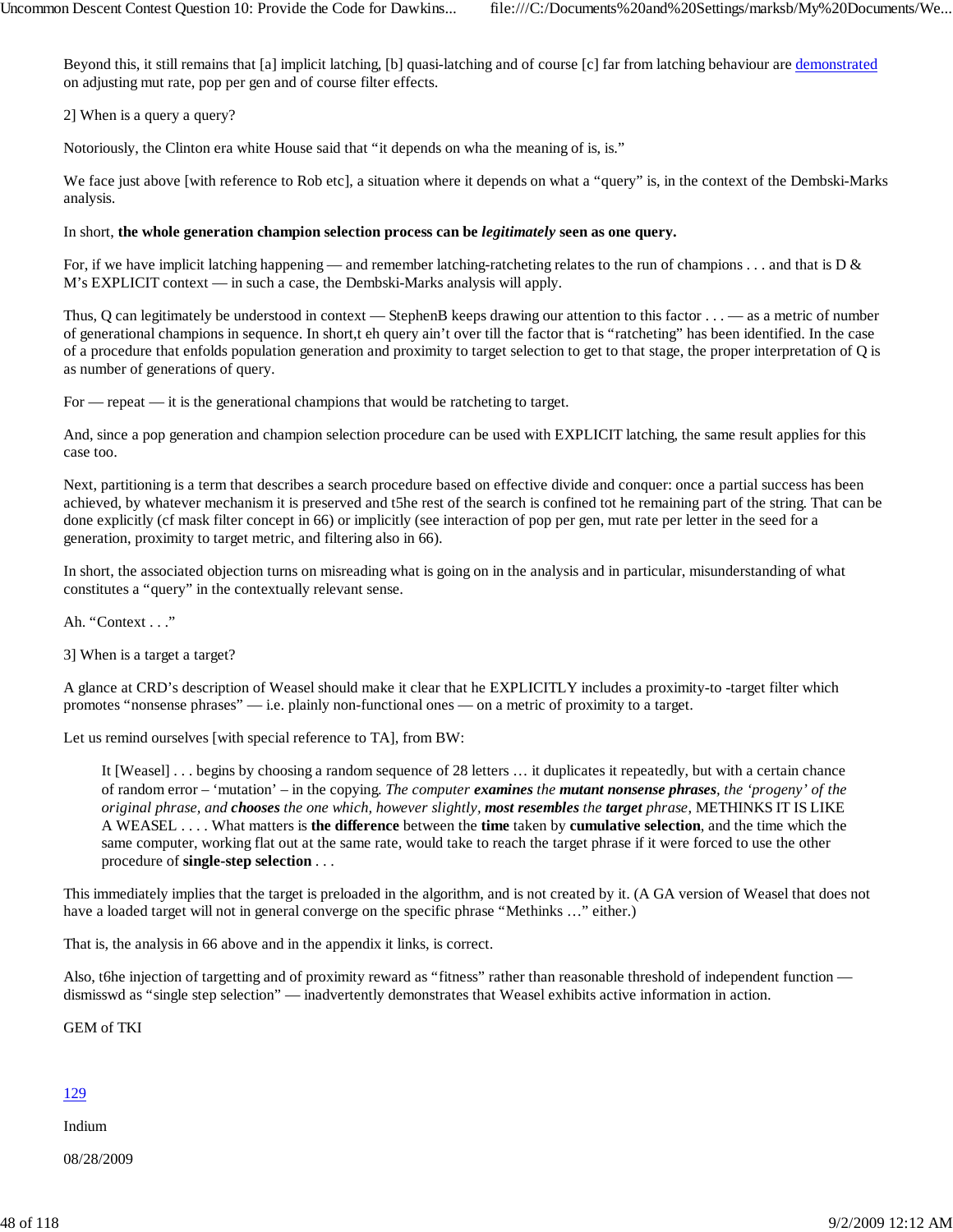#### 1:12 am

So, now, kf, you are reduced to claiming that an algorithm that does a query by constructing a population by copying a string with random mutations and then selecting the best fitting member is the same as an algorithm which gueries by just randomly selecting a new letter for every wrong one.

This is so obviously wrong that it doesn´t even need a refutation. It is plain denial of the obvious.

## 130

DiEb

08/28/2009

1:50 am

@wtf3:

If you take *number of correct letters* as the fitness function, the probability of observing a change from a better to a worse state between two generations is dependent on the rate of mutation and the size of the population. As an example, for a mutation rate of 4% one gets:

population of 10: 95.7 % population of 50: 0.0000026 %

#### (pic)

i.e., in a billion runs of Dawkins's weasel program with a population size of 50, one expects 26 incidents of such obvious non-latching behaviour.

## 131

kairosfocus

08/28/2009

5:43 am

Indium:

Please.

You force me to be direct: **You need to stop misreading to object, and start reading to understand**; for which reading *in context in a conceptually and dynamically connected way* is vital.

(Contrary to the Dawkinsian propaganda, we are not ignorant, stupid, insane or wicked. Now, too, Marks is a PhD Electrical engineer, while Dembski is a PhD mathematician. As well, the paper — a peer reviewed publication of an IEEE professional society presumably passed the scrutiny of a panel of at least three comparably qualified and experienced electrical engineers. As one who helped design an electrical engineering degree program, I can assure you that such men will have a solid background in mathematics and logical reasoning, as well as in modelling and analysis of mathematical models, and of course relevant computer science. In short, the attitude that ever so clearly lurks behind your objections does not pass the smell test.)

So, it is no surprise that a closer look is revealing on the gaps in the objection you so facilely made. For just one instance, let us now observe the lead in to Eqn 22:

. . . the probability of **identifying all L characters** in Q queries is . . . .

1 –> That is, the natural point of completion of a query is the point where the issue of distance of approach to target is definitively addressed as at that time.

 $2 \rightarrow$  This, plainly, is not the point where mutants in any given generation have simply been generated by the seed with the per letter mutation rate applied [that just gives us a cluster of n mutants].

 $3 \rightarrow$  Instead, it is the point where you have applied the selection filter in the generation and have chosen a champion, identifying its Hamming distance to the target as the least. Probability metric q (the subject of Eqn 22) is then assessing the likelihood that one is then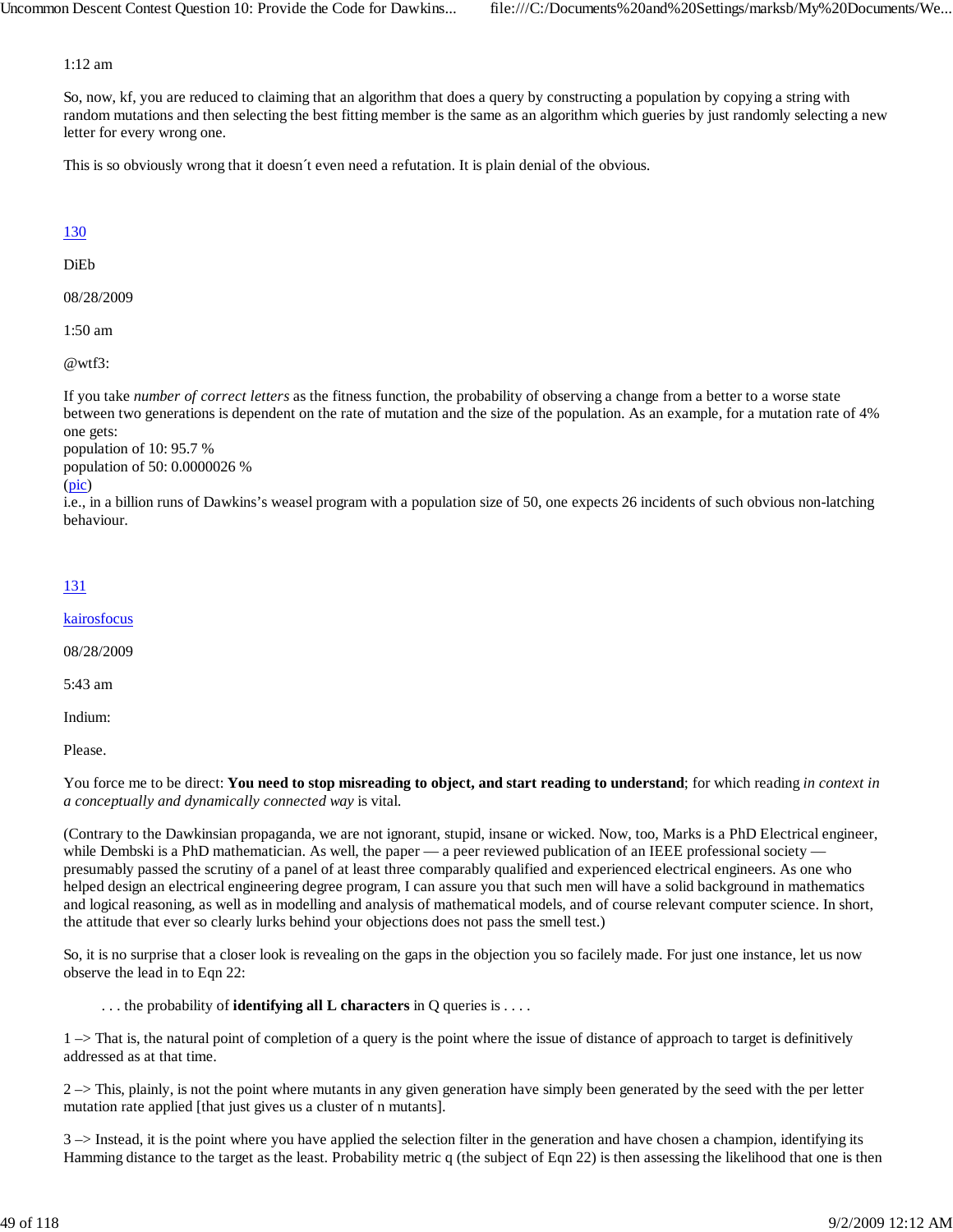on target, i.e. ALL L LETTERS are then correct after Q queries.

4 –> In short, just as I have already observed, **the proper understanding of the point where a query is completed by the relevant algorithms is the point where you have a definite generation champion at a definite nearest distance to target so far.**

 $5 \rightarrow$  If the algorithm uses a generation population size 1, then it would be the immediate subject of the distance to target metric. But such a generation size is a simplification; CRD explicitly speaks of multiple member generations.

6 –> And, it is when the champion on proximity to target has been chosen that we have something for which, across a sequence of generations, we may observe whether it ratchets (thus latches) or has occasional slips, or has no behaviour that looks anything like a ratchet.

7 –> Recall, too, the further context of all this is the very explicit context in which: *"char-acters are ratcheted into place . . . "*

8 –> In either an explicit or an implicit latching case, that can only happen after the generation champion has been chosen by the distance to target filter and a contest.

Therefore, I am not being "reduced" to anything. I am simply reading for sense in context; as opposed to reading to make — too often, specious and even sophomoric — objections.

GEM of TKI

\_\_\_\_\_\_\_\_\_\_\_\_\_

## 132

#### kairosfocus

08/28/2009

5:49 am

PD: DIEB, re : *If you take number of correct letters as the fitness function*

While I am aware of the 'standard'' terminology, I must point out how it is loaded and misleading here. For, the Weasel does not assess fitness in any sense of functionality. It only assess distance to pre-loaded target [i.e. Weasel is not creating de novo information out of noise!], rewarding "nonsense" — thus precisely non-functional and unfit — phrases for proximity. this is at the heart of the question being begged by the program, as I pointed out in 66 above, and of course in my always linked appendix 7.

133

kairosfocus

08/28/2009

6:05 am

WRF3, 127:

\_\_\_\_\_\_\_\_\_\_\_

Re: >> If the mutation rate and population size are just so, then the algorithm appears to latch. Increase the mutation rate and no latching behavior is observed. In fact, with higher mutation rates, the target string would likely not be found. >>

In short, under certain conditions, the algorithm will implicitly latch [a certain proportion of the time, quasi-latching otherwise one presumes . . . probabilistic barriers do not impose solid barriers], but under others, it will not.

If we, a la CRD 1986, are looking for "**cumulative** selection" then we will showcase the examples that "best" illustrate steady ratcheting progress to target, and voila, the Weasel 86 published results:

<sup>&</sup>gt;> 1 WDL\*MNLT\*DTJBKWIRZREZLMQCO\*P 2? WDLTMNLT\*DTJBSWIRZREZLMQCO\*P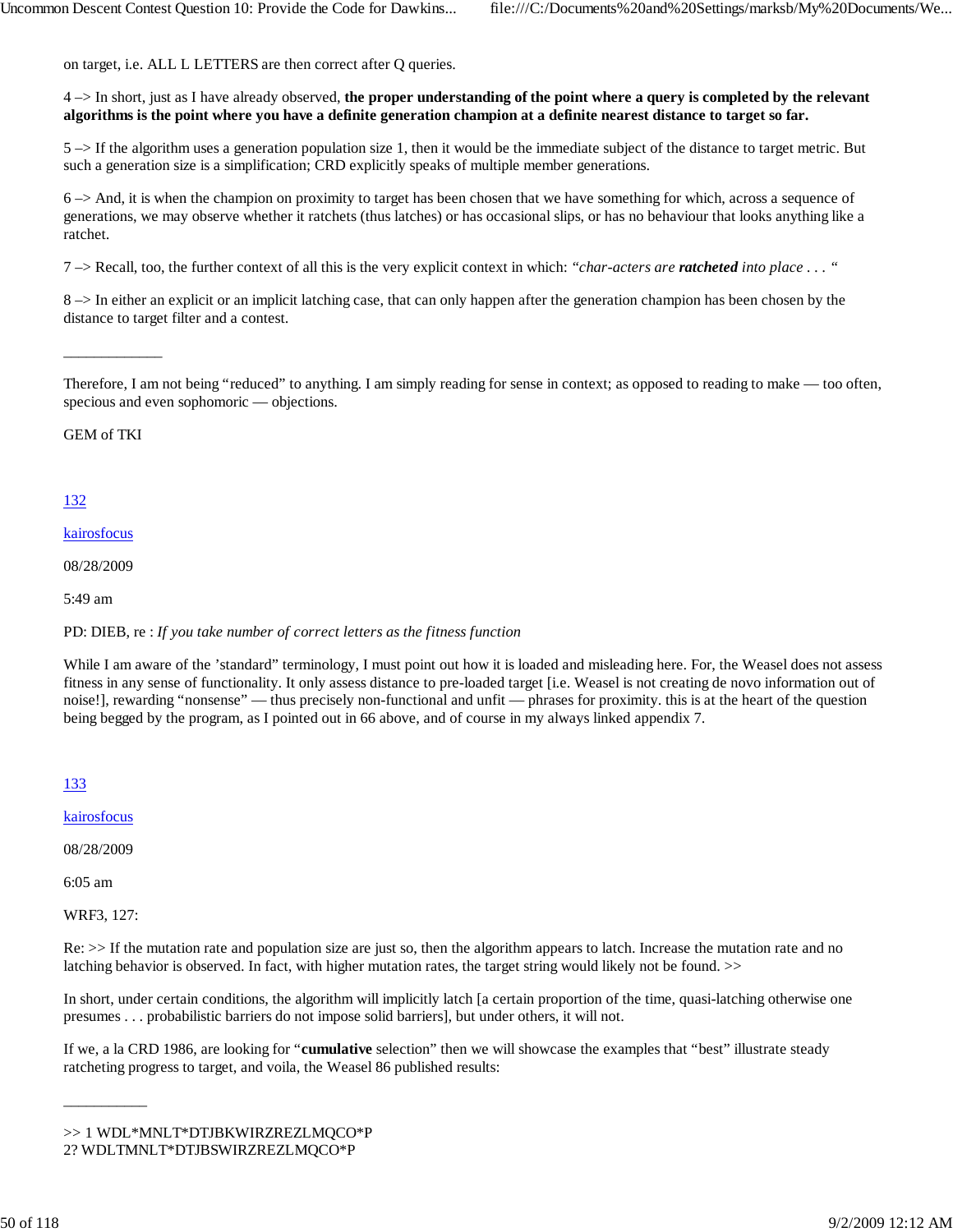10 MDLDMNLS\*ITJISWHRZREZ\*MECS\*P 20 MELDINLS\*IT\*ISWPRKE\*Z\*WECSEL 30 METHINGS\*IT\*ISWLIKE\*B\*WECSEL 40 METHINKS\*IT\*IS\*LIKE\*I\*WEASEL 43 METHINKS\*IT\*IS\*LIKE\*A\*WEASEL

1 Y\*YVMQKZPFJXWVHGLAWFVCHQXYPY 10 Y\*YVMQKSPFTXWSHLIKEFV\*HQYSPY 20 YETHINKSPITXISHLIKEFA\*WQYSEY 30 METHINKS\*IT\*ISSLIKE\*A\*WEFSEY 40 METHINKS\*IT\*ISBLIKE\*A\*WEASES 50 METHINKS\*IT\*ISJLIKE\*A\*WEASEO 60 METHINKS\*IT\*IS\*LIKE\*A\*WEASEP 64 METHINKS\*IT\*IS\*LIKE\*A\*WEASEL >>

We may observe in these decimated samples that of 300 + letters we observe 200 of letters that have gone correct and not one instance of such a letter ever reverting to incorrect status. On la of large numbers, it makes it morally certain that he programs — proudly announced as cumulatively selective — indeed latched success to date and ratcheted their way to target in these cases.

this can be achieved explicitly or implicitly, by suitably matching pop size, mut rate and filter, and of course showcasing good results [which as you suggest may not be particularly hard to find].

A mountain has been made out of a molehill since December last, and now that a peer-reviewed paper hasd been published with an analysis based on ratcheting, it is being exgended into a mountain range.

But in fact, ever since 1986, it should have been obvious to conscientious commenters, that Weasel begged the main questions at stake, was fundamentally dis-analogous to the3 claimed mechanisms of chance variation and blind natural selection, and in fact showed intelligently designed artificial selection at work.

Unfortunately, such substitution of artificial for natural selection and inference of dubious results traces all the way back to Origin of Species.

Sad. Ever so sad.

\_\_\_\_\_\_\_\_\_\_\_\_\_\_

GEM of TKI

### 134

Indium

08/28/2009

6:26 am

kf,

far from being irrelevant, how the query is done is exactly the algorithm we talk about!

For D+M, a query is being done by randomly choosing new letters for incorrect ones. The probability to find the target after Q queries is given by Eq 22 in their paper.

Dawkins looks for a champion of a pool of sequences he builds by copying a parent string with random mutations (which are independent of the letter being correct or not). The chance to have the complete target string reproduced differs greatly from Eq. Nr. 22 from the D+M paper and obviously depends on population size and mutation rates, which are not used in the partinioned search D+M apply.

Different kind of query, different algorithm. And, it bears to be mentioned again: No population and no selction are used in the D+M paper. As I said, denying of the obvious. Quite funny, please go on with it. It makes your evasion and failure to admit a simple error all the more visible for everybody.

Oh, and to complete my catalogue of open questions/remarks: In Atoms GUI, which algorithm corresponds to the partitioned search from the D+M paper and which search algorithm corresponds to Weasel? As a new bonus: Of these two, which one seems to use more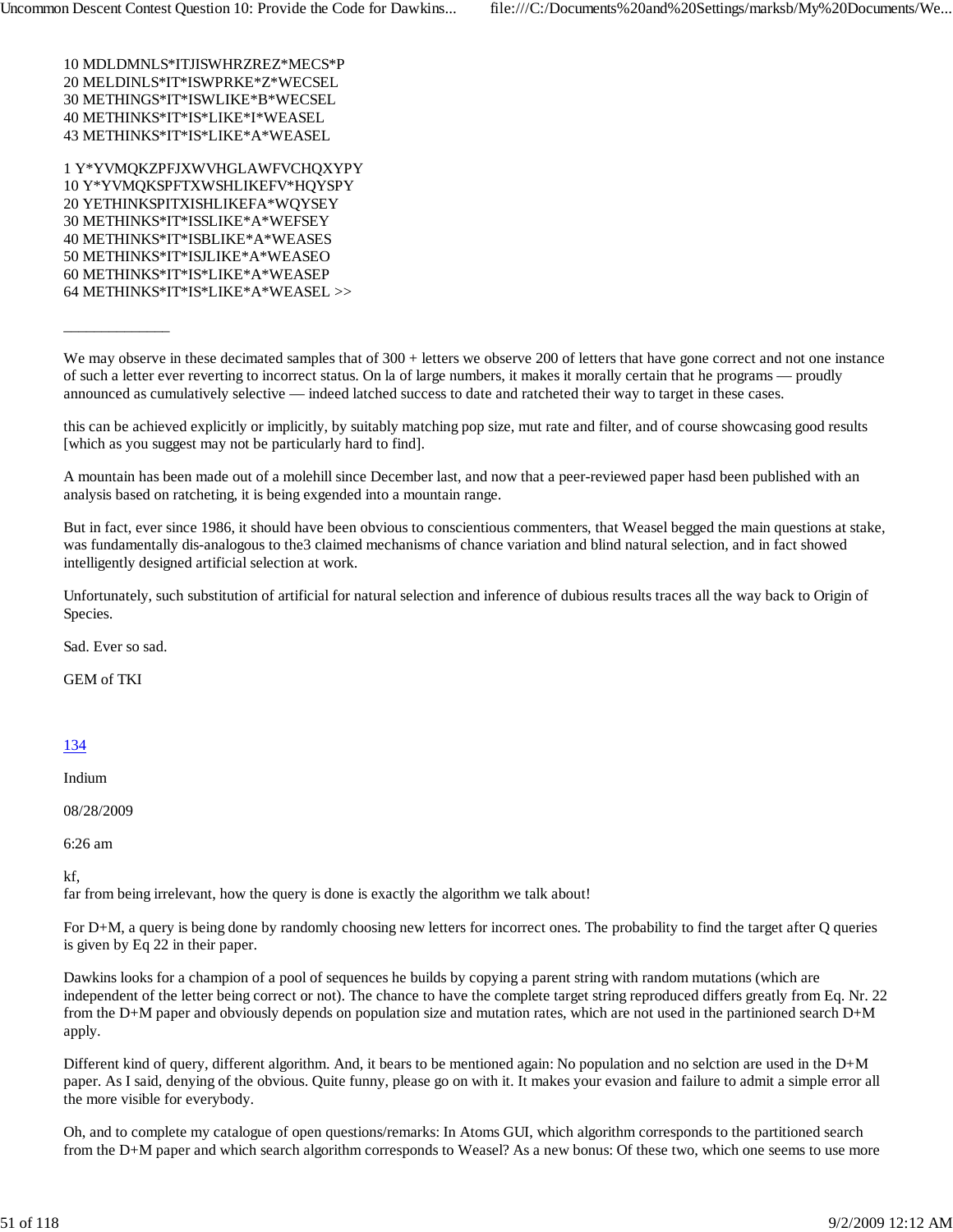active info?

## 135

## kairosfocus

08/28/2009

6:57 am

Indium:

You are confusing a description of the EFFECT of ratcheting with the mechanisms that generate it.

As has been shown, ratcheting can be achieved explicitly OR implicitly.

## ONCE RATCHETING EXISTS, THE MARKS AND DEMBSKI ANALYSIS APPLIES.

Your basic error is that you insist on seeing an explicitly latched mechanism in the Dembski and Marks analysis, whilst in fact they are starting from the OBSERVED ratcheting and are working out its mathematical implications for such searches. (Their example is one of what ratcheting looks like, presumably after several generations. Note that one of Dawkins' examples, the 43 gen run, starts with three correct letters that never revert. By generation 10, something like six letters are correct and thereafter they never revert, steady cumulative progress being made onward until by gen 43 all letters are correct. This example is of course in BW, which is referenced by M & D in teh context. )

You are reading explicit latching INTO the analysis, not drawing it out of it.

Again, kindly stop reading to object and start reading to understand, bearing in mind that you are dealing with reasonably experienced and qualified persons.

That would save you from making gross blunders in criticisms, at least.

GEM of TKI

### 136

DNA\_Jock

08/28/2009

7:08 am

Indium, you beat me to it. But kf keeps failing to get the point, so to repeat:

**D&M describe a partitioned search with a generation size of one. Any algorithm that selected a generational champion would have a completely different equation to describe its behavior.**

kf does however bring up an interesting point when he popints out that this is a peer reviewed paper that has

"presumably passed the scrutiny of a panel of at least three comparably qualified and experienced electrical engineers".

kf notes that

" As one who helped design an electrical engineering degree program, I can assure you that such men will have a solid background in mathematics and logical reasoning, as well as in modelling and analysis of mathematical models, and of course relevant computer science."

Ignoring the rather silly argument from authority here, I will note that "as a PhD who has published and has reviewed papers" the peer-review process is not perfect.

As a reviewer, you usually would not bother to check the appropriateness of the citations. The reviewer assumes that the citation is accurate and appropriate. So an electrical engineer reviewing this paper is going to assume that ref[12] describes a partitioned search with a generation size of one. The reviewer assumes that the authors are honest.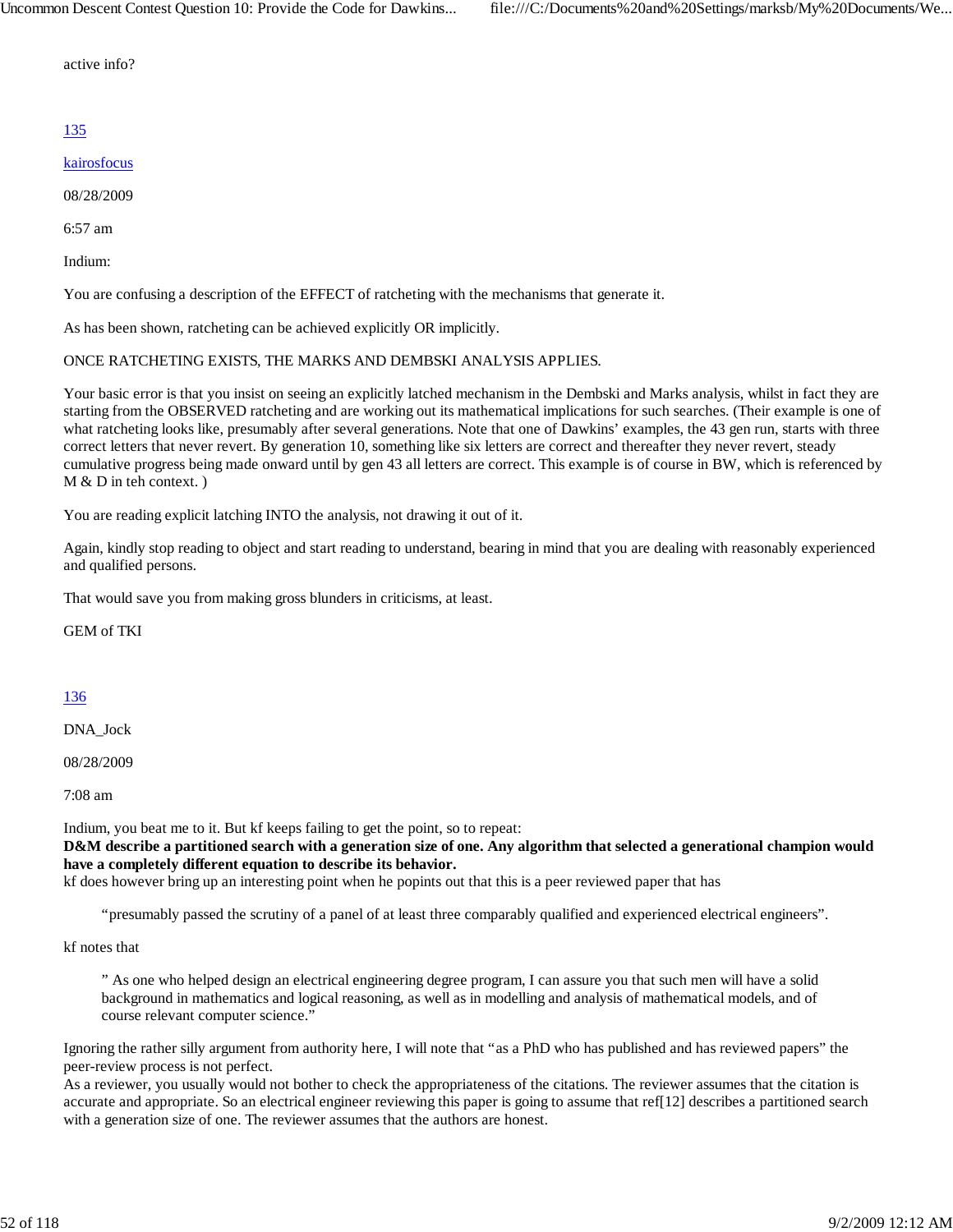# 137

DNA\_Jock

08/28/2009

7:23 am

kf:

## ONCE RATCHETING EXISTS, THE MARKS AND DEMBSKI ANALYSIS APPLIES.

This is just plain wrong.

Eqn 22 does not describe the mechanism of Weasel, and it does not describe the behavior of Weasel. And the reason is that eqn22 requires a generation size of one; no selection of a generational champion is permitted. It is impossible to achieve the Weasel run of 1986 via partitioned search.

138

kairosfocus

08/28/2009

7:36 am

DNA Jock:

I see you can repeat the idea hitman talking points quite well. (And please, turn off the strawman and red herring factories: *it should be clear that I am asking for a fair reading on the grounds that people of a certain background have a reasonable level of basic competence, not appealing to blind submission to the authority of peer review.* [See what troubled waters reading to object lands you in?])

Now, please observe what has been pointed out, most recently in 131, and explain how ratcheting is observable apart from after a single representative of each generation has been selected, and for sufficient generations that we may reasonably see non-reversion.

And, tell me how the generation of a cluster of mutants from a seed and selection based on closest approach does not generate a SINGLE champion as representative per generation; as we may see listed in the printoffs from Weasel 1986.

The  $D \& M$  analysis occurs in the context of such observable ratcheting, and addresses the question in the first instance of probability of hitting home by Query number Q. And, the focus of that is the identification of the member of the latest generation which has least Hamming distance to target.

Att hat point, once we have a viable mechanism to selecty a champion per generaiton, we have a basis for an analysis of ratcehting behaviour, which is what Dembski and marks undertake. They have said precisely nothing about how we get to the closest-approach string, only that it is in the context that such strings, in succession ratchet towards the target.

It is others who have asked how can that be, and our answer, with demonstration — facilitated by Atom's adjustable weasel produced and supported by the same EIL — is that Weasel algorithms can be latched explicitly or implicitly, and with algorithms that latch implicitly, that depends on matching of generation pop size, mutation rate per letter and proximity selection filter.

And, we can show marches of implicitly latched champions, which would be the result of queries in the relevant sense, as discussed in 131.

once we see the ratcheting, cumulative march to target in action, the  $M & D$  analysis applies.

And so, onlookers, we again see the sort of problem Galileo faced: many of his critics refused to look through his telescope and examine the actual evidence on the merits as a basis for informed discussion. their idea hitman talking points were quirte persuasive to many who were schooled in their view of things, but lacked grounding in the evident facts.

And here, the latest red herring and strawman models intended to dismiss the M  $\&$  D analysis hinge on a distorted reading of what a query is in teh M & D analysis.

of courese, all of this is w=ever so far form the real issue:

 $1 \rightarrow M \& D$  have produced a significant analysis that introduces Active Information solidity to the world of peers.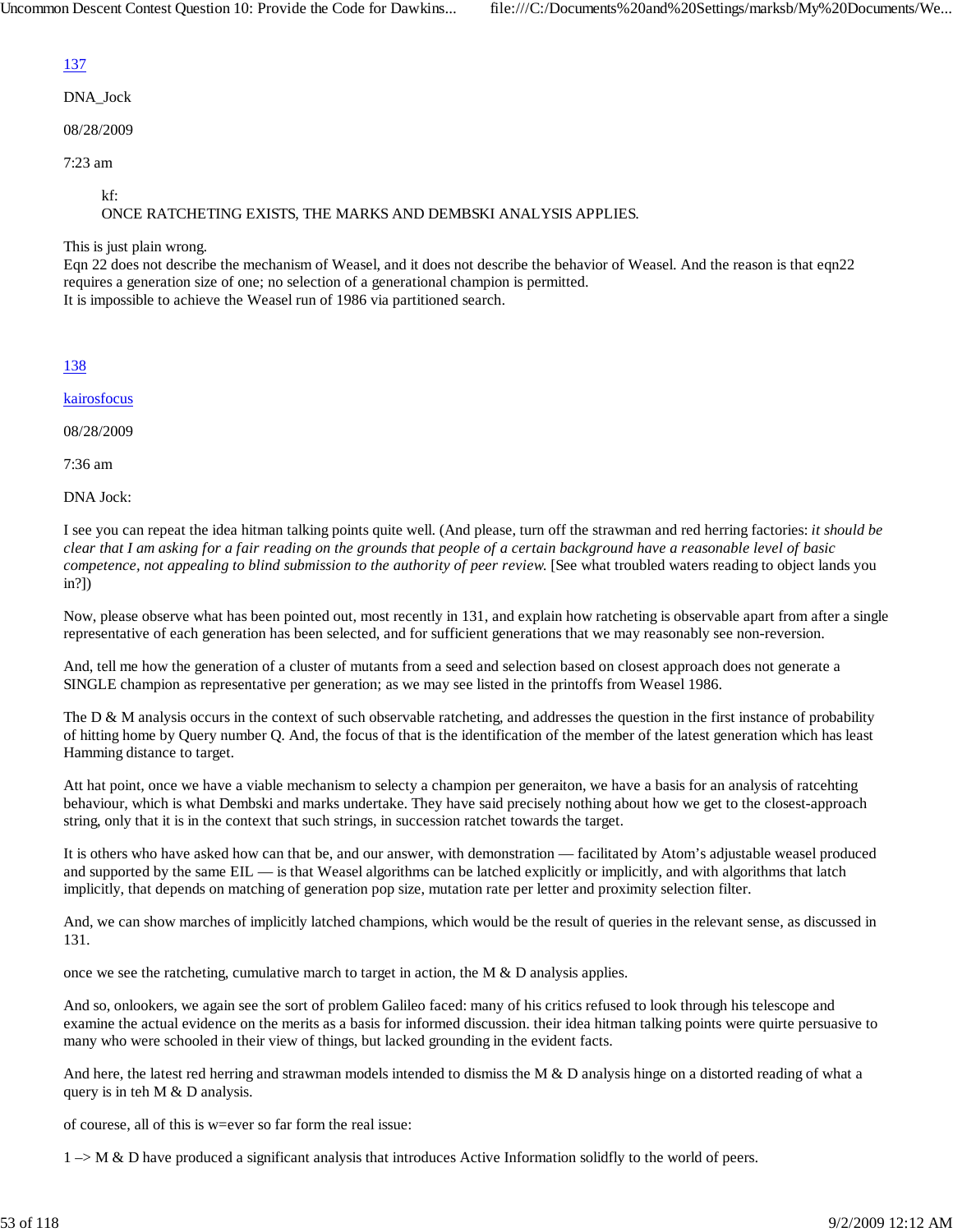$2 \rightarrow$  In so doing, they are accounting for the impact of itnelligence on the dcreation of fucntionaly specific complex information

 $3 \rightarrow$  this extends the existing analysis of ID.

4 –> Last and least, Weasel c 1986 aptly illustrates the impact of such active information. indeed, without realising it, Dawkins says as much in BW:

It [Weasel] . . . begins by choosing a random sequence of 28 letters … it duplicates it repeatedly, but with a certain chance of random error – 'mutation' – in the copying. The computer examines the mutant nonsense phrases, the 'progeny' of the original phrase, and chooses the one which, however slightly, most resembles the target phrase, METHINKS IT IS LIKE A WEASEL . . . . **What matters is the difference between the time taken by cumulative selection, and the time which the same computer, working flat out at the same rate, would take to reach the target phrase if it were forced to use the other procedure of single-step selection** . . .

5 –> that difference of course comes out of active information.

Onlookers, I think enough has been said for now to help spot the gaps in the objectors' latest set of idea hitman talking points.

G'day.

GEM of TKI

#### 139

DeLurker

08/28/2009

7:36 am

kairosfocus#135

You are confusing a description of the EFFECT of ratcheting with the mechanisms that generate it.

As has been shown, ratcheting can be achieved explicitly OR implicitly.

ONCE RATCHETING EXISTS, THE MARKS AND DEMBSKI ANALYSIS APPLIES.

The behavior of ratcheting only exists for certain values of population size and mutation rate, and even then only probabilistically. As Indium points out in #134:

Dawkins looks for a champion of a pool of sequences he builds by copying a parent string with random mutations (which are independent of the letter being correct or not). The chance to have the complete target string reproduced differs greatly from Eq. Nr. 22 from the D+M paper and obviously depends on population size and mutation rates, which are not used in the partinioned search D+M apply.

The Weasel algorithm documented by Dawkins and the the partitioned search algorithm documented by Dembski and Marks are completely different and not amenable to the same type of mathematical analysis. Further, your statement

Note that one of Dawkins' examples, the 43 gen run, starts with three correct letters that never revert.

is incorrect. You have no way of knowing if those letters revert because only the best daughter strings from every tenth generation are shown. With Dawkins' clearly documented algorithm, it is mathematically possible for a reversion to occur. It is impossible for a reversion to occur in Dembski and Marks partitioned search. This brings us back to the core issue, namely that Dembski and Marks did mischaracterize Dawkins' algorithm in their IEEE paper.

#### 140

Indium

08/28/2009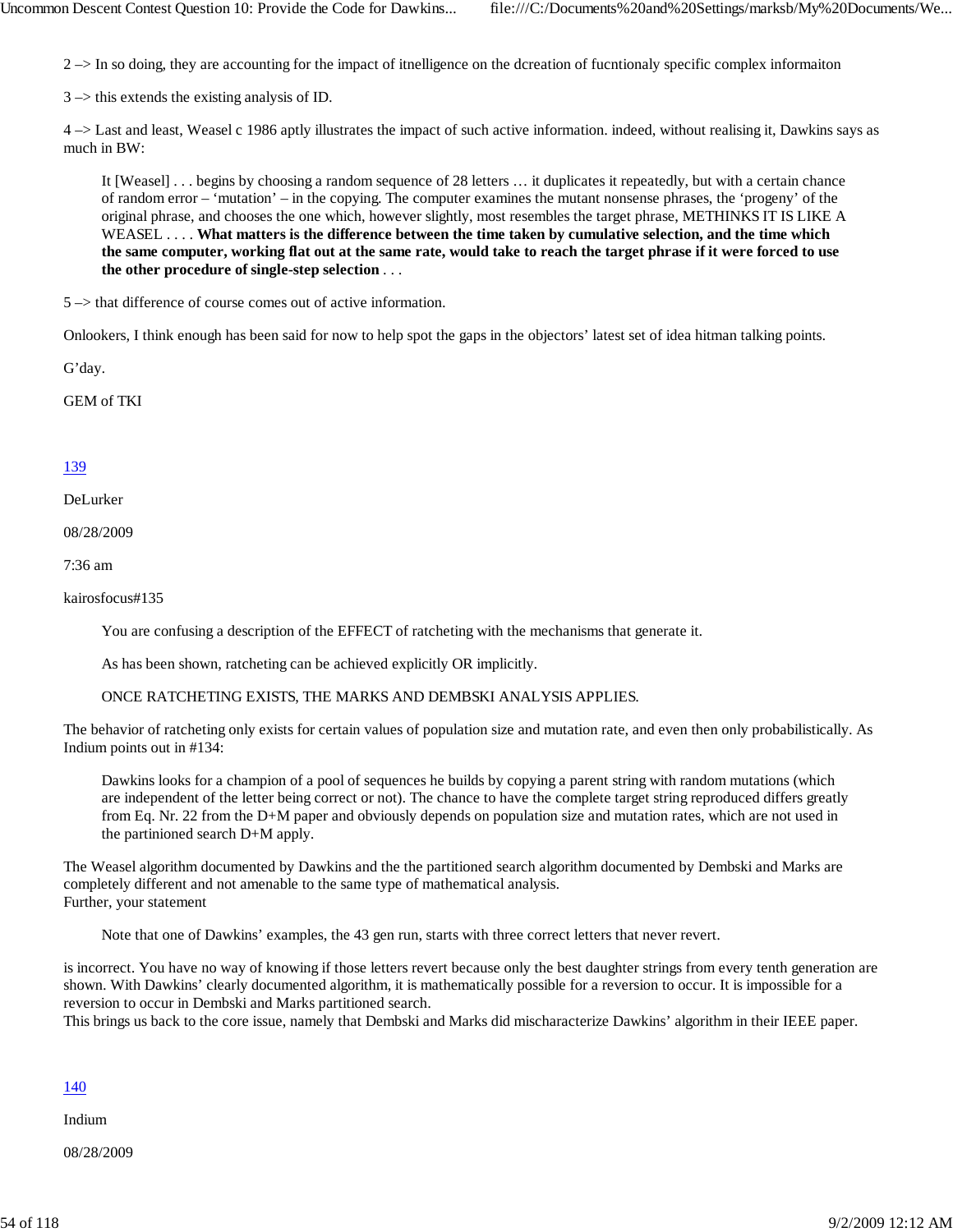7:52 am

kf, you are so fixated on the implicit or explicit ratcheting or latching, it´s amazing.

Please acknowledge that everybody has more or less understood this latching behaviour. From the output strings in the BW we can´t decide which internal behaviour the algorithm has. So, for the moment let's pretend the latching issue is solved. But, what we **can** see very easily just from looking at EQ. 22 is that the analysis from Dembski and Marks is not correctly describing Weasel. The formula, plain and simple, is an incorrect description of Weasel. I don't even need to do any calculation to prove it, I just have to note that the behaviour of Weasel strongly depends on mutation rates and population sizes, which is of course not true or EQ 22 or the partitioned search D+M in general.

So, D+M use a completely different algorithm, the math is plainly incorrect for Dawkins Weasel. It is correct only for the partitioned search they describe in the text.

You can check this easily once you finally let me know which of Atoms algorithms is Weasel and which one the partitioned search. But since you have ignored this questions about 10 times now I guess you will do it an eleventh time, too, right?

## 141

kairosfocus

08/28/2009

8:04 am

DL:

Passing by.

For the sake of onlookers, i will add some pointers.

You have summarised implicit latching as though you disagree with me.

As to he case of the 43 gen program, I think the sample was nearly 90 letters in the sample that go correct and in the samples never revet. I suspect that a 90 or so sample will be representative, of the program as a whole, especially as CRD used it to illustrate cumulative selection, which is of course a near synonym for ratcheting.

In short, you are indulging here in selective hyperskepticism.

Indium:

Not at all, you are reading INTO the remarks on p 1055, an algorithm that is not there. the analysis is of ratcheting behaviour as observed, not of how it may arise — apart from the associated effect of partitioning [which is produced by latching whether implicit or explicit].

This can happen explicitly and implicitly, i.e. the analysis of ratcheting is not algorithm-specific, but observation responsive. Implications of observed ratcheting, not inference to best explanatory mechanism.

AND, you need to realise that for the past 6 or so months there have been wave after wave of objections tot he reality and significance of implicit latching, including some aspects of your remarks.

Onlookers, hope this helps.

G'day again

GEM of TKI

## 142

Indium

08/28/2009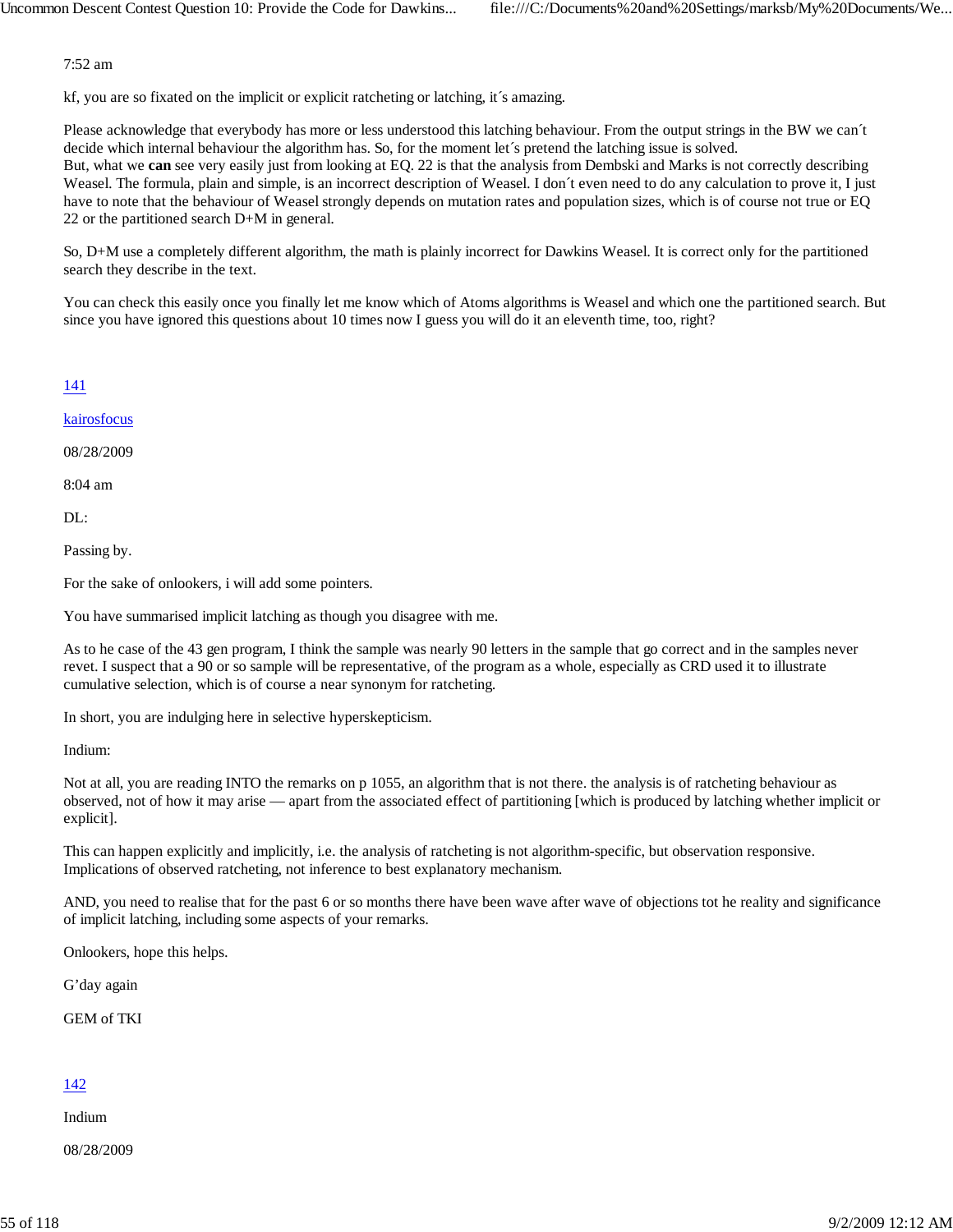#### 8:11 am

No, sorry, it doesn´t help at all because you just ignore every argument and question.

## 143

#### kairosfocus

08/28/2009

8:18 am

Indium:

I am not ignoring questions, I have answered them on the merits.

Just, my answers do not fit your preconceptions.

Why not pause and review the thread above back to say 131, and then go way back up to 66 and come back froward? (Not to mention my always linked, appendix 7.)

While you are at it, reread pp. 1055 – 6 in the paper.

Then come back on the issues.

Okay, I *really* have to go now.

GEM of TKI

## 144

kairosfocus

08/28/2009

8:20 am

PS: Onlookers, do the same. is it fair to say that I have **ignored** "every argument and question"?

### 145

Indium

08/28/2009

8:28 am

Ok, let´s try again.

Which of Atoms algorithms is the partitioned search and which one Weasel?

## 146

Tomato Addict

08/28/2009

8:38 am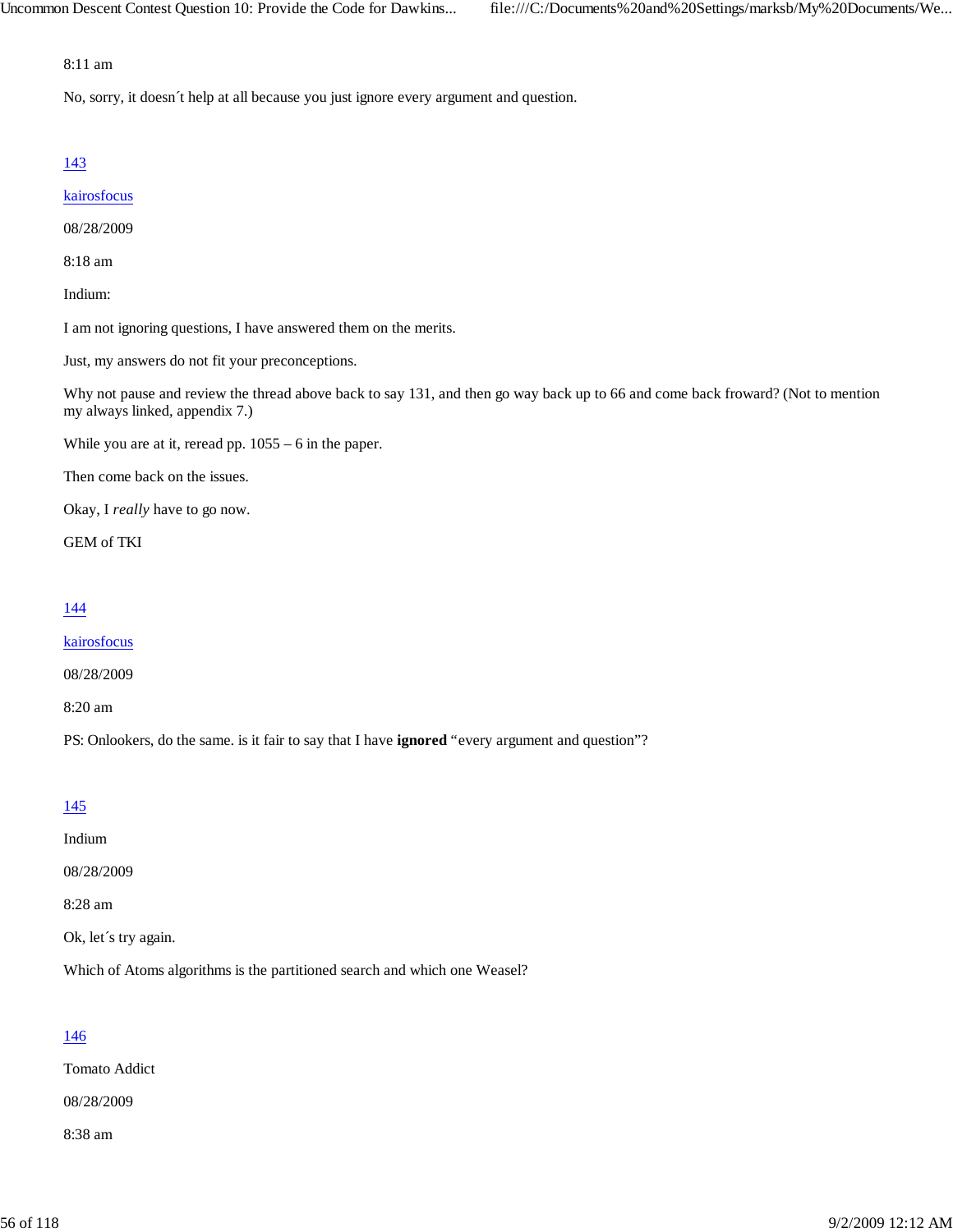#### KF:

I was trying to point out that the search will work equally well for any equivalent gradient function. For this example the target is known and fixed, but that is not a requirement: The search will work equally well even if a specific target is unknown (granted we might not know immediately when the search is completed).

My comments perhaps stray too far from the topic at hand, so I won't pursue this line of discussion.

#### However …

It seems that the definition of latching and ratcheting being used is that of any successful search. By this standard any algorithm capable of climbing a gradient is latching and ratcheting, and that seems to included all possible search algorithms. What would it take to have a search algorithm that does not, implicitly or explicitly, ratchet and latch? I would suggest that an algorithm with non-zero probability of back-sliding (moving down the gradient instead of up) is not doing either.

I confess some confusion about the concept of "active information". It appears to me like any use of information from the local or global search environment is being considered to as "active". This would then include all search algorithms other than a "blind" random walk, and I have a hard time considering that to be any sort of a search. Is there such a thing as a search algorithm that does not use active information?

### 147

#### **Joseph**

08/28/2009

8:40 am

DeLurker,

I know only a sample of outputs were shown in the book.

In that sample we never observe a character reversal.

That is a fact.

Take that with the definition of "cumulative" and his description of cumulative selection, there is no reason to think that character reversals are possible.

Yes intlligent agencies can take a step back in order to gain ground going forward.

But the weasel program is not imitating intelligent agencies.

IOW your deception is duly noted.

And if deception is all you have to make your case then you have already lost.

## 148

#### Indium

08/28/2009

8:43 am

In the meantime you have ignored my question in two additional posts of yours, btw, kf.

I will add a bonus question: Look at the number of queries Atom tracks for both algorithms. Do they match your definition = finding one champion is one query?

This is rather irrelevant for the question wether D+M misrepresent Dawkins but it shows very nicely that you just make up your definitions as you go along.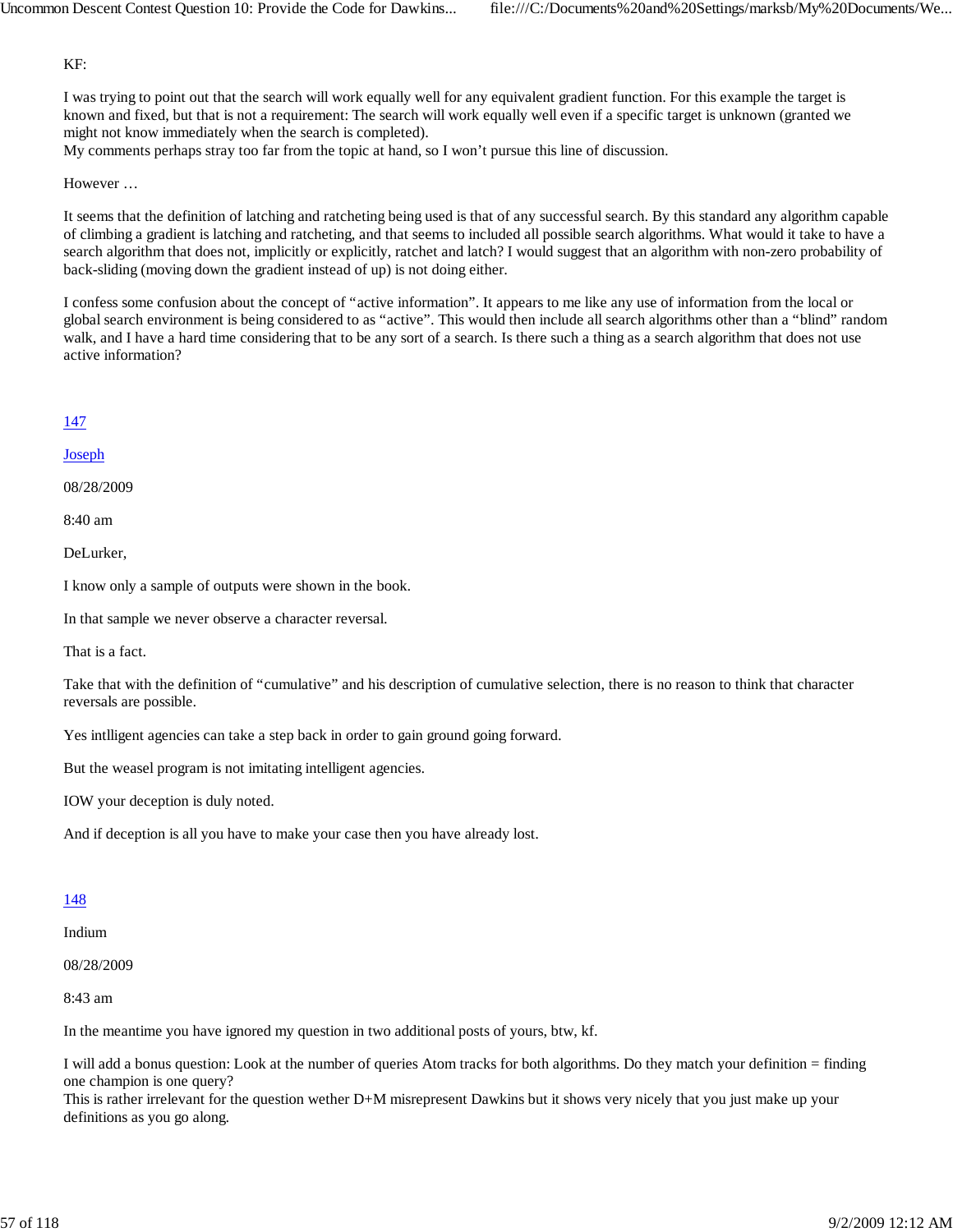## 149

DeLurker

08/28/2009

8:52 am

kairosfocus#141

As to he case of the 43 gen program, I think the sample was nearly 90 letters in the sample that go correct and in the samples never revet. I suspect that a 90 or so sample will be representative, of the program as a whole

#### and Joseph#147

I know only a sample of outputs were shown in the book.

In that sample we never observe a character reversal.

You are both ignoring my #41 and #78 in which I show that you are considering only approximately 0.047 percent of the strings generated by a typical run of the Weasel algorithm. Looking only at the most fit string every 10 generations is unlikely in the extreme to show reversions.

Look at the algorithm description. It is very clear.

## 150

Joseph

08/28/2009

8:52 am

The Dembski/ Marks paper pertaining to a partitioned search uses a selection process similar to Dawkins in "WEASEL".

They also use a population of 1.

They also appear to be using a very high mutation rate- 5 correct letters appearing in one whack.

They do not describe the starting sequence.

IOW yes I see issues with their algorithm if it was supposed to exactly mimic Dawkins' "weasel".

That said I don't believe that was their intent. Dawkins was trying to illustrate a different idea than Dembski/ Marks.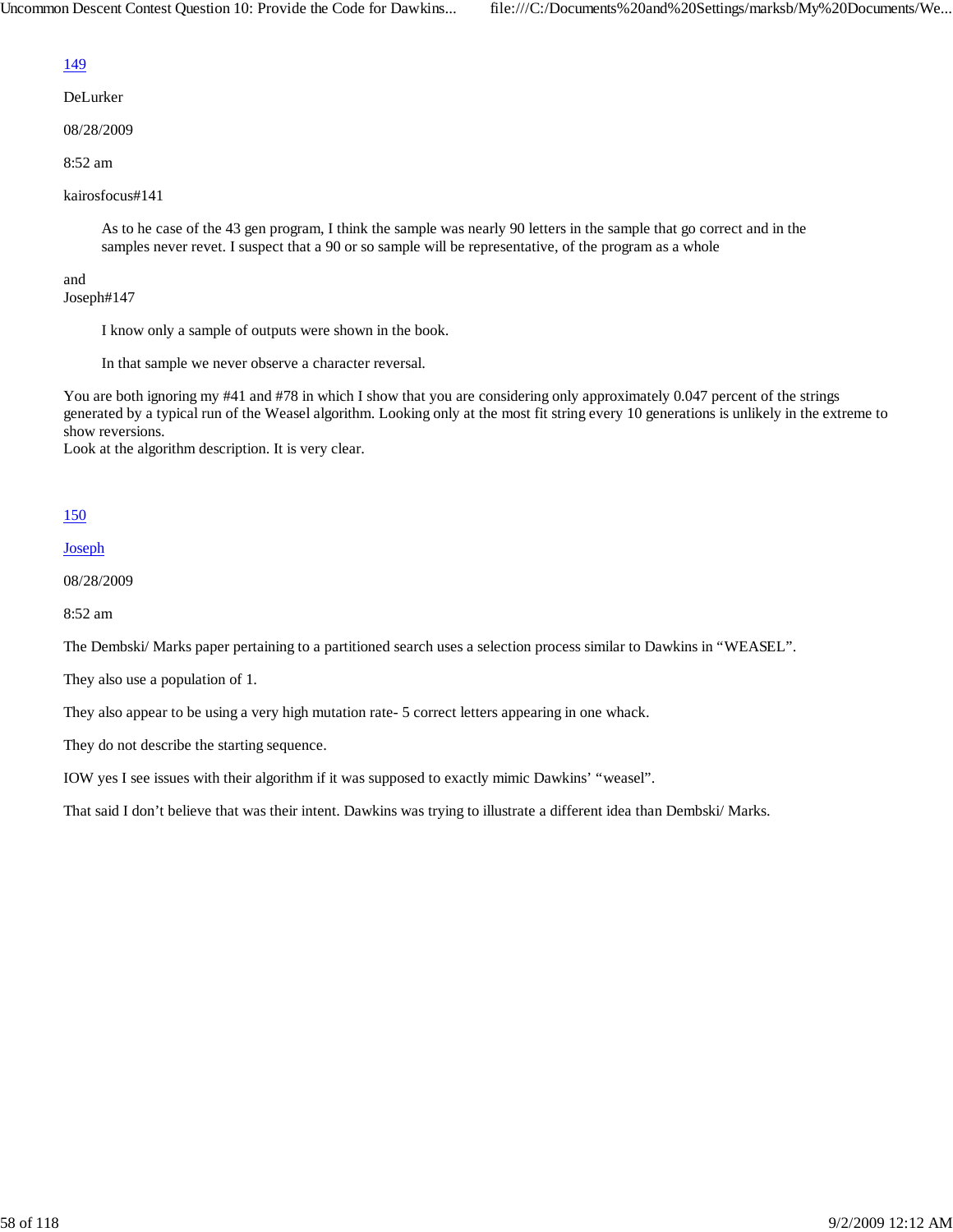# 151

DNA\_Jock

08/28/2009

8:55 am

OK, let's imagine, just for the sake of illustration, that ref[12] described a Weasel program with an **explicit** latching **mechanism**. D&M would still wrong to equate ref[12] with a partitioned search.

Eqn 22 describes a partitioned search. It cannot be used to describe a process that includes the selection of a generational champion. This has been pointed out to you a number of times, and yet you continue to assert.

## ONCE RATCHETING EXISTS, THE MARKS AND DEMBSKI ANALYSIS APPLIES.

Stripping away the rhetoric, your argument appears to be "I cannot see the difference between eqn 22 (partitioned search) and a Latching-Weasel, therefore there is none."

This sounds like an argument from personal stupidity, but I'll give you the benefit of the doubt here and blame Morton's Demon.

## 152

Indium

08/28/2009

9:00 am

Joseph,

admitting an error (even if it is not your own) is not usual here on this board, I applaud your honesty in #150.

Cheers!

## 153

R0b

08/28/2009

9:02 am

kairosfocus:

The proposal by Rob [that the BBC Horizon video is showing all pop members] would explain the winking effect on observed reversions

The winking effect has been explained several times by various people in the WEASEL discussions. Are you just now taking note of it?

but at the price — as he implies — of removing it as evidence that implicit ratcheting/latching is presumably "not" happening.

No, it doesn't remove it as evidence that implicit latching is not happening, because it never was such evidence.

Hitherto, the 1987 video was usually cited by objectors tot he concept of latching as "proof" of non-latching behaviour.

And we're exactly right, because we have always used the term *latching* to refer to what you call *explicit latching*, and the video does prove that the letters are not explicitly latched.

the proper interpretation of  $Q$  is as number of generations of query

Earlier it was "tell me just what part of . . . **Q queries** . . . it is that you do not understand." Now you're saying that a query isn't actually a single inquiry of the oracle, but rather a whole generation. Of course, that's what you meant all along, right?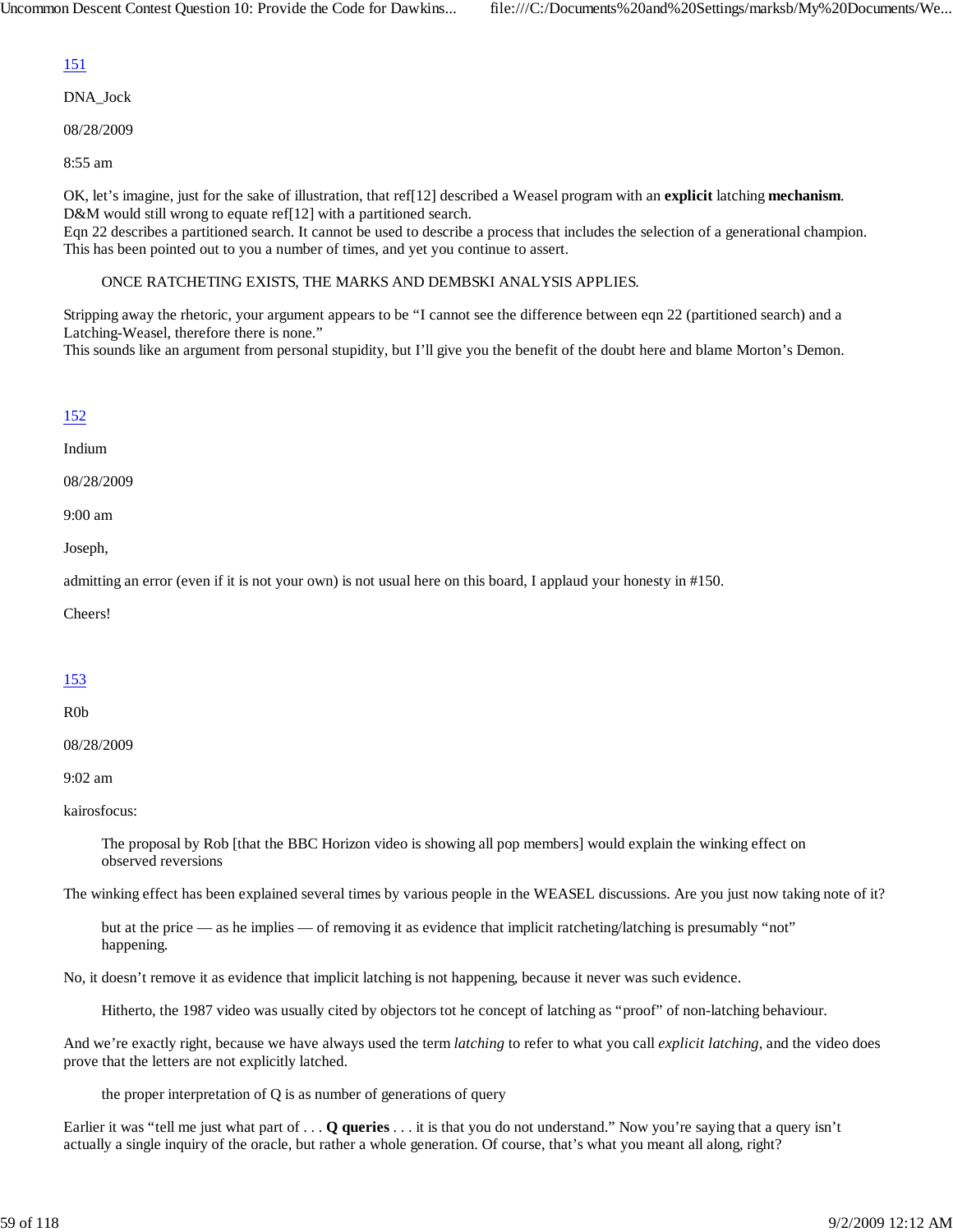But you seem to have not put much thought into this. How do you explain the fact that M&D's math doesn't take into account the population size and mutation rate?

Let's do the same math as #125 with Q=generations:

 $q = (1-(1-(1/N))^{\wedge}Q)^{\wedge}L$  $= (1-(1-(1/27))^{45})^{28}$  $=.003$ 

but it should be .5.

## 154

DNA\_Jock

08/28/2009

9:09 am

Good idea, Indium, to point people to the EIL site, where they can see for themselves that partitioned search and Weasel are quite different beasts.

My personal favorite – take parameters that produce kf's "quasi-latching", say gen size 100 and mutation rate of 10%, but then increase the length of the target string…At 57 characters, the partitioned search needs a median of 117 queries, but Weasel has gone past  $36,000$  (x100/gen = 3.6 MM offspring) without success.

It is left as an exercise for the reader to find Weasel parameters that produce "apparent latching" but query runs over a thousand generations.

Now, how do I adjust eqn22 to model these searches? That's a puzzler.

#### 155

Joseph

08/28/2009

9:15 am

DeLurker:

Nonetheless, the Weasel algorithm as described can, in fact, take a step back.

Not as described by Dawkins in TBW.

You continue to ignore the fact that Dembski and Marks mischaracterized the Weasel algorithm in their IEEE paper

That is not a fact. And as a matter of fact the only inference one can take from TBW is that cumulative selection, as described by Dawkins and illustrated by the weasel program is a ratcheting process.

### 156

Indium

08/28/2009

9:15 am

DNA\_Jock: Be careful! You have just proven that evolution is wrong!

### 157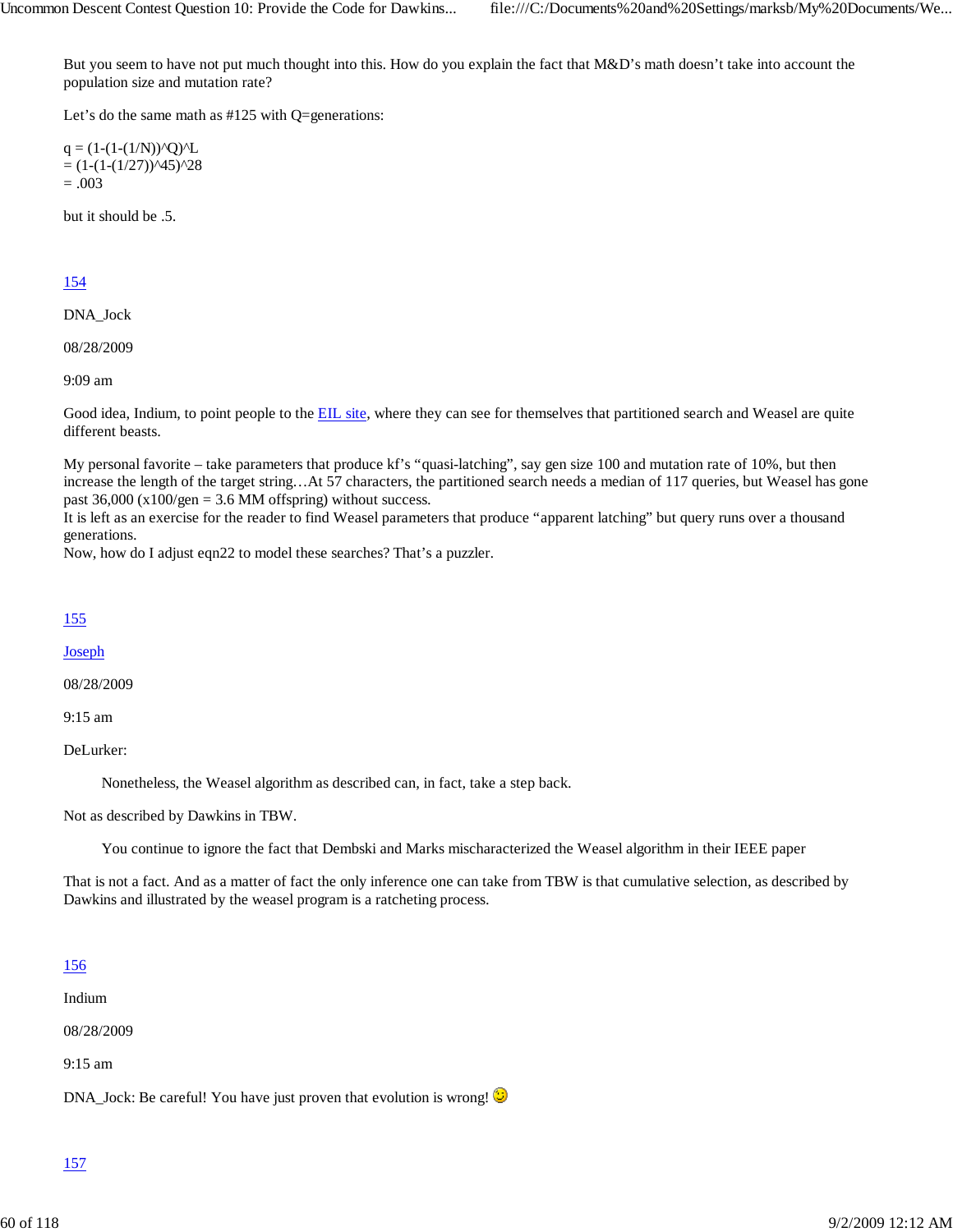#### **Joseph**

08/28/2009

9:17 am

DeLurker,

We cannot consider what we cannot observe.

All we have to go by is what is in the book.

That is why your comment in 41 is irrelevant.

#### 158

#### Joseph

08/28/2009

9:19 am

BTW by saying non-telic processes can mimic agency, that is very deceptive.

Cumulative in a non-telic scenrio can only refer to "increasing by succesive additions".

## 159

Indium

08/28/2009

9:21 am

Joseph,

yes, evolution tends to keep positive mutations in the population and so does Weasel.

From the output in the 1987 video you can see that this is not true for every individual member of the population though. This is in line with the explanation of Weasel in TBW: The mutation rate is independend of the resulting fitness. This is, btw, the most important difference between Weasel and the partitioned search from the D+M article.

#### 160

Indium

08/28/2009

11:03 am

Oh, and btw, as far as I can see a few posts from DeLurker have been removed from this forum. This usually means that DeLurker has been banned, Joseph. So, you are probably arguing with an empty chair. This is easy (for most people, some even then mess it up!), but not much fun I suppose.

#### 161

kairosfocus

08/29/2009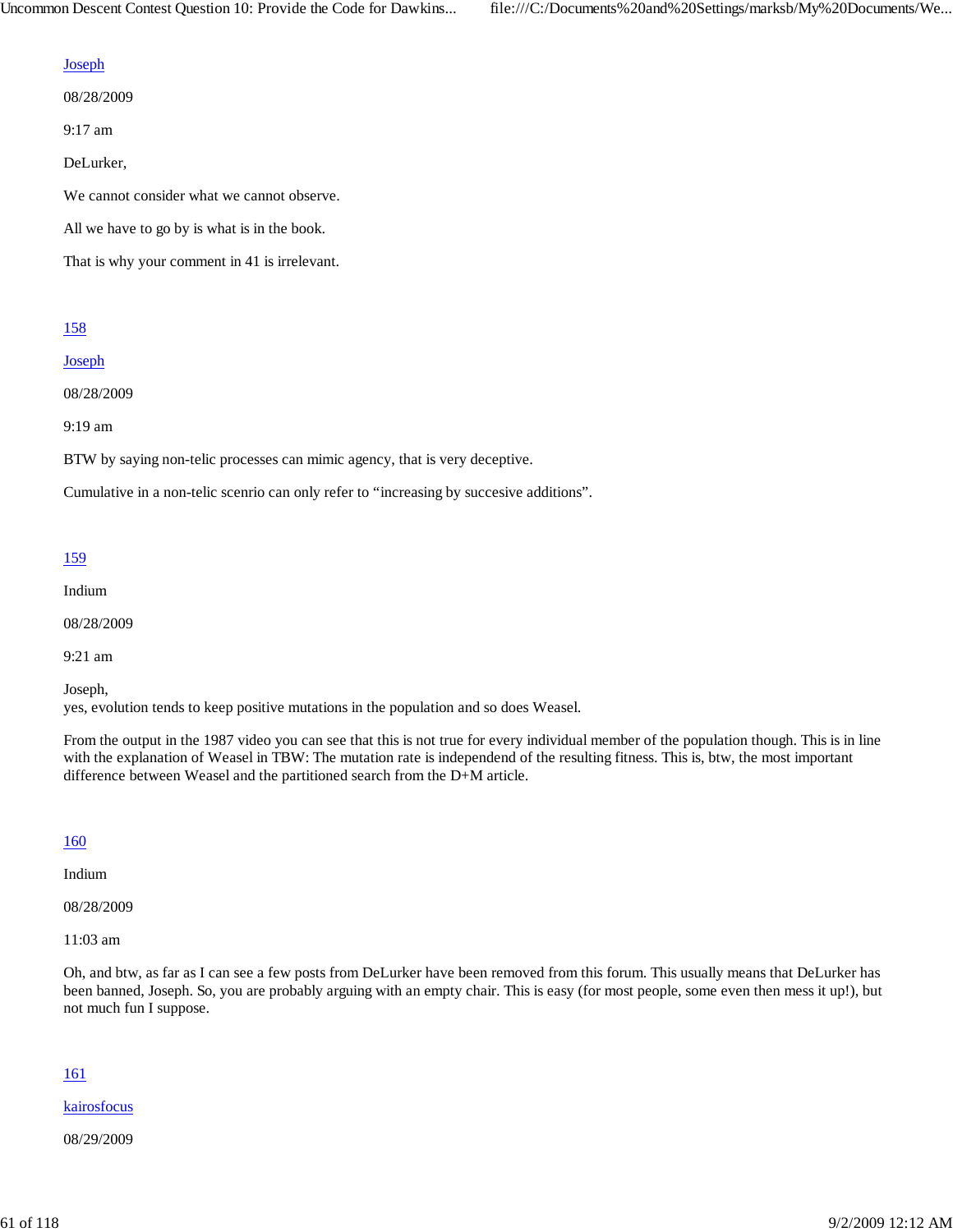5:48 am

Mrs O'Leary (and onlookers):

\_\_\_\_\_\_\_\_\_\_\_\_\_\_\_\_\_\_\_

\_\_\_\_\_\_\_\_\_\_\_\_\_\_\_\_\_\_\_

It is clear that no authentic code by CRD c. 1986 in Basic or Pascal will be forthcoming. So, we will have to work with the showcased print-offs and with the descriptions he has given.

I: The impact of Active Information

CRD's remarks in BW, 1986, bring out a remarkable key fact that we might easily miss in the clouds of digital ink above on all sorts of side issues and side-tracks.

Namely, *in 1986, Mr Dawkins inadvertently testified to the power of intelligent design over blind chance and necessity, and in so doing also testified to the impact of active information provided by intelligence in making a search for functionally specific complex information become feasible*:

>> It [Weasel] . . . begins by choosing a random sequence of 28 letters … it duplicates it repeatedly, but with a certain chance of random error – 'mutation' – in the copying. *The computer [indirectly, the programmer!] examines the mutant nonsense phrases, the 'progeny' of the original phrase, and* **chooses the one which, however slightly, most resembles the** *target* **phrase**, METHINKS IT IS LIKE A WEASEL . . . . *What matters is the difference between the time taken by cumulative selection, and the time which the same computer, working flat out at the same rate, would take to reach the target phrase if it were forced to use the other procedure of single-step selection* [i.e. "more than a million million million times as long as the universe has so far existed"]  $\ldots$  >>

a –> Weasel c. 1986 (and maybe 1987 too) is cumulatively progressive, targetted search that on the showcased sequences of generational champions, ratchets forward to the target [latching the already achieved successful letters, even if they are in "nonsense phrases"], through a filtering mechanism that picks the closest approach to target in each generation as the seed for the next.

b –> It is therefore unsurprising that when CRD makes qualifying statements, he admits that Weasel *"is misleading in important ways. One of these is that, in each generation of selective 'breeding', the mutant 'progeny' phrases were judged according to the criterion of resemblance to a distant ideal target."*

 $c \rightarrow$  So, Weasel is by its author's direct admission, misleading because it is foresighted, targetted search, search that rewards increments in proximity rather than of function [note his "nonsense phrases remark].

d –> Likewise, he admits that if instead Weasel had to produce functionality before any hill climbing could begin, it would fail, exhausting the available search resources.

 $e \rightarrow$  And so, we see what accounts for the relatively remarkable capacity of cumulative, targetted selection on proximity: information abovut warmer/colder has been given, allowing for proximity-climbing.

f –> i.e., the *active information injected by the intelligent designer of the program* has had a dramatic impact on the capability of Weasel.

 $g \rightarrow$  It is equally worth noting that CRD acknowledges: "In real life, the criterion for selection is always short-term, either simple survival or, more generally, reproductive success." That is, present functionality is critical to the working of natural selection, and so the dismissal of "single step selection" rather begs the main question, and helps Weasel achieve an unwarranted degree of plausibility and influence of making it seem that chance variation and natural selection can credibly create novel complex functionally specific information.

h –> So, Weasel needs to be put out to pasture as another exploded icon of evolution. (But ID-ers can then hire it back out of retirement as evidence of the power of active information based intelligent design.)

\_\_\_\_\_\_\_\_\_\_\_

 $[\ldots]$ 

162

A bit of an irony, nuh?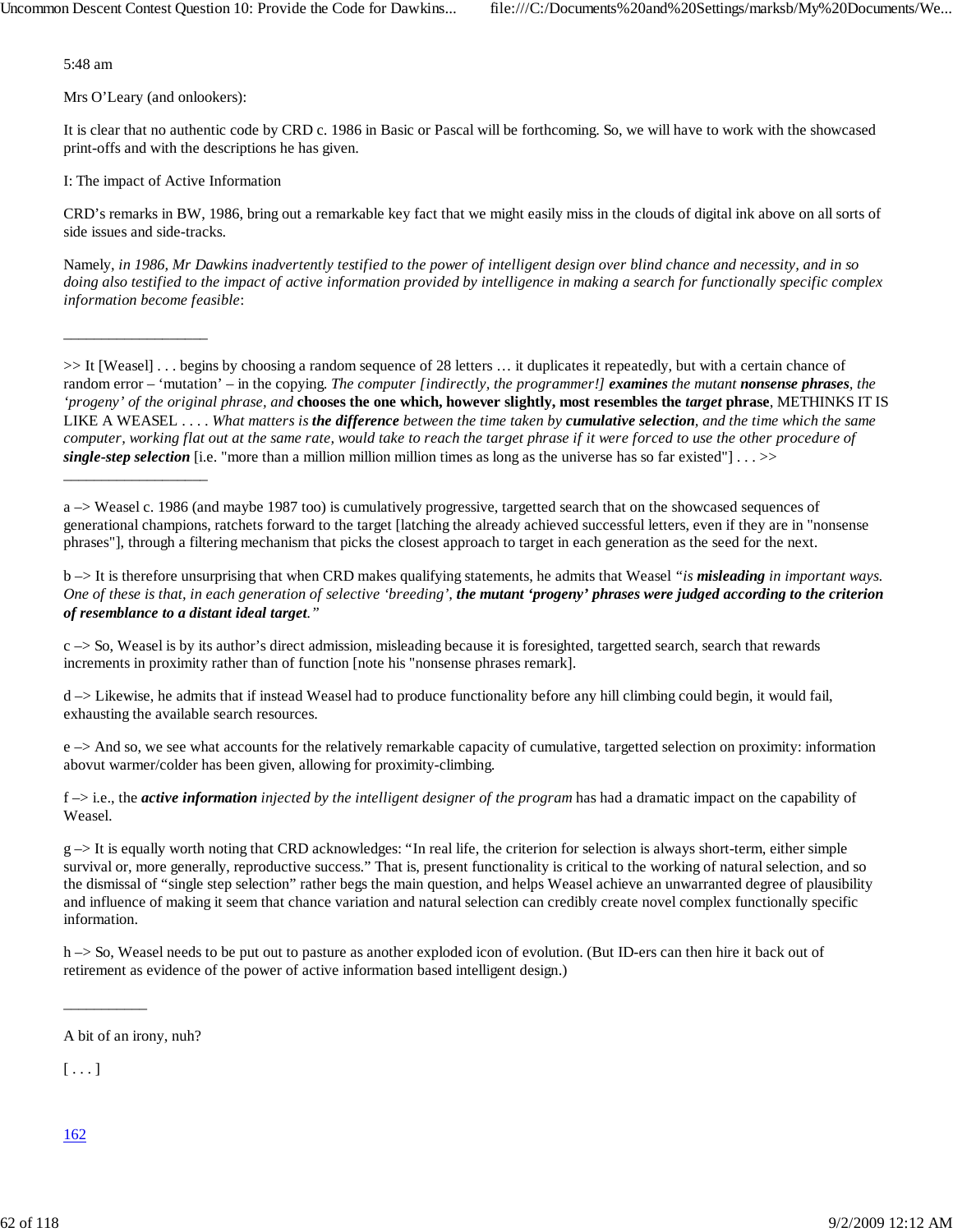#### kairosfocus

08/29/2009

\_\_\_\_\_\_\_\_\_\_\_\_\_

\_\_\_\_\_\_\_\_\_\_\_\_\_

5:49 am

Now, too, there are a few mopping up points that need to be addressed:

II: The Dembski-Marks "Algorithm":

Above, much has been made of an alleged algorithm developed by  $M \& D$ , and how it so far differs from the Weasel 1986, to the point where issues of academic misrepresentation have been hinted at in purple passages.

However, especially given the fact that EIL hosts Atom's adjustable weasel that makes its source code available — hint, hint, Mr Dawkins — and covers the various possible weasels admirably, this is a case of making a rhetorical mountain out of a mole-hill. A glance at the section of p 1055 of the IEEE paper will help us see why:

 $>>$  Partitioned search [12] is a "divide and conquer" procedure best introduced by example. Consider the  $L = 28$  character phrase

METHINKS ? IT ? IS ? LIKE ? A ? WEASEL. (19)

Suppose that the result of our ?rst query of  $L = 28$  charac-ters is

#### SCITAMROFN ? IYRANOITULOVE ? SAM. (20)

Two of the letters {E, S} are in the correct position. They are shown in a bold font. In partitioned search, our search for these letters is finished. For the incorrect letters, we select 26 new letters and obtain

OOT ? DENGISEDESEHT ? ERA?NETSIL. (21)

Five new letters are found, bringing the cumulative tally of discovered characters to  $\{T, S, E, ?, E, S, L\}$ . All seven char-acters are ratcheted into place. The 19 new letters are chosen,

and the process is repeated until the entire target phrase is found. >>

1 –> First, the example is explicitly given to illustrate what partitioned search is like, and starts with a set of letters in 20, then immediately proceeds to vary all incorrect letters, giving us 21 with several more correct letters [itself rather unlikely and a clue that this is didactic, not an algorithm in progress], then says "the process is repeated until the entire target phrase is found."

 $2 \rightarrow$  Let us, just for argument, accept that this is meant to be a realistic algorithm, with partitioning and 100% variation of letters remaining.

3 –> Now, in sampling with replacement, the idea is that once a letter may vary, it can take up any of the 27 available states. Of these, one is correct, and 26 are not. So, immediately, to plausibly gain a five-letter increment in proximity to target, a very large pool of mutant progeny would have had to be created so that far-tail highly improbable outcomes of multiple correct letters would show up among the generation of mutants.

4 –> And, a proximity to target filter would then be required to select the closest to target, which –voila! — has five more correct letters.

5 –> So, immediately, if an alleged algorithm is being shown, it is credibly based on a very large population per generation and a proximity to target filter. (And, as the demonstration at 237 in the March 26 Wm A Dembski thread in this blog on simulation wars shows, such a case would race home to target through picking multiply correct mutants. For, there, we may see how a 999 pop, 8% all-letters may vary case runs home in 22 gens.)

6 –> Of course, such an imaginary algorithm would have to be explicitly latched. For as the case F from 239 in the thread — a 999 pop, 25% case — shows, with those high rates, reversions will otherwise make it hard to close the deal.

### 7 –> "GOTCHA!" Nope: STRAWMAN!

8 –> For, already, we have seen that the *projected* D & M algorithm shows that a ratcheting action will close to target, and that it implies targeted, proximity filtering based search that uses generations of sufficient size to see far tail population effects such as multiple go-correct mutations. And, that the projection is based on an illustrative pedagogical example rather than a sample run. So,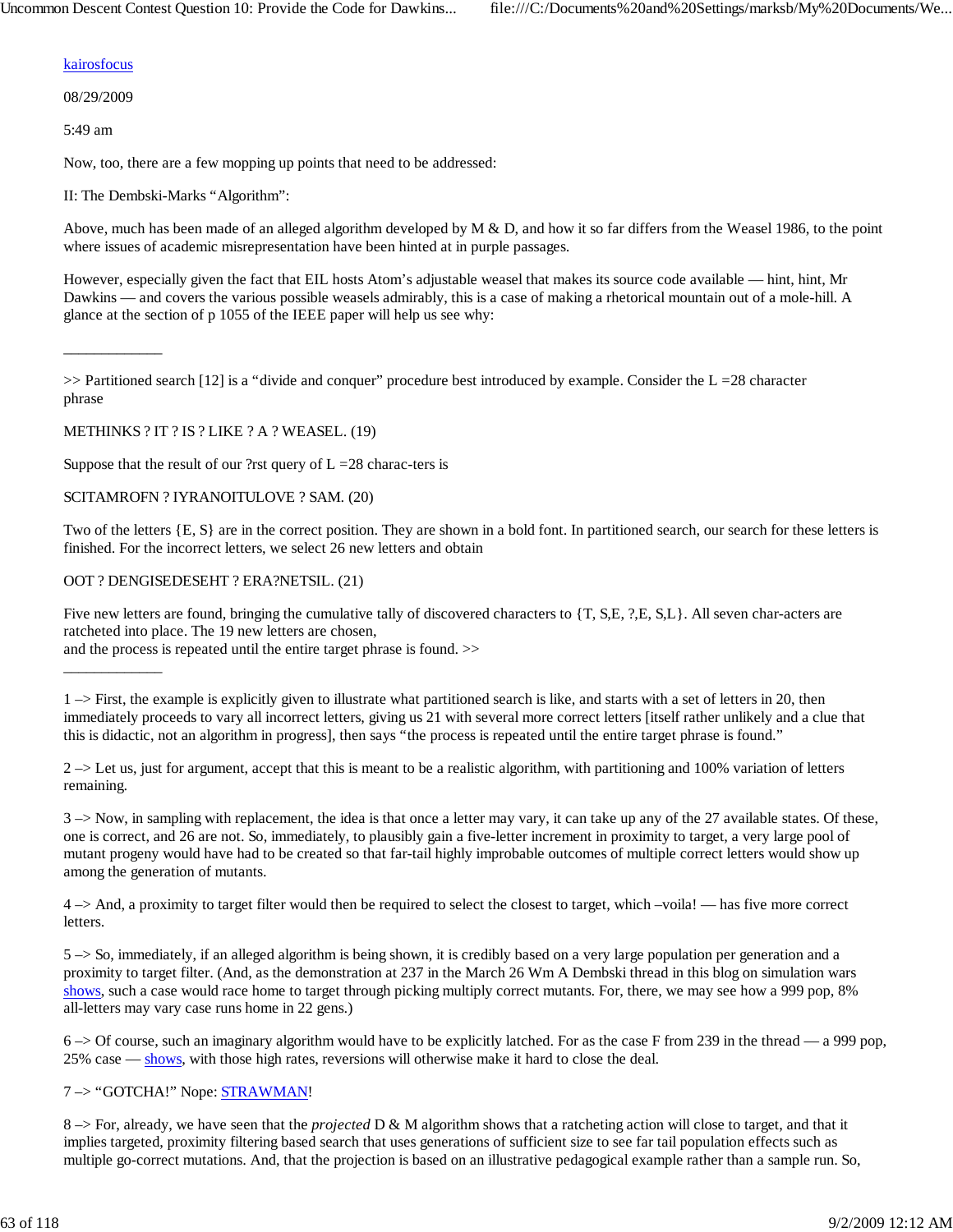there is plainly a caricature being set up to be knocked over here.

 $9 \rightarrow$  On a more reasonable, less rhetorically loaded discussion, M & D used a didactic illustration of what partitioning means, and how a partitioned search ratchets, then analysed what that implies about active information and its impact on success.

10 –> Now, we have long since *seen* from 234 in the Sim wars thread that such partitioning can be achieved not only EXPLICITLY, but also IMPLICITLY. Similarly, EIL just happens to sponsor Atom's adjustable weasel, which provides explicitly latched search and a second algorithm that under certain cases — as in 234 Sim wars thread, etc — will implicitly latch as pop per generation, mut rate per letter and filter interact. [Observe how those objectors who so stridently claim to see an algorithm convenient to their debating points in the IEEE paper glide by the provision of the adjustable weasel as quickly as they can, even repeating silly questions on which algorithm was used to do the implicitly latched demonstrations even after it had not only been obvious but explicitly answered.]

 $11 \rightarrow$  So, once we respect context, we can easily see that the illustration at p 1055 in the IEEE paper is didactic rather than a description of a serious algorithm.

12 –> But also, we see that the illustration even taken as a caricature is actually going to have to imply a very large population per generation and aggressive proximity filtering that can capture cases where multiple letters advance.

13 –> this is suggestive o0n a second point of debate as already addressed: what a "Query" means in the context of p. 1055. the answer is again plain, i.e my earlier analysis in what is now 131 is correct:

. . . let us now observe the lead in to Eqn 22 [on p. 1055]:

. . . the probability of identifying all L characters in Q queries is . . . .

#### 1 –> That is, **the natural point of completion of a query is the point where the issue of distance of approach to target is definitively addressed as at that time.**

 $2 \rightarrow$  This, plainly, is not the point where mutants in any given generation have simply been generated by the seed with the per letter mutation rate applied [that just gives us a cluster of n mutants].

3 –> Instead, **it is the point where you have applied the selection filter in the generation and have chosen a champion**, identifying its Hamming distance to the target as the least. Probability metric q (the subject of Eqn 22) is then assessing the likelihood that one is then on target, i.e. ALL L LETTERS are then correct after Q queries.

4 –> In short, just as I have already observed, **the proper understanding of the point where a query is completed by the relevant algorithms is the point where you have a definite generation champion at a definite nearest distance to target so far.**

 $14 \rightarrow$  So, there are no real — as opposed to strawman –barriers to looking at the M & D analysis as an analysis of partitioned, ratcheted, cumulatively progressive search for a target, however achieved: explicitly or implicitly.

 $15 \rightarrow$  And that is what M & D present, and in so presenting they highlight the impact of active information coming from intelligent designers — including of course Mr Clinton Richard Dawkins.

 $[\ldots]$ 

163

#### kairosfocus

08/29/2009

5:50 am

III: Minor issues

Several debate points have been raised that require a footnote or two:

1] Latching must only be explicit:

We have of course demonstrated that it can be implicit, especially when one is looking at showcased "good" runs.

That is, if there is a big enough population and a small enough mutation rate that we have a high probability fo no-change members in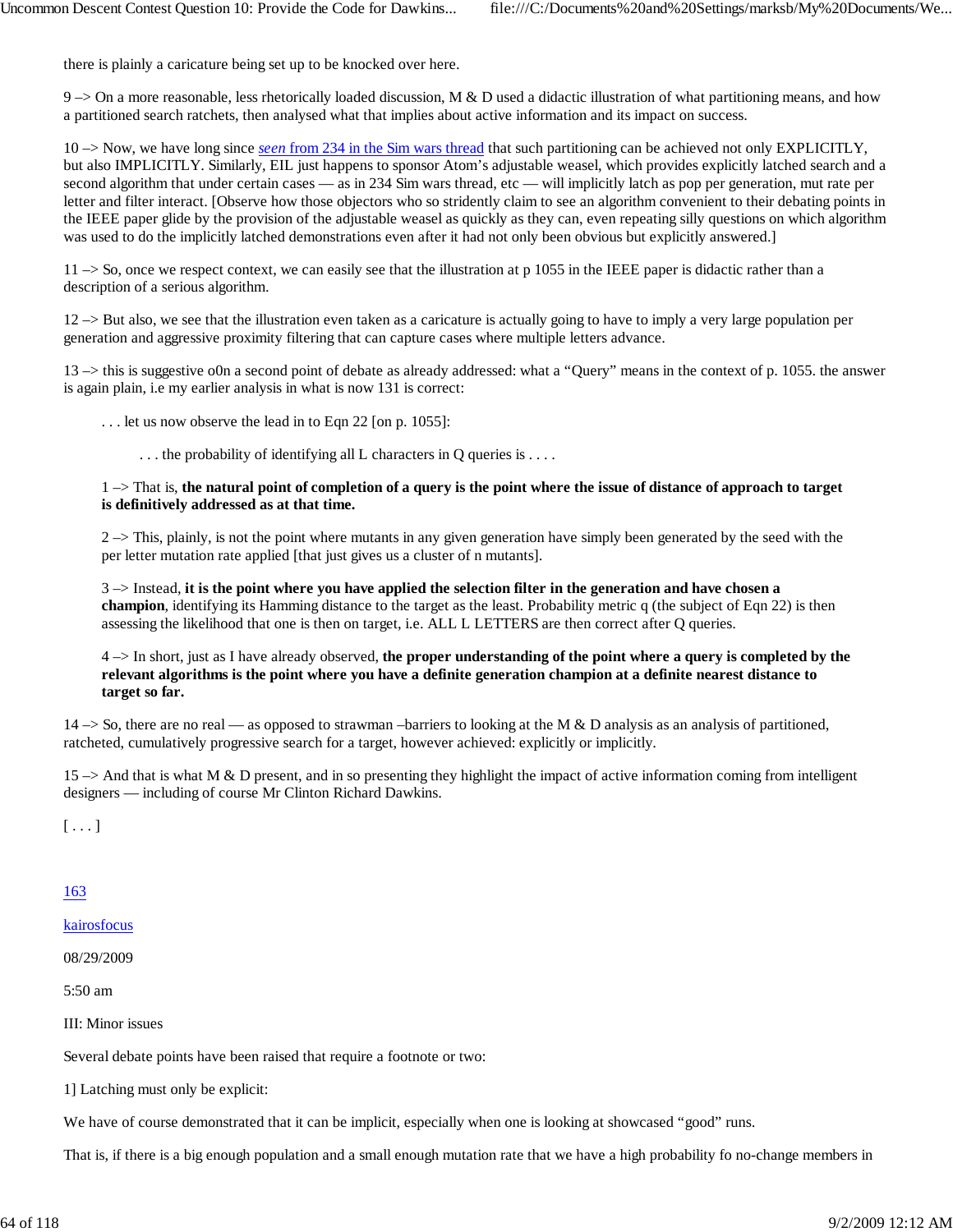each generation, and single step changes are otherwise significant, then with an appropriate filter, we can fairly easily observe cases where once a letter goes correct, it will remain so all the way to the target. (The first such demo used 4%, 50 on Atom's adjustable weasel.)

In short, latching, an aspect of ratcheted, cumulative progress to target, can be achieved explicitly and implicitly.

2] What about quasi-latching?

Since we are looking at showcased runs, it is the cases that show no reversions that become what we need to explain.

The fact that — since, probabilistic barriers are inherently porous — other runs on the same parameters may show occasional reversions therefore makes no relevant difference. (I used the term quasi-latched to predict such cases, which have ALSO been observed.)

3] Which Weasel shows implicit latching per Atom's lists of algorithms?

Already answered but recirculated as though unanswered: PROXIMITY REWARD SEARCH.

4] Parsing EQN 22, p. 1055:

In introducing the expression,  $M \& D$  note: "Assuming uniformity, the probability of successfully identi-fying a specified letter with sample replacement at least once in Q queries is  $1 - (1 - 1/N)$ <sup>o</sup>Q."

So, in this analysis, they are seeing letters in parallel columns of search, each in effect independent of the others. N is number of letters in the alphabet, and Q the number of queries completed. The probability of being right are 1 – that of being wrong after Q tries.

Eqn 22 extends this to L letters, L the length of the phrase.

But, there is an evident subtlety there. This can be seen in that each of the L letters is free to come home at any point up to *and including* the Qth query. (So, it seems we are working on the odds of hitting the target AT the Qth try, not the cumulative odds up to that point.)

This is fine for the context of comparative purposes as is shown in EQN 23 — on the similar odds to get to the target on simple random search — and following but it makes for a subtlety if one is expecting the cumulative odds to that point.

5] Partitioned search and weasel are different beats!

Not so fast, pardnuh!

Up to 2000, the information the public has had in hand was the showcased runs of 1986, and the description of cumulative targetted search. on this premise, it is reasonable — thus legitimate — to construct a weasel that uses the obvious mechanism, explicit latching.

Subsequent to that time, we have had statements from Mr Dawkins and co that Weasel did not explicitly latch at any stage — but mo credible c. 1986 code. (And BTW, commenter Apollos on this site has shown that explicitly latched weasels can be programed to show reversions. ONLY CREDIBLE CODE WILL BE DEMONSTRATIVE, IN THIS LIGHT.)

We have accepted the testimony on the presumption of charity, and have demonstrated that latching is feasible on an IMPLICIT basis. (Note, this makes no difference to the already discussed point that weasel demonstrates the power of active information, not chance variation and natural selection based on complex function.)

An explicitly latched weasel is a legitimate interpretation of the information given. And that is part of the point of the EIL demonstration: many weasels are possible and they give various patterns of behaviour, sometimes convergent, sometimes divergent. And in particular, implicit latching is a point of convergence between explicitly latched partitioned search and proximity reward search.

6] What about the BBC Horizon 1987 program?

This has often been held to demonstrate that Weasel as originally coded did not latch. Of course, it now is apparent that the winking effect is possibly due to the video highlighting the members of generations, not the generational champions.

A result that — as was acknowledged above by the commenter who raised it — is entirely compatible with: IMPLICIT LATCHING.

Beyond that, the gap between 1986 and 1987 together with the demonstrated impact of shifting parameters on a proximity reward algorithm without EXPLICIT latching — we can get latching, quasi-latching and far from latched behaviour — indicates that the 1987 run does not ground a claim that Weasel c 1986 as showcased did not latch and ratchet to the target in a cumulative process.

7] Somebody was banned!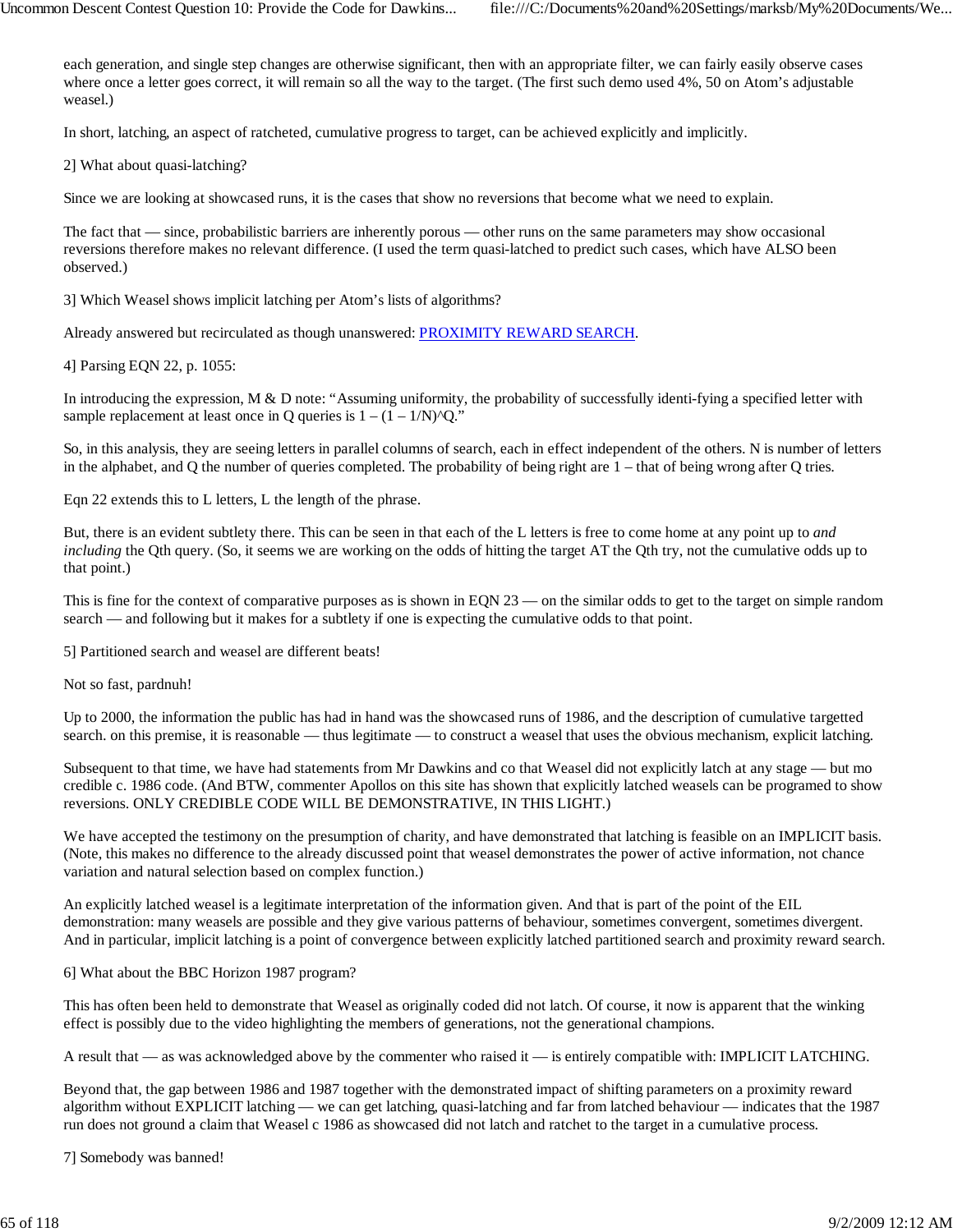This occasionally happens at UD, generally for abusive commentary; i.e for good — though regrettable — reason.

(For comparison, there was a recent case where Mr Barrett Brown — a columnist at HuffPo — made some slanderous remarks there. A UD thread was put up to discuss the mater, and it turned out that at HuffPo: (i) comments were very restricted as to length [250 words in response to nearly 3,000], (ii) critical comments were subject to suppression on non-transparent grounds, with no defensible reason, (iii) slander and abuse were tolerated and even encouraged there. On balance UD is the better forum by far.)

So, let us take note.

\_\_\_\_\_\_\_\_\_\_\_\_\_\_

GEM of TKI

### 164

DNA\_Jock

08/29/2009

7:42 am

Yowser.

With reference to kf's first post, where he points out (in his language) that Weasel uses tons of 'active information', i.e. it is better than a random search. He is making CRDs point for him. Thank you.

In the second post, kf tries to deduce a lot from the fact that D&M's exemplar goes from 2 hits to 7 in a single generation. He claims this is "rather unlikely" and concludes that both of the following must be true

1) it is clearly a didactic example, and not a real sample

2) it shows that their must be a "very large pool of mutant progeny would have had to be created so that far-tail highly improbable outcomes of multiple correct letters would show up among the generation of mutants"

Obviously, these two cannot simultaneously be valid conclusions, but, not to worry, the premise is wrong: the chances of getting an iteration this good are one in 419, well within the bounds of reasonable 'data selection', given the time and computing power available….

But the third post is the winner. Here kf argues that equation 22 describes the probability that the Qth query is correct, rather than the cumulative probability.

But, there is an evident subtlety there. This can be seen in that each of the L letters is free to come home at any point up to and including the Qth query. (So, it seems we are working on the odds of hitting the target AT the Qth try, not the cumulative odds up to that point.)

This is fine for the context of comparative purposes as is shown in EQN  $23$  — on the similar odds to get to the target on simple random search — and following but it makes for a subtlety if one is expecting the cumulative odds to that point

Wow. Wow. Wow. This is so obviously wrong I don't know how to explain it. Here goes: since  $(1-1/N)$  is less than one,  $(1-1/N)^QQ$ tends towards zero as Q gets very large. Thus equation 22 tends towards 1 as Q gets very large (for any fixed value of L). It's a cumulative probability distribution. As D&M make really clear in the text.

To repeat : **eqn 22 shows the** *cumulative* **probability that a partioned search will hit its target. It cannot be adjusted to account for a generation size greater than one.** Go to EIL and compare "Proximity Reward Search" (Weasel) with "Partitioned Search". Due to the way they cite TBW in their paper, D&M are claiming that these two beasts are the same, when they clearly know better.

2,740 words, all heat and no light. I guess I was wrong about Morton's Demon.

165

kairosfocus

08/29/2009

So, much of the above shows how Darwinist talking points can make the weaker appear the stronger case, to the unwary onlooker.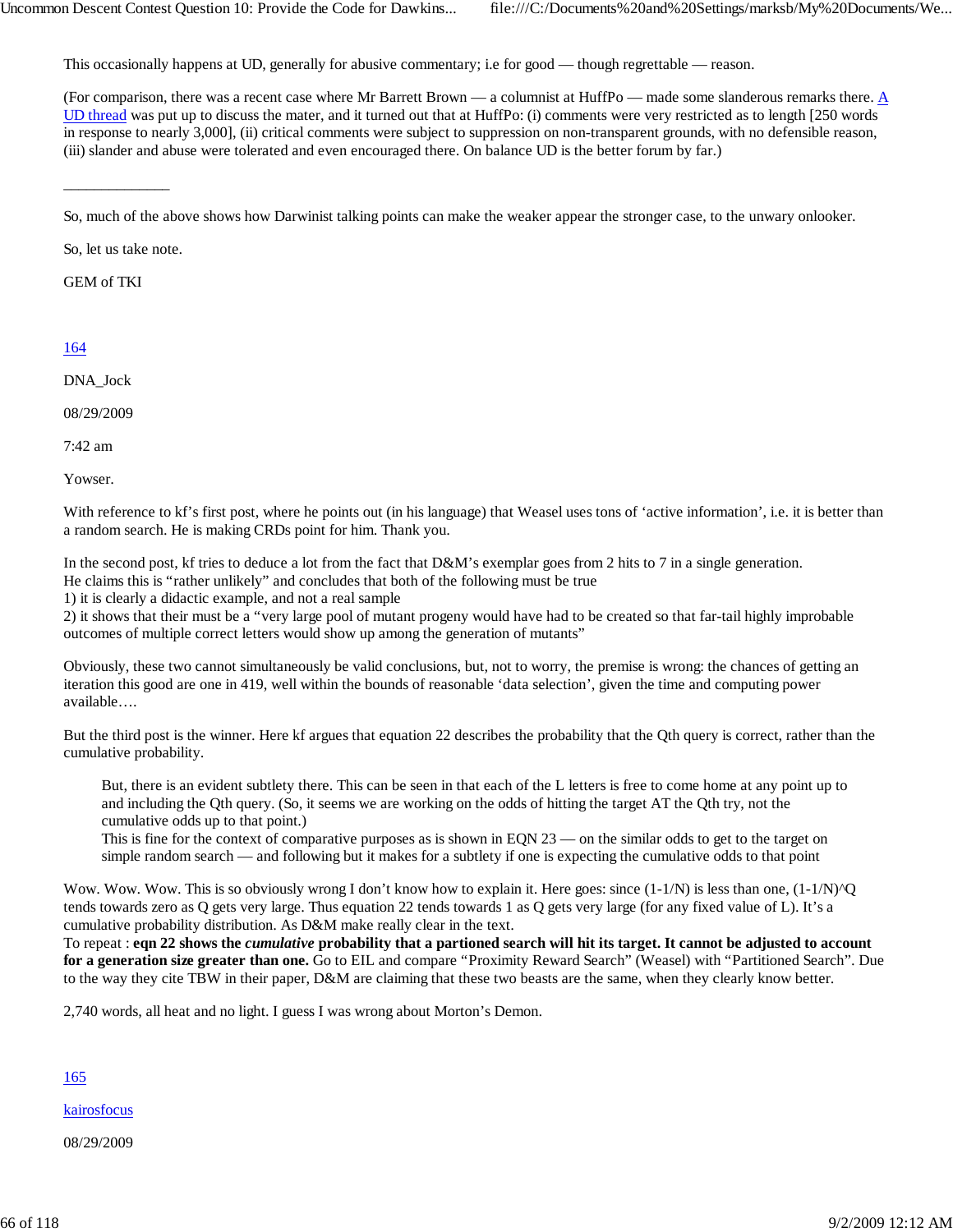8:18 am

Onlookers:

Simply compare what I wrote and DJ's critiques.

See where the balance on the merits is for yourselves, and who is dealing with specifics vs who is making simple dismissals based on snippets out of context and caricatured.

GEM of TKI

## 166

DNA\_Jock

08/29/2009

8:37 am

Sorry about the bad link. Please go to the **EIL site** and compare the behavior of "Partitioned Search" and "Proximity Reward Search".

I lowered the mutation rate to 3% to ensure I still get kf's so-called quasi-latching behavior with longer Search Phrases, and I had a lot of fun watching the Proximity Search get worse and worse (relative to the Partitioned) as I increased the length of the Search Phrase. Don't trust either me or kf, *onlookers*, go and try it for yourself. D&M's paper maintains that these searches are the same...

#### 167

DiEb

08/29/2009

8:44 am

I propose the following experiment:

Take 100 programmer. Show them the two pages of Dawkins book. Ask them to realize the algorithm in the language of their choice in an hour of time.

Then, we can see which percentage understands the algorithm to latch explicitly, which fitness function is used in general, etc...

#### 168

#### BillB

08/29/2009

9:16 am

KF, I think we can now sum up your claims as follows:

1-> An explicit, required, latching mechanism **is the same** as non-explicit, non-required, not-always-latching behaviour

2-> A mutation rate that has to be **between** zero and one hundred percent **is the same** as a mutation rate that has to be **either** zero or one hundred percent

3-> A population of one, where no selection can occur **is the same** as a population of many from which one is selected

Now: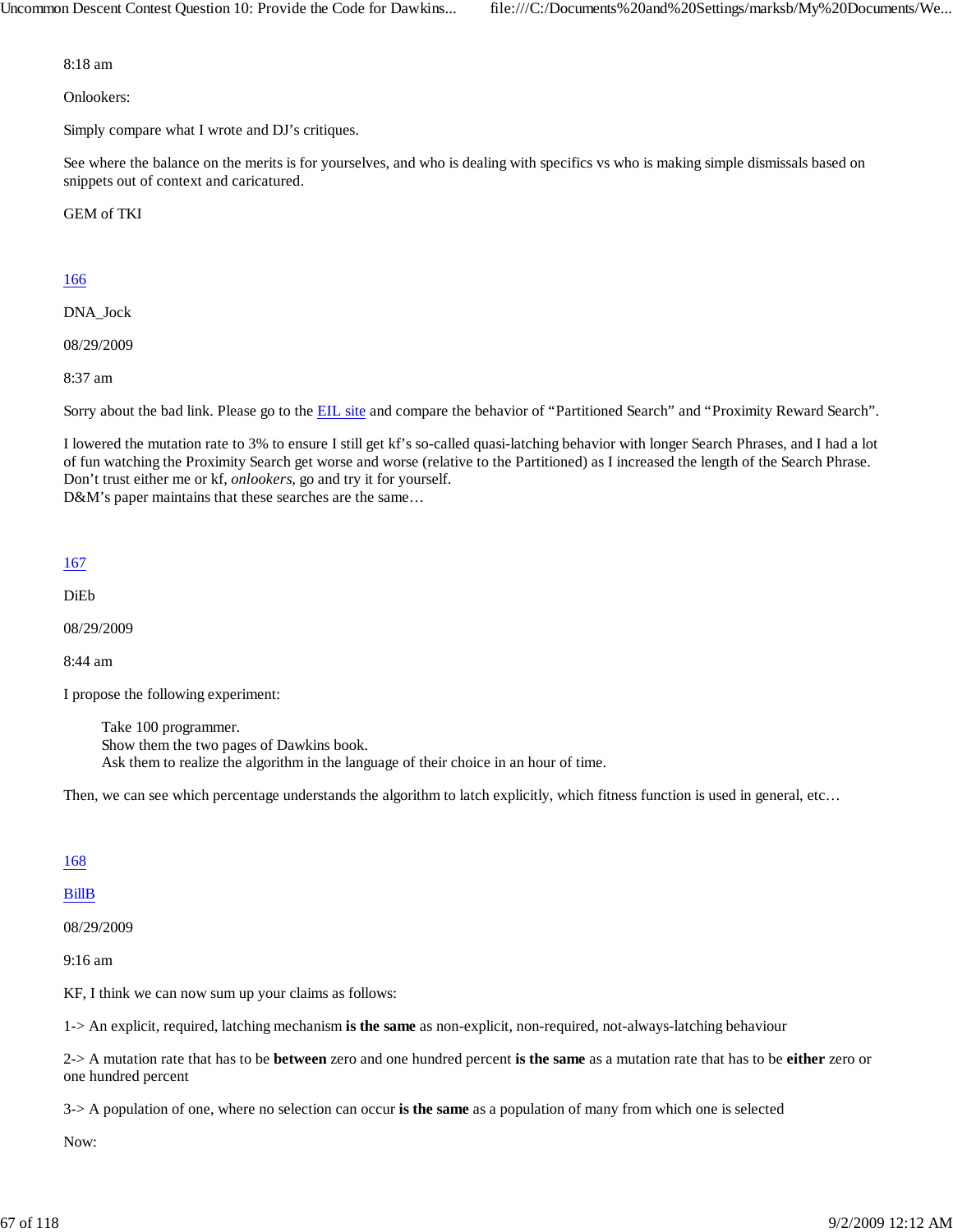many weasels are possible and they give various patterns of behaviour,

Nonsense, many types of search algorithm are possible, they can use many different strategies and mechanisms, and produce different results. But they are all **different** types of search algorithm.

WEASEL is an algorithm defined by Dawkins in The Blind Watchmaker. Many people have written software based on it, and others have made software inspired by it, but which employs different strategies. There is only one WEASEL though and it is described quite clearly by Dawkins.

Onlookers will have observed that you have expended a huge amount of text over several threads trying to rhetorically and semantically get around the basic fact that Dawkins algorithm is different that Dembski and Marks. One could be forgiven for thinking that your inability to admit error is pathological.

Contrary to your allegations, those of us who keep arguing this point are doing so because it is a matter of fact, not because we are trying to confuse and poison the debate, or because we don't understand the issues, don't read your posts properly or are trying to avoid specifics.

The irony of all this is it makes no difference to the content of D and M's paper if they simply removed the reference to The Blind Watchmaker, and replaced it with a correct reference to an actual peer-reviewed paper or an academic volume describing a partitioned random search, rather than referencing a crude pedagogical example in a popular science book.

All this work just to avoid admitting that a Weasel is not the same as a Fox!

### 169

#### Joseph

08/29/2009

9:26 am

Indium,

The debate isn't about "evolution".

It is about directed vs undirected processes.

And even the most beneficial mutation has a better chance of becoming lost before it becomes fixed- especially in sexually reproducing populations.

But anyway I have the book on order from the local library.

I will have it next week and post again at that time.

#### 170

R0b

08/29/2009

10:39 am

kairosfocus:

So, once we respect context, we can easily see that the illustration at p 1055 in the IEEE paper is didactic rather than a description of a serious algorithm.

That's a nice theory, but it's belied by the fact that both Dembski and Marks have stated that this algorithm is, in fact, *Dawkins'* WEASEL algorithm. Dembski has been saying it for years, even after correction. The EIL website still says it.

### 171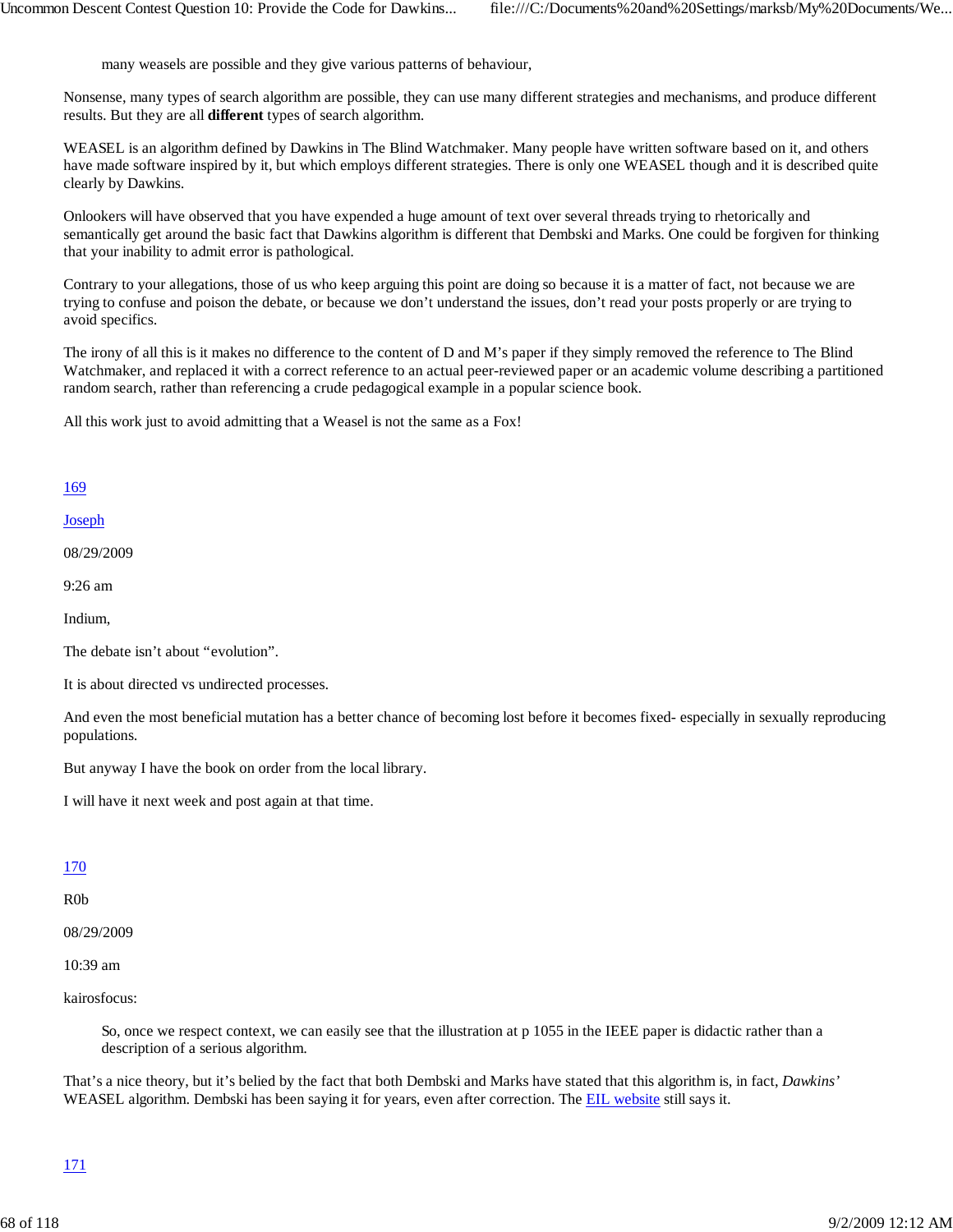mindbleach

08/29/2009

1:51 pm

In the Blind Watchmaker video… you do realize that you can see the "correct" letters briefly change, right? In the linked video, around 6:24, you can see the K in METHINKS turn into an N, then an X, then an S, each for a fraction of a second. All of the letters flicker between correct and incorrect. Say what you will about the applicability or accuracy of Dawkin's program, but it obviously doesn't lock the letters once they're right.

## 172

Oatmeal Stout

08/29/2009

3:09 pm

kairosfocus,

With friends like you, who needs enemies? Some of us ID proponents with genuine competence in engineering would like for you to stop with your obfuscation, just as we'd like for Dembski to admit once in a while that he made a mistake. You seem to think there's huge value in the cultural war in presenting Dembski as an inerrant genius. I'd remind you that even the original Isaac Newton spent at least as much of his time on alchemy as he did math and science.

In scholarly circles, unlike political circles, owning up to errors is a key part of gaining credence.

The truly sad aspect of this run-around is that Dembski and Marks actually do analyze something like Dawkins' procedure in their article. More on this in my next comment. But in the meantime I ask, why are you wasting so much energy on muddying the waters when there is more valuable work to address?

### 173

Oatmeal Stout

08/29/2009

4:01 pm

Dembski and Marks actually do analyze something fairly close to the Weasel procedure in section III-F.2, "Optimization by Mutation." There are several differences from what Dawkins describes:

- 1. The target is specified over a binary alphabet.
- 2. The number of offspring is limited to 2.

3. The mutation rate is so low that in most generations both offspring are perfect copies of the parent.

The difference in alphabet is trivial. The target is arbitrary, as in the Weasel problem, and may be set to a string of 1's to reveal that the optimization problem is the heavily studied ONEMAX.

Solving ONEMAX is easy, yet it is clear in Figure 2 that D&M's simulation runs typically required a great many trials (the horizontal axis should be labeled "trials" or "generations," but the runs are very long in either case). The reason is that the mutation rate is 5 in 100,000 bits, when the length of bit strings is only 100. In other words, few offspring are mutants. From an engineering perspective, appropriate to an engineering journal, it is absurd to perform a stochastic search in which most trials generate no movement in the search space. The simulation does nothing but to give evidence that the simplifying assumptions in D&M's derivation of (28) do not introduce substantive errors, provided that the mutation rate is extremely low.

It is worth noting in the caption of Figure 2 that D&M do acknowledge that the decreases in fitness they assume, in the appendix, do not occur actually do occur rarely — even with an incredibly low mutation rate. It should be obvious, though no one has mentioned it here, that the probability of a decrease in fitness increases with fitness of the parent. When the parent matches the target, the condition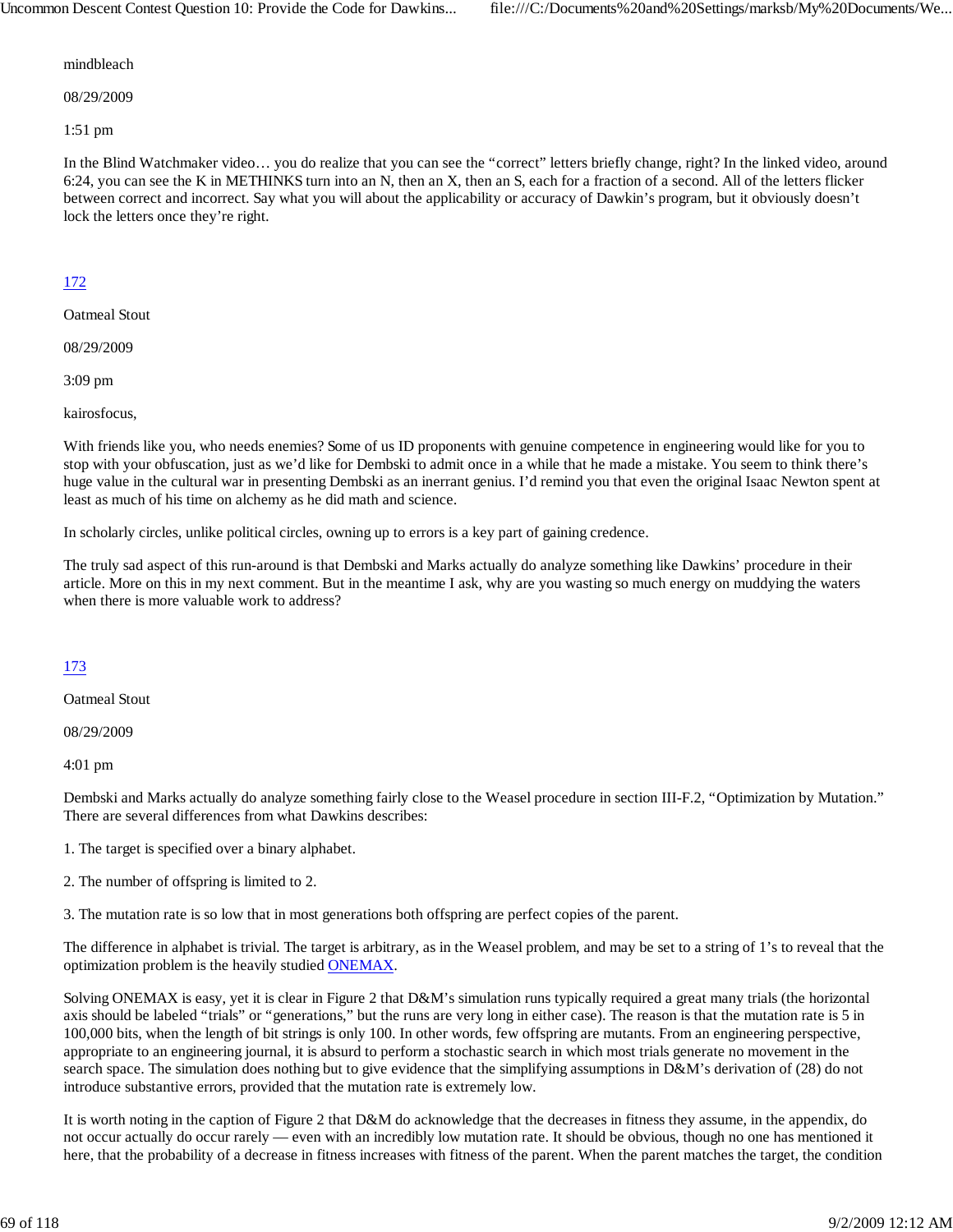for a decrease in fitness is that both offspring be mutants.

I believe that D&M would have done better not to restrict the number of offspring to 2, and to have obtained a low probability of decrease in fitness not by setting the mutation rate extremely low, but through a combination of a moderately low mutation rate and a somewhat higher number of offspring.

## 174

Indium

08/29/2009

5:18 pm

kf, as expected you have once again not answered my simple questions. But your arguments are becoming more and more entertaining, if this it at all possible! And I am still trying to read all your stuff, so please keep it up.

A small history of your arguments:

- an algorithm that doesn´t protect correct letters in a search is the same as one that does (the famous implicit latching!)

- an algorithm that does a query by replacing every wrong letter with a new random one is the same as one that builds a population  $(n>1)$  by copying a parent string with mutations and selecting the best one

- you have redefined "query" to mean the determination of the next parent string. Everybody can look at Atoms GUI to see that you are wrong of course.

- Somehow the paragraph/pictures/formulas in the D+M paper are only a pedagogical something that not criticizes Weasel directly but is somehow relevant anyway (this argument I don´t really get, I guess I am not alone here…). This obviously contradicts what Demsbi has said on this very website.

Dr Dembski started a thread here where he explicitly said that his article criticizes Weasel and therefore evolution. I hope every onlooker now understands that he did nothing of the sort. He discusses a partitioned search which is completely different from the search performed by Weasel. Neither the explanation by Demsbki nor Eq 22 can be mapped onto Weasel and your inability to recognize this or maybe to admit this rather obvious problem is not reflecting well on you. I think your friend Joseph has now understood the difference, I think he has enough patience to explain it to you!

So, I have to ask again, just for fun: Which algorithm in Atoms software suite is Weasel and which one the partitioned search? Are they the same?

-

@Oatmeal Stout

Yes while the D+M can be criticized for not representing Weasel correctly that does not mean that the active info concept can´t be applied to Weasel. I am sure that it can be done in a similar way as it is done in the "Random Mutations" paragraph. Therere, however, D+M at least implicitly acknowledge where evolution gets its feedback (or active information) from: From the environment of course. But this is another topic.

- @ Joseph It´s not about evolution? Yes, I agree.

–

I have a brilliant idea: Why doesn´t Dr. Dembski present \*his\* Weasel algorithm here or just points us to the relevant code in Atoms suite? Maybe he can even get the prize then?

## 175

Tomato Addict

08/29/2009

11:06 pm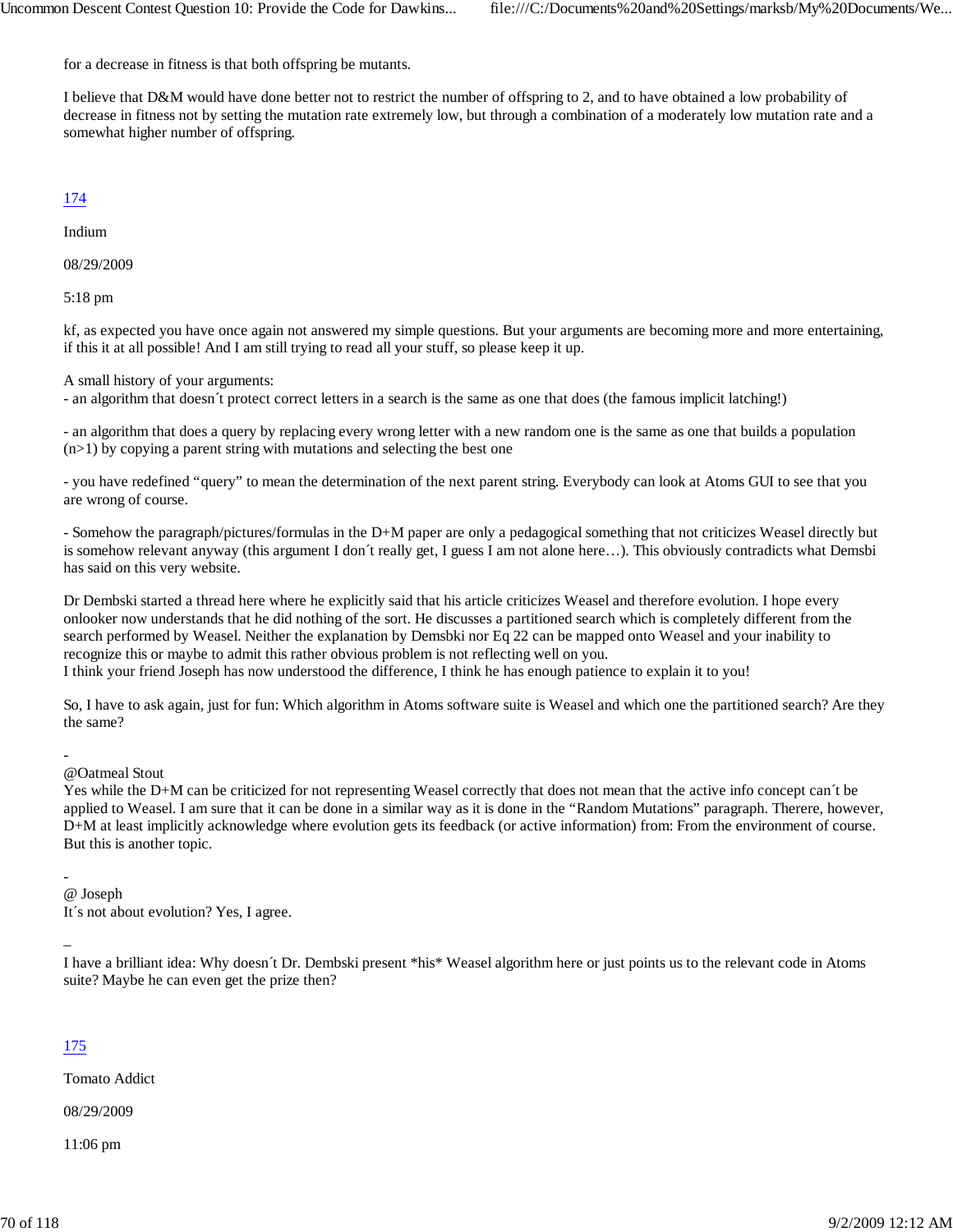2] What about quasi-latching?

Since we are looking at showcased runs, it is the cases that show no reversions that become what we need to explain.

The fact that — since, probabilistic barriers are inherently porous — other runs on the same parameters may show occasional reversions therefore makes no relevant difference. (I used the term quasi-latched to predict such cases, which have ALSO been observed.)

So let me see if I have this straight. Latching (quasi- if you like) is still considered to occur even with occasional reversions. Hence you do not accept my suggestion that a non-zero probability of reversion is non-latching.

How about this then: Latching occurs when the probability of moving "up" the gradient is greater than the probability of moving down. This would again seem to include any search other than a blind random walk.

—and—

Joseph wrote> It is about directed vs undirected processes.

Is there any search other than a blind random walk that is undirected? That doesn't seem like a useful distinction.

### 176

Tomato Addict

08/29/2009

11:24 pm

Some administrative questions related to this contest.

I have received no acknowledgment of my entry into the contest. Who may I contact about this?

When is the closing date for entries, and are multiple entries allowed?

How will the winner be determined?

It IS a contest, right?

### 177

Tomato Addict

08/29/2009

11:29 pm

There was an HTML failure in post #175: I was quoting *kairosfocus* at the beginning.

### 178

#### O'Leary

08/30/2009

12:44 am

Tomato Addict at 176:

1. There is no acknowledgement apart from publishing in the combox here. We assume that if you do, you have implicitly entered. If you win, you must send me a mailing address to claim the prize, but it need not be your home and will not be harvested anyway.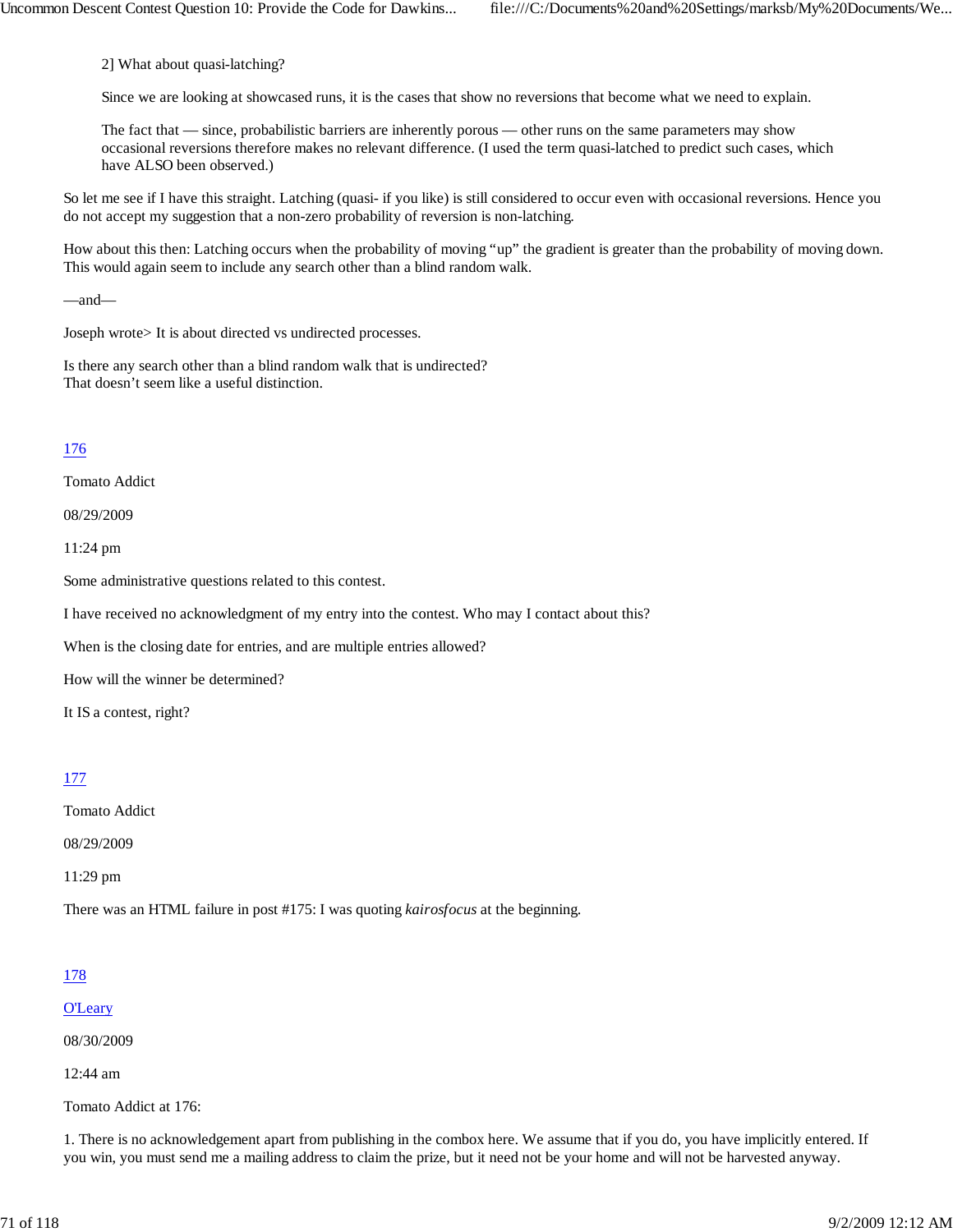2. You can enter as many comments as you like, but you can only be one winner in a given contest. I have been known to declare two winners, in which case both get prizes.

3. I usually judge the entries and my task journal reminds me when. With many entries, there could be delay. When the subject is technical, as in this case, I will seek help, possibly introducing more delay.

4. We are all volunteers here. But yes, it IS a contest. There is a literal stack of books and DVDs right here in my office that will leave individually, when awarded.

## 179

yakky d

08/30/2009

1:12 am

If anyone's interested, Richard Dawkins himself has apparently commented on a recent thread PZ put up related to this contest. RD does comment on PZ's blog from time to time, so I think it's most likely really him.

Anyway, RD says he no longer has the original program but that it did not "latch". Not that latching vs. nonlatching is that important in the grand scheme of things, but it's helpful to get confirmation of this detail from the source.

### 180

#### sandlinjohnb

08/30/2009

2:00 am

First, the program was not part of scientific research – it was a demonstration of function. Second, many thousands have replicated the method and results without coding in explicit latching. Third, the discussion about a demo program as if it were research is absurd. Fourth, the original code is presumed lost. The point was never about the program, it was about the algorithm and how it demonstrates the effect of selection pressure on random changes.

### 181

Oatmeal Stout

08/30/2009

2:06 am

[My entry, made polite.] Let's step through this "Weasel" controversy.

1. Dawkins stated an algorithm.

2. Dawkins claimed to have implemented the algorithm in his Weasel program.

3. Dawkins provided a sample of the outputs from one run of the program.

4. Dembski, observing that something possible in execution of the algorithm was not evidenced in the sample, inferred that the program did not implement the stated algorithm.

5. Dembski went beyond this inference that the program did not correctly implement the stated algorithm to an inference of the algorithm the program actually did implement.

6. Dembski and Marks attributed the inferred algorithm to Dawkins, giving no indication whatsoever that it was not the algorithm Dawkins stated, and went on to analyze it.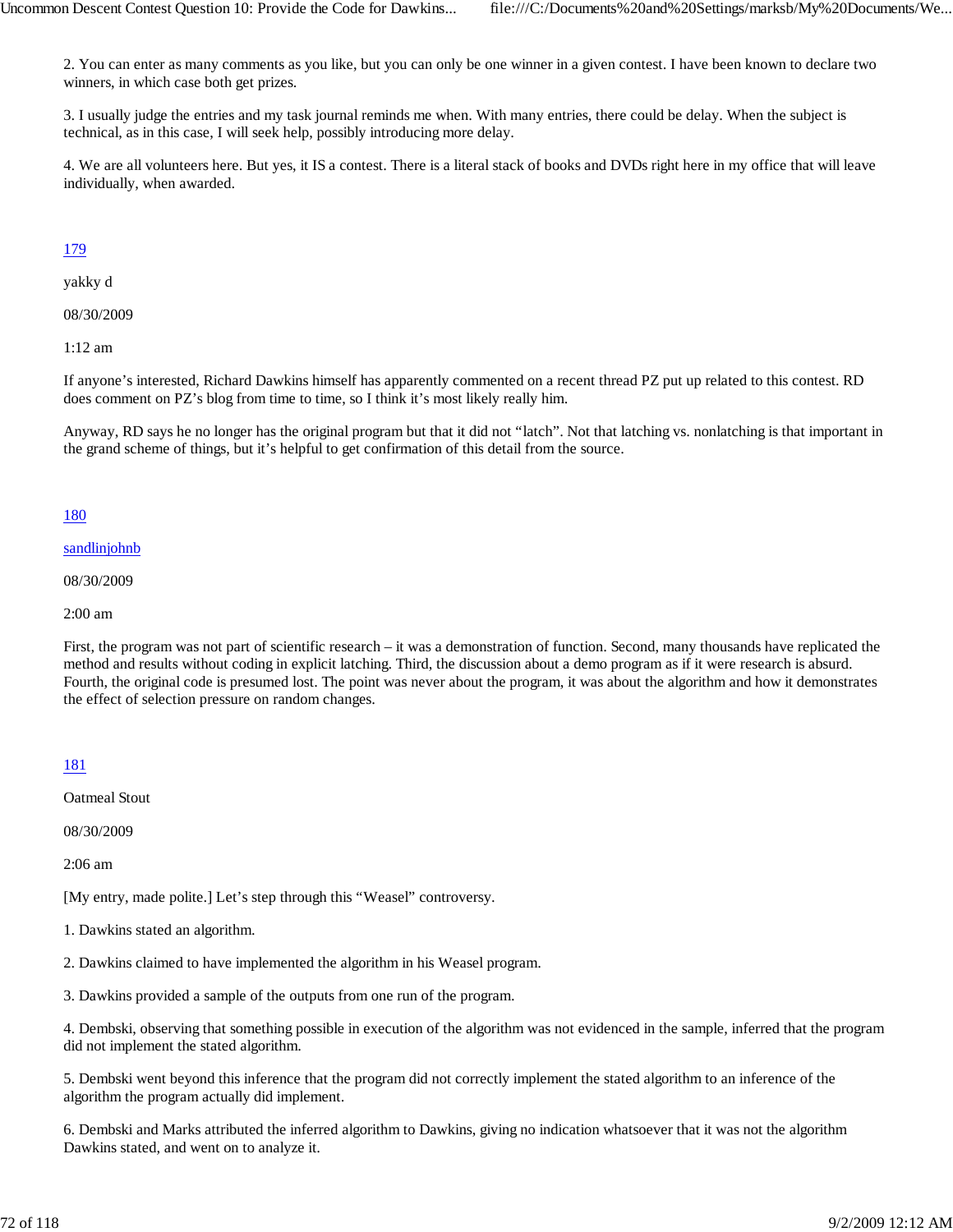Step 4 is logically invalid. Steps 5 and 6 are poor scholarship.

Regarding step 4, the program is randomized, and the fact that something that might have happened appears not to have happened is not sufficient evidence for concluding that the program is incorrect. At best, one may question the probability that the program correctly implements the stated algorithm.

Regarding steps 5 and 6, when you doubt that a program correctly implements an algorithm, you do not jump to abductive inference of the algorithm that the program does correctly implement, and then make your guess the topic of discussion. Proper conduct for a scholar would be to a) work with the author of the algorithm and program to determine if the program is correct, and b) develop a correct program if the original program is incorrect. It is never appropriate to say, "Well, let's just change the algorithm to match the program." Programs implement algorithms, and algorithms are not cooked up after the fact to describe what programs happen to do.

Whether or not Dawkins has provided the Weasel program is utterly irrelevant. Dembski and Marks analyze an algorithm, not a program. The correctness of a mathematical analysis of the algorithm is independent of the correctness of any implementation of the algorithm.

The appropriate challenge here is to provide the email in which Dembski and Marks ask Dawkins to confirm that the algorithm they attribute to him is in fact his algorithm.

# 182

#### sandlinjohnb

08/30/2009

2:52 am

I should also add I wrote a short BASIC program coded for the Algorithm Dr. Dawkins explains in the Blind Watchmaker. It isn't Dr. Dawkins' original code, but it works the same as the sample shown in the 1987 video. I wrote it for the MS-DOS 3.3 version of BASIC, not Apple ][, but the differences should be minor.

# 183

nephmon

08/30/2009

3:51 am

I gave up reading the detailed arguments a while back, but I think I'm right in saying that that kf (verbose chap, isn't he?) accepts at this point that the original TBW program didn't contain any explicit latching but gives the appearance of it because only every 10th generation is shown.

I've observed this in my own (non-latching) implementation too, with n(offspring)=100 and p(mutation)=0.01. What's interesting is that even if I print out the survivor for \*every\* generation, I still don't see any reversion of previously correct characters to incorrect ones. Obviously the mechanism of selecting the fittest offspring from a suitably large population with a small mutation rate is a very powerful one. Which is what RD was trying to illustrate?

Since it's been shown over and over (and over) again that the algorithm he described produces exactly the results he printed in the book without any explicit latching, can someone explain to me why seeing the original source code is remotely important?

# 184

kairosfocus

08/30/2009

4:41 am

Onlookers: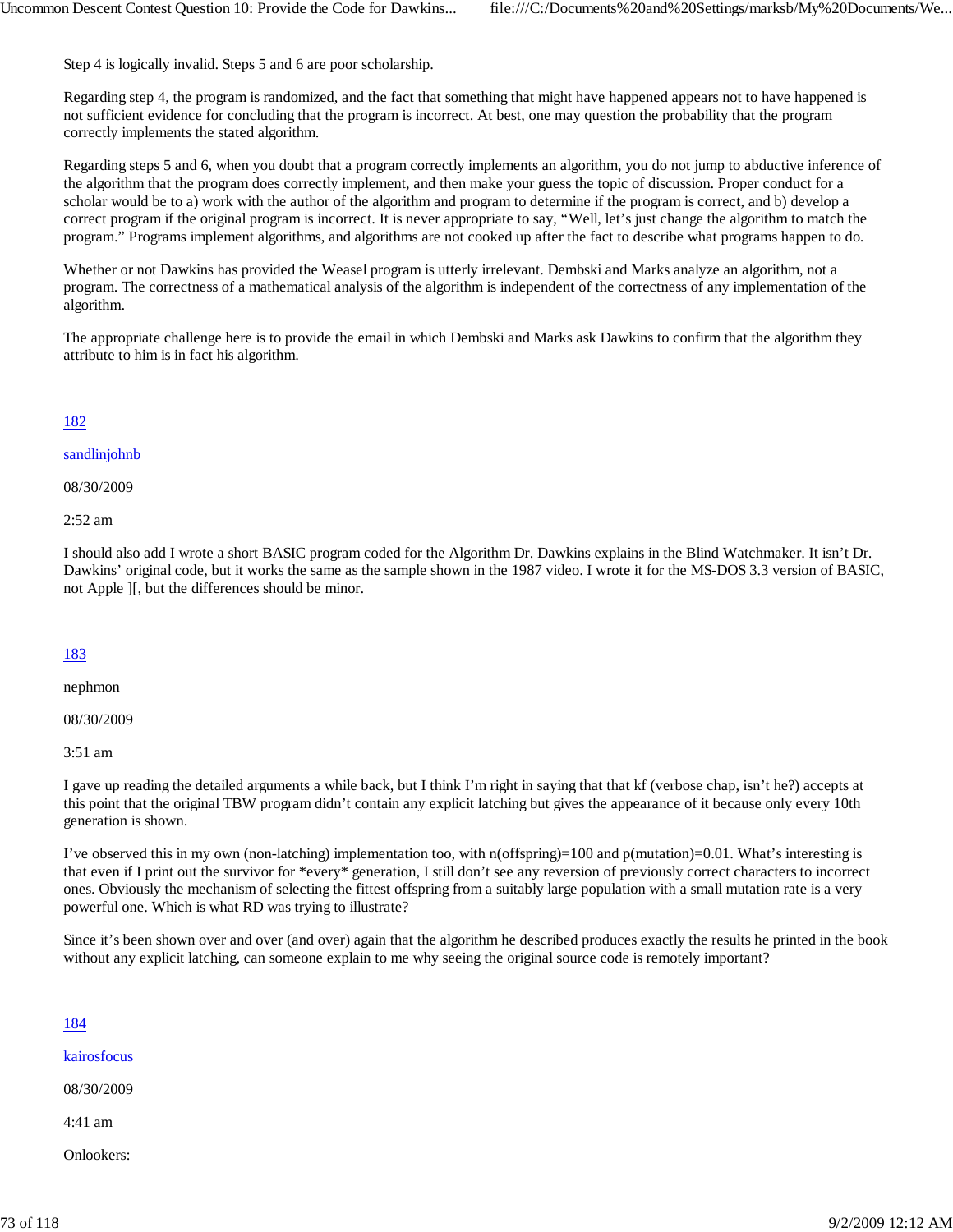Shaking my head . . . sigh.

It is sadly evident from the above that we have much of straining at gnats while swallowing camels, as well as barking up wrong trees. Etc, etc.

But first, let's go back a moment to where I left off, on minor issues.

I: More on Q

One of the peculiarities of Weasel algors, is that they halt when they hit home; of course halting being a key property of algorithms. As a result, if they hit home before a generation number G, they do not get to G. Thus, if Q means number of mutants to date, then if size of generation is  $S$ ,  $Q = G*S$ .

Immediately, if a run completes [all L letters correct] at gen G, it cannot have been complete before G.

So, the paper's p.1055 discussion would on this reading of Q would be of a ratcheted run that shows a march of champions with latching up to G, when it halts: completion AT G. (In an explicitly latched Weasel this would be automatic, in a version that on being tuned and giving a good run latches — as observed [our first swallowed camel . . . ] — this implies that when metric falls to distance to  $target = 0$ , there is a latching action imposed.)

And there is also the second camel: debates over the meaning of Q do not affect the OBSERVED FACT of latching (regardless of other runs that may not do so — remember, we are accounting not for typical or overall behaviour but for runs that are showcased c. 1986 that were showcased because of their cumulative progress to target).

And that is camel no 3: implicit latching is an observed phenomenon, one that answers to CRD's enthusiastic description and showcased printoffs. (The description and printoffs that the objectors above are ever so eager to direct our attention away from.)

2: Camel no 4: distractions over code and algorithms

The primary fact is that Weasel is a confessed, targetted search which makes cumulative progress to target, even through generations championed by "nonsense phrases." Something which by CRD's confession is "misleading" due to the long term targetting and associated artificial selection.

Indeed, CRD also highlights that the targetting and artificial selection make a big difference to time to target: tha tis we have a case of active informaiton in action.

This, we can see form BW, and it is apparently necessary to give it again, as last cited at 161:

>> It [Weasel] . . . begins by **choosing** a random sequence of 28 letters … it duplicates it repeatedly, but with a certain chance of random error – 'mutation' – in the copying. *The computer [indirectly, the programmer!] examines the mutant nonsense phrases, the 'progeny' of the original phrase, and chooses the one which, however slightly, most resembles the target phrase*, METHINKS IT IS LIKE A WEASEL . . . . **What matters is the difference between the time taken by cumulative selection, and the time which the same computer, working flat out at the same rate, would take to reach the target phrase if it were forced to use the other procedure of single-step selection** [i.e. "more than a million million million times as long as the universe has so far existed" -- this is where CRD admits that active information has played a key role in the speedup] . . . >>

 $[\ldots]$ 

\_\_\_\_\_\_\_\_\_\_\_\_\_\_\_\_\_\_\_

\_\_\_\_\_\_\_\_\_\_\_\_\_\_\_\_\_\_\_

185

kairosfocus

08/30/2009

As such, Weasel c 1986 as presented is "fair game" for an analysis as-is, on the implications of the active information manifested by such cumulative, evidently ratcheted and latched search on mere proximity not relevant complex functionality.

And, since the analysis of ratcheted progress to target does not depend on whether the latching is or is not implicit or explicit — these are mechanisms to get to the observations of evident latched, cumulative, ratcheting progress to target c. 1986 — then, how that latching is achieved is irrelevant to the point that active information is a key reason for the performance above unassisted random search, and to quantify the injected active information.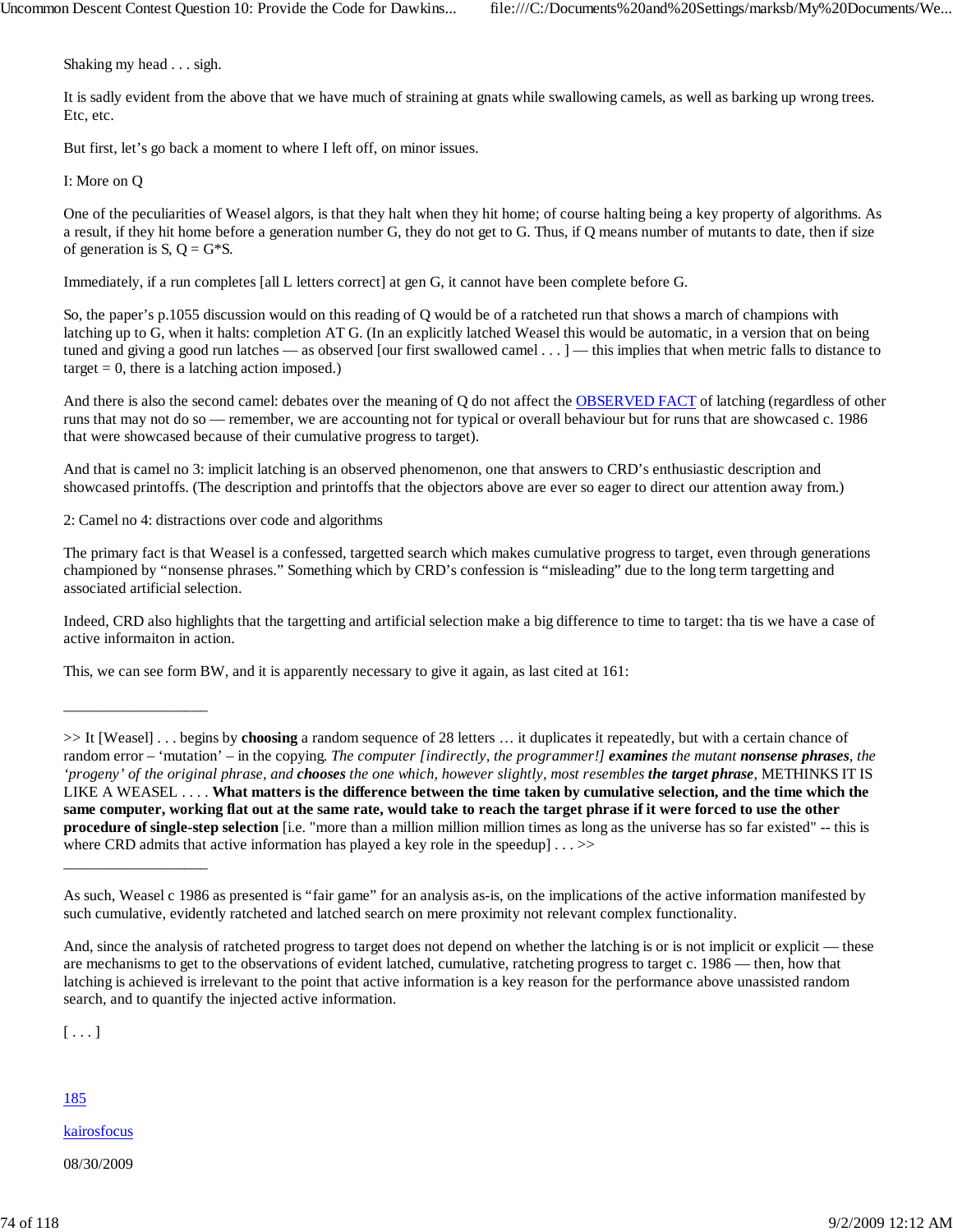4:42 am

3: Selected bloopers (too many to address one by one . . . :

a: BB@ 168: *An explicit, required, latching mechanism is the same as non-explicit, non-required, not-always-latching behaviour*

–> Not at all: Strawman. (This, buy one who has already stepped outside the pale of civil discourse.)

 $\rightarrow$  For the purposes of the M & D analysis, how latching is achieved for showcased runs is irrelevant. (remember, the issue is to account for the SHOWCASED runs, which will not necessarily be typical. [THAT IS PART OF WHY CRD'S CODE C. 1986 WOULD BE HELPFUL.])

–> Once latching evidently exists, the analysis applies.

–> And, let us recall: CRD in 1986 inadvertently admitted that the speedup was due to the targetting on proximity. That is, active information.

b: *A mutation rate that has to be between zero and one hundred percent is the same as a mutation rate that has to be either zero or one hundred percent*

–> Strawman, again. A caricature loaded with ad hominems is being set up.

–> How latching is achieved is — for the purposes of the actual analysis — irrelevant to that it is achieved.

–> This is now willful obtuseness, as well. [One who is involved in a civil discussion has a duty of care to seek to understand an interlocutor, not to twist words taken out of context to suit one's self. But then, sadly, BillB has long since demonstrated want of civility and a habit of twisting words self-servingly to accuse falsely.]

c: *A population of one, where no selection can occur is the same as a population of many from which one is selected*

 $\rightarrow$  Again, it is quite evident from p. 1055 as already analysed, that M & D gave a simplistic pedagogical example of what partitioning looks like. (Of course they did not reckon with the sort of word twisting rhetoric we are seeing in this thread and doubtless elsewhere. I am sure the IEEE engineers looking on are beginning to see what is wrong in the state of Darwinland.)

–> A simple scrollup to 162 will suffice to show that a mutation of five letters going correct at once would only be plausible for a very large population indeed, with an aggressive selection filter. So, the notion of a population of one is read into the example, not drawn out of it and its context.

–> And, the other half of this objection, that Q is number of mutants to date, then runs into the point that as discussed above, we would then have  $Q = G^* S$ .

–> the rest of BillB's analysis collapses due to strawman premises.

d: *WEASEL is an algorithm defined by Dawkins in The Blind Watchmaker. Many people have written software based on it, and others have made software inspired by it, but which employs different strategies. There is only one WEASEL though and it is described quite clearly by Dawkins.*

–> from the above, it is clear that there are many legitimate ALGORITHMS for Weasel that will fit with Dawkins' description c 1986.

 $\Rightarrow$  In short, this is mere caricature.

e: Rob @ 170:*That's a nice theory, but it's belied by the fact that both Dembski and Marks have stated that this algorithm is, in fact, Dawkins' WEASEL algorithm. Dembski has been saying it for years, even after correction. The EIL website still says it.*

This is what The EIL page linked by Rob says: *First, let's look at partitioned search used by Dr. Dawkins. Assuming uniformity, the probability of successfully identifying a specified letter with sample replacement at least once in Q queries is . . . [leading up to the same summarised math as appears in p. 1055 of the IEEE paper]*

–> Of course, the "belying" is based on forcing the observation of partitioning — i.e evident cumulative, ratcheted search that advances to a target on proximity as showcased c 1986 — into a particular algorithm that implements it; and algorithm that does not appear in the IEEE paper, nor for that matter in the EIL page as linked.

–> AND, we note that it is demonstrated that implicit latching is possible, which will produce the same run of champions effect as seen in the 1986 showcased run excerpts. [**And if the 1986 run excerpts were ATYPICAL BEHAVIOUR (which is what some above suggest, while claiming that he program did not explicitly latch), then, that raises questions on the integrity of the Weasel program as presented at that time**; questions that should be answered by opening to public inspection credible code. Recall, Joseph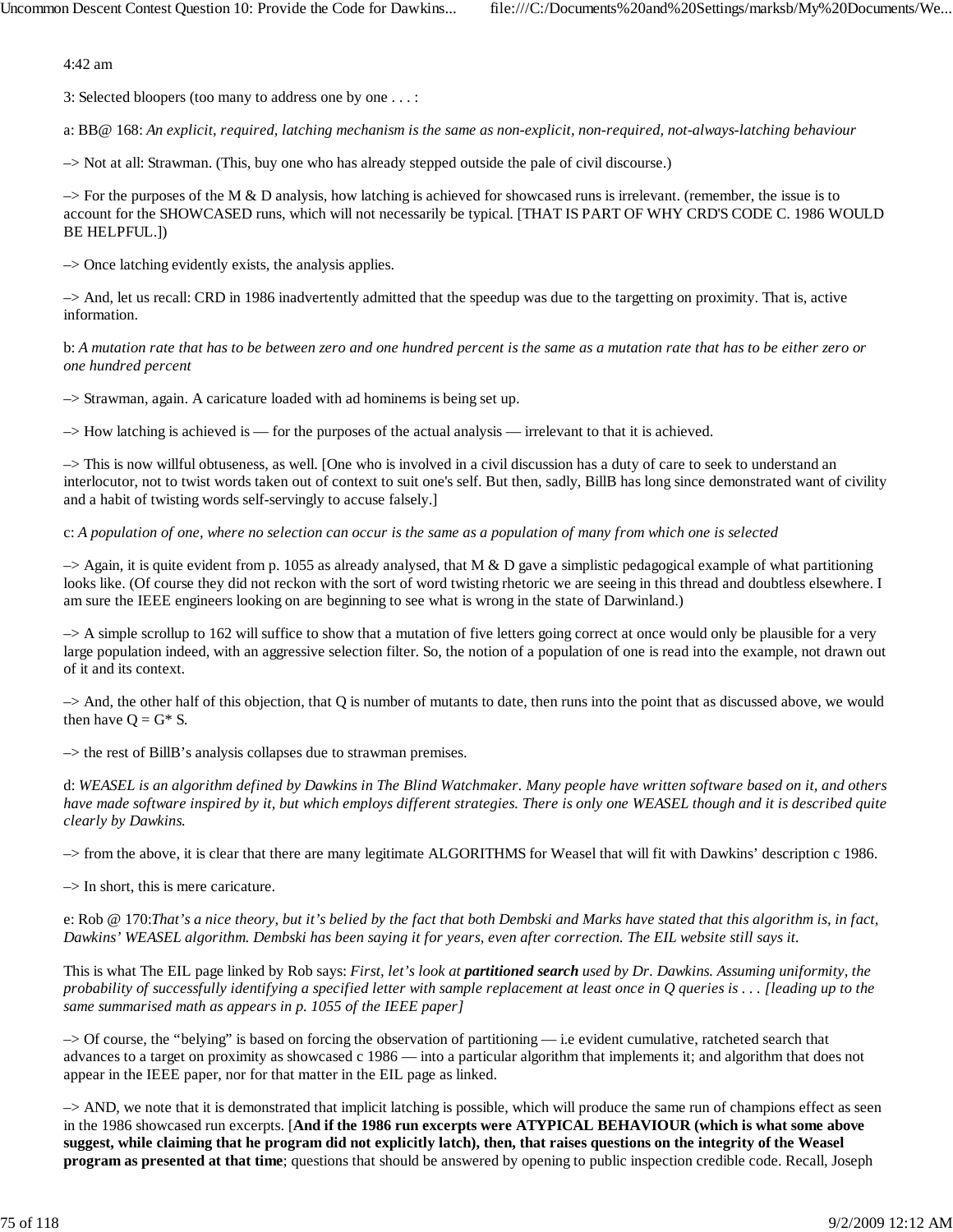and I have been trying to account for the observed behaviour c 1986, on the claim that CRD did not explicitly latch his program c 1986. If implicit latching is possible but atypical, that itself raises questions about what was going on in the showcased 1986 runs. ]

–> In short, more word twisting and strawmanising. With some troubling possible implicaitons that call for credible code c 1986.

f: mb, 171: *In the Blind Watchmaker video… you do realize that you can see the "correct" letters briefly change, right? . . . Say what you will about the applicability or accuracy of Dawkin's program, but it obviously doesn't lock the letters once they're right.*

–> this of course raises the issue of the apparent gap between the showcased runs c 1986 and the video c 1987.

–> the first serious option is that the 1987 video is a detuned run of Weasel that shows unlatched behaviour due to the detuning from the matched pop size, mutation rate and filter in 1986.

–> the second [suggested by an objector to the idea of implicit latching], which does account for the winking effect, is that we are looking not at generation champions, but at the raw members of the population. (This runs into the problem that if MB's observations are accurate, then mutation per letter rate is rather high — known to lead to one form of detuning and non-latched behaviour.)

g: OS, 176:*You seem to think there's huge value in the cultural war in presenting Dembski as an inerrant genius*

–> Where have I ever said or implied such? [I think I am on record that we are all finite, fallible, and indeed fallen.]

 $\rightarrow$  I happen to think that in this case, the M 7 D analysis — as opposed tot he caricatures presented above — is reasonable, and have given my reasons.

–> And, pardon my suspicions when I see talking points of the now all too familiar form *"I am a supporter of X, but I think the supporters of X are idiots or worse . . . "*

–> BTW, Weasel c 1986 is admittedly targetted search that rewards mere proximity.

h: Indium, 174: *an algorithm that doesn´t protect correct letters in a search is the same as one that does (the famous implicit latching!)*

–> Notice how this strawman distortion [cf bloopers a - c supra] has now become a repeated mantra, to be taken as gospel truth on the power of sheer brassy repetition in the teeth of the facts. [I shudder to think of what is going on in Darwinland echo chambers on this . . . ]

–> Indium, in case you don't recognise the tactic, this one is called the big lie, adn I need not list its well-known exponents — who BTW, projected it unto their intended victims, instead of telling the truth that they were the ones using it [in short, turnabout tactics].

–> Please, don't be taken in by it.

–> And as for the "lost in the laugh" remark above, that too is a well-known agit-prop tactic. Stop laughing and start reading more carefully to UNDERSTAND before you criticise, please.

 $[\ldots]$ 

# 186

kairosfocus

08/30/2009

4:45 am

i: *you have redefined "query" to mean the determination of the next parent string. Everybody can look at Atoms GUI to see that you are wrong of course.*

–> The problem at root is in the absurdities thrown out by trying to read the didactic example as an algorithm.

–> Where I do have what I think on further thought overnight is an error, is that I have taken Q to be number of generations at the first, in that context. Q is — on second thought — number of generations multiplied by size of generations.

–> And, that makes no difference to the evident pattern of ratcheting from generation to generation in the line of champions [which is what the printoffs c 1986 show; and what it therefore the empirical foundation of all discussion] that is a key part of the analysis, or tot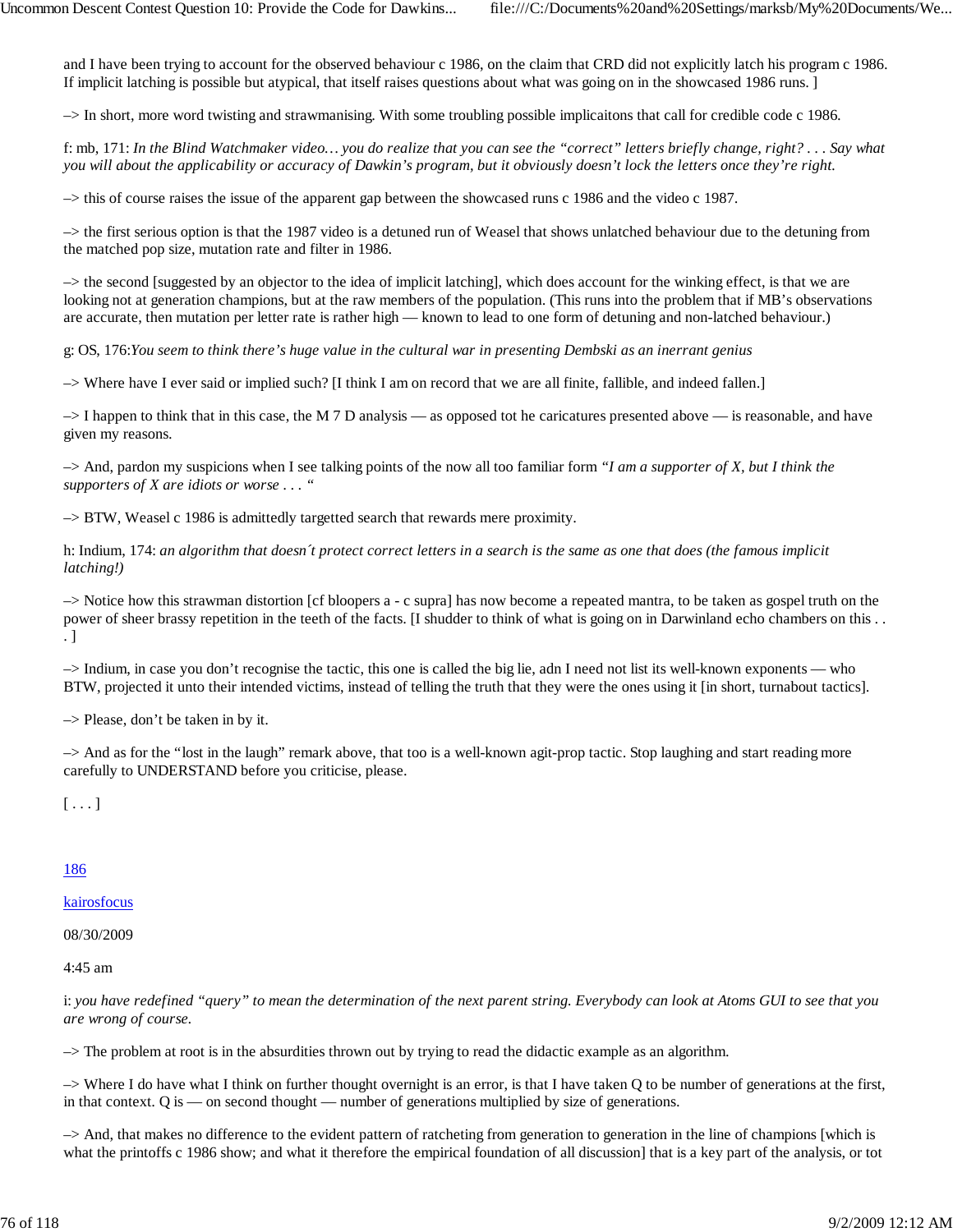he comparison of effect of active information based vs random search, as Q is in any case consistent across the two.

j: *Somehow the paragraph/pictures/formulas in the D+M paper are only a pedagogical something that not criticizes Weasel directly but is somehow relevant anyway*

–> Utter misrepresentation, laced with ad hominems. (Advice: If you do not understand, ask, don't assert. Please.)

–> A reading of 161 ff, for instance [not to mention all the way back to the always linked app 7] will easily and clearly show that I have said that the didactic example presented of what partitioning of a search looks like, is not a realistic representation of an algorithm, but a simple illustration of a behaviour of observed outputs: *in ratcheted searches, once letters go correct they are preserved correct, and more and more letters go correct and are preserved until the target phrase is complete.* [And, M & D say just about as much in pretty close words to what I have just said.]

–> once that is seen, we can see the relevance and accuracy of the basic analysis of what such a ratcheted search looks like probabilistically, on the mere fact of ratcheting. (Which raises no commitments on what the ratcheting comes from, whether explicit or implicit.)

–> And, I have said precisely nothing about the onward analysis in the IEEE paper, as this has not come up, i.e you are putting words in my mouth above, words that simply do not belong there.

k: TA, 175: *How about this then: Latching occurs when the probability of moving "up" the gradient is greater than the probability of moving down. This would again seem to include any search other than a blind random walk.*

–> Remember, we are starting form observing an evident o/p pattern, per showcased examples of "cumulative selection" in action.

–> in those examples, for 200 cases were letters go correct, and can revert, the excerpts never show a reversion. And since listing every 10th generation's champion is unlikely to correlate with the search process, then we can infer that the description and the showcased runs coincide: there is ratcheted progress to target.

–> After that, we look a the "occasional slips" case; one that is also observed on producing a program capable with certain parameters being matched, of latching. this makes sense,a s probabilistic barriers are not absolute. [All the oxygen molecules in the room where you sit can conceivably rush to one end, leaving you choking; no physical barrier absolutely forbids that. But, that is rather unlikely, and unobserved.]

–> And a third case is possible, where there is no evident ratcheting.

l: YD, 179: *RD says he no longer has the original program but that it did not "latch". Not that latching vs. nonlatching is that important in the grand scheme of things, but it's helpful to get confirmation of this detail from the source.*

–> And how did CRD explain the showcased runs and gushing remarks on the wonderful power of cumulative selection c 1986?

–> Other than, that he is claiming that he did not EXPLICITLY latch the program, which would be the same thing he is reported to have said c 2000. [In short, the issue of implicit latching is still very much on the table, and recall, such behaviour on "good runs" is DEMONSTRATED. If CRD's actual o/p's on the showcased runs did not latch, implicitly or explicitly, then to present them as if they did while gushing on the power of cumulative selection will require a bit of explaining on how the results and remarks were not presented in a misleading manner.]

–> In any case we have it that no credible code will be forthcoming. **Contest over, unless someone can dig up a credible copy from somewhere that has a reasonable chain of custody.**

m: OS, 180:*Dembski, observing that something possible in execution of the algorithm was not evidenced in the sample, inferred that the program did not implement the stated algorithm*

–> Bold denial of stated facts on the record.

–> the claim by Dawkins p 48 ff of BW, was that Weasel exhibited "cumulative [and targetted] selection," based on proximity to target, which conferred a major advantage over "single step selection." Where, cumulative NORMALLY means: *Increasing or enlarging by successive addition.* [1st meaning AmHD.]

–> in support of this, he produced listings c 1986 in BW and NewScientist, that showed over 200 cases of letters going correct and then open to reversion, without a single reversion in evidence; on two runs, one of 40+ and one of 60+ generations. [That OS thinks there was only one published run shows that he has not investigated carefully before commenting adversely.]

–> On such — multiplying the two lines of evidence together — it is evident beyond reasonable dispute that Weasel c 1986 generational champions ratcheted to target with associated latching of successful to date letters on "good" runs.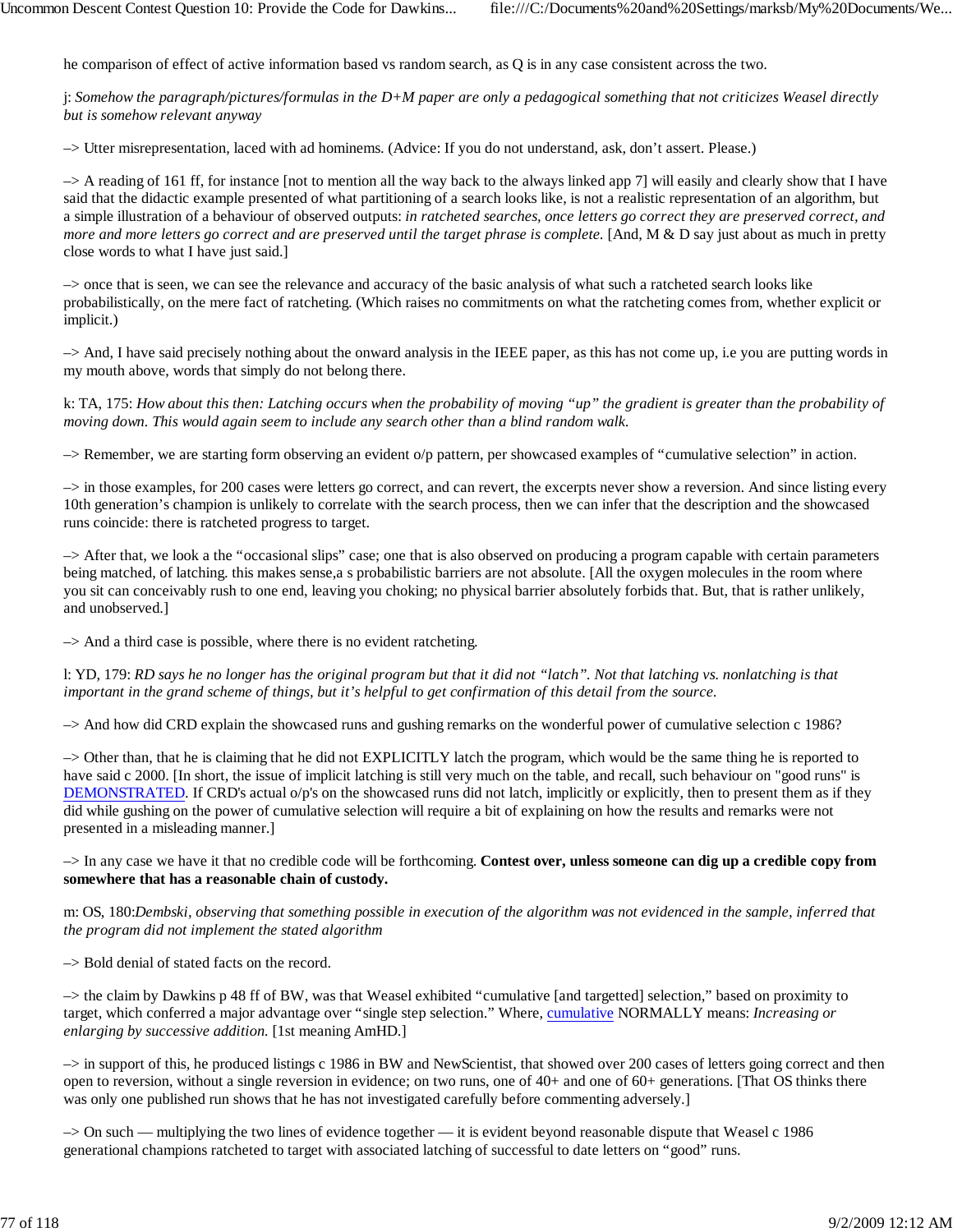–> on "forensically" reconstructing the algorithm to do that, two main approaches are possible: explicit latching and implicit where the pop per gen, mut per letter rate and filter interact to at least some of the time give runs that ratchet. Both have been demonstrated and are legitimate readings on the evidence of 1986.

–> on subsequent statements (and possibly the 1987 video] the latter is the — on balance of evidence — best explanation for the observed published runs and descriptions c 1986.

–> the rest of OS's case foes downhill from there, repeating a now familiar line of talking points.

+++++++++++++

After taking time to go through the above, I am still shaking my head.

# GEM of TKI

# 187

# kairosfocus

08/30/2009

5:52 am

PS: OS, If you rake time to look at my characteristic thought on ID [e.g through the always linked] in terms of functionally specific, complex information and its roots in thermodynamical and informational thinking (which trace back through Thaxton et al, not Dembski), as well as my related look at the Caputo case, you will see that my thought is significantly independent from that of Mr Dembski. I happen to think that Mr Dembski — though finite, fallible and fallen as we all are — has got some things right, things that are too often caricatured and wrenched by objectors to improperly dismiss them through strawman fallacies. And the habit of such strawmannising by denizens of Darwinland is I believe abundantly evident above.

# 188

kairosfocus

08/30/2009

6:08 am

PPS: I also happen to think his partnership with Dr Marks has enriched his work. And, that on a topic known for months to be controversial, there would have been significant cross-checking before publication. Now, compare that with the sort of srtrawmannising above, and it should be evident why I draw the conclusions I do on who is more likely to be correct in this case. then, multiply by the obvious didactic example context of the alleged algorithm that they are being castigated for. And mix in the fact that explicitly AND implicitly latched weasel programs have been demonstrated on actual runs — programs sponsored on the web by the same EIL. After such factors are in evidence, what makes the best overall explanation? On what grounds?

# 189

Blue Lotus

08/30/2009

6:08 am

Kariosfocus

–> on "forensically" reconstructing the algorithm to do that, two main approaches are possible: explicit latching and implicit where the pop per gen, mut per letter rate and filter interact to at least some of the time give runs that ratchet. Both have been demonstrated and are legitimate readings on the evidence of 1986.

 $\rightarrow$  on subsequent statements (and possibly the 1987 video] the latter is the — on balance of evidence — best explanation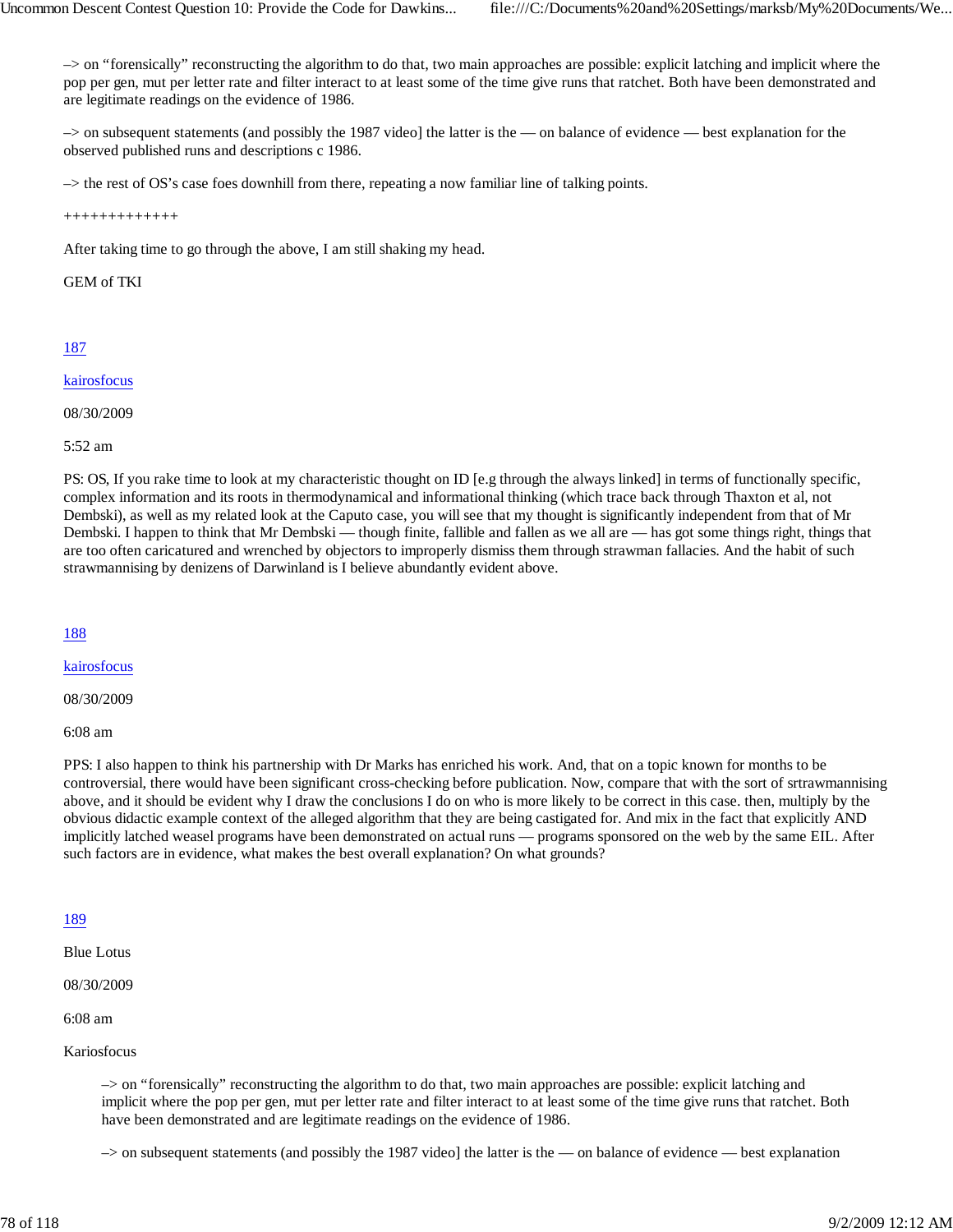for the observed published runs and descriptions c 1986.

Richard Dawkins has responded and has said

–> on "forensically" reconstructing the algorithm to do that, two main approaches are possible: explicit latching and implicit where the pop per gen, mut per letter rate and filter interact to at least some of the time give runs that ratchet. Both have been demonstrated and are legitimate readings on the evidence of 1986.

–> on subsequent statements (and possibly the 1987 video] the latter is the — on balance of evidence — best explanation for the observed published runs and descriptions c 1986.

http://scienceblogs.com/pharyn.....nt-1887052

#### And

# http://www.youtube.com/watch?v=5sUQIpFajsg

About 6:10 seconds in, watch the 'Darwin' algorithm home in on 'METHINKS IT IS LIKE A WEASEL'. You will see (for instance at 6:16) that the program does not 'latch', because the W of weasel mutates and then comes back. It keeps winking on and off from W. Clearly no latching. However, as PZ and others have said, it really doesn't make a lot of difference whether the program 'latches' or not. These people are so unbelievably stupid.

I claim my trip to the Bahamas.

Richard

http://scienceblogs.com/pharyn.....nt-1886689

Note that Richard says "the" program not "This version of Weasel (which is different to the version on TBW)". Therefore according to Richard Dawkins there is only 1 version of Dawkins' Weasel and it behaves as per the video (no latching).

Will you now withdraw your opinion or continue to say that Richard Dawkins does not know how Richard Dawkins Weasel operates?

# 190

Blue Lotus

08/30/2009

6:13 am

The first Dawkins quote should have been

Alas, I no longer have the original program. It seemed too trivial to be worth keeping. Obviously any half way decent programmer could knock it up in a trice.

Fortunately, however, there is a film of the program in operation (see post #53) above, and you can clearly see from the film that there was no 'latching'.

http://scienceblogs.com/pharyn.....nt-1887052

# 191

Blue Lotus

08/30/2009

6:26 am

KariosFocus, I ask you one more time.

If I have two programs.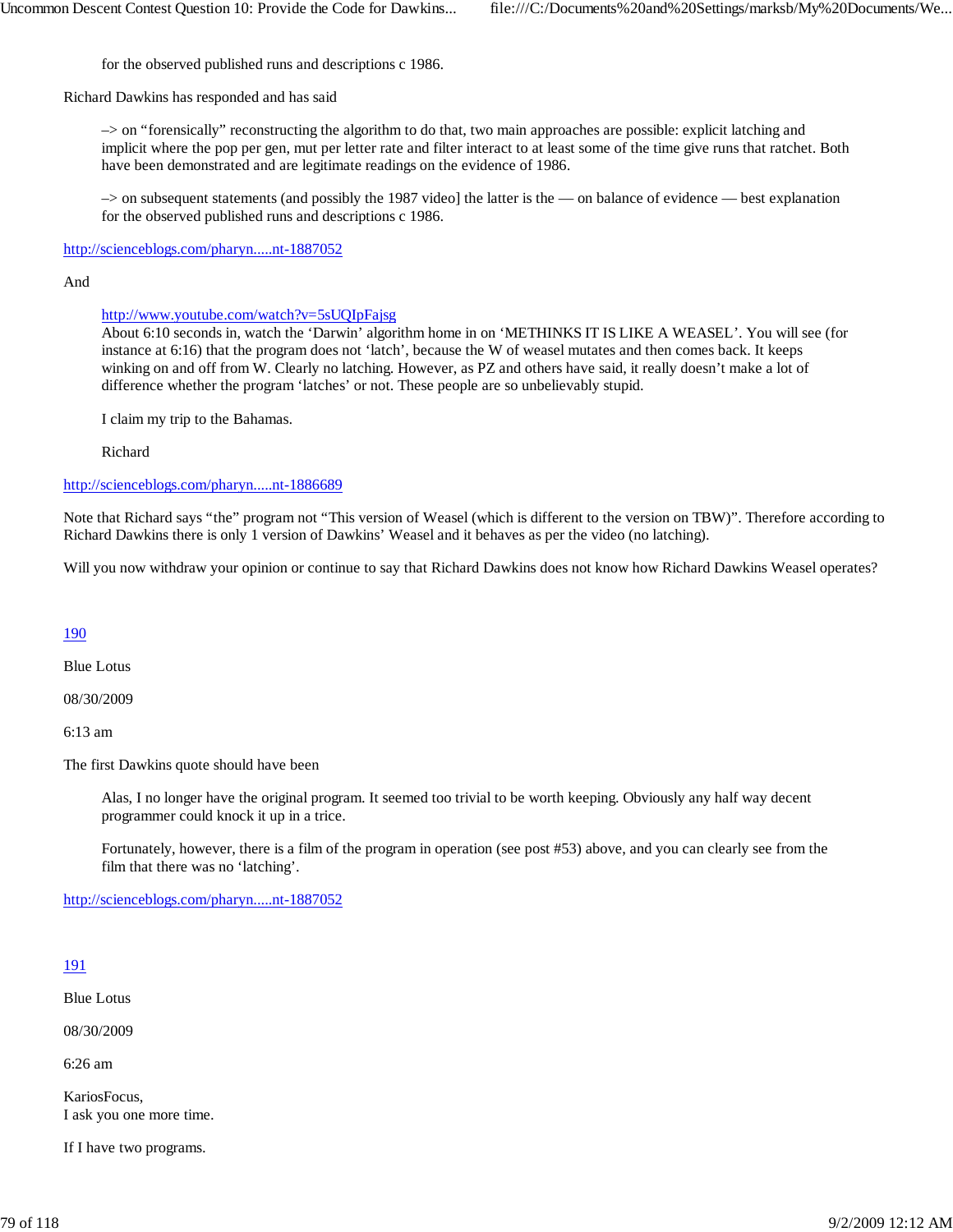Once always outputs data similar to

Generation 1: XXXYYYXXXZZZ Generation 2: XXXYYXXXYZZY

The other always outputs data similar to

Generation 1: XXXYYYXXXZZZ Generation 2: REJSJTHVHASG

Would any reasonable person claim that they were in fact the same program producing similar outputs?

No.

Yet given two programs where the outputs are

Generation 1 Y\*YVMQKZPFJXWVHGLAWFVCHQXYPY Generation 10 Y\*YVMQKSPFTXWSHLIKEFV\*HQYSPY and Generation 1: XYBPFPBMCLPGFONJYWFKXPFOVMKDX Generation 2: XPJSQJMGPRYPONAIRJSGXZRWQJQBX

you continue to claim that they are the same program!

Please note the latter set of results were generated via WeaselWare here http://www.evoinfo.org/WeaselGUI.html So they are valid results. The previous generation 1 and 10 are obviously from TBW.

Please explain Kariosfocus how these two outputs are in fact being generated by the same program?

#### 192

Indium

08/30/2009

6:49 am

kf,

anorther few thousand words ignoring my question, as expected. Too keep your evasion on display I will just repeat it: Which one of Atoms sehr algorithms is Weasel, which one the partitioned search? Are they the same?

I will just briefly comment on a few of your points, there is too much noise in there to spend more time on it. Whenever you are ready to make a clear argument without all this obfuscation I will again be more exhaustive.

implicit latching is an observed phenomenon, one that answers to CRD's enthusiastic description and showcased printoffs.

Of course it is: Nobody denies that evolution or Weasel are highly efficient searches. We are denying that that

# 193

kairosfocus

08/30/2009

7:02 am

Indium:

You first.

I have repeatedly pointed out to you that most of your relevant queries were long since answered, starting with the always linked.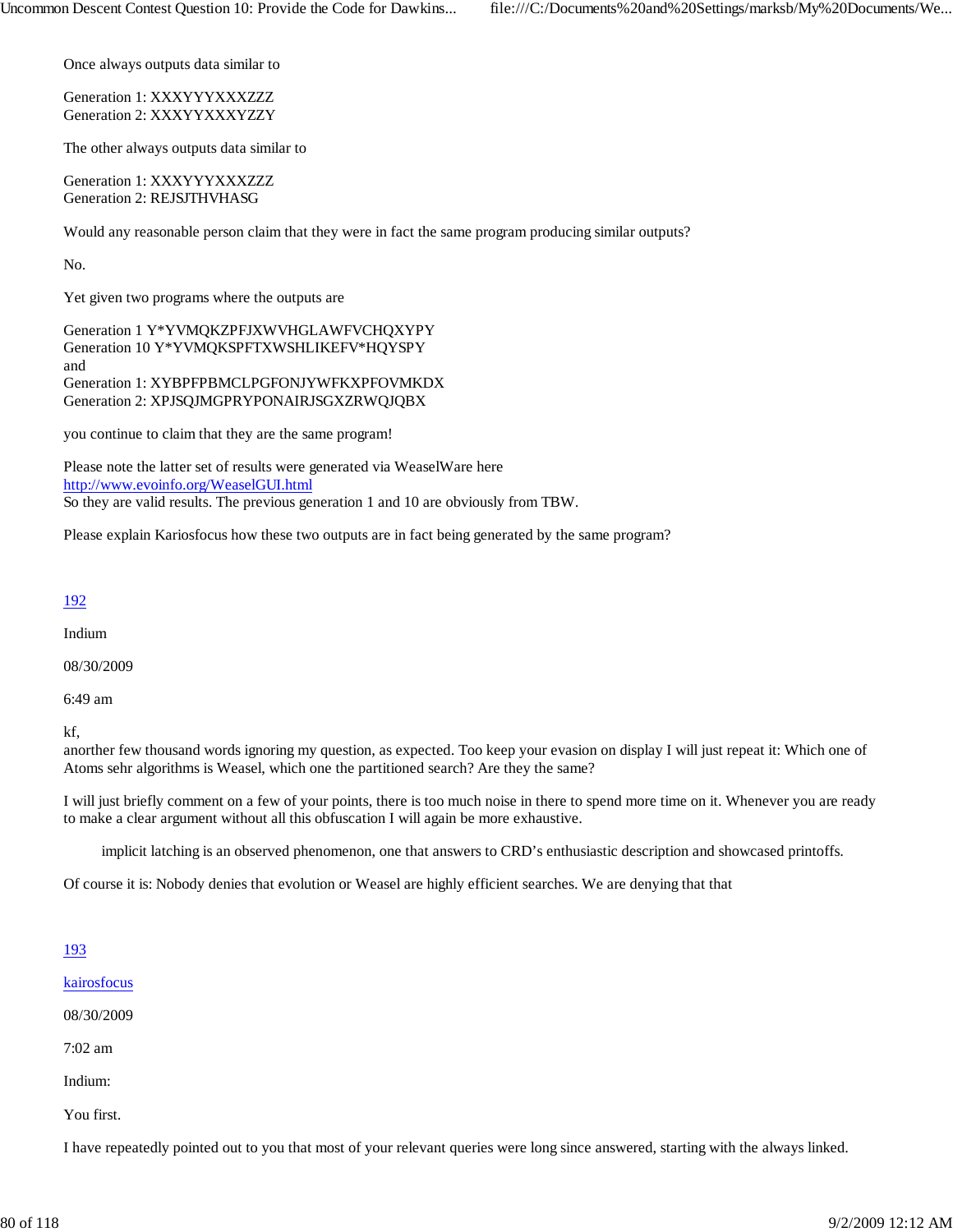So, your mantra on "ignored" is rising to the level of reite3rated false allegations, i.e slander.

Kindly stop it. Point out where my answers are INADEQUATE on the merits — if you can — then you may go on from there.

GEM of TKI

# 194

Indium

08/30/2009

7:13 am

kf,

anorther few thousand words ignoring my question, as expected. Too keep your evasion on display I will just repeat it: Which one of Atoms sehr algorithms is Weasel, which one the partitioned search? Are they the same?

I will just briefly comment on a few of your points, there is too much noise in there to spend more time on it. Whenever you are ready to make a clear argument without all this obfuscation I will again be more exhaustive.

implicit latching is an observed phenomenon, one that answers to CRD's enthusiastic description and showcased printoffs.

Of course it is: Nobody denies that evolution or Weasel are highly efficient searches. We are denying that that Weasel protects correct letters from mutating.

The primary fact is that Weasel is a confessed, targetted search

Confessed targeted search? What are you talking about? It´s written with big letters in the book, there is nothing to confess at all! And this is not the question at hand anyway. The question is: Doe D+M misrepresent it?

As such, Weasel c 1986 as presented is "fair game" for an analysis as-is, on the implications of the active information manifested by such cumulative, evidently ratcheted and latched search on mere proximity not relevant complex functionality.

This alone is enough to amke any further argument with you rather unnecessary. Weasel is completely misrepresented in the paper by D+M. It's not fair game to just plug in a different algorithm that happens to also keep correct letters (which Weasel sometimes even doesn't do) and say your discussing Weasel. Also, please notice that D+M explicitly cite TBW and D announced on this blog that his paper criticizes Weasel and therefore even evolution. They give very specific results for the active info, which are plainly wrong for Weasel. Eq 22 is in no way consistent with Weasel (independend from latching). They are discussing a completely different algorithm, it is not fair game at all. That you consider this to be fair game speaks volume about a few things…

how that latching is achieved is irrelevant to the point that active information is a key reason for the performance above unassisted random search, and to quantify the injected active information

Quantifying active info for different searches is the main point of the paper by D+M. And yet the results for the partitioned search and Weasel are completely different which you would notice if you would just fire up Atoms software and check it. Or you can verify that Eq 22 is simply wrong for Weasel (latching or not latching, doesn´t matter) and therefore also the calculation is wrong. That does not imply that the active info concept can´t be applied to Weasel, I am sure it can be done! But it´s done wrong in the paper because Weasel simply is no partitioned search. Ask Joseph.

kf, honestly, these things are now so clear to see for everyone that you are just damaging your reputation.

The discussion and formulas in the paper are not correct for Weasel because quite simply Weasel is no partitioned search. Which is again a good point to repeat my question: Which of the Search Algorithms in Atoms suite is Weasel and which one the partitioned search? Maybe asking it two times in one post helps you to focus.

Oh, and the bonus question: Do they seem to have the same amount of active info?

# 195

Indium

08/30/2009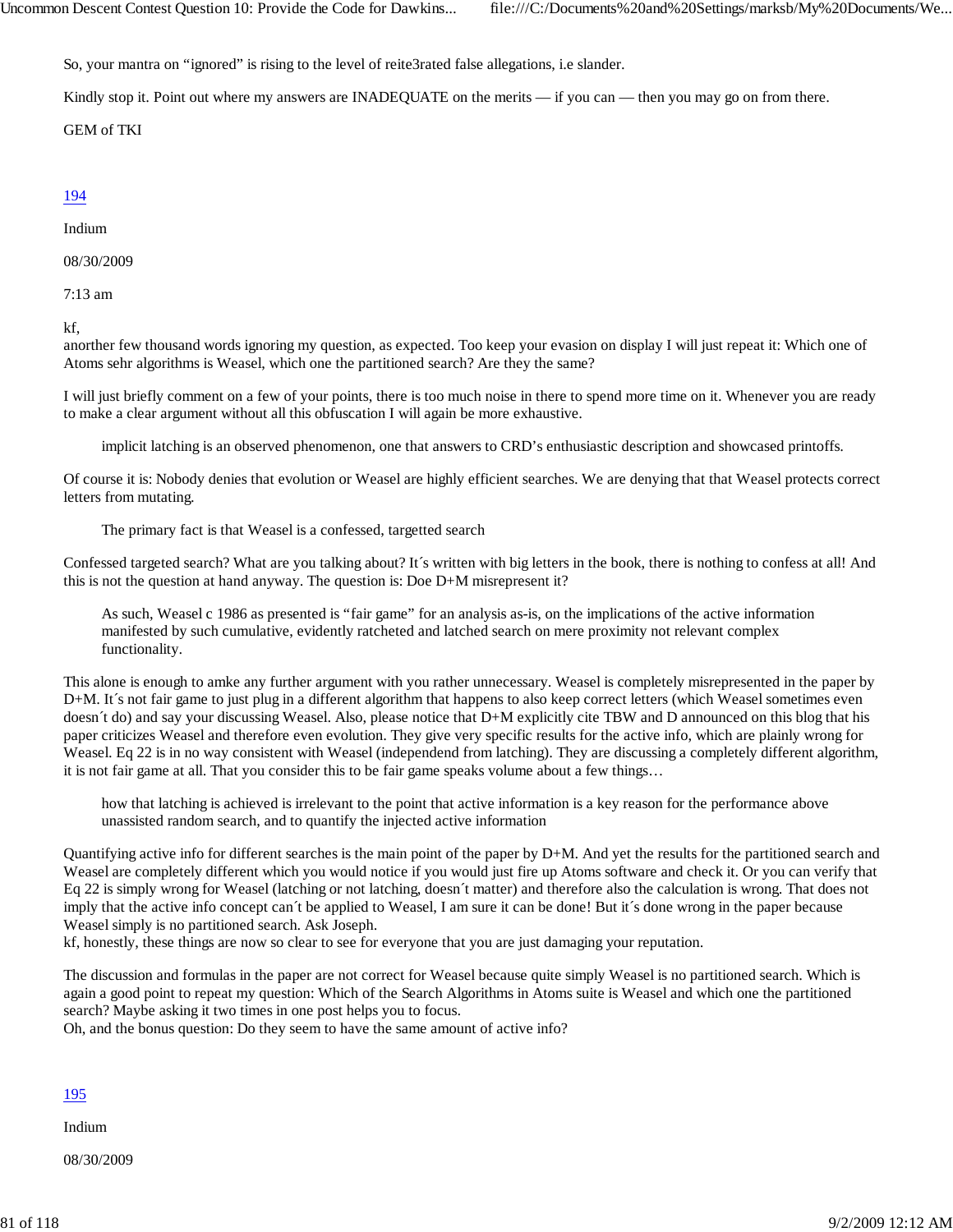7:17 am

Oh, sorry for the doulbe post.

# 196

Blue Lotus

08/30/2009

7:17 am

Kariosfocus

So, your mantra on "ignored" is rising to the level of reite3rated false allegations, i.e slander.

One could say the same about you.

You have ignored Dawkins own comment on latching and Weasel.

You have ignored comments that you are only seeing 0.047% of the total data and making assumptions based on that tiny fragment and applying the to the whole data set, as per comments #41, #78 and #149.

You have ignored Indium's simple question – "Which one of Atoms algorithms is Weasel, which one the partitioned search? Are they the same?"

You have ignored my question #190, asked several times elsewhere and answered with a flurry of strawmen but no comment on the substance of the question itself.

It is sadly evident from the above that we have much of straining at gnats while swallowing camels, as well as barking up wrong trees. Etc, etc.

Perhaps you would be better served by addressing the issues on their merits rather then trying to accuse everyone who disagrees with you of slander.

# 197

Indium

08/30/2009

7:19 am

kf, you can I point you to where you ignore my question? You ignore it in all your thousands of words. Why not just answer it? Which algorithm from Atoms suite is Weasel, which one the partitioned search? Are they the same? Same active info? Same number of queries?

# 198

Indium

08/30/2009

7:20 am

Sorry again. First sentence should begin with "how", not "you".

# 199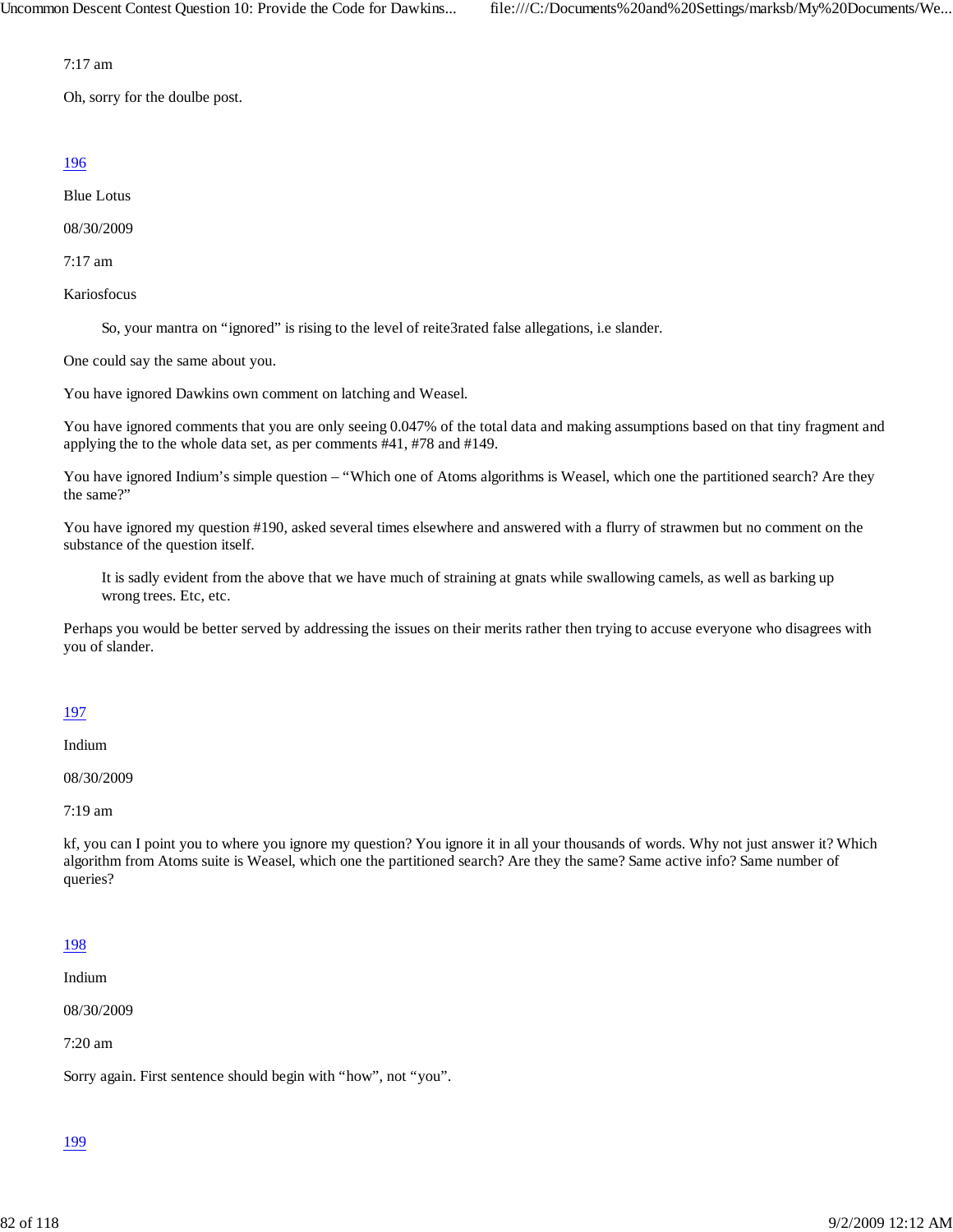DNA\_Jock

08/30/2009

7:59 am

To Oatmeal's excellent history of the whole affair at 181 , I would only add the following- the search shown in TBW **cannot** be a partitioned search, for the reasons Blue Lotus points out in 190 – the difference between generation 1 and generation 2. Something that D&M should be aware of.

Kf has carefully avoided my post (164). He keeps saying "once latching occurs the D&M analysis applies". **This has been demonstrated to be false.**

Unfortunately (for him) he has now been backed into the position that Q is the total number of queries.

# kf@185:

Where I do have what I think on further thought overnight is an error, is that I have taken Q to be number of generations at the first, in that context. Q is — on second thought — number of generations multiplied by size of generations.

I insist that anyone who is having trouble following the math here, just go the http://www.evoinfo.org/Resourc.....elGUI.html

and run a search for 'Methinks it is like a weasel'. Then compare the Query Count for the Partitioned Search (about 98) with the Query Count for the "Proximity Reward Search" (which kf states  $(\mathcal{Q}163)$  is the Weasel algorithm)

These were my runs (using G=50, MR=4%):

So partitioned takes between 60 and 160 queries, but Weasel(50,4%) takes (using kf's definitions throughout) between 4,000 and 13,000.

These are "equivalent"?

But don't rely on anyone's assertions – **try it for yourself!** Enjoy!

# 200

# kairosfocus

08/30/2009

8:04 am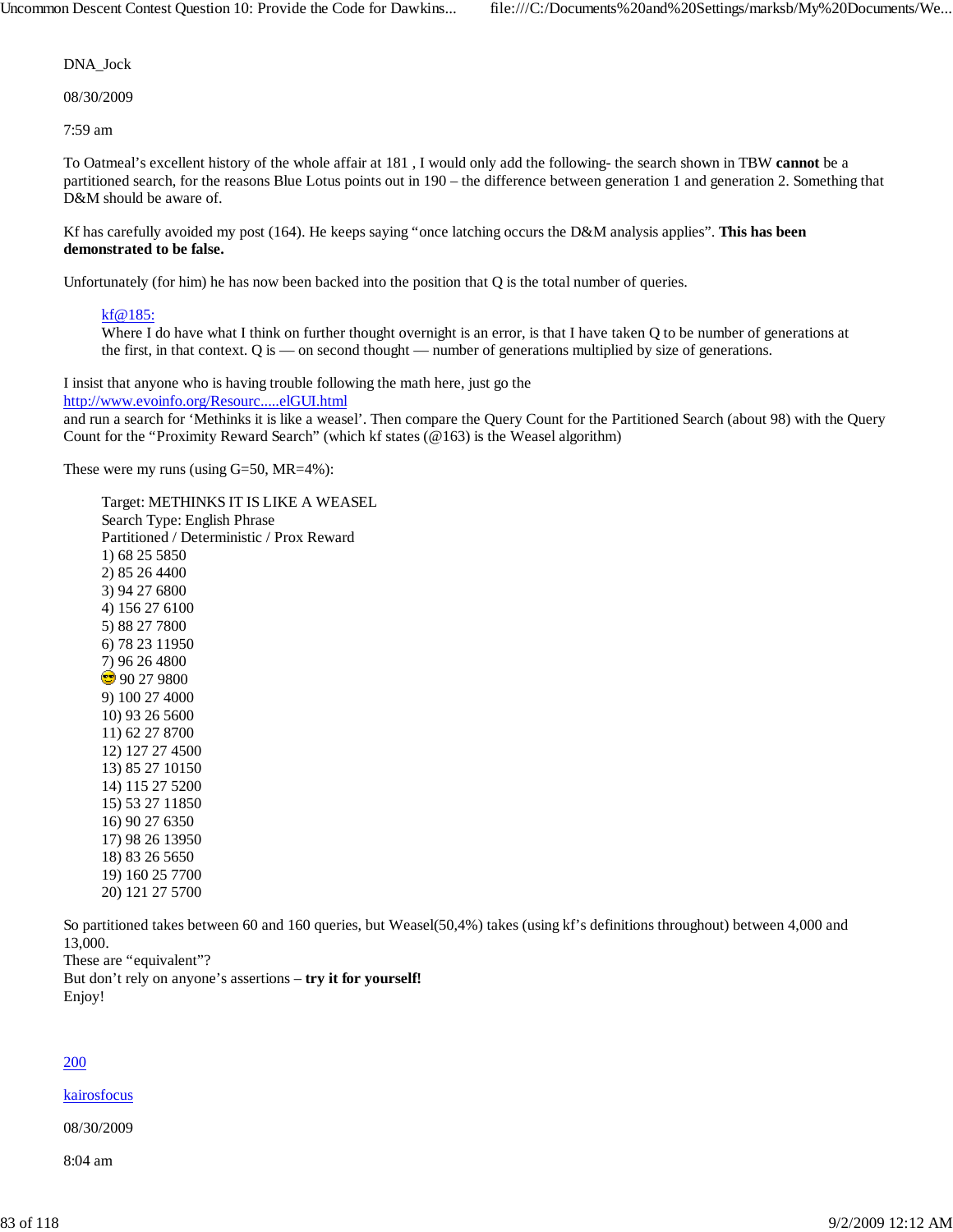BL:

\_\_\_\_\_\_\_\_\_\_\_\_\_\_\_\_

\_\_\_\_\_\_\_\_\_\_\_\_\_\_\_

\_\_\_\_\_\_\_\_\_\_\_\_

Your links above and quotes are, unfortunately, not helping us resolve the evident differences between the showcased runs of 1986, and the videotape of 1987.

In short, the cites from Mr Dawkins raise — or miss — more questions than they answer. [And the ad hominems are unfortunately of a piece with his longstanding contempt for those who differ with him: *ignorant, stupid, insane or wicked.* Mr Dawkins: FYI, I have what seem to me to be some serious questions, and I am not simply setting out to smear and distort, I would like to have them resolved in a positive fashion. In that light I do not find off- the- cuff prejudice and dismissal civil; but instead to sound far too much like the incivility and regrettably ill-informed commentary that I and others, e.g, start here, find in your The God Delusion.]

Some of the following has been raised several times but it will plainly bear repetition:

1 –> the showcased runs of 1986, with gushing commentary on the wonderful power of CUMULATIVE selection, demonstrate that there is good reason to infer that the showcased runs did ratchet and latch their way to the target:

1 WDL\*MNLT\*DTJBKWIRZREZLMQCO\*P 2? WDLTMNLT\*DTJBSWIRZREZLMQCO\*P 10 MDLDMNLS\*ITJISWHRZREZ\*MECS\*P 20 MELDINLS\*IT\*ISWPRKE\*Z\*WECSEL 30 METHINGS\*IT\*ISWLIKE\*B\*WECSEL 40 METHINKS\*IT\*IS\*LIKE\*I\*WEASEL 43 METHINKS\*IT\*IS\*LIKE\*A\*WEASEL

1 Y\*YVMQKZPFJXWVHGLAWFVCHQXYPY 10 Y\*YVMQKSPFTXWSHLIKEFV\*HQYSPY 20 YETHINKSPITXISHLIKEFA\*WQYSEY 30 METHINKS\*IT\*ISSLIKE\*A\*WEFSEY 40 METHINKS\*IT\*ISBLIKE\*A\*WEASES 50 METHINKS\*IT\*ISJLIKE\*A\*WEASEO 60 METHINKS\*IT\*IS\*LIKE\*A\*WEASEP 64 METHINKS\*IT\*IS\*LIKE\*A\*WEASEL

[Cf my comments in the always linked app 7]

3 –> In the case of the 1987 run, if the intent by Mr Dawkins is to say that he is showing the run of generational champions [a la 1986] — and that seems hard to avoid — then he is not explaining an apparent difference in showcased runs c 1986 and 1987, but distracting from it. (And Mr Dawkins is known to make significant use of misdirection and mischaracterisation in his public discussions, as the linked rebuttal to his The God Delusion documents.)

4 –> If instead, CRD is showing the run of individual members of the population in the video, that these do not latch letters is a built in characteristic of the implicit latching case: it is the run of champions — the evidence that we are seeking to explain — that would show latching in the case where: [1] to a sufficiently high likelihood no-change members appear in the generation's pop, [2] single step advances prevail otherwise. On this case, we will see latching of the run of champions as the current state will be locked in by [1] and advances if they happen will appear at [2] preserving the advances to date and occasionally adding to them. (And in some cases one run will latch and another will not on similar parameters. So, we are back at: wha tis being showcased in 1986 and in 1987, and how represenattive of the runs and population is that.)

5 –> Not to mention, how does the behaviour ofthe population fit with the gushing claims from BW that accompany the above runs:

We may conveniently begin by inspecting the published o/p patterns circa 1986, thusly [being derived from Dawkins, R, The Blind Watchmaker , pp 48 ff, and New Scientist, 34, Sept. 25, 1986; p. 34 HT: Dembski, Truman]:

 $2 \rightarrow$  This pattern from 1986 — 200+ candidates that could revert in the samples if no latching is happening, but do not ever do so [consider on the import of the law of large numbers on this; i.e the simplest explanation that fits the facts is that the sample reflects the run of generational champions here . . . ] — cannot simply be dismissed by making an offhand comment on events of 1987. *For, it is known separately that adjustment of parameters and/or different runs will produce cases that latch and cases that do not.*

<sup>&</sup>gt;> It [Weasel] . . . begins by choosing a random sequence of 28 letters … it duplicates it repeatedly, but with a certain chance of random error – 'mutation' – in the copying. The computer [indirectly, the programmer!] examines the mutant nonsense phrases, the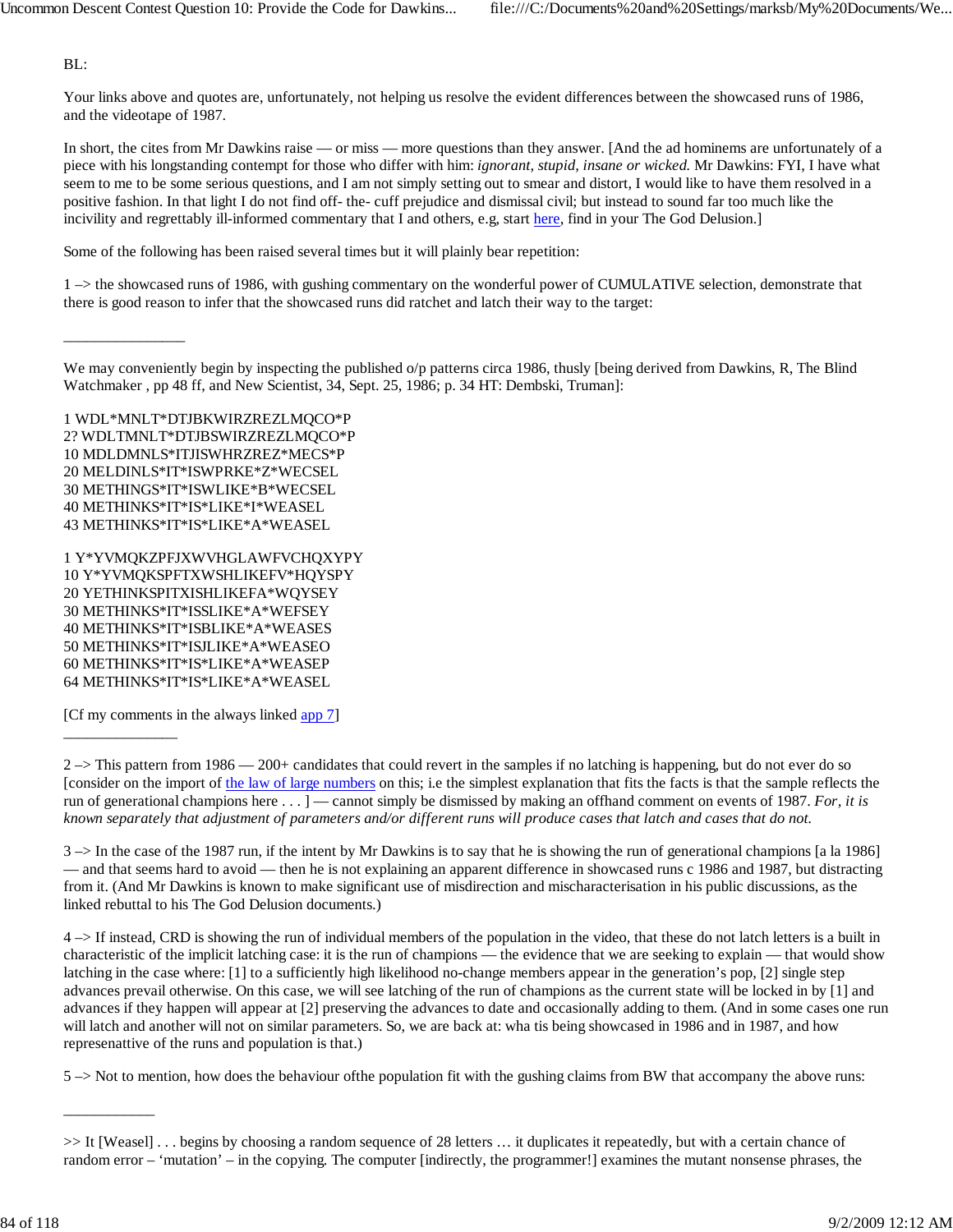'progeny' of the original phrase, and chooses the one which, however slightly, most resembles the target phrase, METHINKS IT IS LIKE A WEASEL . . . . What matters is the difference between the time taken by cumulative selection, and the time which the same computer, working flat out at the same rate, would take to reach the target phrase if it were forced to use the other procedure of single-step selection [i.e. "more than a million million million times as long as the universe has so far existed" -- this is where CRD admits that active information has played a key role in the speedup  $|\ldots \rangle$ 

6 –> If double changes etc appear with sufficient frequency, we will see another demonstrated characteristic: substitutions where one letter advances, and another retreats — which then tend to run across decadal generation boundaries. [this would be in either a quasilatched or an unlatched case.]

 $7 \rightarrow$  In the showcased 1986 runs, it took 40+ and 60+ generations to hit target, so that no-advance won the generation contests about half the time, i.e. we have separate reason to see that we may well be in the implicit latching regime described.

8 –> And, if the showcased runs were unrepresetnative of he performance of Weasel c 1986, then CRD has some expalining to do on his gushign comments about cumulative selection.

9 –> Lastly, he seems to be suggestig that he weawsels out there more or less capture the patterns of behaviour. In this case, then explict latching and implicit latchigtn are legitimate interpretations, and ont he evidence that he presented he4 has showcased implicitly latched runs c 1986, and either internal members of po per gen in 18987 or a case taht is distinctly dfifferent formt he 1986 runs.

10 –> Or else, if the showcased 1986 runs did not ratchet to target, then his published excerpts were misleading – and that in a context that he admitted was in the broader sense "misleading."

# GEM of TKI

\_\_\_\_\_\_\_\_\_\_\_\_\_\_\_\_\_

PS: BL, 190: You are missing the point, and are reading INTO the remarks in the paper something that is not drawn out of it. This happens fairly frequently, so we do have to watch out for it.

Try reading on a different "scenario," and see if this helps you see where I am coming from: *"On p. 1055 M & D presented a didactic example of what partitoning of a search means, not a real world output of a program or illustration of an algorithm's typical output in one step."*

This, I have pointed out step by step from 161 above on, as a more credible explanation. In short, I see from my angle that on inference to best explanation,  $M \& D$  are NOT presenting an algorithm or program or output from a run, but they are explaining a concept, then they go on to use the evident ratcheting as given above for Weasel 1986, to show its mathematical consequences.

Runs from 1987 are irrelevant to the 1986 result which do show no reversions among the run of champions, in a sufficiently large sample that with the gushing commentary on cumulative selection, one may reasonably conclude that the program runs showcased did latch or ratchet, manifesting partitioning explicitly or — more likely on balance of evidence and testimony — implicitly achieved.

That is the M & D Analysis is about what searches that show cumulative, ratcheted, latching selection do, and is thought to be relevant to the 1986 Weasel runs as showcased for reasons of the size of sample [as measured in letters] and the lack of reversions therein. Such ratcheting can be achieved by explicit or implicit latching effects, and on balance of evidence the later is most likely.

In any case the underlying analysis is relevant and applicable as CRD's commentary in BW reveals — inadvertently — that the active information supplied by use of a preloaded target and a proximity hotter-colder metric and filter, makes the program outperform random walks by a wide margin.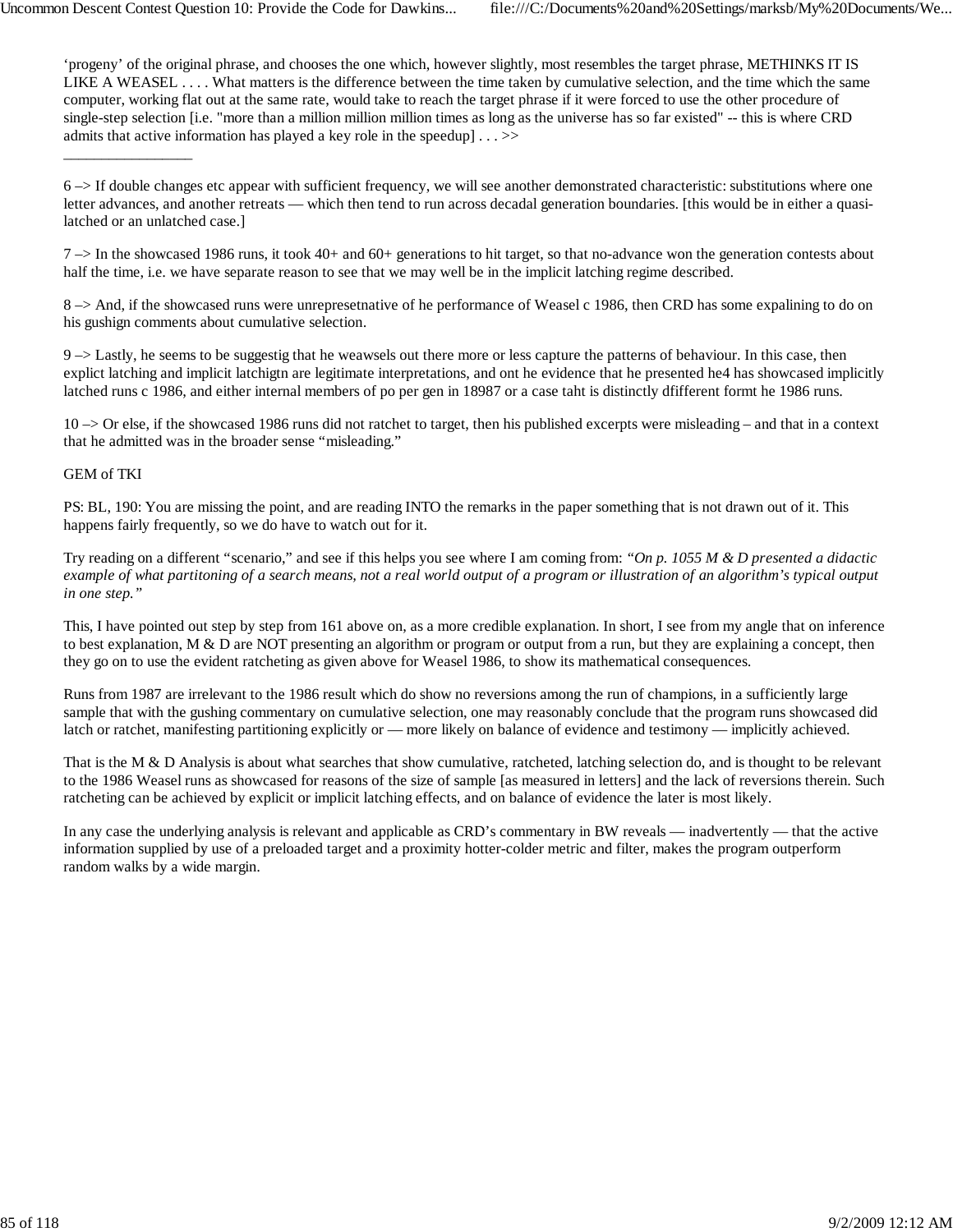# 201

DiEb

08/30/2009

8:19 am

*Your links above and quotes are, unfortunately, not helping us resolve the evident differences between the showcased runs of 1986, and the videotape of 1987.*

The differences can be easily explained by the size of the population used in both examples:

Using a mutations probability of 4%, a population of 10 takes 1305 generations on average, a population of 100 takes 78 generations. Obviously, Dawkins wanted to have the program running for the length of his talk, so he chose a smaller population than for the book. I'm sure that Dawkins would answer along these lines – if he was asked.

# 202

DiEb

08/30/2009

8:21 am

BTW, these numbers are calculable, you don't have to take my word for them…

# 203

Indium

08/30/2009

8:24 am

kf, you are so fixated on the latching stuff and the imagined differences between 1986 and 1987 it is honestlyn amazing. And of course you still avoid my questions! Hilarious!

You are more and more retreating to the strange position that the algorithm that D+M describe is not really Weasel (admitting what we say all the time) but is still relevant even if the math is completely incorrect. Could you elaborate? How much active info does the real Weasel then have? Why don´t D+M discuss Weasel when say reference it and boast about their critic on this website?

So, have fun discussing this with Dr. Dembski, who seems to think that he criticized Weasel and not something else.

# 204

Tomato Addict

08/30/2009

8:35 am

@kairosfocus, #185

By all means, the behavior you call latching exists. You have twice demonstrated such and ignored the question. It appears the definition of latching/ratcheting in effect (explicit, implicit, or quasi-) is that if the search moves toward the target, then "it must be latching because it looks like latching". I suggested a more formal mathematical definition, and I am unaware of any other definition.

I have to conclude that the concept of latching and ratcheting is arbitrary, or that it is a property of all search algorithms other than blind random search. Either way, it seems to be a useless concept.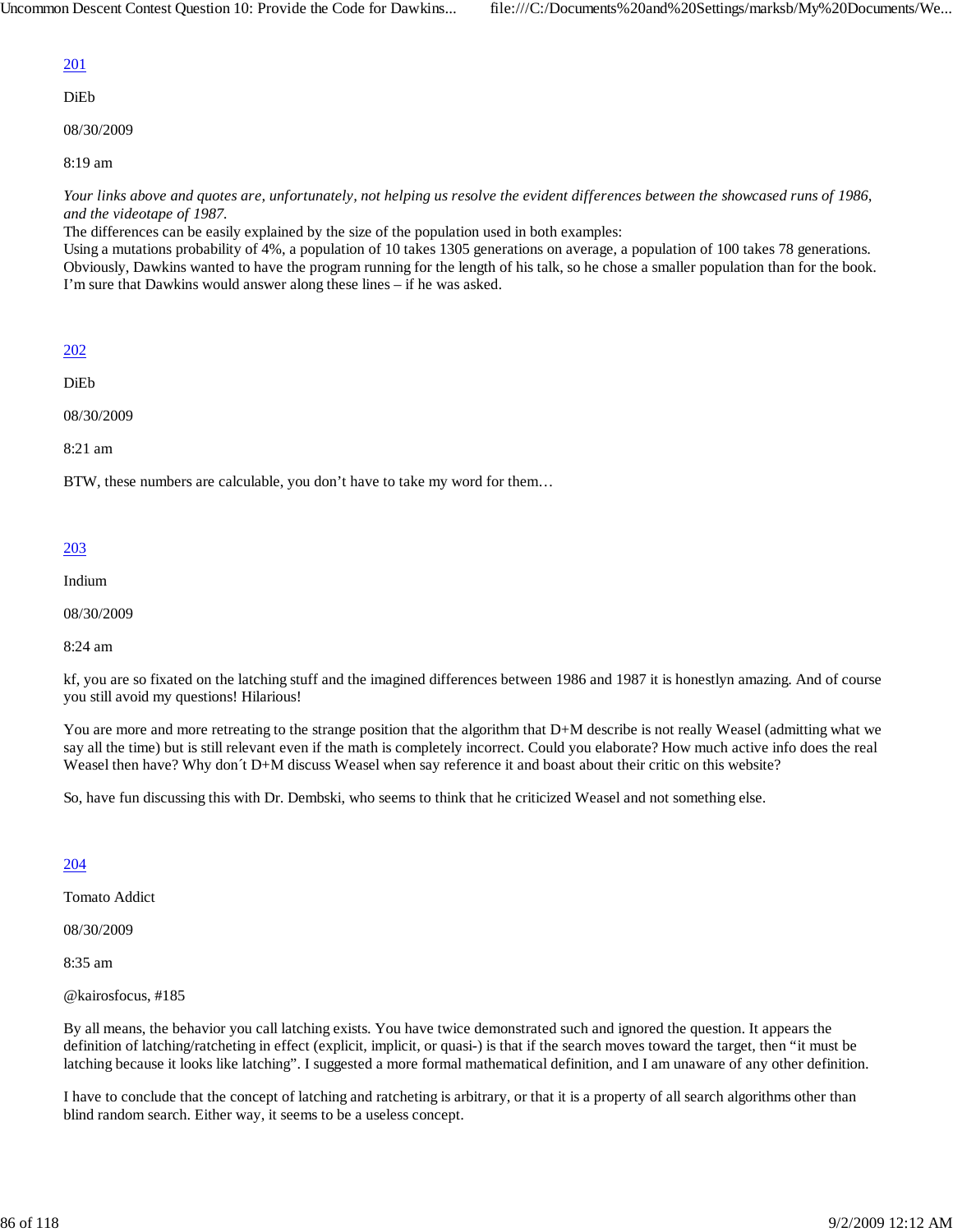# 205

# DiEb

08/30/2009

8:47 am

# –kf,

I just wanted to add my voice to the choir:

Which algorithm from Atoms suite corresponds to Weasel and which one corresponds tpo the Partitioned Search discussed by D+M?

# 206

#### BillB

08/30/2009

9:23 am

Tomato Addict:

I have to conclude that the concept of latching and ratcheting is arbitrary, or that it is a property of all search algorithms other than blind random search. Either way, it seems to be a useless concept.

I think KF has even tried to imply that a blind random search has a latching mechanism here:

One of the peculiarities of Weasel algors, is that they halt when they hit home; of course halting being a key property of algorithms. As a result, if they hit home before a generation number G, they do not get to G. Thus, if Q means number of mutants to date, then if size of generation is  $S$ ,  $Q = G*S$ .

Immediately, if a run completes [all L letters correct] at gen G, it cannot have been complete before G.

So, the paper's p.1055 discussion would on this reading of Q would be of a ratcheted run that shows a march of champions with latching up to G, when it halts: completion AT G. (In an explicitly latched Weasel this would be automatic, in a version that on being tuned and giving a good run latches — as observed [our first swallowed camel . . . ] — this implies that when metric falls to distance to target  $= 0$ , there is a latching action imposed.)

KF is trying to make an art out of semantic mud wrestling. He is claiming that if an algorithm has a halting condition then this is a latching mechanism and because it is assumed that both Dawkins and D&M's algorithms are assumed to halt when they find the target, they both contain a latching mechanism. KF presumably doesn't regard the fact that this latching has no affect on the search as important.

Dawkins also doesn't specify a halting condition and one is not actually required, although it would seem daft not to write one in. You can leave WEASEL running after it has found the target and it will continue to produce new generations, and the fittest will sometimes show incorrect letters. This becomes vital if you change the target to a new phrase because WEASEL will start to converge on this new target.

Contrast this with Dembski and Mark's algorithm. They appear to specify a halting condition "The search for these letters is over" but it is slightly ambiguous. I realise that you could interpret and code it either way as follows:

1

# 207

BillB

08/30/2009

9:40 am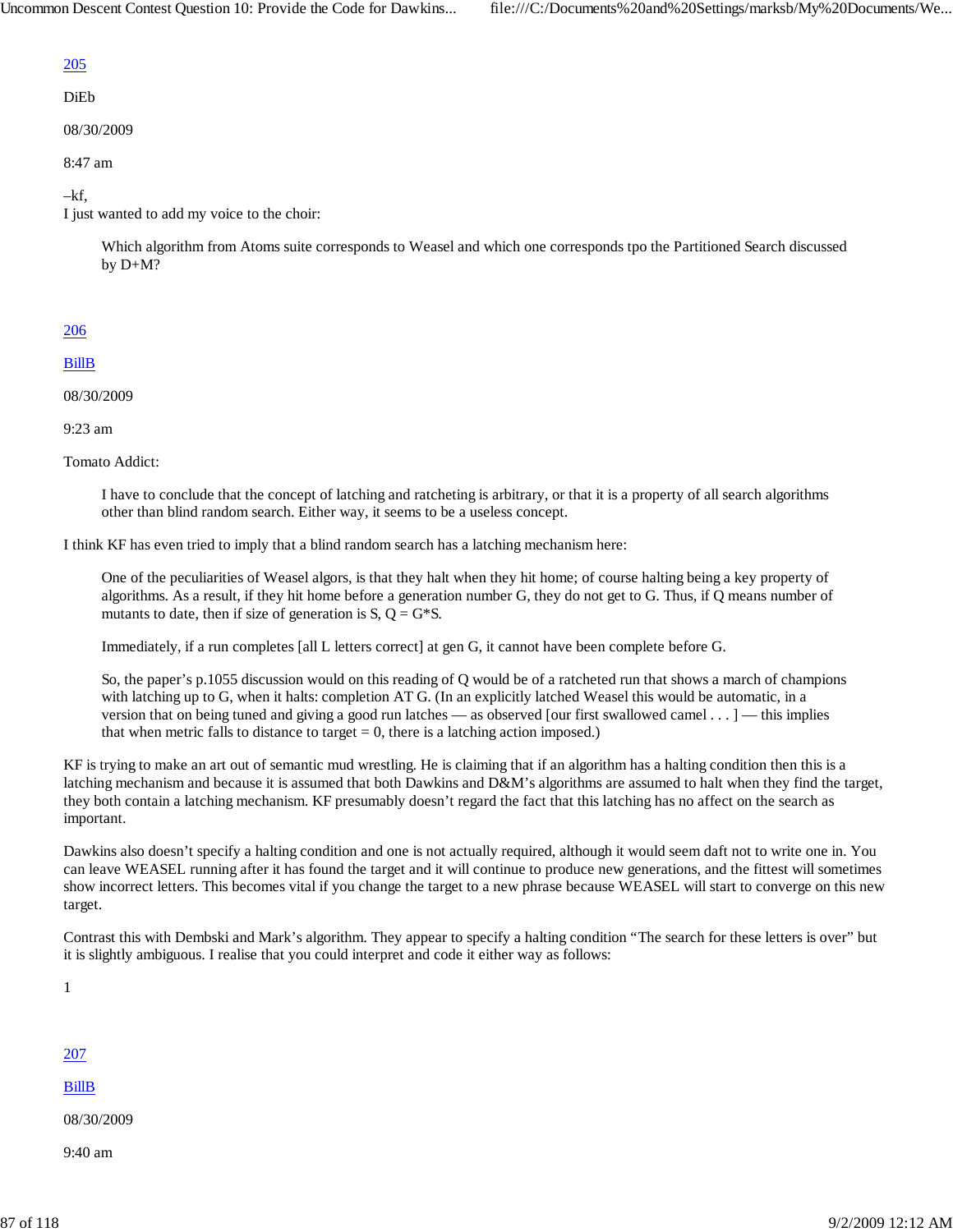(Hmm, for some reason it just posted my comment for me before I finished – here is the rest)

1 You code it so that there is a running list of incorrect letters. You work though this list on each iteration of the software and randomise letters on it. When the list is zero the program implicitly halts (or loops for ever doing nothing)

2 With each programme loop you check each letter, if it matches you do nothing, if it doesn't you randomise it.

Option 2 is simpler but functionally equivalent as far as I can see EXCEPT that option two will re-converge on a new target if one is set. The latching mechanism in option 1 is permanent but in option 2 it is only permanent (i.e. non reverting) if the target does not move. I think both could be argued as legitimate interpretations?

Of course there is still an explicit mechanism required for D&M's compared to Dawkins algorithms.

The issue over halting conditions is a rather sad but amusing attempt to stretch the idea of latching behaviour even further  $-$  it would apply to any algorithm that can achieve its goal and renders the idea of latching, in the context of D and M's representation of WEASEL, meaningless.

When looked at clearly – without KF's will-full attempts at obfuscation, his handy portable goal posts and the bulldozer he is using to try and re-shape the playing field – there is no way you can follow both algorithm descriptions and come up with the same code.

Onlookers may also have noted how he laces all his comments with poisonous accusations of dishonesty. An upstanding example of civil discourse for sure!

# 208

yakky d

08/30/2009

9:47 am

KF,

I think after reading the comments at Pharyngula, virtually everyone will agree that Dawkins' WEASEL did *not* use partitioned search.

That's really the relevant point here, not whether the algorithm involved quasi or implicit latching, concepts which don't appear in the paper and which D&M don't discuss.

#### 209

BillB

08/30/2009

10:10 am

Its worth repeating this:

D&M's process:

With each programme loop you check each letter against the target, if it matches you do nothing, if it doesn't you pick a letter at random to replace it.

Repeat.

–

–

–

Dawkins method:

With each programme loop copy each letter of the previous winning phrase, with each letter copied having a probability (P) of being randomly replaced. Now add up the number of complete letters to get the fitness score. Perform this G times (where G is the number of generations). Now look through the list of scores and pick the highest, or any one of the highest if there are more than one.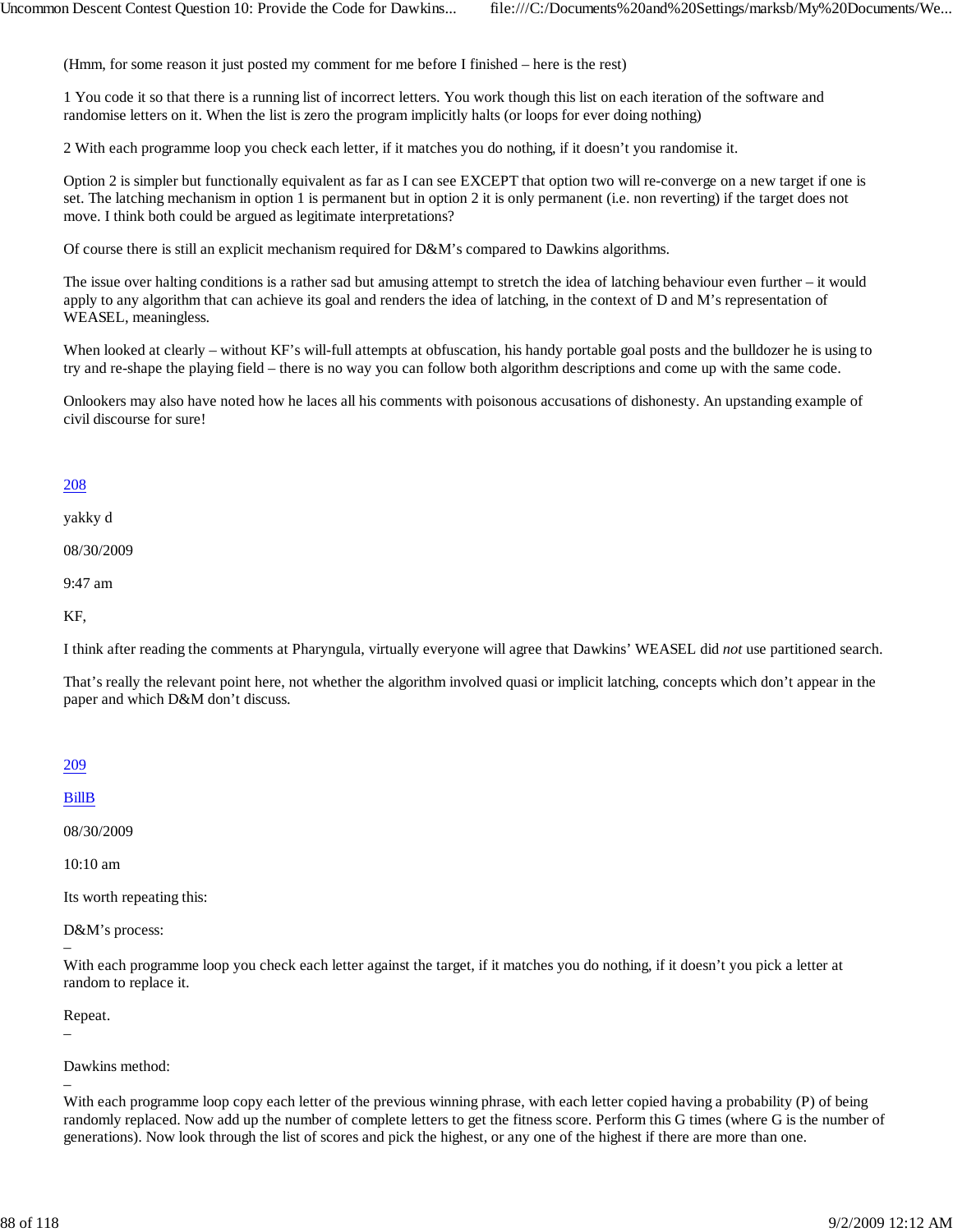Repeat.

–

So should we consider these two processes to be the same? They can't be written the same way as code, they don't function the same way and they don't produce the same results.

Can they be considered the same for D&M's purposes (according to KF). Well I don't see how – the question about the amount of active info is very pertinent here – but this is also irrelevant to the main topic under debate, one which it is easy to loose sight of what with KF's army of oily burning sixty foot straw men marching across these pages. D&M describe a different process than Dawkins does, the differences are not trivial, particularly to anyone familiar to the topic of search algorithms. Because of this their reference to Dawkins work is incorrect and inappropriate; it should be corrected – **and this will have no impact, as far as I can see, on the content of their paper.**

The surreal and farcical attempts to avoid this quite simple issue begs the question – is this really about search algorithms at all or is it about poking Dawkins with a stick.

#### 210

Indium

08/30/2009

10:32 am

BillB, as far as I can see only kf continues with this marathon of distractions. I am quite sure that Dr. Dembski will of course correct his misrepresentatiojn soon, it's easy enough! For a man with his integrity it will only take a few days or 1-2 weeks to prepare a correction. I would bet a (very small) amount of money that he has so far not been made aware of these problems.

So, may I ask again: Instead of waiting for Dawkins to show up here, which is very unlikely, why doesn´t Dr. Dembski explain the issue on his own blog? Can somebody ask him for a clarification? On the other hand he closed comments on the thread where he announced the paper. Thanks Clive and O´Leary for opening new ones, btw!

# 211

nephmon

08/30/2009

12:16 pm

Oops. Sorry, I didn't realize before that kf is actually suffering from a pathology. I'm astonished at the stamina of those who are arguing with him, but somewhat perplexed as to why they bother. Is someone who is so hung up up on the specifics of a program written  $20+$ years ago, and whose algorithm has been shown time and time again to exhibit just the behavior that was claimed for it, really worth arguing with?

The really funny thing about all this is that RD's claims for the program were so tiny, and his acknowledgment of its limitations so clear, you really have to sympathize with someone whom it causes to spill so much virtual ink.

Good luck with the debate, all!

(Yes, I don't mention the Dembski algorithm because it is, of course, a huge irrelevancy.)

# 212

Excession

08/30/2009

12:26 pm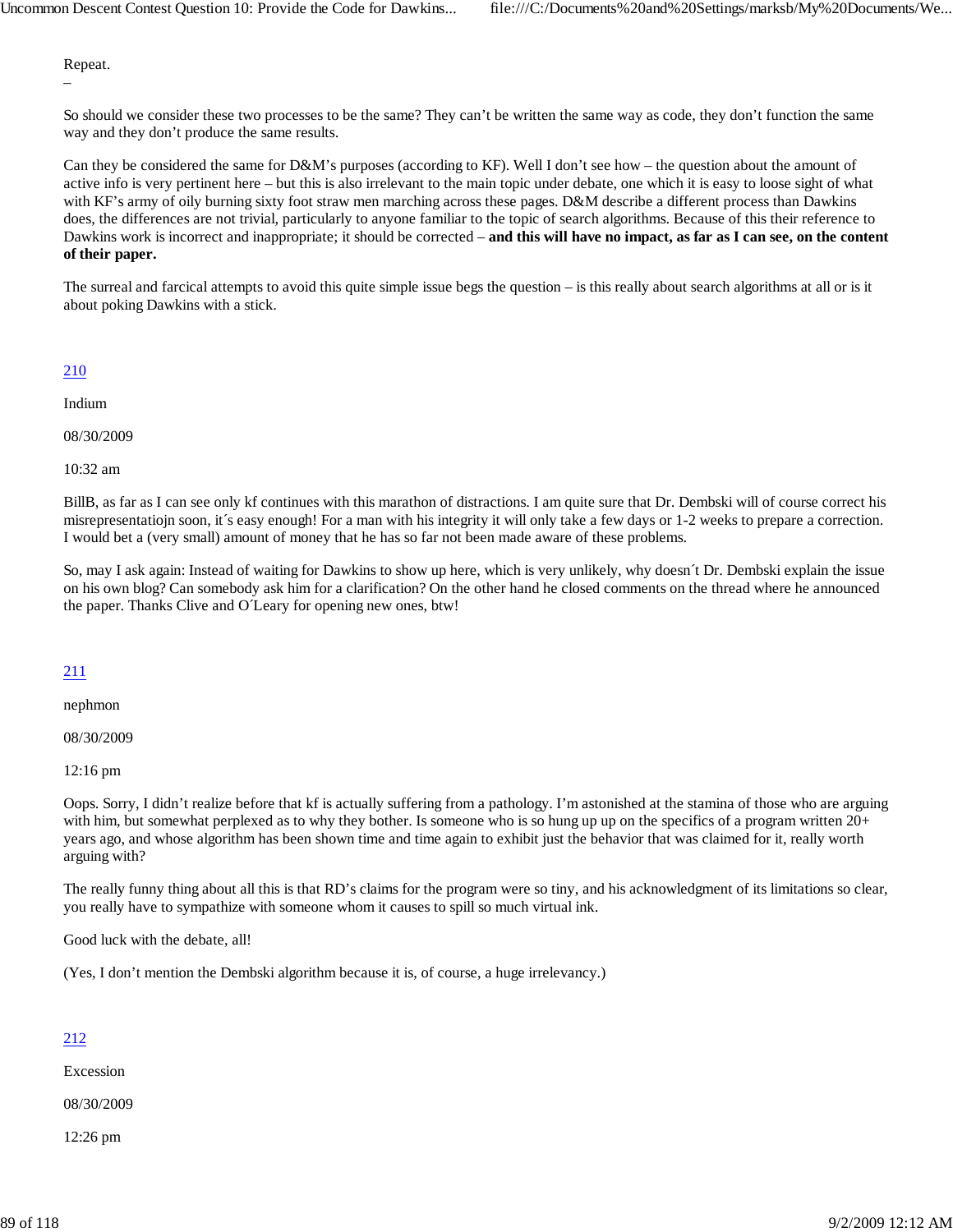I've just been observing with a mix of amusement and astonishment. It is a vary minor but clear issue, these are two different algorithms, Dembski and Marks made a mistake in their citation, they should issue a correction, Kariosfocus can stop making a mockery of reason (and ID), everyone can move on.

# 213

#### Indium

08/30/2009

12:35 pm

nephmon,

observing how kf tries to defend some truly obvious errors with more and more distractions/obfuscations provides a certain amount of amusement to some people.

# 214

# Cabal

08/30/2009

12:36 pm

Kairosfocus,

In short, the cites from Mr Dawkins raise — or miss — more questions than they answer. [And the ad hominems are unfortunately of a piece with his longstanding contempt for those who differ with him: ignorant, stupid, insane or wicked. Mr Dawkins: FYI, I have what seem to me to be some serious questions, and I am not simply setting out to smear and distort, I would like to have them resolved in a positive fashion. In that light I do not find off- the- cuff prejudice and dismissal civil; but instead to sound far too much like the incivility and regrettably ill-informed commentary that I and others, e.g, start here, find in your The God Delusion.

I suppose your words are heartfelt, but wouldn't it have been easier and more conducive to the matter at hand, once and for all to offer a couple of words just to answer that simple question:

I ask again: Which algorithm from Atoms suite corresponds to Weasel and which one corresponds tpo the Partitioned Search discussed by D+M?

or

Which of Atoms algorithms is the partitioned search and which one Weasel?

Since you have made a lot of references to Atom's program:

Nor is this theory, there are actual runs that do that. (HT: Atom and EIL.)

using replication of results as a good cross-check, e.g through Atom's adjustable Weasel, here.

j] As already noted and linked, these patterns have been demonstrated through actual runs of Atom's adjustable Weasel, from EIL

I think it would be a good idea to answer the question, or at least tell us why you don't consider it relevant? I believe a lot of people are interested but I am afraid your performance so far has not convinced many of them.

# 215

Indium

08/30/2009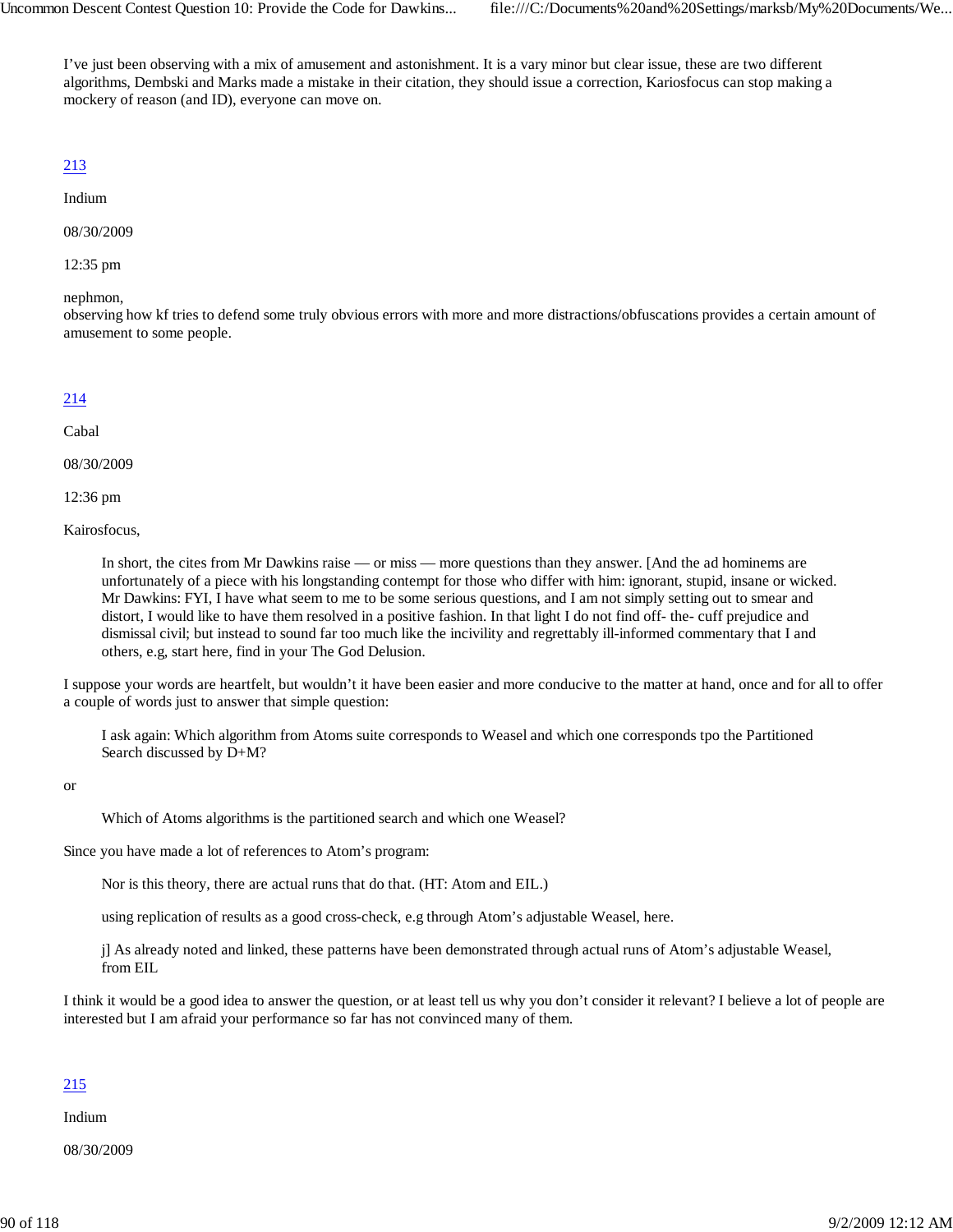12:49 pm

To be honest, Cabal, the answers to these questions will probably no longer be of much interest now that kf has more or less admitted that D+M discuss something that is NOT Weasel. I bet he will still avoid them anyway, otherwise he will have to contradict himself even more.

In fact, all questions have now more or less been answered:

- the explicit/implicit latching obfuscation has been exposed (about 100 times now)
- it is obvious that Dembski and Marks don´t use a proper Weasel and therefore misrepresent Dawkins

The only one left on the sinking ship is kf, so who cares except for people interested in the argument regarding design?

# 216

Cabal

08/30/2009

12:56 pm

With computers being binary devices, how can 'implicit latching' be implemented?

To me, implicit latching have a ring like 'implicitly pregnant'?

# 217

R0b

08/30/2009

12:59 pm

kairosfocus:

In short, more word twisting and strawmanising.

No, it's a simple statement of uncontroversial fact. The EIL page presents math (the same math as the IEEE paper) that purportedly apply's to *Dawkins'* algorithm. The simple fact is that it does not apply to Dawkins' algorithm. This is made abundantly clear by the fact that the math does not take into account population size or mutation rate. But if you still don't believe it, run the numbers yourself, as I did above. There is no controversy here — the numbers don't lie.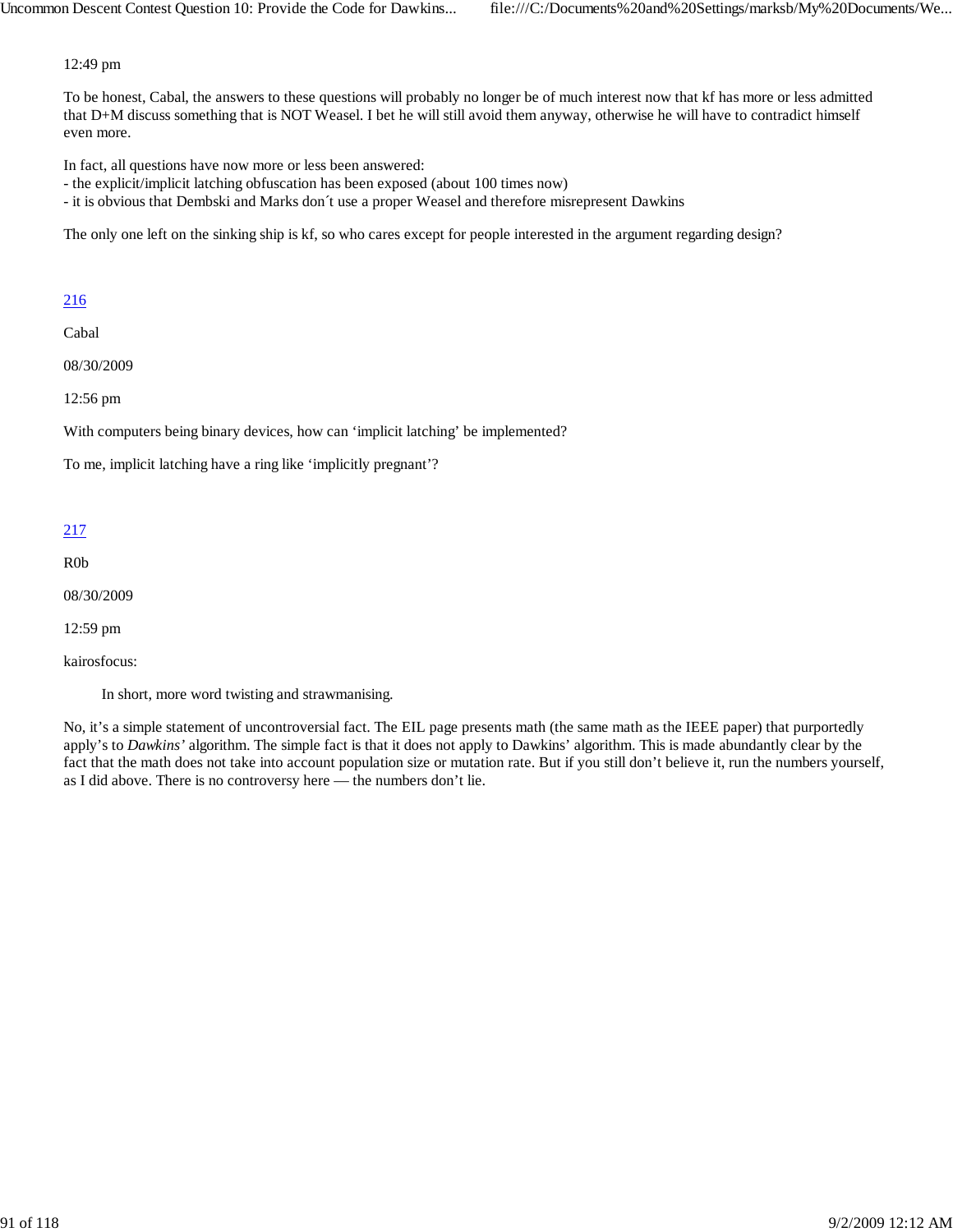# 218

nephmon

08/30/2009

2:28 pm

Cabal: in this case, "implicitly" simple means "having the appearance of". If you look at the output of an unlatched weasel program using a suitable offspring population size and mutation probability, you will see that once a letter has matched the target, it will never be corrupted again in the next generation, giving the appearance that it's latched.

Of course, amongst the 200 (say) candidate offspring, many of them WILL have a corruption of already correct positions, but these ones never (or with a vanishingly small p, anyway) get selected to go forward to the next generation.

If you make the offspring population small enough (or the chance of mutation high enough), then you WILL see letters flipping between correct and incorrect, and indeed it will never converge on the target string.

I'm sure someone will say "Aha! So you have to TUNE the values to make it work!" to which I would reply, evolution is quite capable of tuning such meta properties of the process itself.

# 219

Tomato Addict

08/30/2009

3:11 pm

BillB writes> I think KF has even tried to imply that a blind random search has a latching mechanism here:

AND

KF writes> One of the peculiarities of Weasel algors, is that they halt when they hit home; of course halting being a key property of algorithms.

I think BillB is correct: This seems to be saying that any algorithm that halts is latching, and that Weasel is peculiar for doing so?

Therefore even a blind random walk that happens to find the target – and halts – is latching.

I state as a given that halting is a universally accepted property of good coding practice. However, since good practice is not requirement, any search in an infinite loop might be considered non-latching. If halting is latching, I could be forced to admit this meets my request (in #146) for an example of a non-latching search algorithm. It would be a really stupid non-useful example though.

Usefulness aside, by this definition I can now claim that all algorithms that halt, or might halt, exhibit latching. The very concept of latching and ratcheting is now even less meaningful than before.

@KF: You wrote a lot, and I am willing to give you the benefit of the doubt and allow the quote above is perhaps taken out of context. I don't think it matters. The point I would repeat is that latching and ratcheting are either undefined, arbitrarily defined, or so broadly defined (pick one), as to be useless.

# 220

tigerhawkvok

08/31/2009

1:40 am

Well, here's one that I wrote up. Non-latching, highly configurable, and doesn't require the start string to be 28 characters (it can be any length). You can furthermore choose penalty weighting, etc.

Should that work, I'd go with Dawkin's book. In any case, the program is really quite simple, and Panda's Thumb had a nice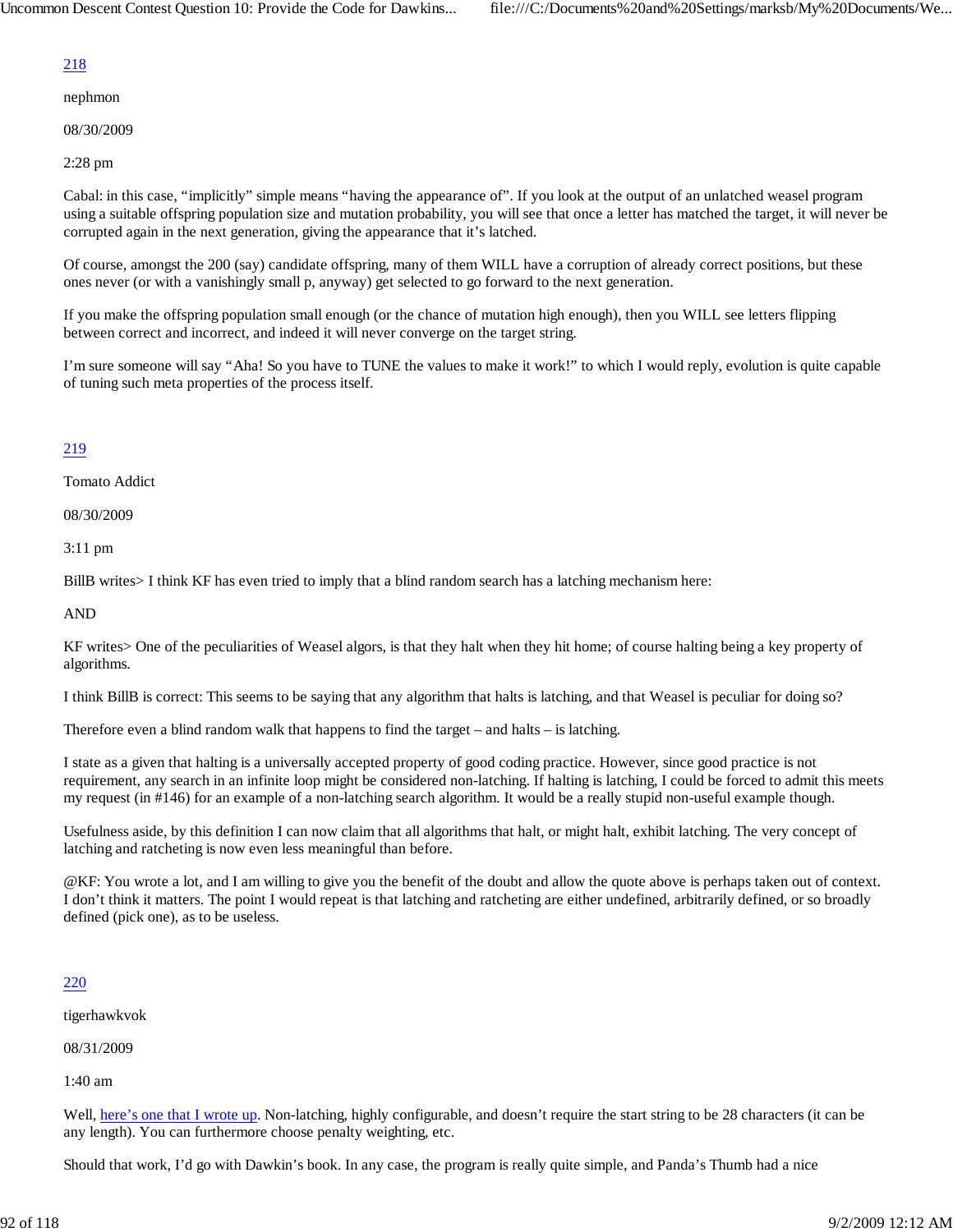breakdown of the convergence times of latching and non-latching programs (though all with 28 character starting strings).

Direct program link here.

# 221

kairosfocus

08/31/2009

\_\_\_\_\_\_\_\_\_\_\_\_

\_\_\_\_\_\_\_\_\_\_\_\_\_\_

\_\_\_\_\_\_\_\_\_\_

3:41 am

Mrs O'Leary (and onlookers):

Let us first draw attention to the issue for this thread: *absent someone out there having a copy that is currently unknown, no copy of Weasel c 1986 code will be forthcoming.*

It therefore remains to correct a few mis-impressions and to underscore the real central issue and achievement of the recent IEEE paper (and its stable-mates).

For, the clutch of papers introduce an extension to the achievements of design theory: *active information as an explanatory factor for the superior performance of intelligent search over blind, random search in large configuration spaces.* And, we may again underscore that Mr Dawkins, in 1986, inadvertently pointed the way to that conclusion when he developed Weasel as a targetted, proximity increment rewarding search for a preloaded target:

>> [Weasel] . . . begins by choosing a random sequence of 28 letters … it duplicates it repeatedly, but with a certain chance of random error – 'mutation' – in the copying. *The computer examines the mutant nonsense phrases, the 'progeny' of the original phrase, and chooses the one which, however slightly, most resembles the target phrase*, METHINKS IT IS LIKE A WEASEL . . . . **What matters is the difference between the time taken by cumulative selection, and the time which the same computer, working flat out at the same rate, would take to reach the target phrase if it were forced to use the other procedure of single-step selection**: about a million million million million years. This is more than a million million million times as long as the universe has so far existed . . . .

Although the monkey/Shakespeare model is useful for explaining the distinction between single-step selection and cumulative selection, **it is misleading in important ways**. *One of these is that, in each generation of selective 'breeding', the mutant 'progeny' phrases were judged according to the criterion of resemblance to a distant ideal target*, the phrase METHINKS IT IS LIKE A WEASEL. Life isn't like that. **Evolution has no long-term** *goal* . . . In real life, the criterion for selection is always short-term, either simple survival or, more generally, reproductive success. [TBW, Ch 3, as cited by Wikipedia, various emphases added] >>

2 –> So, **the core point of the current series of papers was inadvertently acknowledged from 1986.** By Mr Dawkins.

3 –> Q: So, why has there been a debate over a plainly *secondary* (and often simply contentious and distractive) issue — latching and/or ratcheting — since December last?

<sup>1 –&</sup>gt; Now, clearly, Dawkins accounts for the advantages of his "cumulative selection" that rewards mere increments in proximity to "a distant ideal target" by "nonsense phrases" over the "single step selection" — i.e. random mutation that has to achieve significant function before it can hill-climb — he would dismiss by the active information contained in the target, the comparison to target and reward of hotter as opposed to colder NON-FUNCTIONAL phrases.

ANS: i] Of course, the answer has long been accessible one click away, from App 7, the always linked.

ii] And, yes, there *is* a bit of Darwinist revisionism of history at work here, projectively shifting the locus of "obsession" to those who have pointed to the reason why explicit and implicit latching are valid interpretations of the description and showcased printoffs from Weasel c 1986.

iii] In the main, this is because the issue was raised again and again and again by Darwinist objectors to those who pointed to the evident ratcheting action published by Dawkins in 1986; objectors who to often insist on mischaracterisations and resist the most reasonable and simple corrections.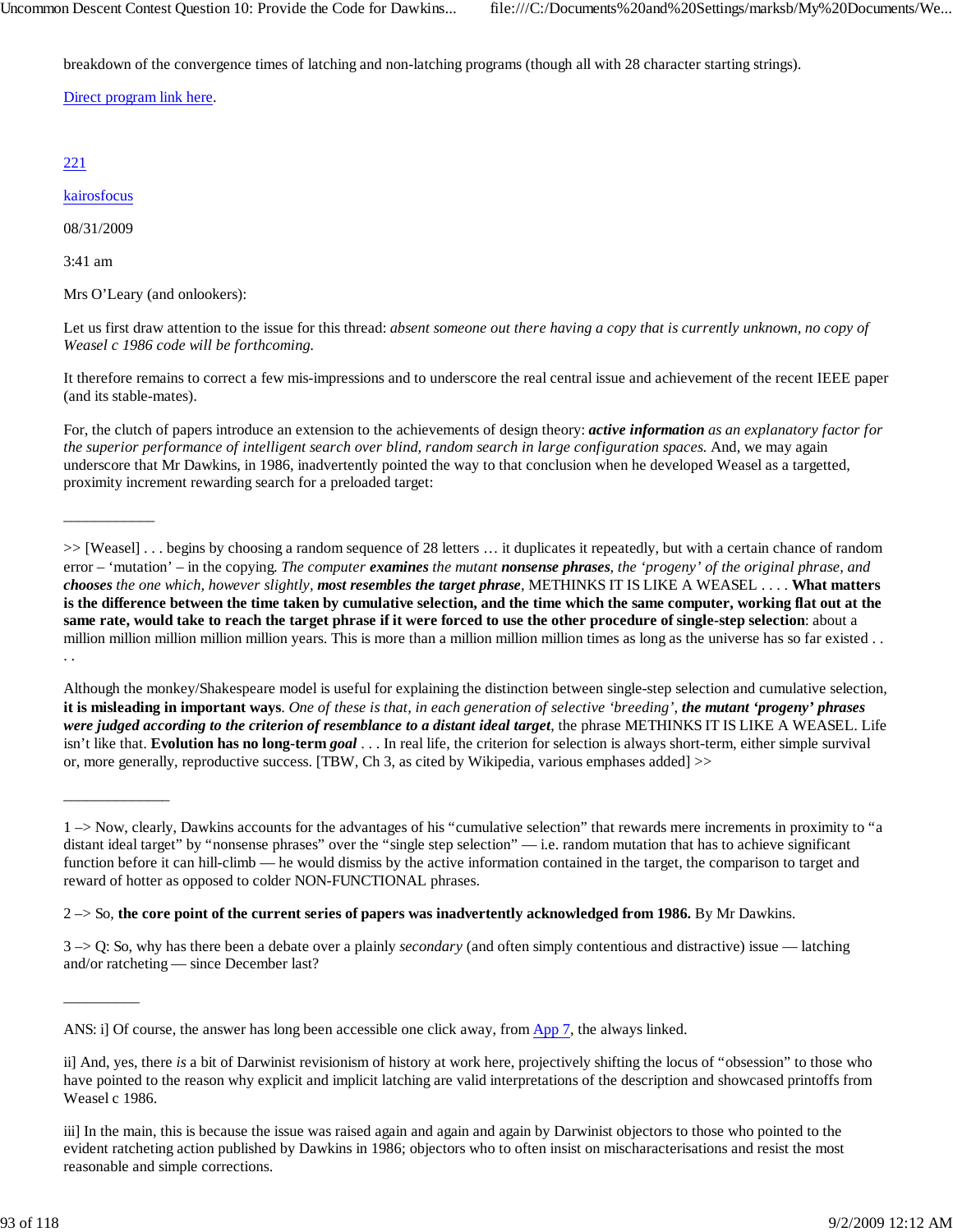iv] Presumably, they raised it in the main because it is a point where they think they can discredit those who they object to, while focussing on what they want to highlight rather than the more embarrassing — for them — details of Mr Dawkins' statements as cited above.

v] Unfortunately for them, they thereby show for the discerning reader several of the standard Darwinist rhetorical tactics of misdirection, mischaracterisation (of both arguments and persons) and dismissal.

vi] For instance, they are unwilling to acknowledge that the plain fact is that in the published, showcased — presumably "good" but representative — print runs of 1986, the excerpted runs of champions show as a matter of fact that in 200+ cases of letters that if reversions from correct were frequent we would see a few reversions, we see NONE. (Cf. on the law of large numbers and observability of low-probability phenomena here in App 7. [Do we not find it interesting how adverse comments are routinely being advanced by the Darwinists without seeking to fairly represent those being criticised.])

vii] Equally, they do not wish to acknowledge that in his gushing comments on the prowess of Weasel's *cumulative selection* in BW, CRD used a term that normally means: "Increasing or enlarging by successive addition," which when multiplied by the highlighted runs strongly supports the conclusion that at minimum, "good" runs of weasel produced lines of generational champions that routinely behaved like the published excerpts.

viii] So, CRD has the dilemma of either using misleading examples/excerpts, or using misleading words. (And that in a context of acknowledging that the is being in key parts misleading — Weasel as described is intelligently designed, targetted search, not a good stand-in for chance variation and natural selection based on differential FUNCTIONALITY.)

ix] Similarly, there has been a campaign to discredit the concept of ratcheting or of latching. In fact these are quite simple: based on what we see in the 1986 runs of champions, when Weasel is working "right" it will hold on to correct letters, and it will add more until the target is achieved, generation by generation. As in what seems to be clearly going on in the 1986 runs — at least if we are unprepared to swallow the *"don't believe yer lyin' eyes"* rhetoric.

x] So far, we have highlighted the pattern observable/ supported by the showcased runs c 1986 and the commentary on them. The question is where did these come from?

xi] One obvious possibility is explicit latching, and this is a legitimate interpretation of the information c. 1986. However, on further commentary and claims c 2000 and currently from Dawkins and proxies, the other possibility seems to be more likely: IMPLICIT LATCHING; as is discussed in the App 7 and in earlier UD threads. (The mechanism that Darwinists seem to want to either dismiss as unreal or accept as trivial.)

xii] But in fact, since CRD has in effect accepted that Weasel type algorithms as implemented in recent years are more or less typical of what his program did, we can rely on the demonstrated and long since publicly posted fact of implicit latching shown by Atom's adjustable weasel. (I'll bet some onlookers would not realise that such is **demonstrated fact** from the objections above and elsewhere!)

xiii] Thus, we can *see* that indeed under certain conditions where the population size per generation, the mutation rate per letter and the filter work together right, the sequence of generation champions on closest yet approach to target will show latching and ratcheting. (How desperate are some objectors to dismiss the observed fact as non-existent or poorly defined!)

xiv] How this likely happens: under not too hard to achieve conditions (enough pop and a reasonably low mut rate)the mutant population form a seed will almost certainly contain at least one unchanged member — cf calculation and explanation in the App 7 on this.

xv] That means that practically, progress to date on proximity will be preserved, given the stipulation on the filter. And, if in addition, single step advances are favoured otherwise because the mut rate is fairly low [so that 1 mutation per child phrase is typical], then mutations that affectt he correct letters will tend to be retreats, and will be eliminated by the filter.

xvi] Most mutations of non-correct letters will make little or no difference to the proximity too (or if they hit a correct letter they will most likely revert it to incorrect for that member of the pop). *But when a newly correct letter arises and the presently correct ones are undisturbed for a member of a generation, we have a one-letter distance increment in proximity.* if such a member is present, it will be picked by the filter in the normal case. [Obserfve how int eh Weasel 1986 runs as showcased, we saw 40+ and 60+ gens to target for "good" runs. That is no-change won out about half the time, and single step increments in proximity dominated the rest.]

xvii] Of course, where mutation rate or population size is high enough, we will see occasional cases where double mutations pop up which may give a two-letter advance, or may substitute one correct letter for another: the latter marking a LOSS of latching behaviour.

xviii] On the other end, if the pop size per gen is too small, not enough members of population will be present to have a predictable pattern within the generation, so reversions may win, and latching vanishes again. (Hence the discussion on tuning or matching of pop size, mut rate and filter. The filter, of course, can also affect outcomes, as is mentioned in the App 7. As Apollos inadvertently demonstrated some months back, this can sometimes have a dramatic effect.)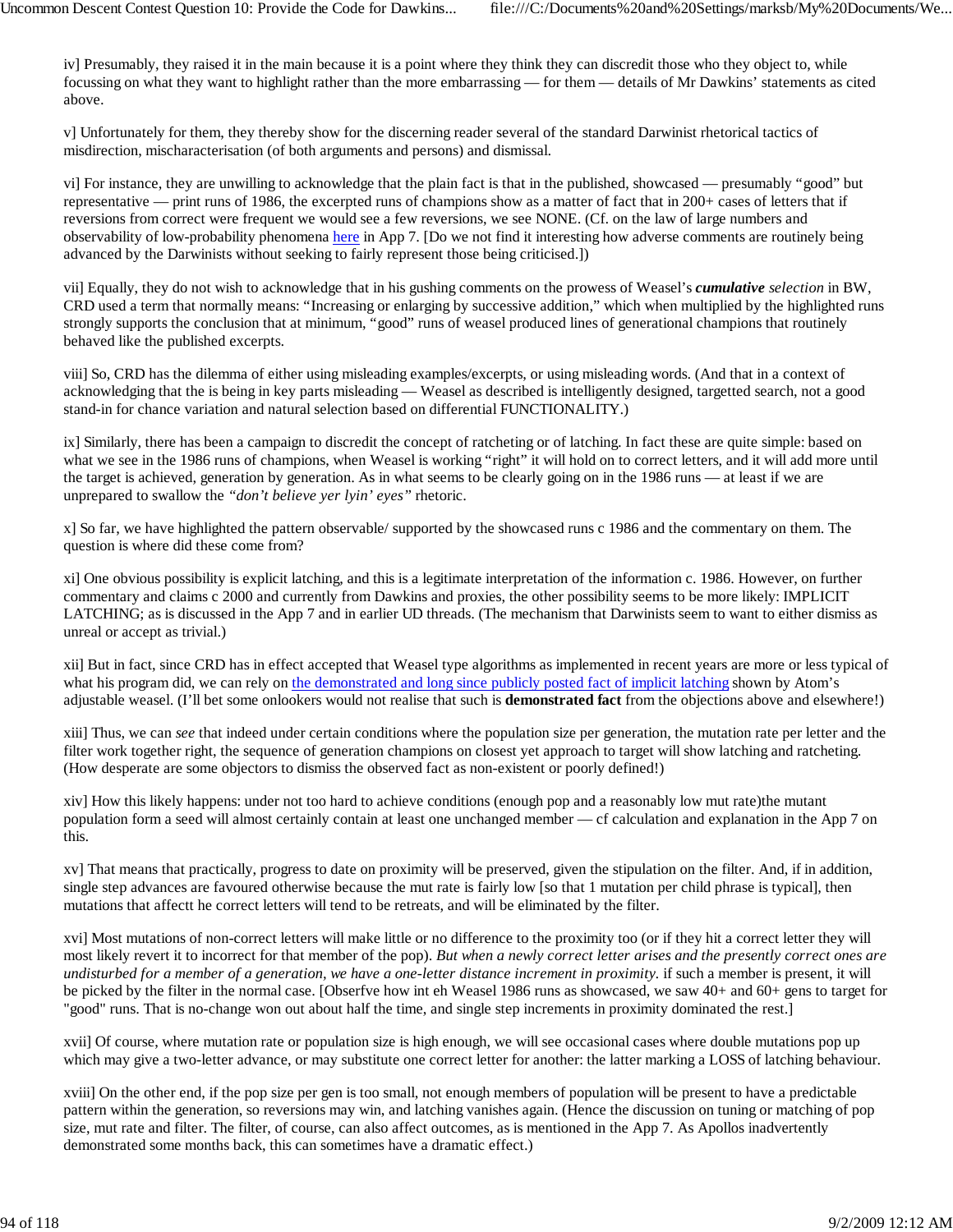xix] If reversions are rare, we see near-latching or as I have termed it quasi-latching with an occasionally slipping ratcheting action.

xx] Indeed, given that the above are probabilistic phenomena, do enough runs and you will see reversions in cases where latching "often" turns up. For a probabilistic barrier is not an absolute barrier.

xxi] That brings up the 1987 videotaped runs. Most likely, they showcase a detuned run, which does not latch implicitly, and the onscreen reversions may reflect that. (It is also possible that the video is highlighting the members of the population, which are not the same as the run of generational champions published in the 1986 printoffs. The two are not mutually exclusive.)

xxii] Beyond that, we may see behaviour that does not in any wise resemble latching, i.e cases with a rather high mutation rate will find it hard to close the deal, and maybe in some cases will never hit home to the target.

4 –> Now, *none of the above is really new*, having been put up several times — including in this thread. Not to mention, it is presented in the always linked app 7. Why then is it apparently so hard for Darwinists to see what should be obvious?

5 –> Partly, because it does not fit with what they expect to see. (It is hard to see what is really there when that does not fit with what you expect to see.)

6 –> For instance, just above we see TA @ 219: *The point I would repeat is that latching and ratcheting are either undefined, arbitrarily defined, or so broadly defined (pick one), as to be useless.*

 $7 \rightarrow$  Compare that ill-informed, counter-factual statement with the facts as again outlined. How could a reasonably informed person not see that here is a sufficiently precise definition, with publicly accessible demonstrations [starting with the showcased Weasel printooff excerpts of 1986]? And counter-examples that show contrasting cases?

ANS: *because the actual facts cut across the expectations.* [Starting with "don't believe yer lyin' eyes" on what Weasel 1986 credibly did.]

 $8 \rightarrow$  In that context, it is easy to see as well why a focus on an imaginary flaw can distract from the actual outright acknowledgments in BW of:

[1] use of artificial selection,

[2] resulting material dis-analogy of this computer simulation to chance variation and natural selection,

[3] the further resulting fundamentally "misleading" nature of the Weasel icon of evolution,

[4] the actual reason for improvement in performance over blind search: active information in the form of a preset, embedded target and a hotter-colder beacon that draws in non-functional "nonsense phrases" until they hit home in a few dozen generations if the program is set up right.

[5] the distraction from and dismissal of the need to de novo originate complex functional information through chance variation before hill-climbing/ warmer-colder algorithms etc can be legitimately employed.

9 –> And this last cluster extends directly to the more modern and more sophisticated Genetic Algorithms. GA's may reasonably mimic certain aspects of micro-evolution, but hey do not credibly account for the origin of complex information based functionality in the absence of intelligent action and the associated injection of active information.

 $10 \rightarrow$  And, that is a fatal defect.

GEM of TKI

 $\overline{\phantom{a}}$  ,  $\overline{\phantom{a}}$  ,  $\overline{\phantom{a}}$  ,  $\overline{\phantom{a}}$  ,  $\overline{\phantom{a}}$  ,  $\overline{\phantom{a}}$  ,  $\overline{\phantom{a}}$  ,  $\overline{\phantom{a}}$  ,  $\overline{\phantom{a}}$  ,  $\overline{\phantom{a}}$  ,  $\overline{\phantom{a}}$  ,  $\overline{\phantom{a}}$  ,  $\overline{\phantom{a}}$  ,  $\overline{\phantom{a}}$  ,  $\overline{\phantom{a}}$  ,  $\overline{\phantom{a}}$ 

PS: BillB of course — as is sadly usual — manges to excerpt out of context and mischaracterise. The context for my remark on halting was that because of halting, Weasel type algors will lock up as they hit home. that means that when we talk about probabilities of getting home AT gen x, we are talking about just that — we would not get *to* to gen X if there had been an earlier hitting of the target.

#### 222

kairosfocus

08/31/2009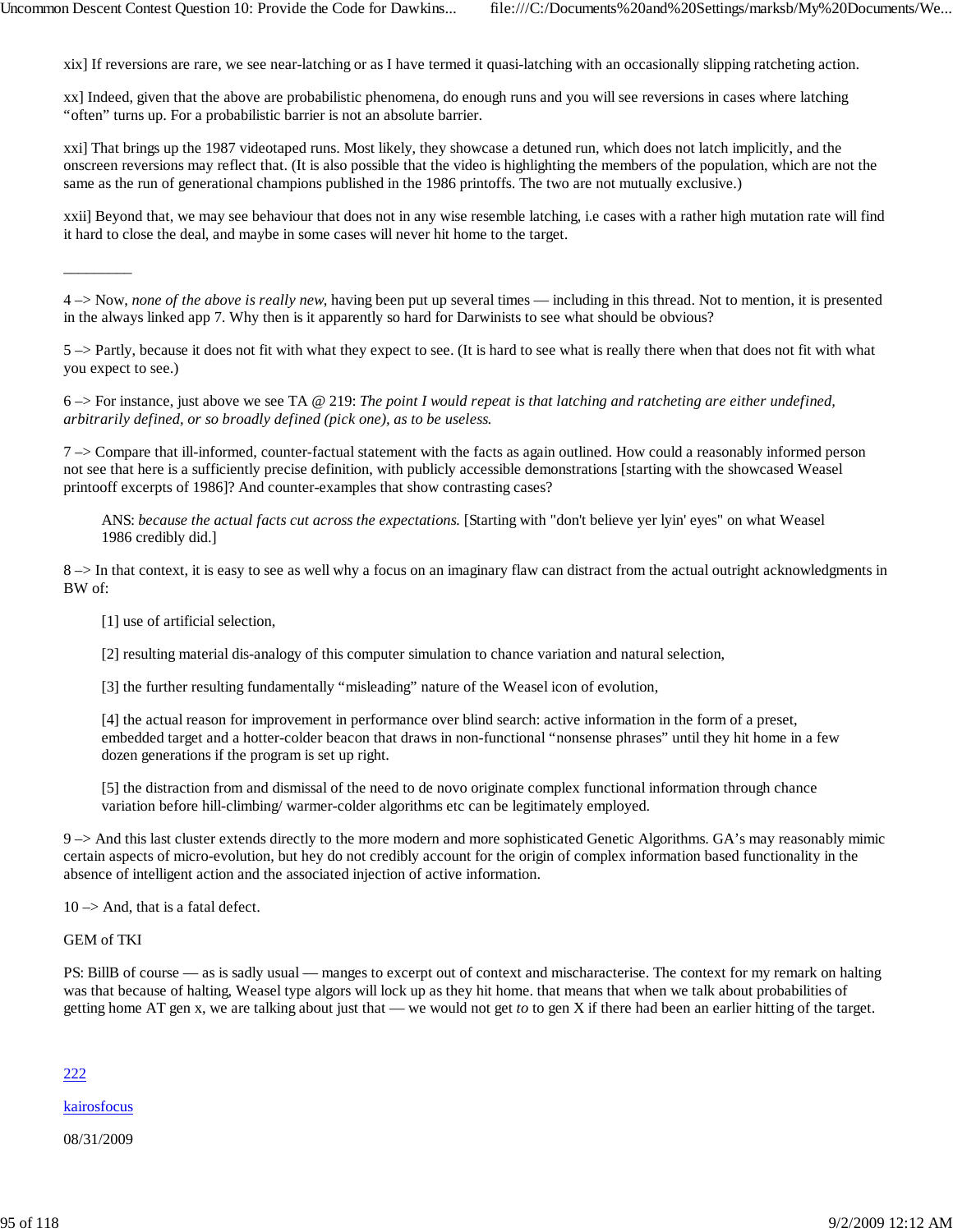3:49 am

\_\_\_\_\_\_\_\_\_\_\_\_\_\_\_\_\_\_\_

PPS: TH, you can see an implicitly latched run of Atom's adjustable Weasel hit home in 31 gens here.

I reproduce, FYI, as it seems hitting on a link is not popular:

RUN B, 500 pop/gen, 4% per letter mut rate:

1. MEL LSI YHXMAJLMDGMVKTSKGW 2. MEL LSI YHXIAJLMDNMVKTSKGW 3. MEL LSI YHXISJLMDNMJKTSKGW 4. MEL LSI YHXISJLMDN JKTSKGW 5. MEL LNI YHXISJLDDN JKTSKGW 6. MEL LNI YHXISJLDDN JKTEKGW 7. MEL LNB BHXISJLDDN JKTEKGE 8. MEL LNB BHXISJLIDN JKTEKGE 9. MEL LNB BHXISJLIDN JKTEKSE 10. MEL LNB BHXISJLIDN JKTEKSEL 11. MEL LNK BHXISJLIDN JKTEKSEL 12. MEL LNK BHXIS LIDN JKTEKSEL 13. MET LNKV BHXIS LIDN JKTEKSEL 14. MET LNKV BHXIS LIDN AKTEKSEL 15. MET LNKV BHXIS LIDE AKFEKSEL 16. MET LNKV BHXIS LIKE AKFEKSEL 17. MET LNKS BHXIS LIKE AKFEKSEL 18. MET LNKS BH IS LIKE AKFEKSEL 19. MET LNKS BH IS LIKE AKFEKSEL 20. MET LNKS BH IS LIKE AKWEKSEL 21. MET INKS BH IS LIKE AKWEKSEL 22. MET INKS BH IS LIKE AKWEKSEL 23. MET INKS BH IS LIKE AKWEKSEL 24. MET INKS IH IS LIKE AKWEKSEL 25. MET INKS IH IS LIKE A WEKSEL 26. MET INKS IH IS LIKE A WEASEL 27. MET INKS IH IS LIKE A WEASEL 28. METHINKS IH IS LIKE A WEASEL 29. METHINKS IH IS LIKE A WEASEL 30. METHINKS IH IS LIKE A WEASEL 31. METHINKS IT IS LIKE A WEASEL

And this one hit home in 21 gens:

\_\_\_\_\_\_\_\_\_\_\_\_\_\_\_\_\_

\_\_\_\_\_\_\_\_\_\_\_\_\_\_\_

 $\overline{\phantom{a}}$  ,  $\overline{\phantom{a}}$  ,  $\overline{\phantom{a}}$  ,  $\overline{\phantom{a}}$  ,  $\overline{\phantom{a}}$  ,  $\overline{\phantom{a}}$  ,  $\overline{\phantom{a}}$  ,  $\overline{\phantom{a}}$  ,  $\overline{\phantom{a}}$  ,  $\overline{\phantom{a}}$  ,  $\overline{\phantom{a}}$  ,  $\overline{\phantom{a}}$  ,  $\overline{\phantom{a}}$  ,  $\overline{\phantom{a}}$  ,  $\overline{\phantom{a}}$  ,  $\overline{\phantom{a}}$ 

Case D: 999/gen [maxed out], 8%:

1. MMCJXLTPPCNATTMLKDXOBDKMBJQX 2. MMCJXL PPCNATT LKDXOBDKMAJQX 3. MMCJXL PPCNATT LKDXOB KMAJUX 4. MECJXL PPCLATT LIDXOB KMAJUX 5. MECJXL PPWPOVS LIDXOB WMAJUX 6. MECLXL PPWPOVS LIDXOY WMAJUL 7. MECLXL SPWPOVS LIDXOY WMAJUL 8. MECLXL SJWPOIS LITXOY WMAJUL 9. MECLXL SJWP IS LIZXOY WTASUL 10. MECLXL S WP IS LIZAOY WTASUL 11. MECLXL S IP IS LIZAOY WTASEL 12. MECLXL S IT IS LIZAOY WTASEL 13. MECLXL S IT IS LIKNOY WTASEL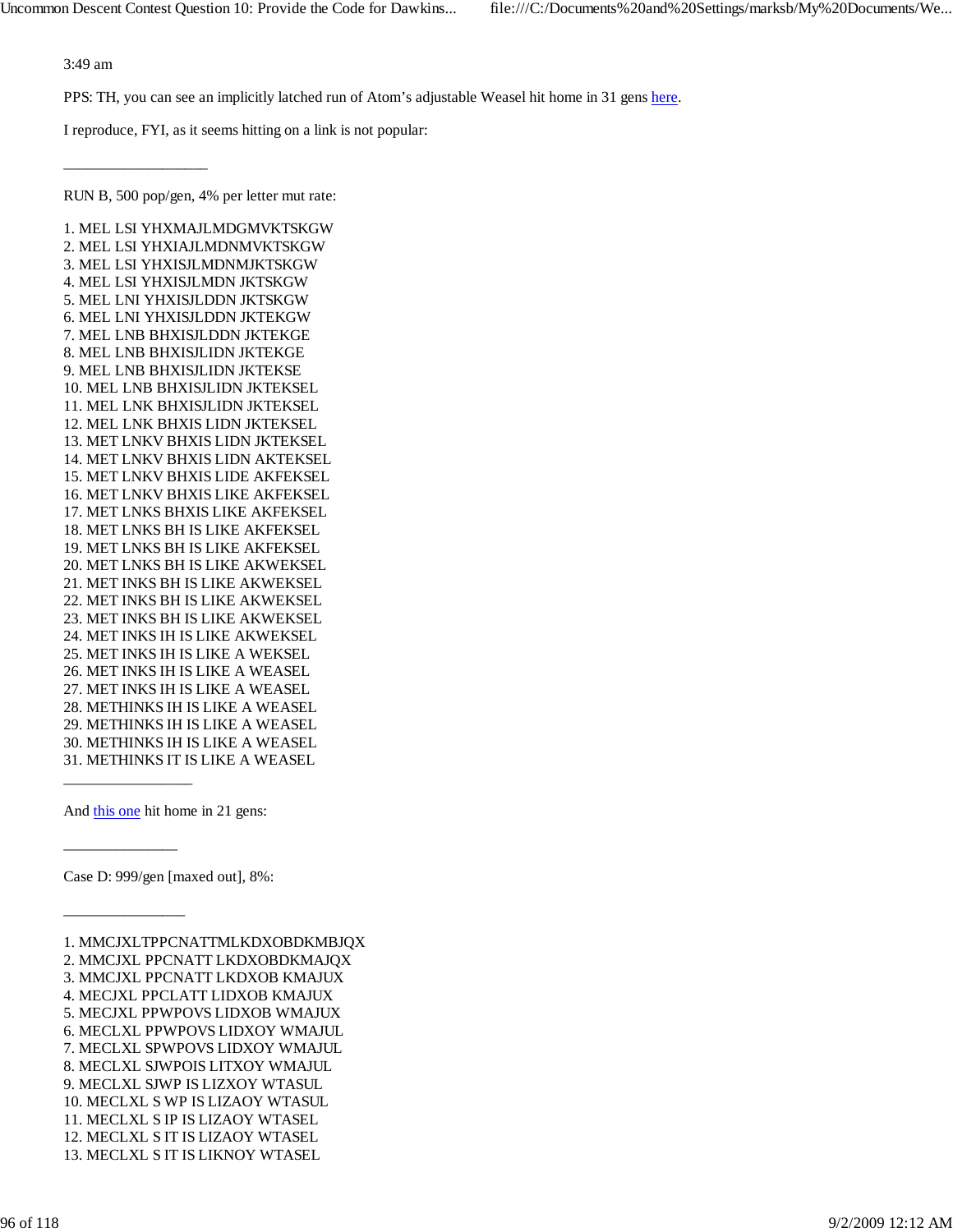14. MECLXL S IT IS LIKEOY WTASEL 15. MECHXL S IT IS LIKE Y WUASEL 16. METHXZ S IT IS LIKE Y WUASEL 17. METHXZ S IT IS LIKE A WUASEL 18. METHKN S IT IS LIKE A WUASEL 19. METHKN S IT IS LIKE A WEASEL 20. METHIN S IT IS LIKE A WEASEL 21. METHINKS IT IS LIKE A WEASEL

Here we see speeding up of run to the target.

223

kairosfocus

\_\_\_\_\_\_\_\_\_\_\_\_\_\_\_\_\_\_

08/31/2009

3:59 am

PPS: On a subtlety: when mutation occurs, the same letter is a candidate, so 1 in 27 times, a mutation will go back to being itself. As an effect of that, 1 in 27 times on average, when a correct letter "mutates," it goes back to being itself. That should not be overlooked in analysis.

#### 224

nephmon

08/31/2009

4:45 am

I've often wonder if the fact that the weasel program is performing directed a search at "a distant goal" is as troublesome as even RD states.

If you think of the phrase "methinks it is a weasel" as representing the environment in which the mutated, generated phrases are "living", then what the program is doing is optimizing the progeny of the random seed phrase for fitness in that environment.

Of course, there are many simplifications involved here: the "environment" happens to also be a specific value of the "genome" that's evolving; there is no analogue of a phenotype resulting from simple genotype that's being modeled (and on which selection would operate in reality); and the "environment" never varies. (This last point is easily addressed by also mutating the target phrase across generations, so that the program will now be chasing a moving target, which is closer to the idea of organisms adapting to slow-changing environments. Of course in this case, it's unlikely the simulation would halt, just like evolution.)

There are many other enhancements that could be made to the program to better model real-world evolution, and I'm sure many such simulations exist. But I still think that as a very simple-to-understand illustration of the vast difference between random mutation and the selection of random mutations according to some selective pressure, it holds up pretty well.

#### 225

nephmon

08/31/2009

4:55 am

kf@222: can you explain why you're reproducing that? I think almost everyone here has written an implementation of the weasel algorithm and has observed the fact that with many progeny to choose from in each generation, a letter that is already correct is not going to change in the next generation (unless p(mutation) is extremely high).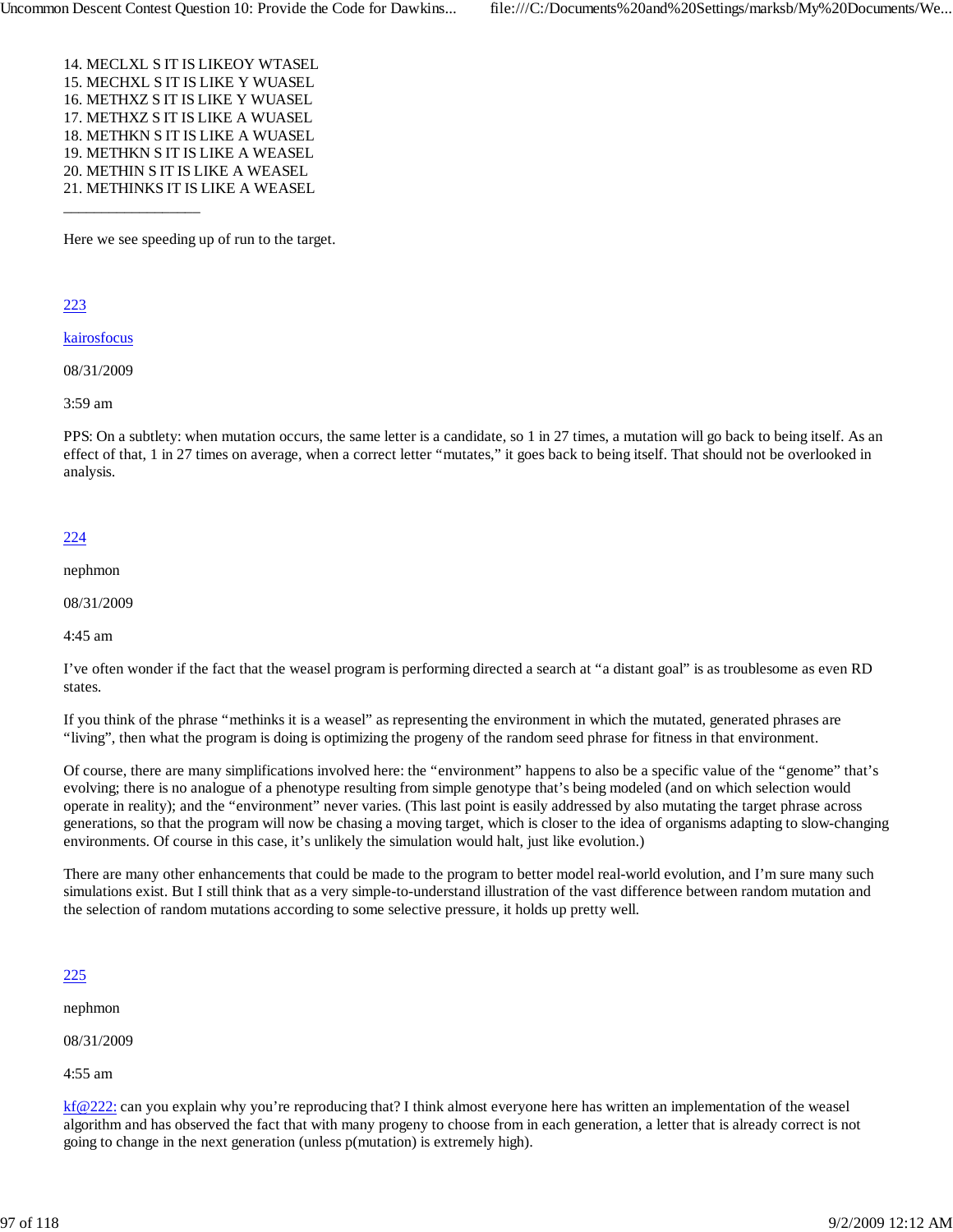So what are you revealing by listing a result that's already very well known? Is it that you're trying to prove that RD's original program would have behaved just as he claimed in the book without having to fix letters in place once they'd matched, and therefore we don't need to see the source code?

Thanks anyway, but I think we know that already.

# 226

DiEb

08/31/2009

5:51 am

–kf

sorry, I couldn't spot where in your variably emphasized and enumerated post you answered the question:

Which algorithm from Atoms suite corresponds to Weasel and which one corresponds tpo the Partitioned Search discussed by D+M?

And for your *subtlety*:

when mutation occurs, the same letter is a candidate, so 1 in 27 times, a mutation will go back to being itself.

Why? That's just a question of implementation. Doing it this way, a possibility of 4% of change for a letter would translate into a de-facto-mutation rate of 3.85% – but you can also achieve a mutation rate of 4% if you chose uniformly only from the other 26 symbols.

For practical purposes, it's not much of a difference…

# 227

Indium

08/31/2009

6:26 am

kf, everybody here has understood the latching issue. The main point is that we all agree that there is no proof or evidence that explicit latching is involved. This was the original question of this thread and it has been solved a long time ago. The programm DOES let the characters vary, the subsequent filtering eliminates bad mutations most of the time. Your letter counting ("as a matter of fact that in 200+ cases of letters that if reversions from correct were frequent") is of course wrong because you should a) count only correct letters and b) take into acount that you only see every 10th generation so that wrong letters have a good chance to be restored anyway. How often do we have to go through this?

The discussion has moved on. It has now been shown that this is by far not the only misrepresentation in the D+M paper. In fact they use a completely different algorithm while referencing Weasel. This is most easily demonstrated by checking Eq 22 which is incorrect for Weasel. Even Joseph has acknowledged this.

And finally, you continue to evade my questions which in turn continues to amuse me. I will repeat them later for your convenience!

# 228

DNA\_Jock

08/31/2009

6:28 am

nephmon – you and I may already understand how a program that has no latching **mechanism** may still display latching **behavior**, but it is nice of kf to explain it to this audience, even if he is a bit long-winded about it.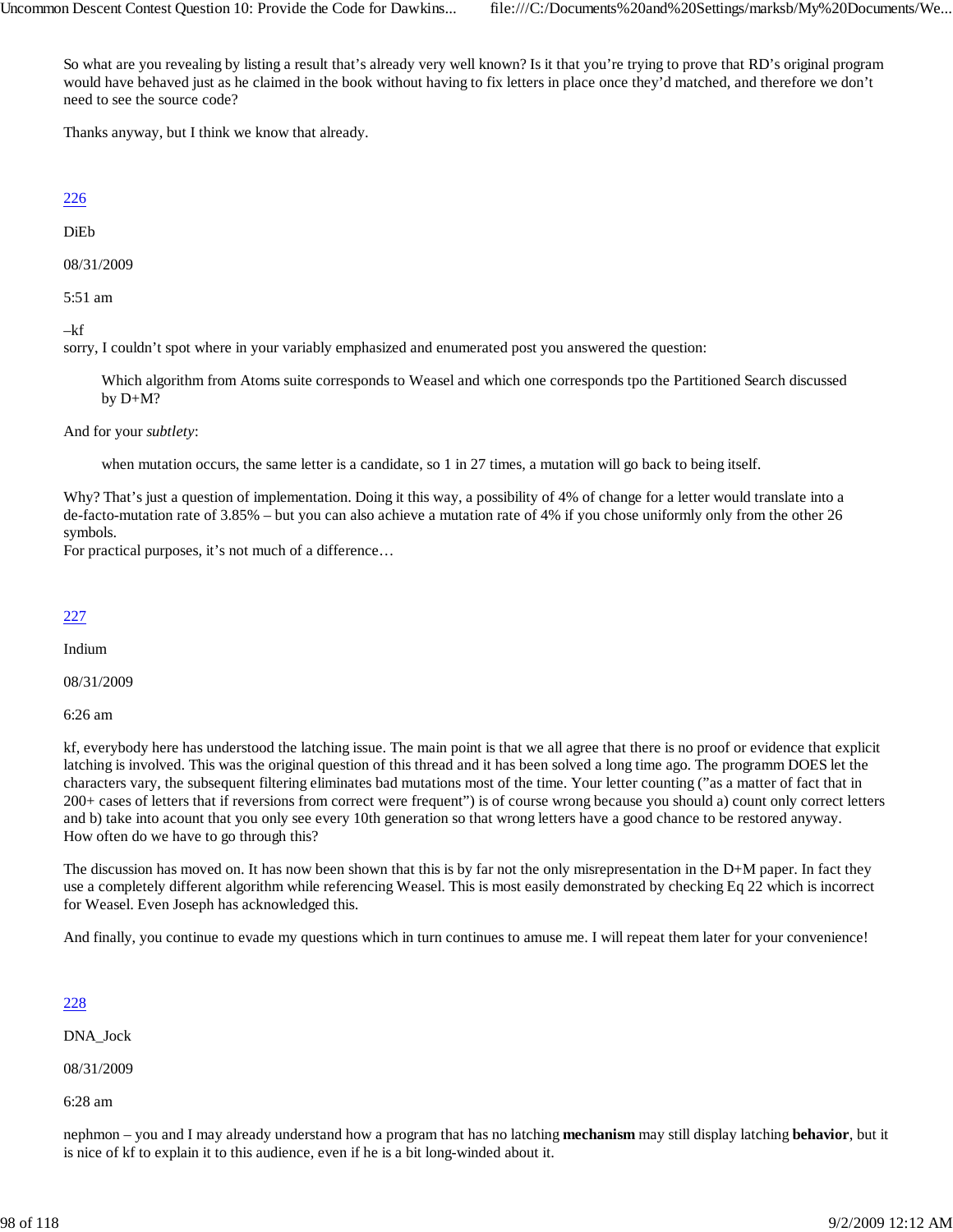Let us remind ourselves that kfocus has defined Q as

kf @185

 $\overline{Q}$  is — on second thought — number of generations multiplied by size of generations

And he has told us (@163) that Weasel is the same as the "Proximity Reward" search (this, at least, is true).

I am surprised that kf (@222) would then showcase Weasel runs with  $Q = 999 \times 21$  and  $500 \times 31$ 

As shown in the D&M paper, Q for a Partitioned Search has a median of 98, and should rarely go above 160. But according to kf, his didactic examples of Weasel runs have values of Q of 20,979 and 15,500.

And he still wants to argue that D&M's use of eqn22 to describe Weasel is accurate.

229

kairosfocus

08/31/2009

6:34 am

NM:

Plainly, you represent the "it doesn't matter . . . " faction!

Again: the *primary* issue is that Weasel's superiority over "lucky noise" comes from its active information, manifested in targetted, proximity rewarding search that picks and promotes non-functioning "nonsense phrases." (This was actually inadvertently acknowledged and/or implied by CRD in BW.)

The *secondary* debates over Weasel and explicit or implicit latching have to do with [a] how the results showcased in 1986 were best explained, [b] responses to attempts to dismiss that. Latterly [c] to the claim that here is a radical divergence between what Weasel 1986 did and the description ion Marks and Dembski's IEEE paper that the showcased results reflect partitioning due to ratcheting action [which enfolds latching of correct letters].

Unfortunately, we have also had to deal with a lot of Darwinist rhetorical games that drag distractive red herrings, lead off to strawman misrepresentations soaked in ad hominem mischaracterisations, which are then ignited to cloud, confuse, poison and polarise the atmosphere. (Apart from this factor, we probably would not have had several threads at UD since about March running over 1,000 comments on a plainly SECONDARY matter. There are threads where I have actually been rebuked for pointing out the primary issue, as being distractive from the "main" point!)

I trust this sets the matter in clear enough context.

GEM of TKI

\_\_\_\_\_\_\_\_\_\_\_\_\_\_\_\_\_

PS: Lest we forget, here arte the showcased runs of Weasel from 1986:

1 WDL\*MNLT\*DTJBKWIRZREZLMQCO\*P 2? WDLTMNLT\*DTJBSWIRZREZLMQCO\*P 10 MDLDMNLS\*ITJISWHRZREZ\*MECS\*P 20 MELDINLS\*IT\*ISWPRKE\*Z\*WECSEL 30 METHINGS\*IT\*ISWLIKE\*B\*WECSEL 40 METHINKS\*IT\*IS\*LIKE\*I\*WEASEL 43 METHINKS\*IT\*IS\*LIKE\*A\*WEASEL

1 Y\*YVMQKZPFJXWVHGLAWFVCHQXYPY 10 Y\*YVMQKSPFTXWSHLIKEFV\*HQYSPY 20 YETHINKSPITXISHLIKEFA\*WQYSEY 30 METHINKS\*IT\*ISSLIKE\*A\*WEFSEY

We may conveniently begin by inspecting the published o/p patterns circa 1986, thusly [being derived from Dawkins, R, The Blind Watchmaker , pp 48 ff, and New Scientist, 34, Sept. 25, 1986; p. 34 HT: Dembski, Truman]: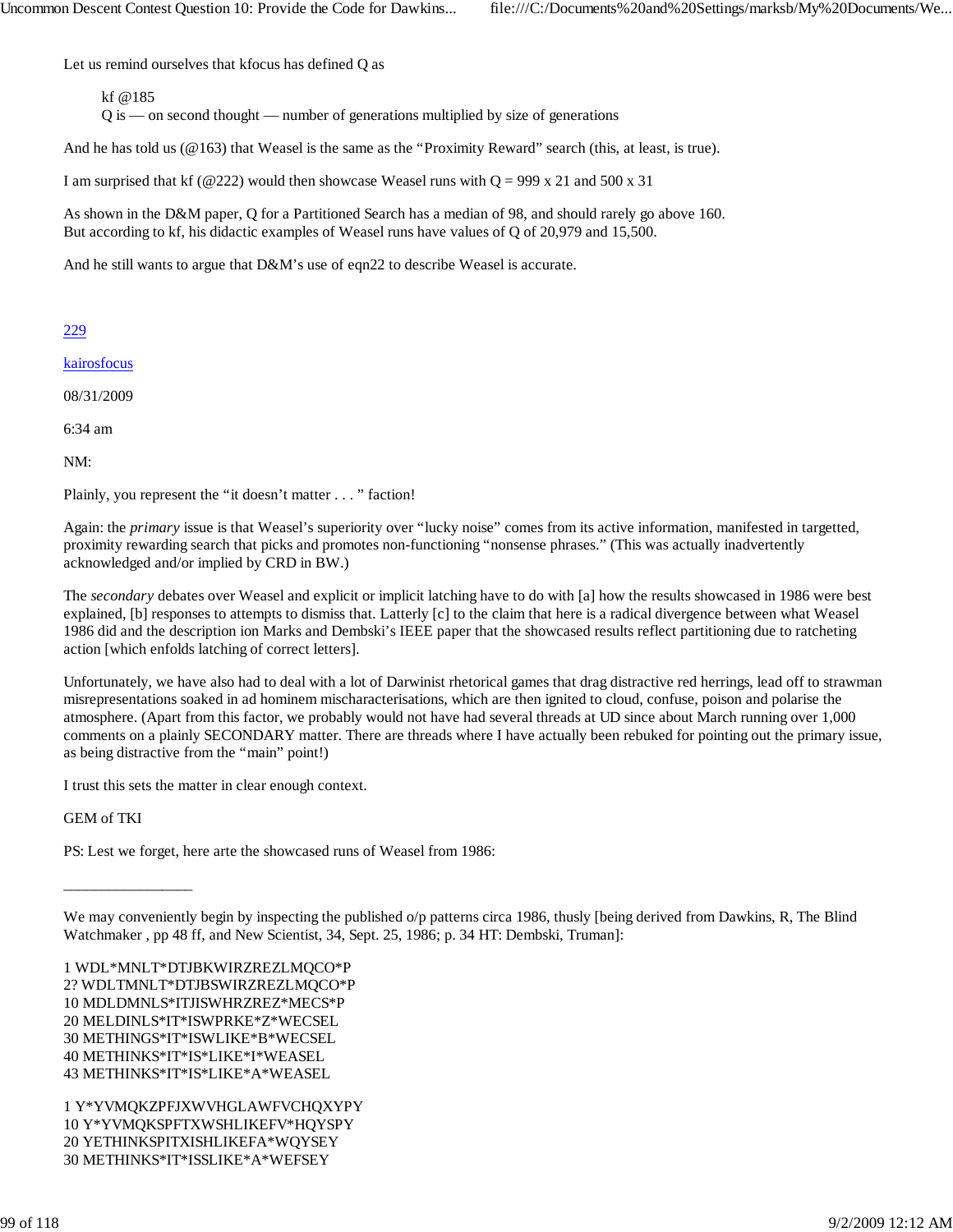40 METHINKS\*IT\*ISBLIKE\*A\*WEASES 50 METHINKS\*IT\*ISJLIKE\*A\*WEASEO 60 METHINKS\*IT\*IS\*LIKE\*A\*WEASEP 64 METHINKS\*IT\*IS\*LIKE\*A\*WEASEL

These are runs of generational champions, used to seed the next successive generation. For over 200 cases of letters that go correct, there are no reversions thereafter that are seen in the sample — and since we can easily see how persistent incorrect letters often are [E.g. cf the initially incorrect W, C Z and M in the first run and the Y, P , F and Q in the second] — this strongly argues that there are none; especially given the gushing description of "cumulative selection" in BW.

230

BillB

08/31/2009

 $\overline{\phantom{a}}$  ,  $\overline{\phantom{a}}$  ,  $\overline{\phantom{a}}$  ,  $\overline{\phantom{a}}$  ,  $\overline{\phantom{a}}$  ,  $\overline{\phantom{a}}$  ,  $\overline{\phantom{a}}$  ,  $\overline{\phantom{a}}$  ,  $\overline{\phantom{a}}$  ,  $\overline{\phantom{a}}$  ,  $\overline{\phantom{a}}$  ,  $\overline{\phantom{a}}$  ,  $\overline{\phantom{a}}$  ,  $\overline{\phantom{a}}$  ,  $\overline{\phantom{a}}$  ,  $\overline{\phantom{a}}$ 

6:40 am

KF

Yet again you need to be reminded of the basis for this debate, and O'Leary's question.

The issue is whether Dembski and Marks describe the same algorithm as Dawkins in the section of their paper where they reference The Blind Watchmaker. It is a question of good scholarship, of correcting your errors when they are pointed out.

The issue of WEASEL's biological plausibility, of whether it explains how life began, is totally irrelevant to this issue of scholarship – WEASEL could be a total failure at whatever Dawkins was trying to achieve, but it is still wrong to misrepresent it in a peer reviewed paper.

Please can you try and stay on topic. If you want to discuss the interesting and worthwhile question of how WEASEL applies to biology, or the technicalities of Dembski and Marks paper then I'm sure Clive would oblige with a separate thread. The question we are trying to get a clear answer on is purely about why Dembski and Marks cite the WEASEL algorithm in The Blind Watchmaker, but then describe a substantially different algorithm.

You are jumping backwards through oily hoops to try and make out that the differences between these two clearly different things don't amount to anything. It is both tragic, and very entertaining.

Moving on…

When you said this:

this implies that when metric falls to distance to target  $= 0$ , there is a latching action imposed.

You appeared to be trying to claim halting as a latching mechanism relevant to the debate on latching mechanisms, I'm glad that this was just poor communication on your part, but why mention halting with reference to latching at all? – it seems irrelevant to the debate but on closer inspection it highlights the differences between WEASEL and a partitioned search.

Without an explicit stop condition for the software Dembski and Marks algorithm will stop searching when it hits the target and loop forever doing nothing. WEASEL will continue to produce generations, each with mutated members and, depending on mutation rates and population sizes, the winning phrase will continue to show occasional reversions even after the target is found. So when you say this:

Weasel type algors will lock up as they hit home.

You are in error.

I also agree with nephmon about your comment at 222 – what was the point, you are just demonstrating what we already know – that a latching mechanism, an explicit piece of code to lock correct letters out of the search, is not required. You seem to have a blind spot about this issue and the way it impacts the two algorithms, I'll try and explain (again):

Dembski and Marks describe a series of searches for individual letters – each letter is ranomised and checked against a target letter, if it matched then a halting condition is achieved. Proximity to target with repect to the whole phrase is determined by the number of letters being searched for – when there are zero the target is found.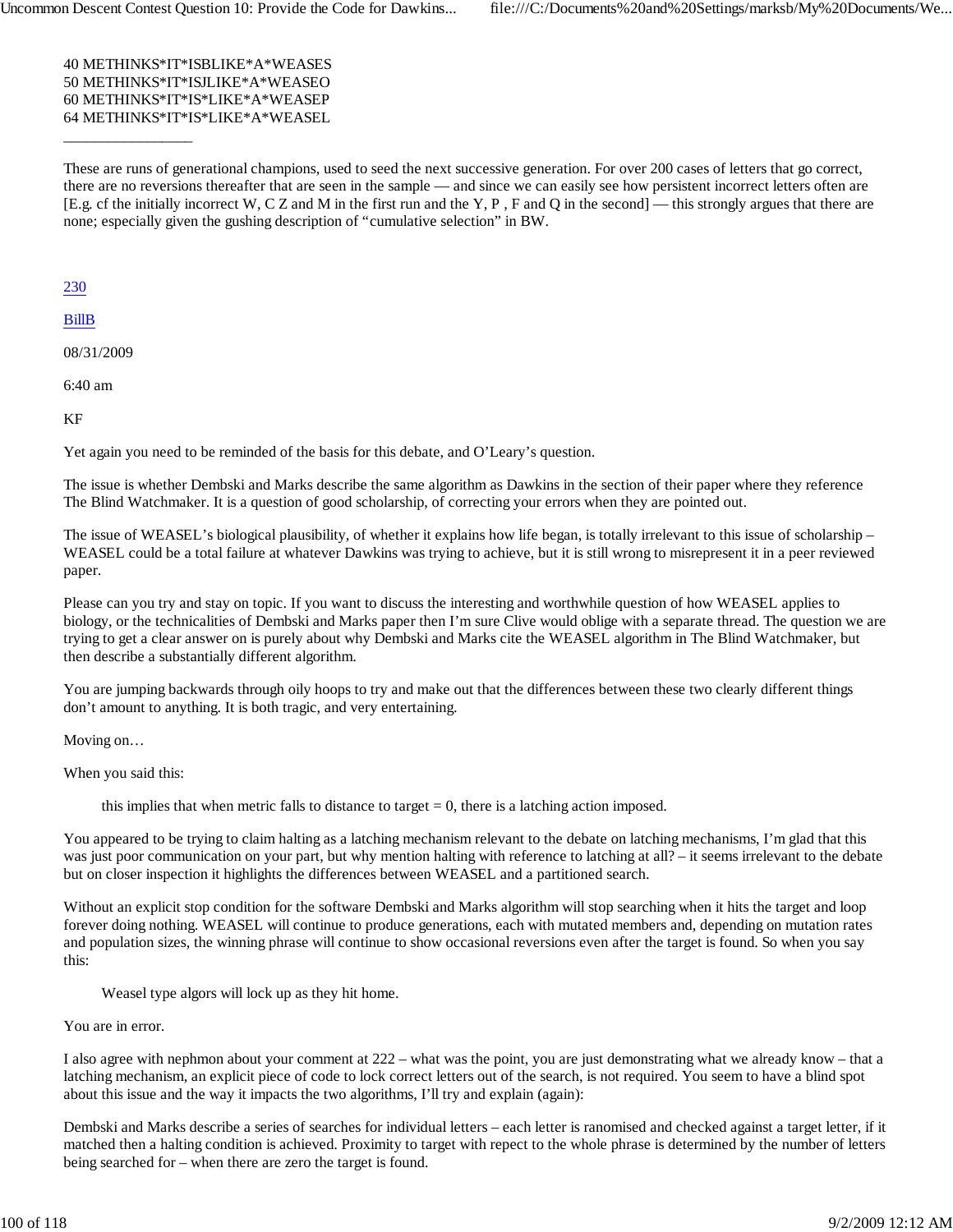Dawkins describes a process where the number of correct letters are summed to produce a score, a proximity, for the phrase as a whole, not for individual letters. The search is NOT partitioned up into individual letter searches, each with its own halting condition. The search mechanism does NOT halt for an individual letter when it matches, it halts when the sum of matching letters is equal to the number of letters in the phrase.

These are important differences between the two, even if they sometimes produce similar behaviour. Glossing over this by trying to pretend that it is irrelevant to the content of the paper misses the point. It trivialises the whole subject of search algorithms. **These are two different processes at work, it is inappropriate to describe them as being the same.**

231

Joseph

08/31/2009

6:47 am

I would say they are using the same algorithm just using it differently.

It appears that they (D/M) are combining the outputs to get one.

Ya see the intention is different- as I said above.

Dawkins was trying to show how the ratcheting properties of cumulative selection will find a target much sooner than a random step-wise search.

D/M were trying to show how that type of search does its job.

#### 232

Indium

08/31/2009

7:03 am

Joseph,

It appears that they (D/M) are combining the outputs to get one.

If it means what I think it means (combine the correct letters of several parallel partitioned searches to get to the next phrase) then this is wrong. Just look at Eq22 again. Or at the text, which explains it will enough. And even IF it would be the way D+M were constructing the next parent string it would still be very different from Weasel. I thought you understood the difference earlier in this thread but it seems I was mistaken.

How can one use the same algorithm differently anyway without using in fact a different algorithm? You could use different parameters (population sizes or mutation rates) for Weasel but you have no such choices for the partitioned search!

#### 233

kairosfocus

08/31/2009

7:14 am

PPS: I need correct Indium and DJ, that:

1 –> The observed Weasel 1986 behaviour [o/p] requires a mechanism [i/p & processing] — i.e. the old I–> P –> O elements of a program — that explains its dynamics; of which explicit and implicit mechanisms are the two best candidates. [Is this a case where StephenB's "causeless events" problem for Darwinists is surfacing? I firmly believe -- on good grounds -- that *unless necessary causal*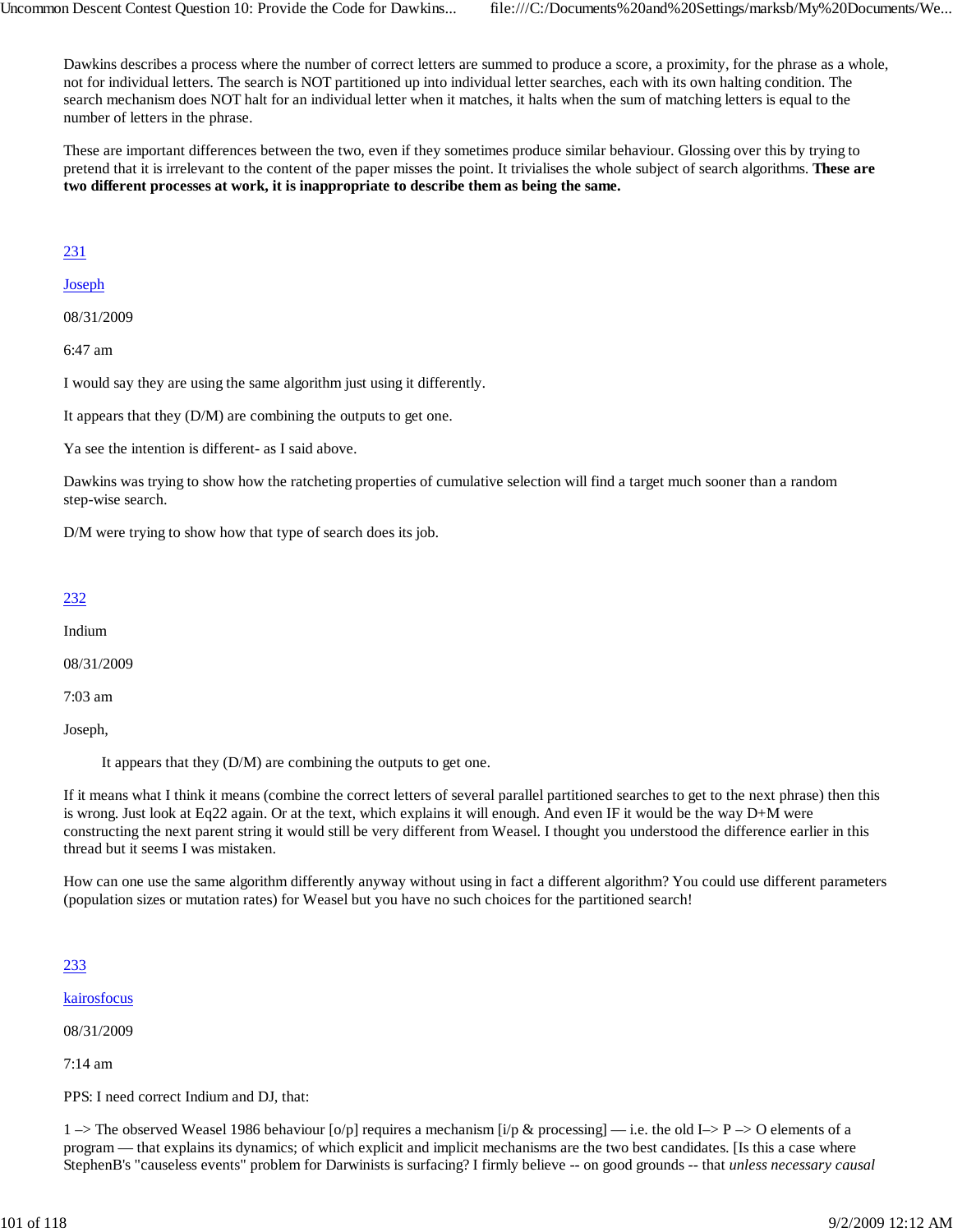*factors are present an event CANNOT happen, and unless sufficient ones are present it WILL not happen.* So if it happens, we can identify causal factors and how they work -- i.e mechanisms. And given the issue of synergy -- effects due to interaction -- mechanisms do not have to be explicitly built and labelled as such. I do not believe in magical poofery!]

2 –> In terms of Atom's adjustable weasel, explicit latching corresponds to "partitioned search" and implicit latching will show up with cases under his "proximity reward search."

3 –> The decision that implicit mechanisms best explain the observed showcased runs of champions c 1986 is based in large part on Mr Dawkins' subsequent testimony; understood as denying that Weasel explicitly latched.

4 –> Once ratcheting behaviour exists, the eqn 22 from p. 1055 of the IEEE paper, suitably understood, applies. For instance — and here I took a correction on the interpretation of  $Q$  — with generational clustering, queries  $[=$  mutant pop members] come in generational bunches of size S:  $Q = G*S$ . And the latching-ratcheting o/p will apply to the run of generational champions; an observable behaviour.

 $5 \rightarrow$  So, for instance with pop size = 50, queries to date will go 50, 100, 150 etc. corresponding to 1, 2, 3 etc times 50.

6 –> Interesting, onlookers, how a concession that implicit latching is real can be made to look like a claim of victory for the Darwinists! (Hint: rhetoric is the art of persuasion, and too often works by making he weaker case seem stronger than it is. So, let us attend to the merits and facts, and follow back to the points where it was being ever so stoutly insisted that here was no evidence of latching in the Weasel o/p c 1986, or that latching only meant explicit latching, or that implicit latching did not happen or that implicit latching is a triviality etc etc.)

# 234

#### Joseph

08/31/2009

7:19 am

Indium,

D/M are explaining something that Dawkins' wasn't.

So yes two different sets of people can use one thing to explain two different things.

The confusion comes from yet another set of people who can't understand that.

And here you are…

# 235

#### BillB

08/31/2009

7:36 am

Interesting, onlookers, how a concession that implicit latching is real can be made to look like a claim of victory for the Darwinists!

KF, the onlookers aren't stupid, they can see that this whole *"lets define latching to mean whatever we need it to mean in order to claim victory"* is your own tactic, one you keep employing again and again.

The onlookers who have been following this long enough will remember how you invented the ideas of implicit/quasi/semi-latching in order to get around the fact that al the published output of WEASEL can be explained without it requiring an **EXPLICITLY DEFINED LATCHING MECHANISM** – something Dembski and marks explicitly define for their algorithm but which Dawkins doesn't.

This concession over implicit latching is a fantasy of yours, in Dawkins algorithm the fittest member *appears* to latch some of the time without ever needing a latching MECHANISM. We all knew this from the start and pointed it out to you, you then invented the term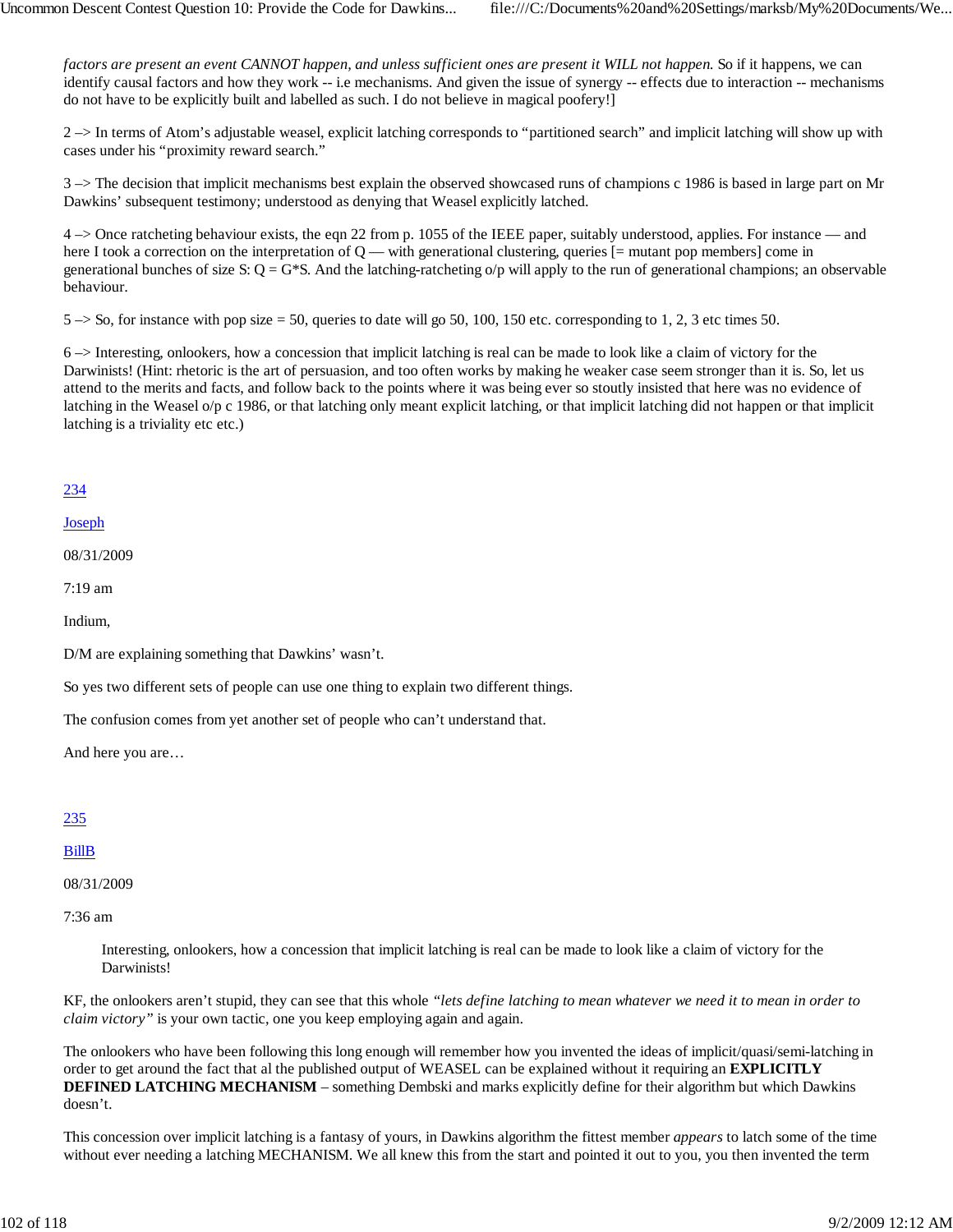"implicit latching" to describe this behaviour, and claimed that you were right about there being a latching mechanism all along.

You are making a fool out of yourself, and of this website.

# 236

# Joseph

08/31/2009

7:45 am

The facts are that Dawkins used cumulative selection as a ratcheting process.

He descirbes it as "slight improvements".

The way cumulative selection is described and illustrated in TBW it is a ratcheting process.

And the only way around that is to contort what Dawkins actually wrote.

# 237

# Joseph

08/31/2009

7:47 am

I challenge anyone to find a passage or passages in TBW that would show that cumulative selection is not a ratcheting process. That reversals can happen and be selected.

From the book only.

Good luck…

# 238

BillB

08/31/2009

8:01 am

Joseph,

I think you are confused. Dembski and Marks are using a different thing to explain a different thing but they cite Dawkins algorithm and make out it is the same, when as we have seen, it is actually different.

They should have referenced a similar thing when explaining their thing rather than referencing a different thing than the one they explain.

It is all very simple really!

# 239

kairosfocus

08/31/2009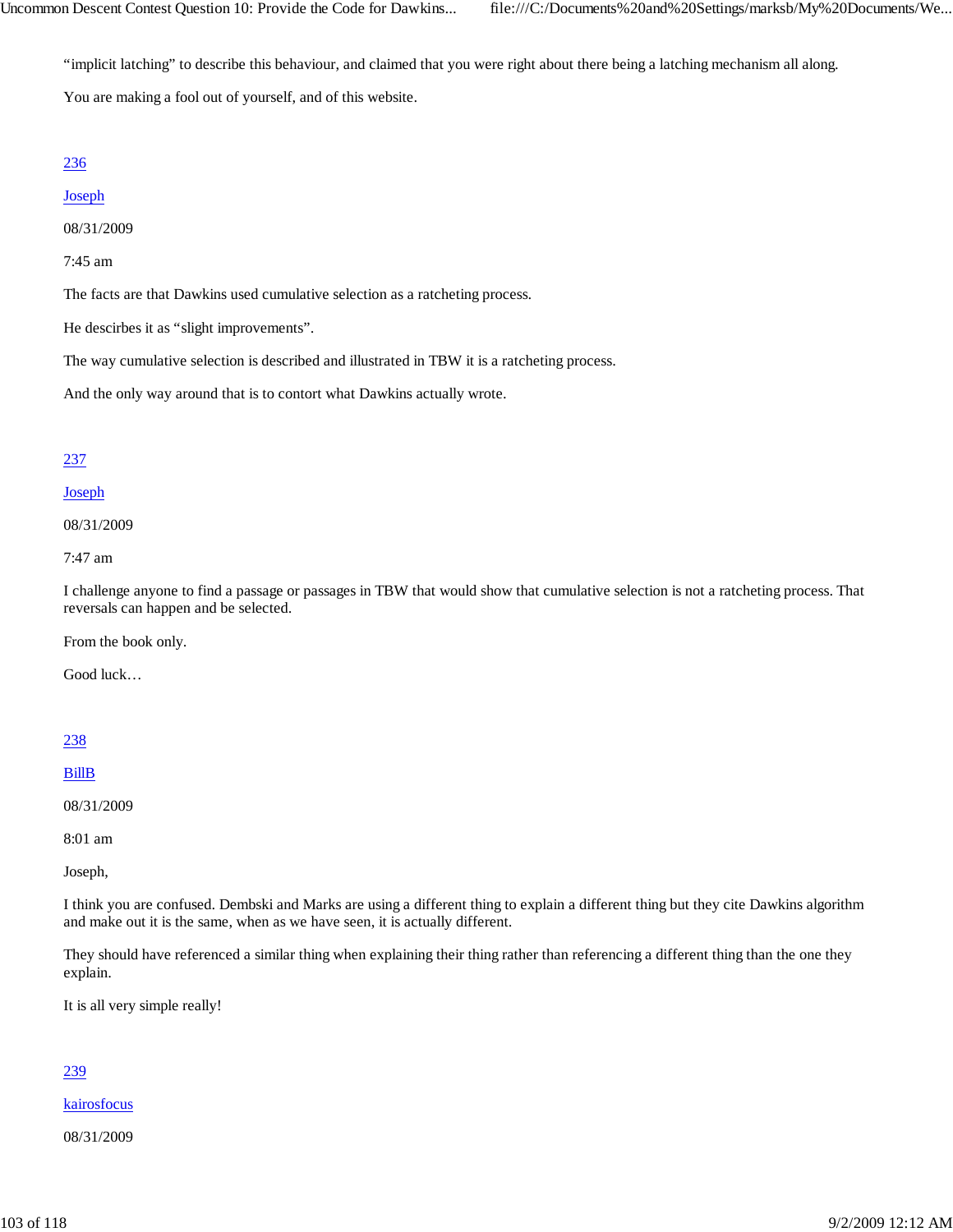8:05 am

Onlookers:

Re BillB: *This concession over implicit latching is a fantasy of yours, in Dawkins algorithm the fittest member appears to latch some of the time without ever needing a latching MECHANISM . . .*

Sadly, this reveals that BillB is till well out beyond the pale of civil discourse:

1 –> In the App 7, the always linked [dating to about April] we may see from point 12 on, after a presentation on what is to be explained, Weasel 1986:

 $12 \rightarrow$  To explain the latching more realistically, we may have an explicit latching algorithm based on letterwise search . . . .

13  $\rightarrow$  Letterwise partitioned search is also a very natural way to understand the Weasel o/p in light of Mr Dawkins' cited remarks about cumulative selection and rewarding the slightest increment to target of mutant nonsense phrases. As such, it has long been and remains a legitimate interpretation of Weasel. **However, on recently and indirectly received reports from Mr Dawkins, we are led to understand that he did not in fact explicitly latch the o/p of Weasel, but used a phrasewise search.**

 $14 \rightarrow Q$ : Can that be consistent with an evidently latched o/p?

**ANS: yes, for IMPLICIT latching is possible as well.**

**15 –> Namely, (i) the mutation rate per letter acts with (ii) the size of population per generation and (iii) the proximity to target filter to (iv) strongly select for champions that will preserve currently correct letters and/or add new ones, with sufficient probability that we will see a latched o/p. (This effect has in fact been demonstrated through runs of the EIL's recreation of Weasel.)**

 $16 \rightarrow$  in a slightly weaker manifestation, the implicit mechanism will have more or less infrequent cases of letters that will revert to incorrect status; which has been termed implicit quasi-latching. This too has been demonstrated, and it occurs because an implicit latching mechanism is a probabilistic barrier not an absolute one. So, as the parameters are sufficiently detuned to make reversions occur, we will see quasi-latched cases. **Sometimes, under the same set of parameters, we will see some runs that latch and some that quasi-latch.**

17 –> In a litle more detail, we will see reversions in a case where the odds of mutation per letter are sufficiently low that in a reasonable generation of size N, there will be a significant fraction of no-change members, and so the proximity filter will select no-change to be next champion, or a single step increment in proximity; or, in some cases a substitution where one correct letter reverts and one incorrect letter advances . . . .

19 –> In short, there is almost no chance that such a mutant generation population will have no unchanged members. In that context, with the proximity filter at work, no-change cases or substitutions or single step advances will dominate the run of champions. Indeed, the Weasel 1986 o/p samples show that runs to target took 40+ and 60+ generations, i.e. no-change won about half the time and single step changes dominated the rest. No substitutions were observed in the samples, suggesting strongly that there were none in the showcased runs. (Double step advances etc or substitutions plus advances will be much less probable. But in principle, per sheer "luck," we could see the very first random variant going right to the target. Just, the odds are astronomically against it. As, probabilistic barriers may be stiff, but are not absolute roadblocks.) . . . .

24 –> In turn that means that a further key issue on champion selection per generation is the specific action of the proximity filter, in a context where — continuing the concrete example — the expected number of zero change cases in a generation is about 17, that for single step advances is about 1, and that for substitutions ranges from 1/2 down to 5/1000, depending on degree of proximity already achieved. That turns out to be a fairly complex issue:

2 –> Given subsequent debates, I would adjust phrasing for clarity, but the point is plain: explicit mechanisms latch letters explicitly, and implicit ones do so out of the interaction of population size, mutation rate and filter characteristics. remember o/p is what we directly observe, and mechanism is based on the  $i/p$ 's and processing that give rise to it.

 $3 \rightarrow$  That is, the issue of observed behaviour and its explanation by alternative mechanisms was long since addressed. It is not a latterday "concession," but an alternative EXPLANATORY MECHANISM, one that — per inference to best, empirically anchored explanation — is in fact preferred on the balance of the evidence; ever since some time in March or so, when the information came to our attention at UD. (Remember, it is a DEMONSTRATED mechanism, as is for instance reproduced and/or linked above.)

4 –> Therefore, it seems that BillB has regrettably failed to do his homework before criticising, and has indulged in pejorative mischaracterisation and misrepresentation.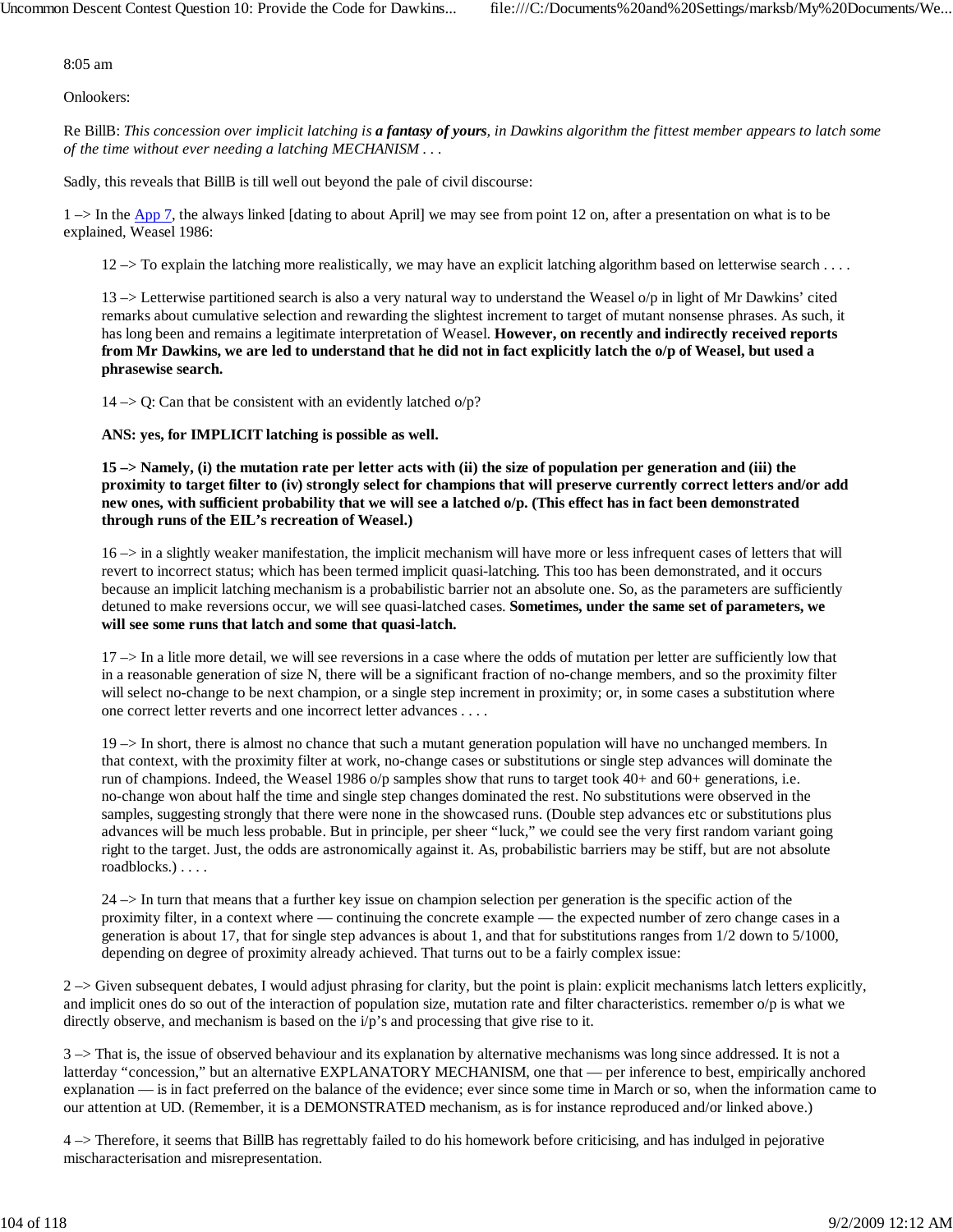5 –> This pattern of uncivil rhetorical conduct is to be corrected on his part.

GEM of TKI

# 240

# BillB

08/31/2009

8:06 am

Joseph:

[Weasel] . . . begins by choosing a random sequence of 28 letters … **it duplicates it repeatedly, but with a certain chance of random error – 'mutation' – in the copying.** The computer examines the mutant nonsense phrases, the 'progeny' of the original phrase, and chooses the one which, however slightly, most resembles the target phrase, METHINKS IT IS LIKE A WEASEL

Challenge met – no mention of a rule that prevents letters reverting. When you implement this you get a mechanism that works towards the target, revisions occasionally occur, as KF has demonstrated, and all published data is consistent with this.

This is also consistent with the use of cumulative as paying attention to movement in one direction and not in the other, for example cumulative height or accumulated wealth.

# 241

DNA\_Jock

08/31/2009

8:07 am

BillB – It has been pointed out to kf that latching is irrelevant to the original question, which is "Are D&M accurate when they call Weasel a partitioned search, and use eqn 22 to describe it?"

We have been explaining this to kf in simple, plain english since post 34, where I said

Forget about latching, you cannot have a partitioned search that changes only one element in its first iteration, and reaches a solution within 43…

kf, OTOH, has resorted to re-defining the word "mechanism" (@232) in his increasingly desperate attempts to avoid admitting any mistake.

Humpty Dumpty would be so proud.

# 242

#### Joseph

08/31/2009

8:10 am

BillB,

There isn't anything in your quote that satisfies my challenge.

No mention that letters, once matched, can be changed.

That is what I am looking for and I made that clear.

Also I have said that intellignet agencies can use "cumulative" in a different way.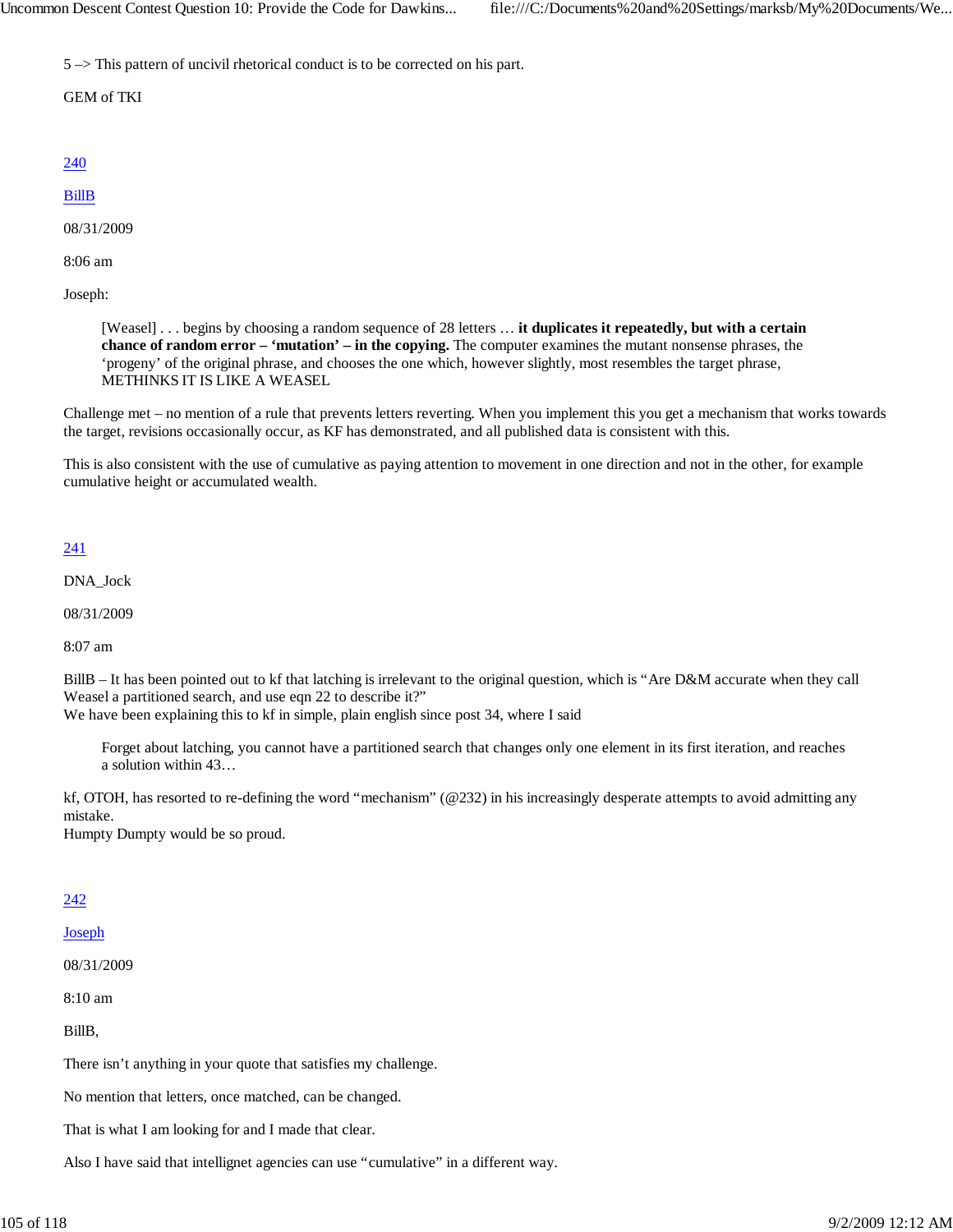So if you are saying that evolution is guided by an intelligent agency then you would have a point.

Otherwise "cumulative" along with the description of "slight improvements" only means ratcheting is taking place.

#### 243

#### Joseph

08/31/2009

8:12 am

**I challenge anyone to find a passage or passages in TBW that would show that cumulative selection is not a ratcheting process. That reversals can happen and be selected.**

From the book only.

# 244

#### Joseph

08/31/2009

8:14 am

DNA Jock,

If we go by what Dawkins wrote in TBW then "weasel" is a partitioned search- ie ratcheting occurs.

And we know ratchets can move in both directions but force is only applied in one.

# 245

#### BillB

08/31/2009

8:19 am

KF,

Please could you at least try and understand what the debate is about.

When Dawkins describes a mechanism that does not lock letters, and Dembski and Marks describe one that does, and both produce different behaviour, and Dawkins published behaviour is consistent with the algorithm he describes … and Dembskis is inconsistent with Dawkins output ... and Dawkins specifies a population ... and so on and so on ...

Why would any sane person still try and maintain that these are the same algorithm and that the citation is appropriate? Playing semantic games with words like latching doesn't help your case at all, it just smacks of arrogant desperation and a total inability to acknowledge your own mistakes.

| 246          |  |  |
|--------------|--|--|
| <b>BillB</b> |  |  |
| 08/31/2009   |  |  |
| 8:22 am      |  |  |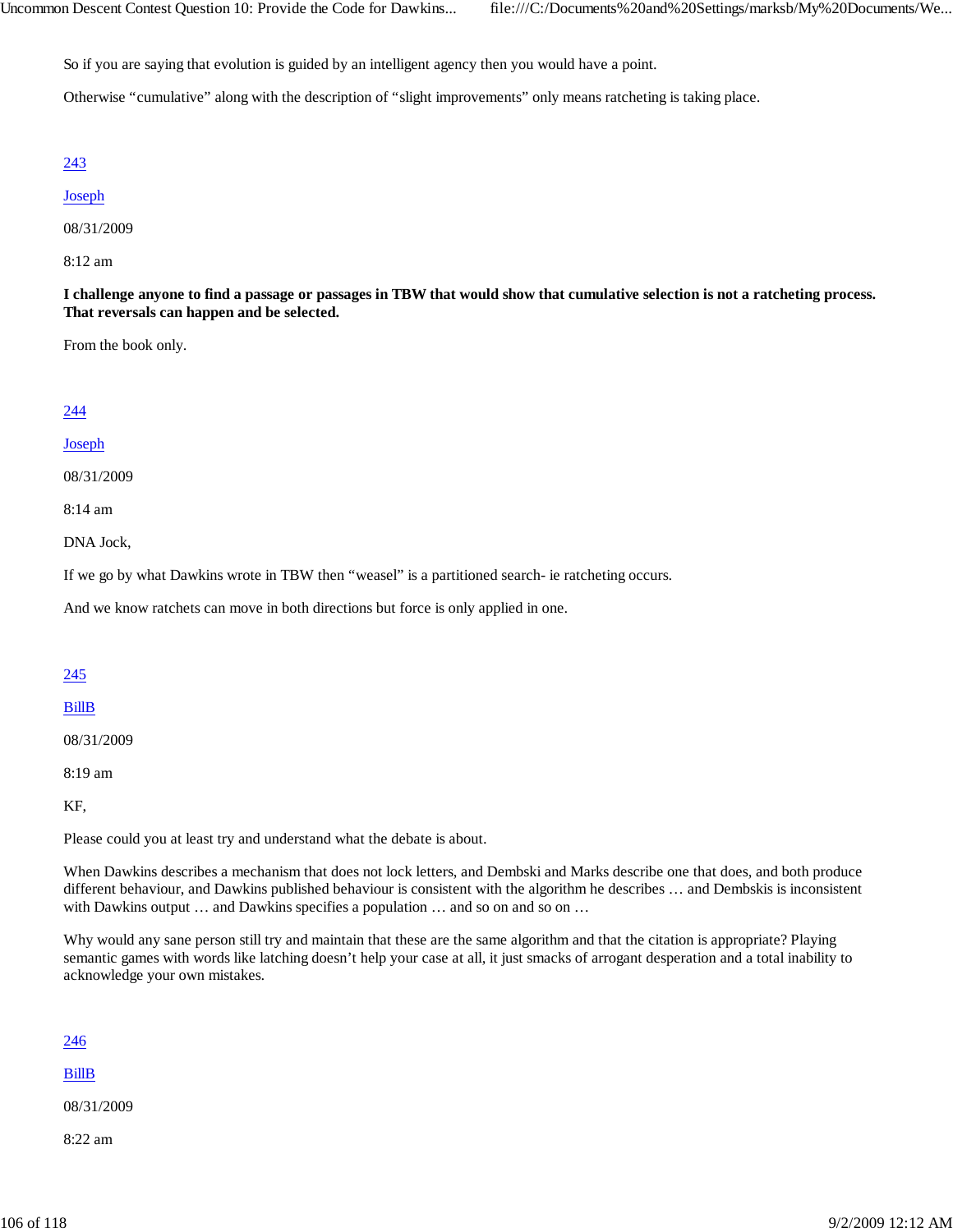I challenge anyone to find a passage or passages in TBW that would show that cumulative selection is a ratcheting process. That reversals can not happen and will not be selected.

# 247

Indium

08/31/2009

8:48 am

Joseph,

ratcheting, latching, implicit, explicit, so many arguments are just based on semantics. What do you mean by ratcheting? A ratchet can only go in one direction, the algorithm Dawkins describes can go in both (just try it yourself with Atoms suite).

In the TBW Dawkins says that the strings are copied with random errors/mutations. Since he does not limit this mutations to incorrect letters correct letters also mutate -> No ratcheting or latching at the mutation level. Agreed?

This is of course in line with what Dawkins says, what is demonstrated in a video and with biological reality. And even with kairosfocus allways linked appendix 7. And with the EIL software.

# 248

#### Joseph

08/31/2009

8:56 am

Indium,

The way Dawkins describes cumulative selection as "slight improvements" can only mean it goes in one direcetion- towards the goal.

Reversals as an improvement only work with agency involvement because agencies can plan ahead.

# 249

#### Joseph

08/31/2009

8:57 am

BillB:

I challenge anyone to find a passage or passages in TBW that would show that cumulative selection is a ratcheting process.

That part has been presented already.

It has to do with Dawkins talking about "slight improvements".

As soon as I get the book back I will provide the quotes.

# 250

CJYman

08/31/2009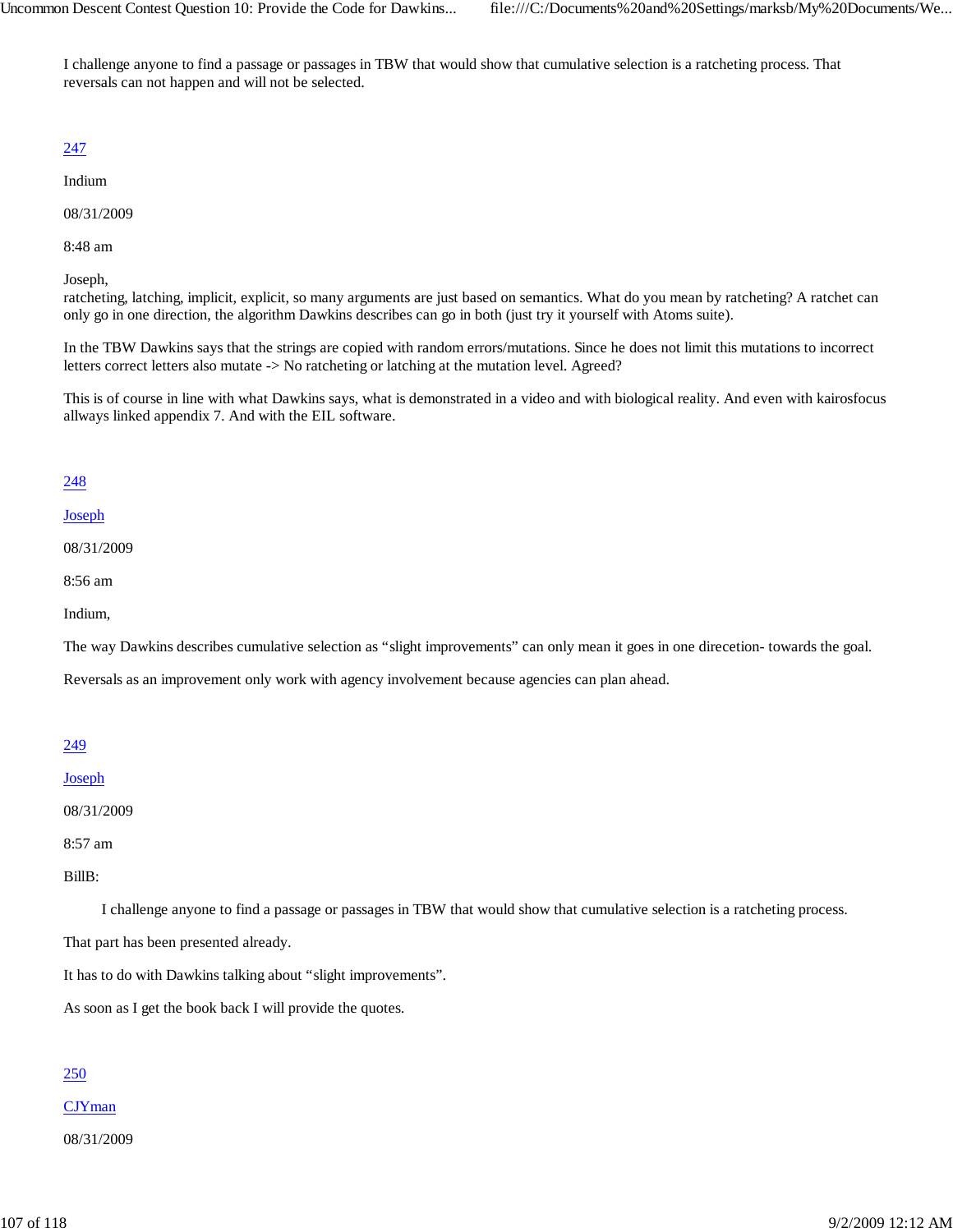8:58 am

my two cents:

Cumulative selection — increasing by successive additions — is indeed a ratcheting process so long as the string, chosen from the present generation, most closely representing the target phrase is closer to the target phrase than the parent string. The chances of reversal would depend on the size of the population and the mutation rates. Thus, within specific parameters, Dawkins algorithm will provide a ratcheting process ("implicit" latching since it is based on probability of reversion to a string further from the target) and within other parameters it will not provide a ratcheting process.

So long as we see a steady closing in on the target, we are viewing a ratcheting process (whether it happens as a result of probability or explicit programming to achieve ratcheting behavior).

# 251

**Joseph** 

08/31/2009

8:59 am

It looks like my challenge cannot be met.

No surprise there.

**I challenge anyone to find a passage or passages in TBW that would show that cumulative selection is not a ratcheting process. That reversals can happen and be selected.**

Without that all you anti-IDists are blowing smoke.

Not only that you are accusing D/M of something that they didn't do.

# 252

DNA\_Jock

08/31/2009

9:16 am

No, Joseph, you are wrong.

Dawkins' *narrative* is clear to 99% of the people who have read it — "Random mutation" means random mutation as it is observed to occur in nature. In particular Dawkins refers to selecting the best "phrase" which makes little sense for a latching mechanism, and none for a partitioned search. "Cumulative" is used in contrast to the alternative "single-step", or perhaps "instantaneous". It is as telic as "In April, water accumulated in my wheel-barrow" which does not (to me anyway) deny the existence of evaporation. You are asking (I hope) a rhetorical question – "Where in TBW does it say **There is no latching** ?". I might as well ask "Where is the KJV Bible does it say 'Adam did not have three arms' ?".

But, and this is the really important point, even if there were an explicit latching mechanism in Weasel, that would not make it a partitioned search as described by D&M. The first reported Weasel run in TBW **CANNOT** be the result of a partitioned search. Only two letters change in generation 2.

Latching is irrelevant to the accuracy of D&M's citation. I am accusing D&M of mis-citation when they claim that eqn22 describes Weasel. I encourage everyone to go to EIL and play with Atom's adjustable Weasel, specifically the Proximity Reward Search, and contrast its behavior with that of the Partitioned Search.

# 253

Indium

08/31/2009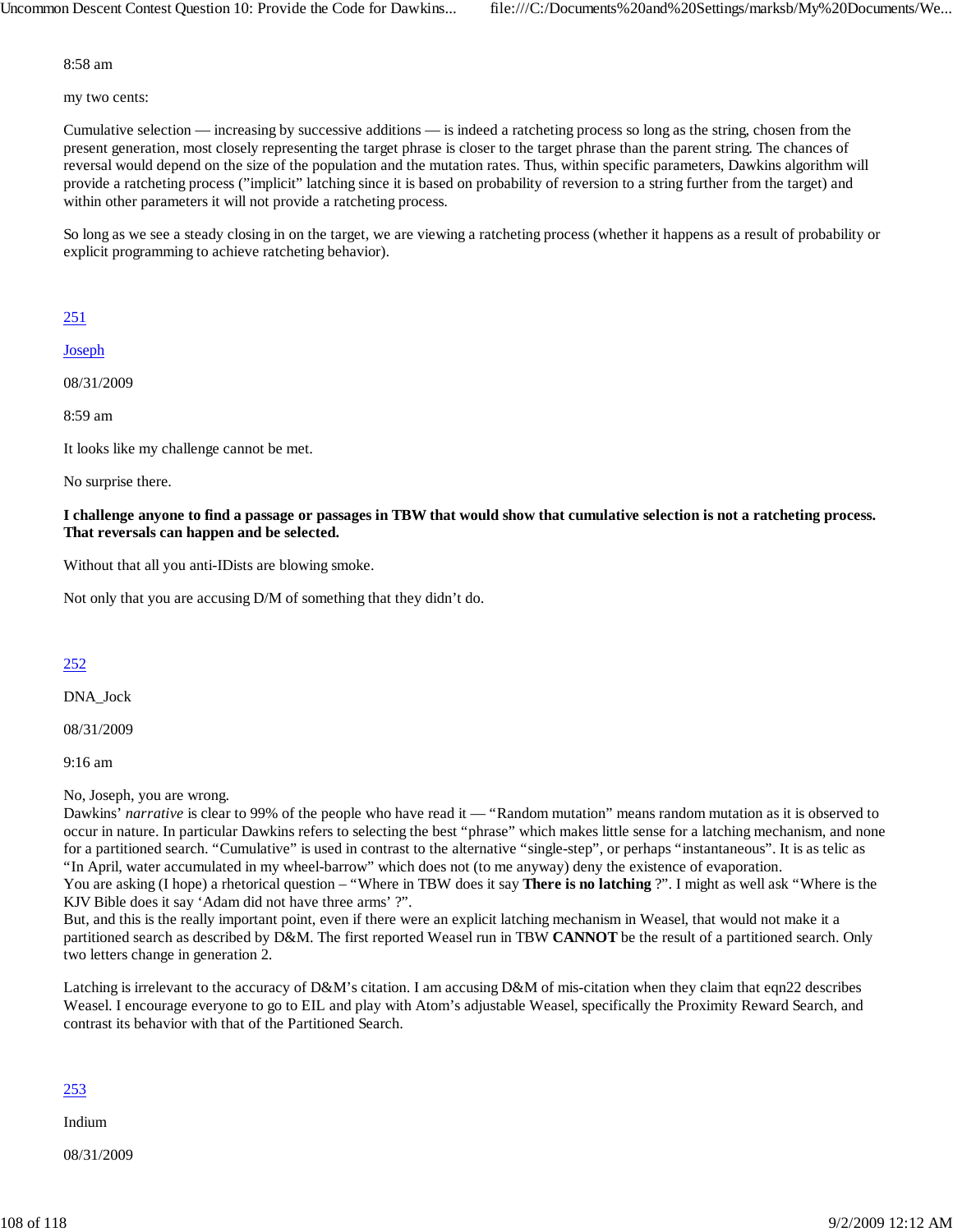### 9:17 am

Joseph, it is not our fault that you seem to think that a cumulative process can´t also accumulate negative values.

Weasel is a cumulative because the results from a search are the basis for the next search step.

I have never seen such a desperate semantic argument before.

So, maybe you can give me a straight answer to the following question, we can then proceed from there: In the TBW Dawkins says that the strings are copied with random errors/mutations. Since he does not limit these mutations in any way to incorrect letters this means correct letters also mutate -> No ratcheting or latching at the mutation level. Agreed?

### 254

### Joseph

08/31/2009

9:22 am

Indium,

It is very telling that you cannot meet my challenge.

It is also very telling tat all you have are desperate semantics.

Again "cumulative" and reversals only make sense in an agency involved scenario.

Non-telic processes would not see reversals as an improvement over the parent.

# 255

### Joseph

08/31/2009

9:28 am

DNA Jock,

A partioned search is a latching/ ratcheting process.

# 256

# Indium

08/31/2009

9:42 am

Joseph,

I am in the process of explaining why you are wrong. So, can you give me a straight answer to my question:

In the TBW Dawkins says that the strings are copied with random errors/mutations. Since he does not limit these mutations in any way to incorrect letters this means correct letters also mutate -> No ratcheting or latching at the mutation level. Agreed?

# 257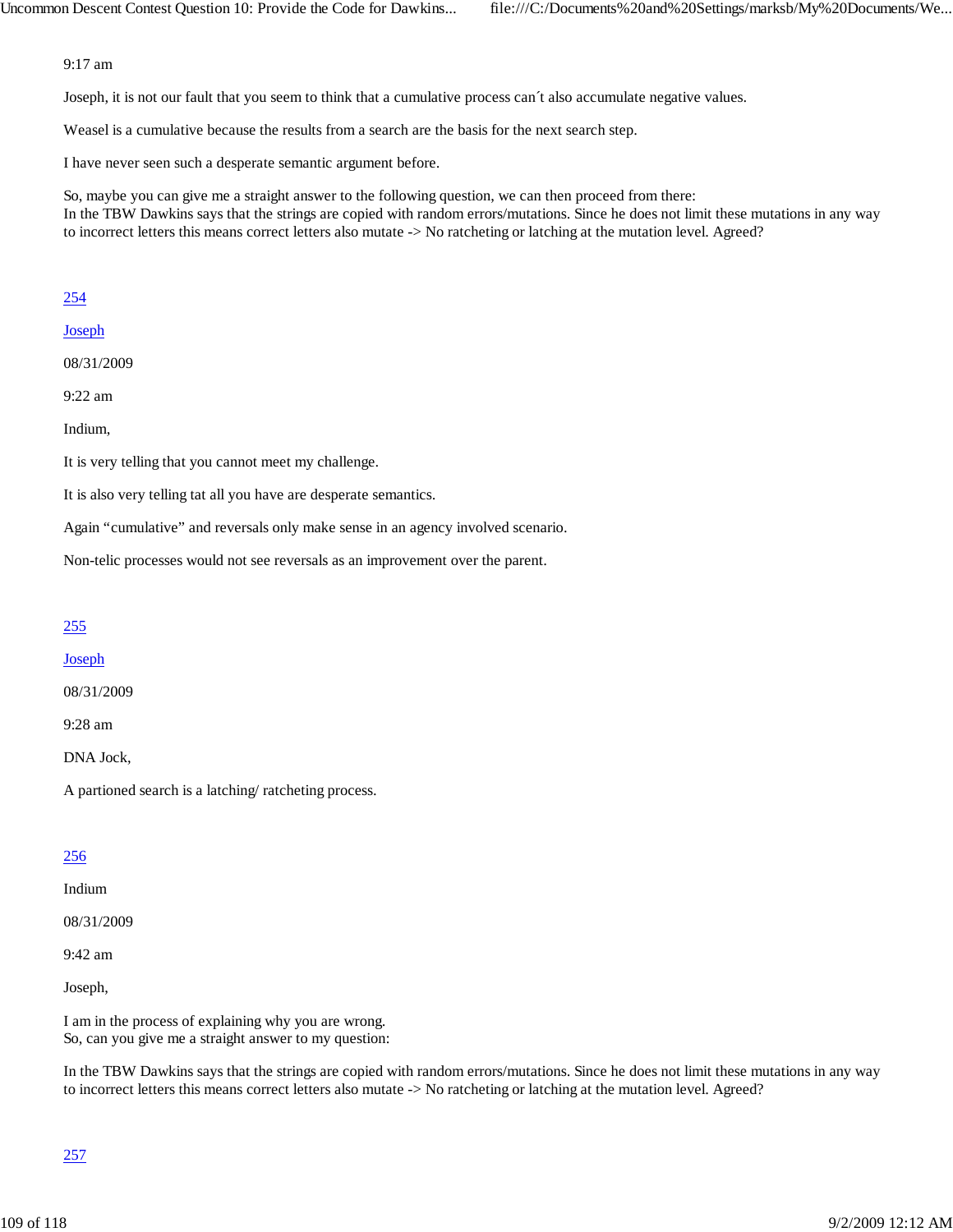DNA\_Jock

08/31/2009

10:00 am

Joseph,

A partioned search is *[insert]* one type of *[/insert]* a latching/ ratcheting process.

Fixed that for you.

Perhaps you meant to say "A latching process is (necessarily) a partitioned search (as modeled in eqn22)" But that would be wrong.

Or you meant to say "Weasel is a partitioned search (as modeled in eqn22)" But that would be obviously wrong.

258

nephmon

08/31/2009

1:02 pm

I like Joseph's demand for proof from the text of TBW that it explicitly precludes ratcheting. Somewhat akin to asking for proof that God (sorry, an intelligent designer) doesn't exist. And in both cases the response is the same: instead of demanding proof for the non-existence of something, why not provide proof for its existence? In the case of WEASEL, please do what BillB asked for in #245.

I suspect that TBW doesn't explicitly say "positions aren't latched once they have their correct values" because such an outrageous hack would never have occurred to RD. It just doesn't represent what he was trying to model.

Joseph, please just confirm that you understand this: letters don't revert to incorrect values because the candidates that *do* are never the fittest amongst the generated offspring. This is true even for small values of n (about 50 from my experiments, depending on p(mutation)). Make n smaller, and yes, you WILL see reversions, and in the limit, as n -> 1, you're basically making a random mutation to a single offspring, and off course you'll never get closer to matching the environment string (unless you employ ratcheting, a la D/M). You do understand all this, right?

On this issue of "the program contains information that allows it to solve the problem" as raised by kf and others, I disagree: this is just an implementation detail. Instead of the target string being harcoded into the program (or input at the start), let's read it from an input stream instead. Moreover, let's read it at the start of every generation, allowing it to change over time. The program will still work just as well, even though its only knowledge of the target string is garnered at the beginning of each generation, making it similar to an "environment" in which the offspring are generated that I mentioned in a previous post; the progeny that goes forward to the next generation is the one that fits best the current environment, not some predetermined "distant target".

### 259

DiEb

08/31/2009

5:16 pm

At least I can put the onus that no one answers to my edits on the fact that these stay in moderation for a half a day and not on a lack of quality of the edits themselves  $\bigcirc$ 

### 260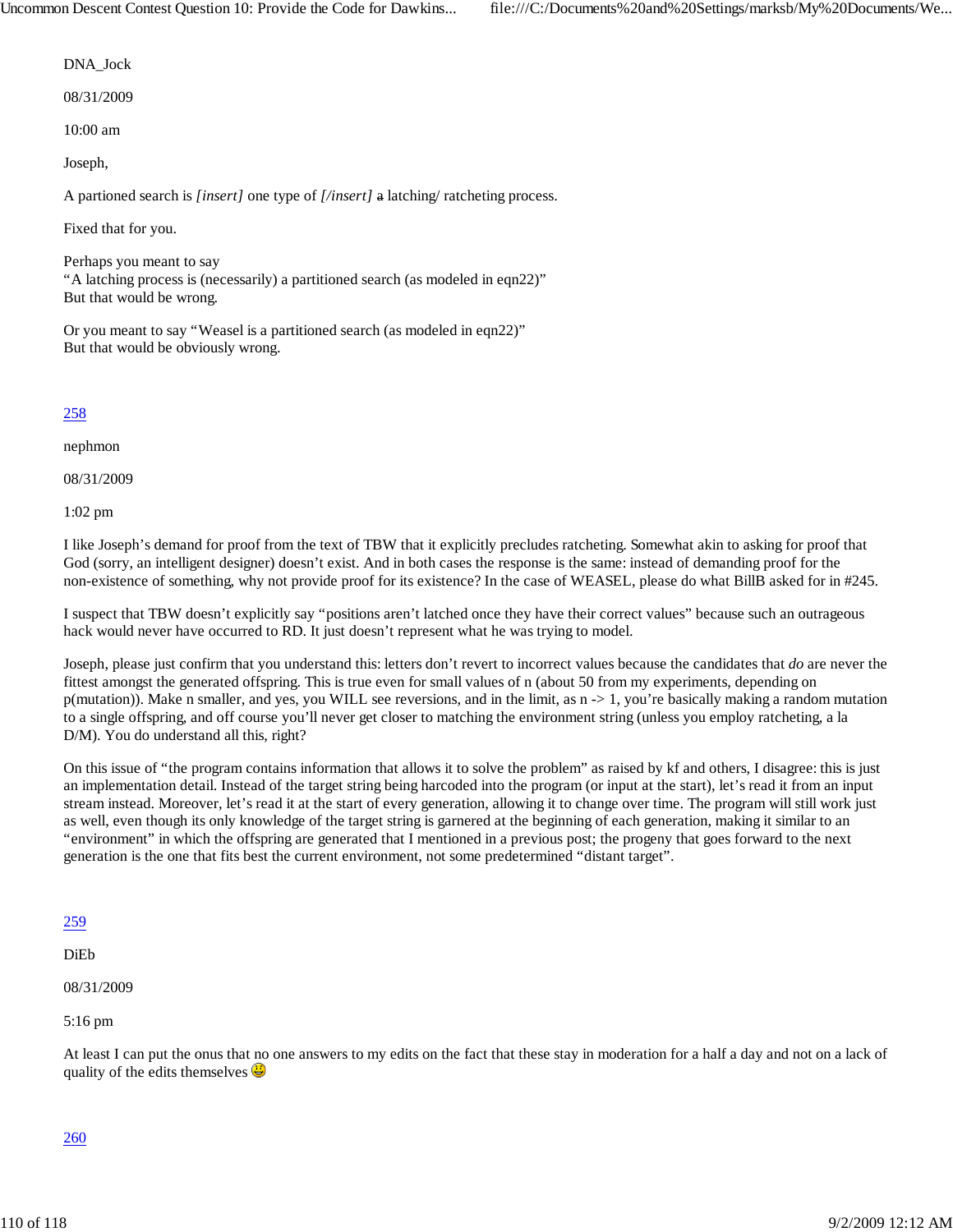### kairosfocus

08/31/2009

11:55 pm

Joseph and CJY:

Thanks. Appreciated.

It seems the Darwinists — oh, the irony! — are in denial.

Maybe, they need to read this classical philosophical story, and then "wheel and tun and come again."

I think a spiritual issue is at the root. I suggest meditation and prayer on the lines of this classical text from the Sermon on the Mount.

G'day.

GEM of TKI

PS: Onlookers, it seems BillB thinks I am now "insane" and/or "stupid" — sounds familiar? — to have (months ago) analysed, identified and defended then DEMONSTRATED the mechanism that triggers implicit latching as an explanation of Weasel 1986 [probably the only reason why it is suddenly "obvious" to all and why it is held that it is my intellectual incapacity that prevents me from seeing it in his estimation!], and to point out that the Marks and Dembski analysis starts from credibly OBSERVED ratcheting (oops, he apparently denies that the cumulatively selected o/p of Weasel 1986 evidently latches!), and deduce its implications for active information. This, from one who evidently has a difficulty with explanation of program o/p's by credible causal mechanism tracing to i/p's and processing behaviour. There is something plainly deeply and sadly wrong in the state of Darwinland — and it isn't the name of the river of Egypt.

PPS: Nephmon similarly, cannot agree that targetted search — with a built-in target phrase! — using a proximity to target filter to "cumulatively select" increments of proximity of "nonsense phrases" is a case where "the program contains information that allows it to solve the problem." [He needs to read what CRD said in his own words on this, as is repeatedly cited above, e.g. last at 221, and as is explained in my online note app 7].Something is indeed deeply, sadly wrong in the state of Darwinland.

#### 261

nephmon

09/01/2009

2:13 am

kf:

PPS: Nephmon similarly, cannot agree that targetted search — with a built-in target phrase! — using a proximity to target filter to "cumulatively select" increments of proximity of "nonsense phrases" is a case where "the program contains information that allows it to solve the problem."

What's the conceptual difference between "proximity to target" and "fitness to environment"? In both cases some offspring fail to reproduce (all but one in the harsh world of WEASEL). In the natural world, it's the lack of reproductive success caused by poor fitness to the environment. In WEASEL this is *simulated* in a very simplistic way by representing the environment as a "perfect gene" that would be the fittest possible for the world it inhabits, and relative fitness is represented as "closeness" to that gene. What's the fundamental flaw with this?

Actually, I did mention what RD had to say about the drawback of the program containing the target phrase, and I said that I think it's an implementation detail. How "external" to the running code of the program would you need the target/environment to be before you accepted that the program itself didn't contain the "information" that it's working on? I already posited an example where the string could be read from an input stream, the other end of which could be a program running halfway across the world. Is that external enough?

If one states the problem as "show how the successive choice of the fittest of a group of randomly mutated offspring to be the sole parent of the next generation can quickly converge on the optimally 'fit' entity," you need at some point to provide a quantity to measure fitness against. For convenience, it can be hardcoded into the program itself, but as I've mentioned a few times now, that isn't necessary for the program to function, neither is it necessary for the target to be static.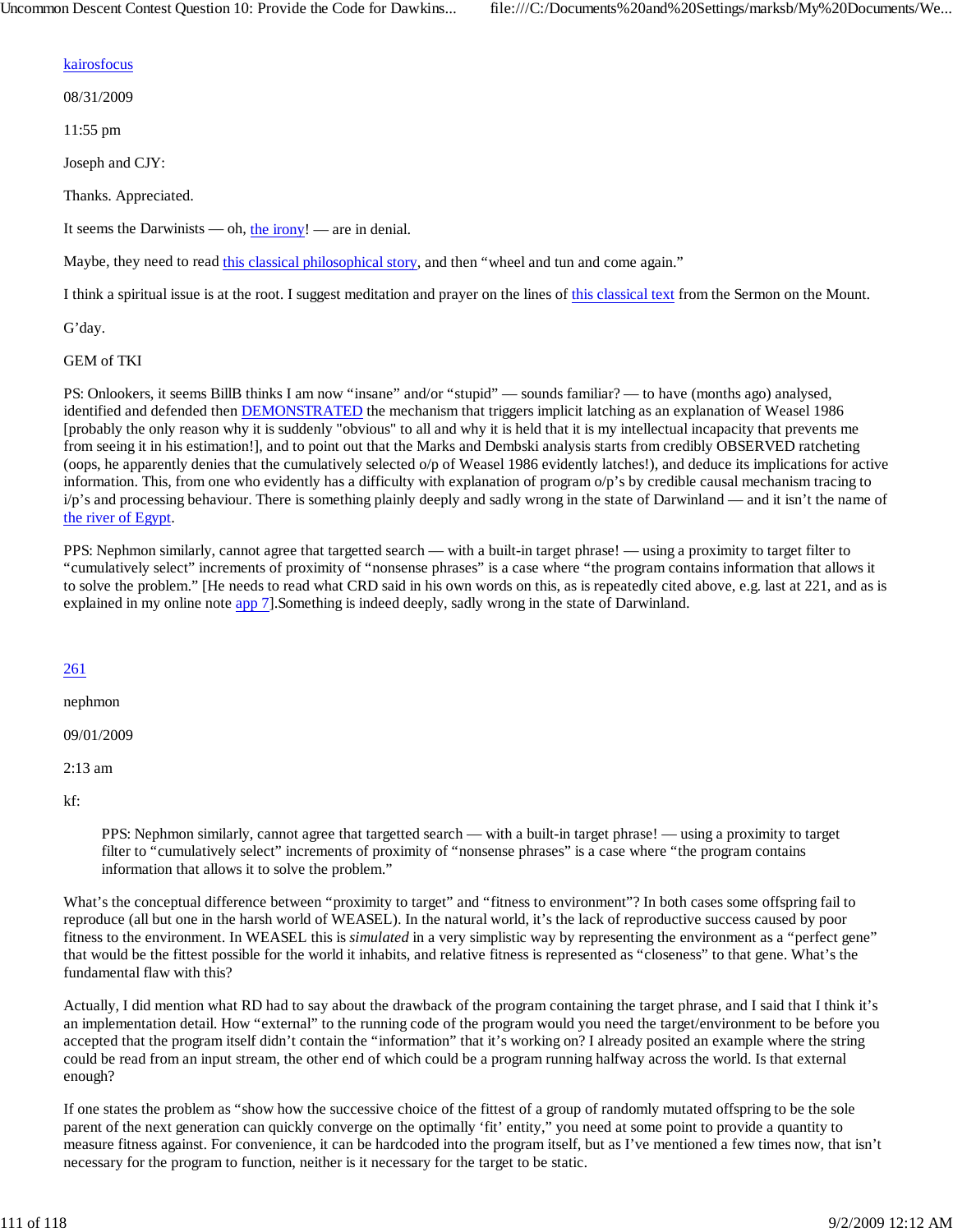Out of interest, in what way does WEASEL fail most egregiously as a simulation of natural selection as you think it's accepted by evolutionists? As I've freely admitted before, there are many simplifications implicit in it, but of the major components of "the natural selection of fittest offspring that are subject to random mutation", where to you feel WEASEL most comes up short? (Please don't concentrate on the "natural" aspect; by definition any simulation won't be "natural" – there isn't really mutating DNA in the computer.)

## 262

nephmon

09/01/2009

2:28 am

Also, can you explain how what you term as "implicit latching", i.e. lack of reversion of correct letters to incorrect ones, which is a result of the strategy of selecting the fittest of a large population of offspring, is fundamentally different from what's observed at in real organisms at the gene level?

If the human genome mutates at, say, 100 bases pairs per sexual reproduction (which is towards the upper bound of the estimated range), what's the chance of any of those 100 out of the 3.4 billion or so base pairs in the genome are going to mutate back again in the near (or even distant) future? Rather small, I'd imagine. Thus once a beneficial mutation has made it into the genome, it will very likely be passed down for all intents and purposes "forever", in other words, it's latched. In what way is this different from happens in WEASEL?

## 263

DiEb

09/01/2009

3:11 am

I try it again:

In their paper, Dembski and Mark they start with the phrase:

### **SCITAMROFN\*IYRANOITULOVE\*SAM**

I calculated a next generation using Dawkins's algorithms with populations of 10,50 and 100 – and mutation rates of .04, .05 and .1. The tenth string in the list is the second generation given in the paper of Mark and Dembski. The differences with the first generation are in bold face:

- 1. SCITAMROFN\*IYRANOI**E**ULOVE\*SAM
- 2. SCITAMROFN\*IYRANOITULO**G**E\*SAM
- 3. **E**CITAMR**I\***N\*IY**Z**ANOITULOVE\*SAM
- 4. SCITAMROFN\*IYRANOITUL**\***VE\*SAM
- 5. SCITAMROFN\*IYRANOITULOVE\*S**E**M
- 6. SCITAM**O**O**L**N**O**IYRA**M**OITULOVE\*S**E**M
- 7. SCITA**N**ROFN\*IY**Y**ANOITULOVE\*SAM
- 8. SCIT**I**MROFN\***J**YRANOITULOVE\*SAM
- 9. SCITAMROFN\*I**C**R**H**NOIT**S**LO**W**E\*SA**V**

# 10. **OOT\*DENGISEDESEHT\*ERA\*N**E**T**S**IL**

kf – can anyone spot a difference in the design of the strings? Could you explain why it exists?

Heck, I even calculated the probabilities for latching...

(I hope I don't have to endure another twelve hours of moderation…)

### 264

**kairosfocus** 

09/01/2009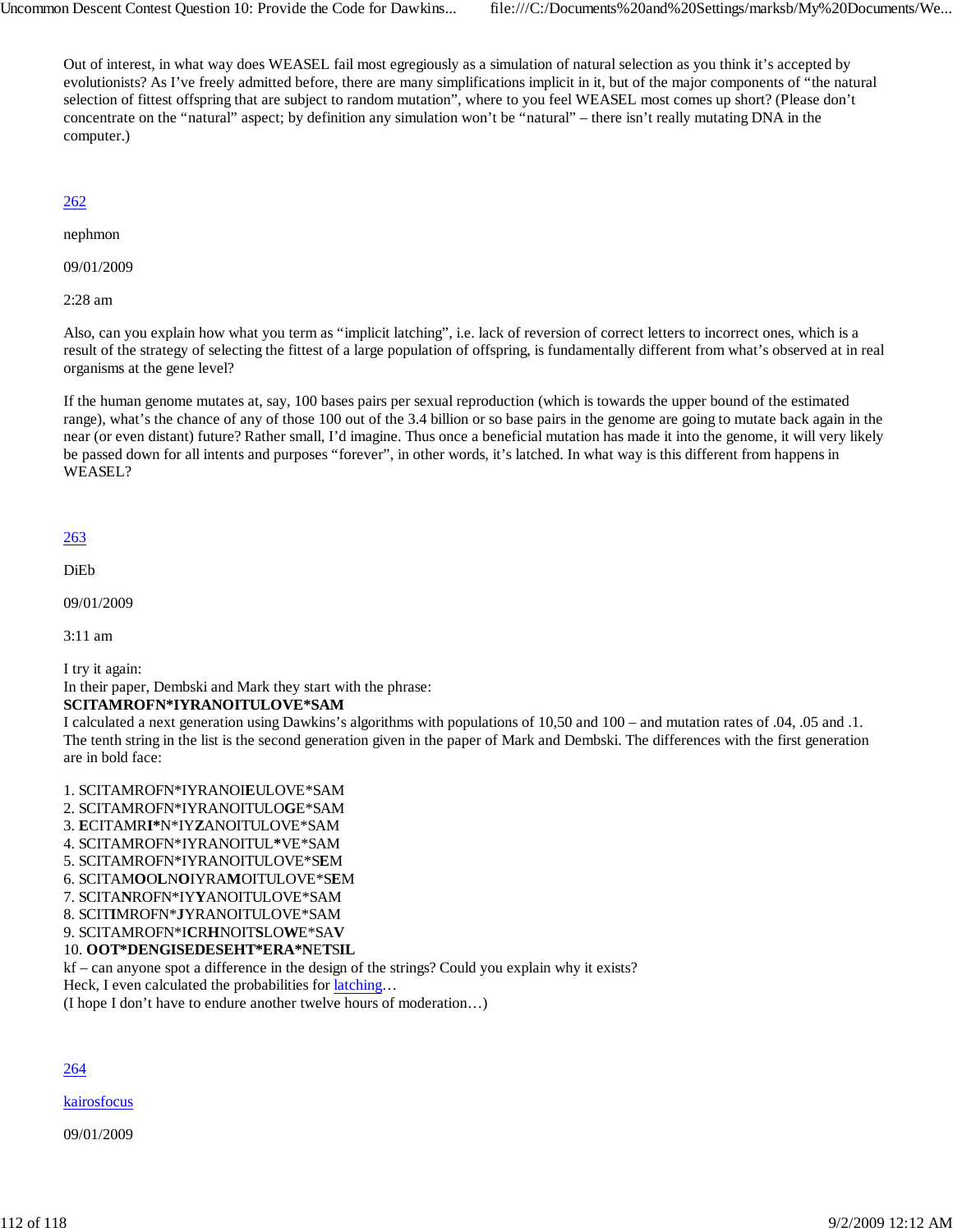6:19 am

Nephmon:

You have asked an excellent question here, that goes to the heart of the issues at stake:

**What's the conceptual difference between "proximity to target" and "fitness to environment"?** In both cases some offspring fail to reproduce (all but one in the harsh world of WEASEL). In the natural world, it's the lack of reproductive success caused by poor fitness to the environment. In WEASEL this is simulated in a very simplistic way by representing the environment as a "perfect gene" that would be the fittest possible for the world it inhabits, and relative fitness is represented as "closeness" to that gene. What's the fundamental flaw with this?

1 –> I first ask you to simply read the weak argument correctives above [and while you are at it you might want to take a look in a library at the Schutzenberger contributions on functional complexity dating all the way back to the Wistar high level summit of 1966], then take as look at the always linked, starting with the App 7, especially where it discussed the back-story on Weasel:

 $10 \rightarrow$  Back story: Mr [Fred] Hoyle had raised the issue that the origin of a first life form — such as, roughly, a bacterium — is a matter of such complexity that the odds of that happening in a prebiotic soup by chance was negligible. In a more up to date form, this is the challenge that is still raised by the design theory movement: life shows a threshold of function at about 600,000 bits of DNA storage capacity, so before one may properly apply hill climbing algorithms to scale Mt Improbable, one needs first to have a credible BLIND watchmaker mechanism to land one on the shores of Isle Improbable; e.g. drifting by reasonable random configurations of molecules in empirically justified pre biotic soups and empirically credible pre-life selection forces. (But . . . this OOL challenge is still unmet. And similarly . . . the origin of body plan level biodiversity requiring 10's – 100's or millions of bits of functional genetic information, dozens of times over, is equally unmet.)

 $11 \rightarrow$  So, it looks uncommonly like Weasel distracts attention from and begs the question. That sums up the balance on the main issue . . .

2 –> In short, there is a major question-begging — indeed, dismissal: "single-step selection" — at stake in Weasel as presented: the origin of complex, functionally specific information.

 $3 \rightarrow$  that is, until one has spontaneously created novel complex information that functions through similarly sophisticated but spontaneously originated machinery, at a realistic level, one has no right to pretend that a targetted process that uses a hotter-colder distance-to target comparison of "mutant nonsense phrases" — i.e confessedly NON-FUNCTIONAL ones — is a good analogy of the power of random variation and natural selection, which is premised on the origin of information by chance variation, and the selection of FUNCTION on superiority of some sub-populations.

4 –> that was the heart of Sir Fred's challenge and it is the heart of the design theory challenge to the claimed spontaneous origins of life and of novel body plans. That is, we do observe FSCI of an order of complexity of 1,000 or morte bits forming all the time: by DESIGN. But, we have never observed this by spontaneous forces tracing to chance + necessity without intelligent intervention. And, on search resource exhaustion grounds — as CRD actually concedes in the relevant passage — it is utterly implausible that we will ever get to such complex functionality on the gamut of our observed cosmos. [And please resist the red herrings and strawmen in the usual rebuttals of Hoyle a la Wikipedia. Remember you are in the presence of a Nobel Prize equivalent holder here. he may be wrong on points, but he is not going to be making simplistic blunders, and even his errors will be instructive. That is my experience from many years of running across his work, on a wide array of topics, starting with the Steady State universe Hypothesis. (He it is who gave the name "big bang" to the cosmogenetic theory of that name, but he did not intend it to be a positive term.)]

5 –> With these points in mind, let us look again at what CRD said in discussing Weasel:

Although the monkey/Shakespeare model is useful for explaining the distinction between single-step selection and cumulative selection, **it is misleading in important ways.** *One of these is that, in each generation of selective 'breeding', the mutant 'progeny' phrases were judged according to the criterion of resemblance to a distant ideal target,* the phrase METHINKS IT IS LIKE A WEASEL. Life isn't like that. Evolution has no long-term goal. There is no long-distance target, no final perfection to serve as a criterion for selection,

 $\overline{\phantom{a}}$  ,  $\overline{\phantom{a}}$  ,  $\overline{\phantom{a}}$  ,  $\overline{\phantom{a}}$  ,  $\overline{\phantom{a}}$  ,  $\overline{\phantom{a}}$  ,  $\overline{\phantom{a}}$  ,  $\overline{\phantom{a}}$  ,  $\overline{\phantom{a}}$  ,  $\overline{\phantom{a}}$  ,  $\overline{\phantom{a}}$  ,  $\overline{\phantom{a}}$  ,  $\overline{\phantom{a}}$  ,  $\overline{\phantom{a}}$  ,  $\overline{\phantom{a}}$  ,  $\overline{\phantom{a}}$ 

<sup>&</sup>gt;> It . . . begins by *choosing* a random sequence of 28 letters ... it duplicates it repeatedly, but with a certain chance of random error – 'mutation' – in the copying. *The computer examines the mutant nonsense phrases, the 'progeny' of the original phrase, and chooses the one which, however slightly, most resembles the target phrase*, METHINKS IT IS LIKE A WEASEL . . . . *What matters is the difference between the time taken by cumulative selection, and the time which the same computer, working flat out at the same rate* [i.e. search resources come in here --KF], *would take to reach the target phrase if it were forced to use the other procedure of single-step selection*: about a million million million million million years. This is more than a million million million times as long as the universe has so far existed . . . .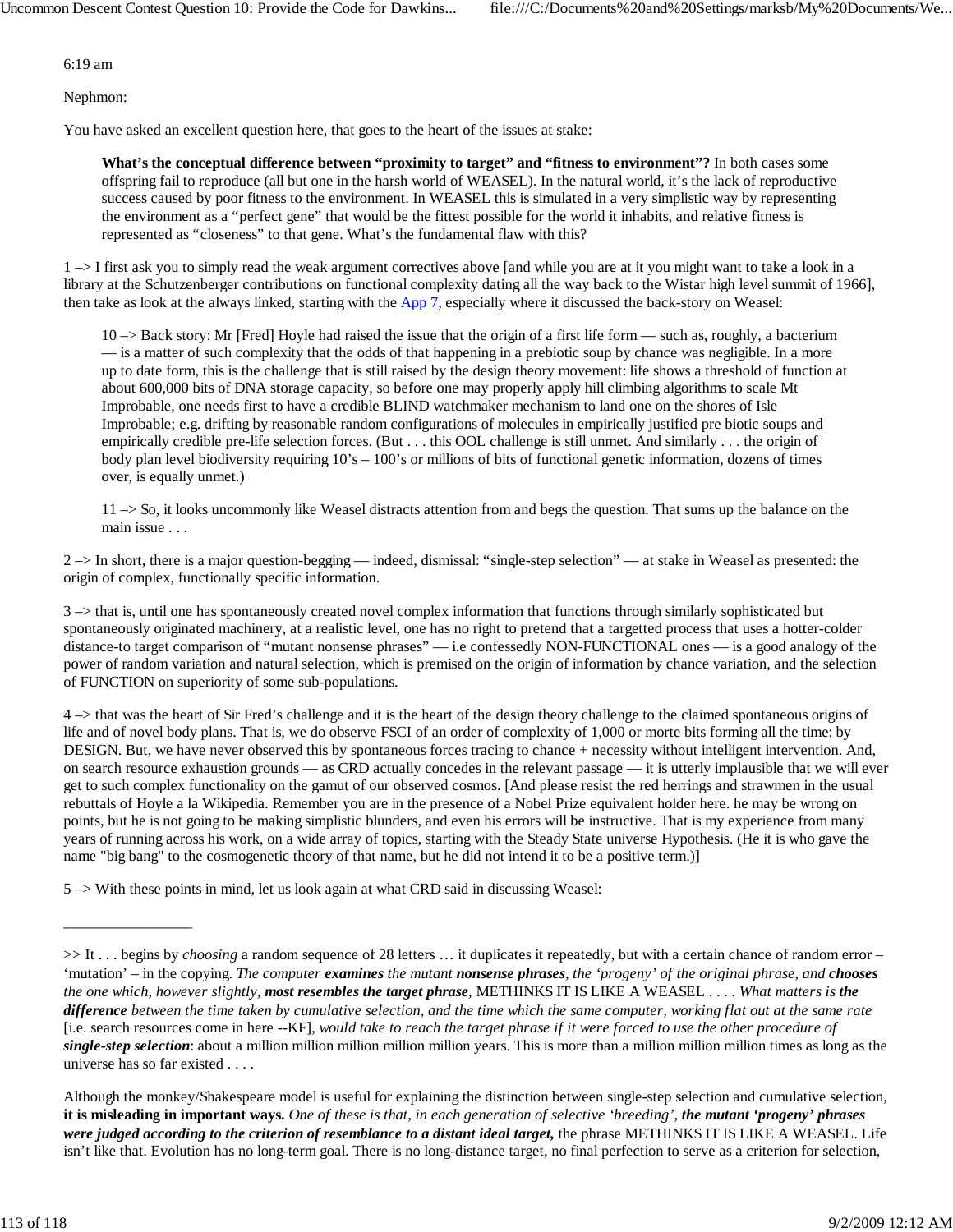although human vanity cherishes the absurd notion that our species is the final goal of evolution. In real life, the criterion for selection is always short-term, either simple survival or, more generally, reproductive success. [TBW, Ch 3, as cited by Wikipedia] >>

6 –> In short, CRD acknowledges that the so-called fitness function he uses is nothing but a measure of distance to target which ignores and even dismisses the issue of first needing to be on at least the shoreline of an island of complex function before hill-climbing through warmer-colder signals can be reasonable.

 $7 \rightarrow$  Thus, he inadvertently testifies that it is the injection of artificially originated active information that makes the difference in achieving complex function within reasonable search resources.

8 –> We should note that he also realises at some level that the substitution he makes is "misleading."

 $9 \rightarrow$  Indeed.

\_\_\_\_\_\_\_\_\_\_\_\_\_\_\_\_\_

10 –> Finally we should note that genes are in effect informaiton storage devices. Until the functional machines to interpret and carry out the information exist, they are jut polymer molecules. And, the machines in question have to be coded for and organised to function:  $\sim 600 - 1,000$  k bits of info based on observed life. (Just 1,000 bits specifies a config space so large that the 10^80 or so atoms of our observed universe across its credible lifespan will not be able to scan through 1 in 10^150 of that, effectively the scope of feasible search is a fraction not materially different from zero.) This is the basic reason why OOL is such a challenge to evolutionary materialism.

 $11 \rightarrow$  And, when it comes to origin of body plans de novo, we are talking of not 600 – 1,000 or so k bits of information but  $10's - 100's$ of mmega bits, all of which have to be in place before function is feasible.

GEM of TKI

### 265

DNA\_Jock

09/01/2009

6:21 am

As I said before:

…even if there were an explicit latching mechanism in Weasel[*and all the evidence indicates that there is not one*], that would not make it a partitioned search as described by D&M. The first reported Weasel run in TBW **CANNOT** be the result of a partitioned search. Only two letters change in generation 2.

Latching is irrelevant to the accuracy of D&M's citation. I am accusing D&M of mis-citation when they claim that eqn22 describes Weasel. I encourage everyone to go to EIL and play with Atom's adjustable Weasel, specifically the Proximity Reward Search, and contrast its behavior with that of the Partitioned Search.

Now don't I deserve some of your delicious word salad, kairosfocus? Please may I have some more?

### 266

Joseph

09/01/2009

6:56 am

Except that latching/ ratcheting makes it a partitioned search.

That is if you understand English…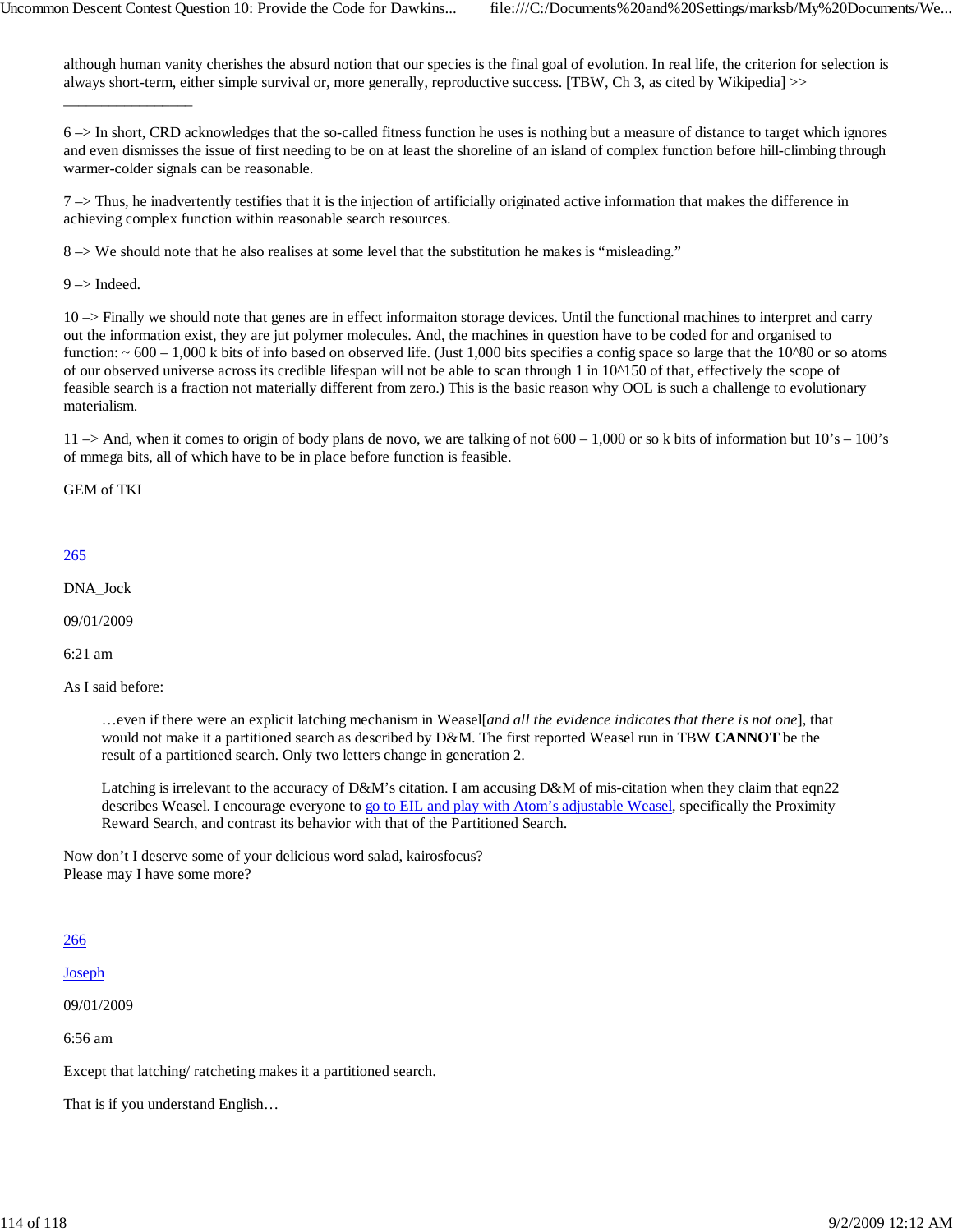# 267

DeLurker

09/01/2009

7:11 am

Joseph#265

Except that latching/ ratcheting makes it a partitioned search.

**Explicit** latching makes it a form of partitioned search. Dawkins algorithm does not explicitly latch.

## 268

DeLurker

09/01/2009

7:14 am

I would like to publicly thank Mrs. O'Leary for getting me removed from the banned list. She has been very gracious in private email, albeit strangely fascinated with hockey.  $\circledcirc$ 

### 269

DNA\_Jock

09/01/2009

7:21 am

Joseph, I understand that you are going for the second door: "A latching process is (necessarily) a partitioned search (as modeled in eqn22)" which is a much better choice than the third door: "Weasel is a partitioned search (as modeled in eqn22)", which is blatantly wrong.

The key aspect of the partitioned search is that it is a "divide and conquer" procedure(p1055), in which the search for each character is independent of the search for the other characters. Thus for partitioned search without sample replacement, the target can be found in N-1 queries (p1056) *irrespective of the target length*. There are whole categories of search algorithms that work by step-wise comparing a short search string (one or two letters) with the target (starting at one end and moving along until a match is found.) This information is then used to infer the FOO (p1054) for the target, and subsequent short search strings use the derived FOO. Useful if the FOO is unknown.

It latches, but it ain't a partitioned search.

### 270

BillB

09/01/2009

7:25 am

KF:

The issue of WEASEL's biological relevance is separate and unrelated to the issue of whether the citation in Dembski and Marks paper is accurate.

You have demonstrated that WEASEL does not require an explicit latching mechanism to produce any of the observed results, as we have been saying all along. Given this fact, and Dawkins description, and his statements about latching mechanisms, your claim that the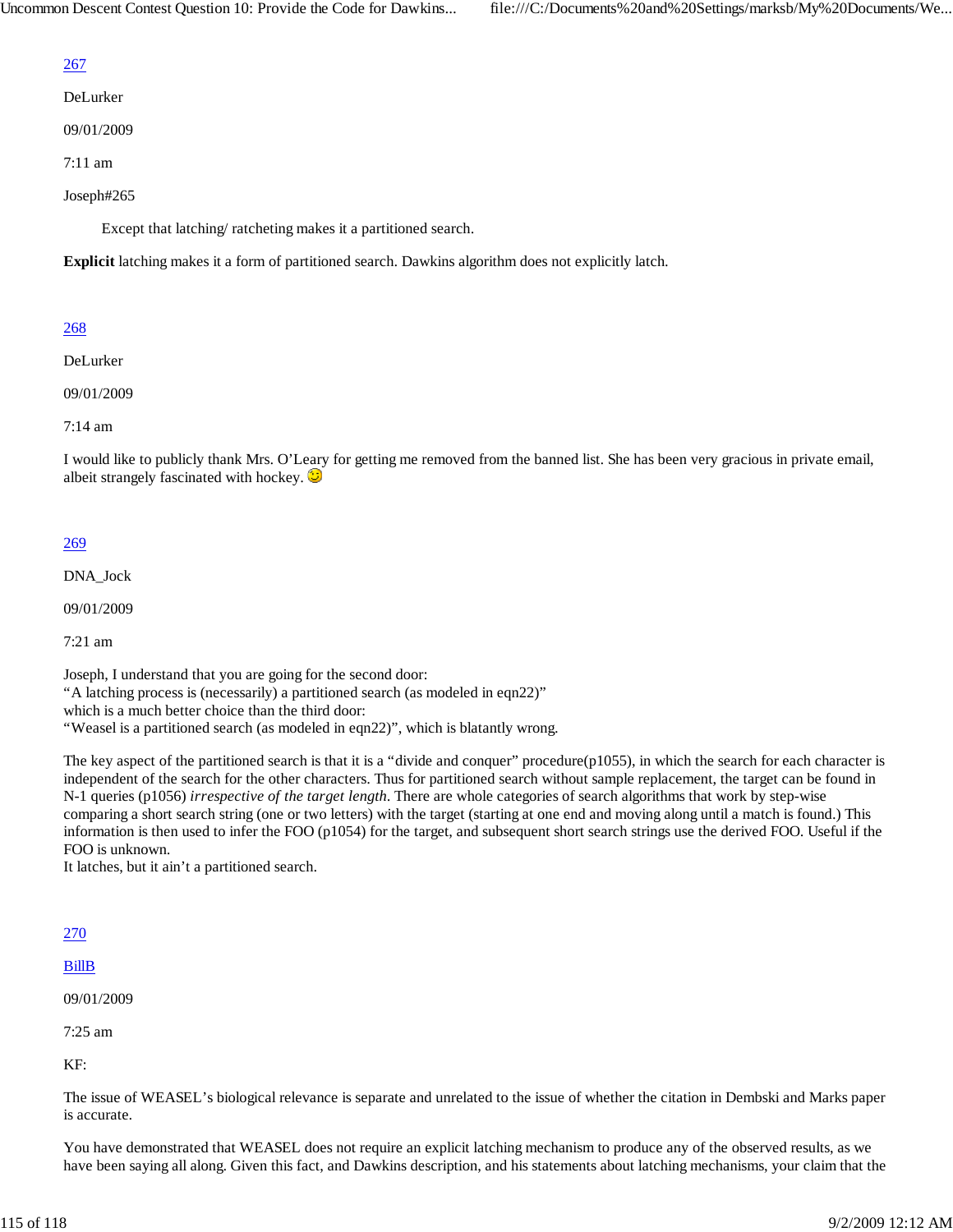existence of an explicit latching mechanism is a reasonable interpretation is not valid.

Joseph:

Latching individual letters is a partitioned search, ratcheting towards a target is only a partitioned search if individual letters are locked out of the search when they reach their target.

Partitioning means to divide up the search into separate, independent units. WEASEL is not an algorithm that searches for individual letters, it is not partitioned.

## 271

DNA\_Jock

09/01/2009

7:38 am

Kairosfocus-

You gave Nephmon 1,259 words of tasty word salad, changing the subject to abiogenesis and arguing from the authority of dear departed Fred Hoyle.

4 –> that was the heart of Sir Fred's challenge and it is the heart of the design theory challenge to the claimed spontaneous origins of life and of novel body plans. That is, we do observe FSCI of an order of complexity of 1,000 or morte bits forming all the time: by DESIGN. But, we have never observed this by spontaneous forces tracing to chance + necessity without intelligent intervention. And, on search resource exhaustion grounds — as CRD actually concedes in the relevant passage — it is utterly implausible that we will ever get to such complex functionality on the gamut of our observed cosmos. [**And please resist the red herrings and strawmen in the usual rebuttals of Hoyle a la Wikipedia. Remember you are in the presence of a Nobel Prize equivalent holder here. he may be wrong on points, but he is not going to be making simplistic blunders**, and even his errors will be instructive. [*Emphasis added*]

Soooo, "tornado in a junkyard makes a 747" is an appropriate analogy *because an eminent guy once said so* and we should "resist the red herrings and strawmen" that might disagree.

Now, I might be persuaded that Sir Fred was a "Nobel Prize equivalent holder", but I am certainly not in his presence, any more than I am in Sir Isaac's presence (A man with some very interesting ideas about the Philosopher's Stone and about the Holy Trinity, by the way). Much has been learnt since these eminent gents passed on, and if they were alive today, they might disagree with their previously held beliefs.

And, anyway, it is an argument from authority. Again (see post 136).

One small request though : could my word salad be on topic – whether eqn22 could possibly describe TBW Weasel? Thanks.

### 272

Gaz

09/01/2009

8:27 am

What a fascinating discussion! Most interesting, for me, is the parallels with the philosophies of the participants.

KF and Joseph, being creatures of Faith, clearly need there to be latching, even if it doesn't exist, because certain prophets say it exists in the original Weasel. Now, they can't say that the prophets are wrong, despite the objective evidence, otherwise the rest of the philosophy as espoused by the prophets is questionable. So they go through all kinds of linguistic contortions to claim latching exists, even to the point of defining "latching" as something it isn't.

As in this thread, so in their religious philosophies. For "latching" read "God".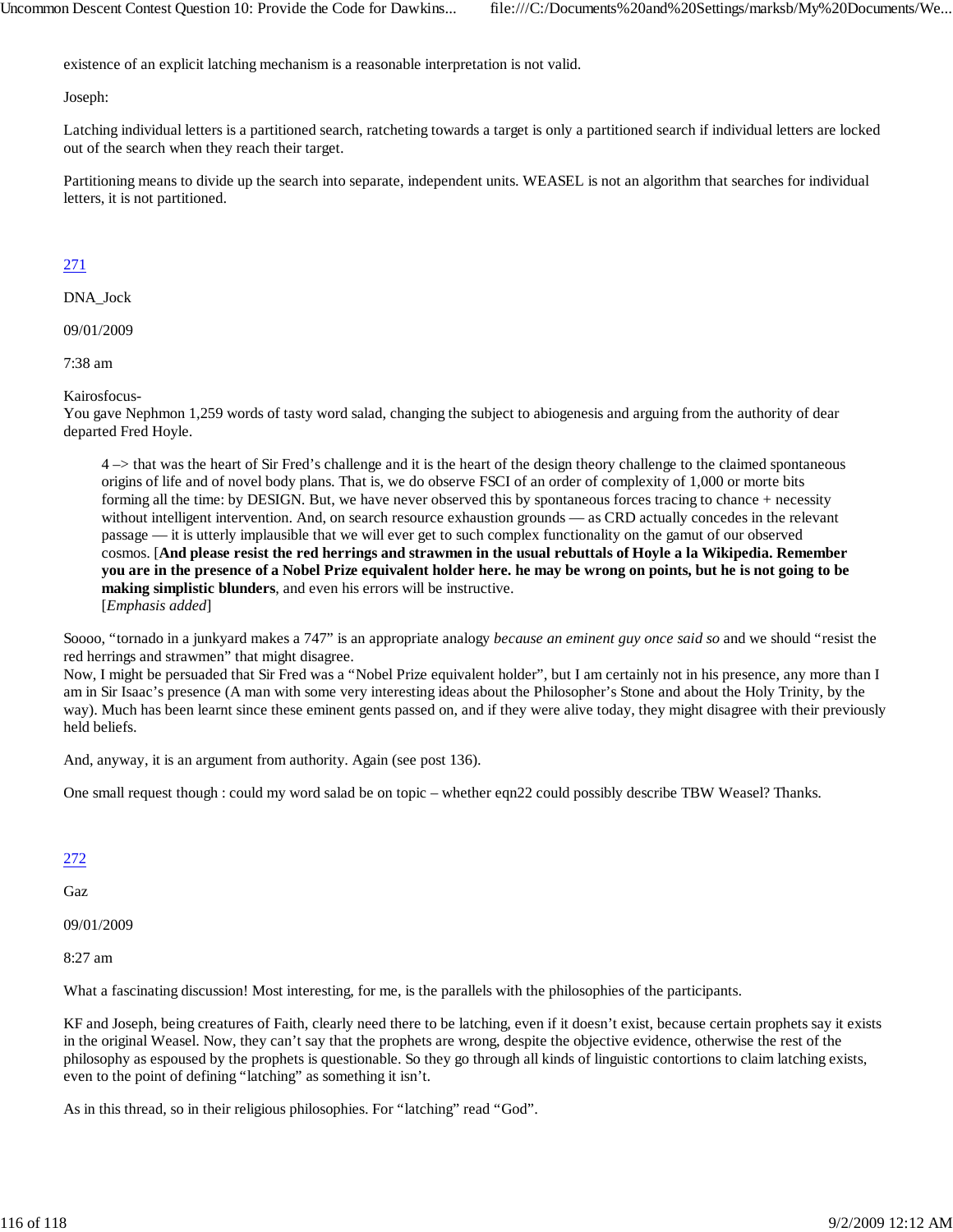# 273

nephmon

09/01/2009

12:29 pm

LOK Gaz@272. So in other words, "Latchingdidit"  $\bigoplus$ 

# 274

nephmon

09/01/2009

12:30 pm

Did I really manage to mistype "LOL"? Shurely shome mishtake!

## 275

nephmon

09/01/2009

2:33 pm

kf: I'm very impressed by your ability to cite background material, use long words, and deflect the topic in order to suit your purposes. You ability to answer simple questions clearly and succinctly, not so much.

I asked about the differences between the mechanism of natural selection and its first-order approximation in WEASEL. You answered by talking about Hoyle's views on the origin of life.

(Aside: Creationists love to harp on about Darwin's "racism" as though [if it were true] it invalidates everything else he has to say. But they don't mention much about the astonishing sexism in some of Hoyle's novels. Oh wait,I guess Hoyle was just a product of his time.)

Anyway, by definition, WEASEL is "picking up the story" some way down the line from its beginning. You can hark back to the start of it all if you like, but it's not really salient to this discussion.

In any simulation and discussion of it, there have to be some "givens". Unfortunately, you don't seem to be prepared to "give" anything, so it makes it hard to have a reasoned debate with you.

I totally disagree with your point (3) in 264. The distance of a given letter sequence from the target in WEASEL is a *model* of a gene's fitness to its environment. There fore it *is* "a good analogy of the power of random variation and natural selection, which is premised on the origin of information by chance variation, and the selection of FUNCTION on superiority of some sub-populations," because that distance is the way we happen to modeling functionality. You could easily imagine a much more sophisticated model where the lettersequence is transformed into an object (in the computer science sense) whose attributes allow it to perform better or worse in a virtual world.

Simple example to make it more concrete: the first letter of sequence corresponds to length of the neck of the virtual creature. One of the attributes of the environment is the average and SD of the height of foliage on the virtual world's trees. Part of the candidate sequence's "fitness" is how well its phenotype's neck length enables it to feed. This is just a more involved simulation than "the Hamming distance between the first letter of the sequence and the "m" of "methinks", but doesn't alter the fundamental nature of it.

276

BillB

09/01/2009